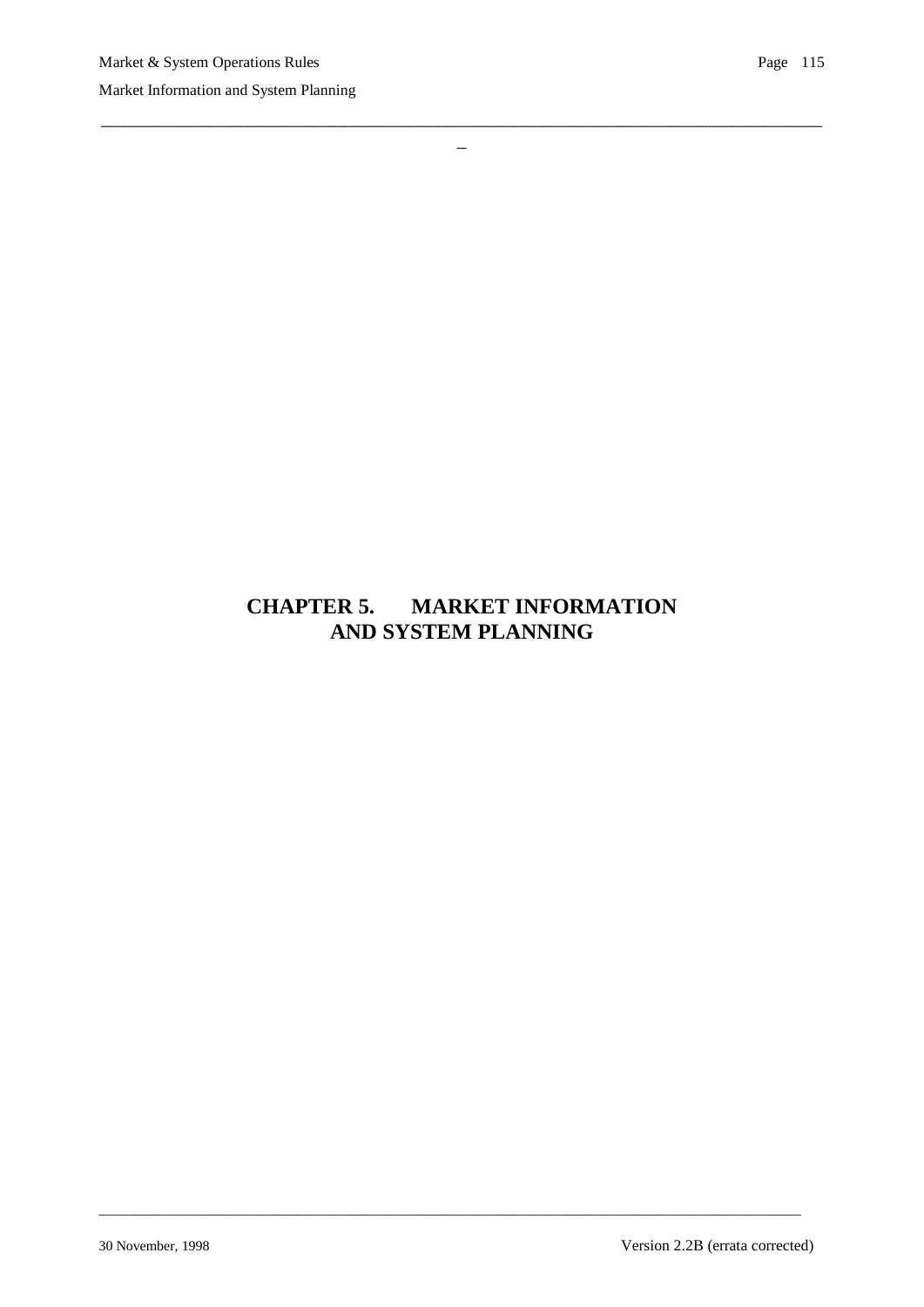\_

# **5.1 MARKET INFORMATION**

\_\_\_\_\_\_\_\_\_\_\_\_\_\_\_\_\_\_\_\_\_\_\_\_\_\_\_\_\_\_\_\_\_\_\_\_\_\_\_\_\_\_\_\_\_\_\_\_\_\_\_\_\_\_\_\_\_\_\_\_\_\_\_\_\_\_\_\_\_\_\_\_\_\_\_\_

# **5.1.1 Provision of information**

- (a) The provisions of this clause 5.1 are subject always to the rights and obligations of *VENCorp* and *Participants* in relation to *confidential information* as set out in clause 5.4.
- (b) In addition to any specific obligation or power of *VENCorp* under these Rules to provide information, *VENCorp* must make available to *Market Participants* on request any information concerning the operation of the *market* and may charge a fee reflecting the cost of providing any information under this clause 5.1.1(b).
- (c) *VENCorp* must make available to the public on request information in respect of the *market price* and, where requested and available, reasons for any significant movements in the *market price*.

## **5.1.2 Systems and procedures**

- (a) All information, including *nominations* and *inc/dec offers* where relevant, which must be provided by *Participants* to *VENCorp* under these Rules and information which must be provided by *VENCorp* to *Participants* under these Rules must be provided by means of an *electronic communication system* unless otherwise specified in these Rules or approved by *VENCorp*.
- (b) Where information is provided by means of an *electronic communication system*, that information must be provided by using the templates supplied in the *electronic communication system* unless otherwise approved by *VENCorp*.
- (c) If possible, information provided to *VENCorp* must be *time stamped* by *VENCorp* on receipt by *VENCorp's electronic communication system* and if stamped, is deemed to be provided at the time indicated by the *time stamp*.
- (d) Information is deemed to be *published* by *VENCorp* when the information is placed on the *market information bulletin board*.
- (e) Before the *commencement date* and following consultation with *Participants, VENCorp* must develop *electronic communication procedures* under which:
	- (1) information, including *nominations* and *inc/dec offers* where relevant, must be provided by *Participants* to *VENCorp;*
	- (2) information must be provided by *VENCorp* to *Participants*; and
	- (3) information *published* on the *market information bulletin board* may be accessed by *Market Participants*.
- (f) Following consultation with *Participants*, *VENCorp* may review and alter:
	- (1) the requirements for *electronic communication systems*; and
	- (2) *electronic communication procedures*,

from time to time.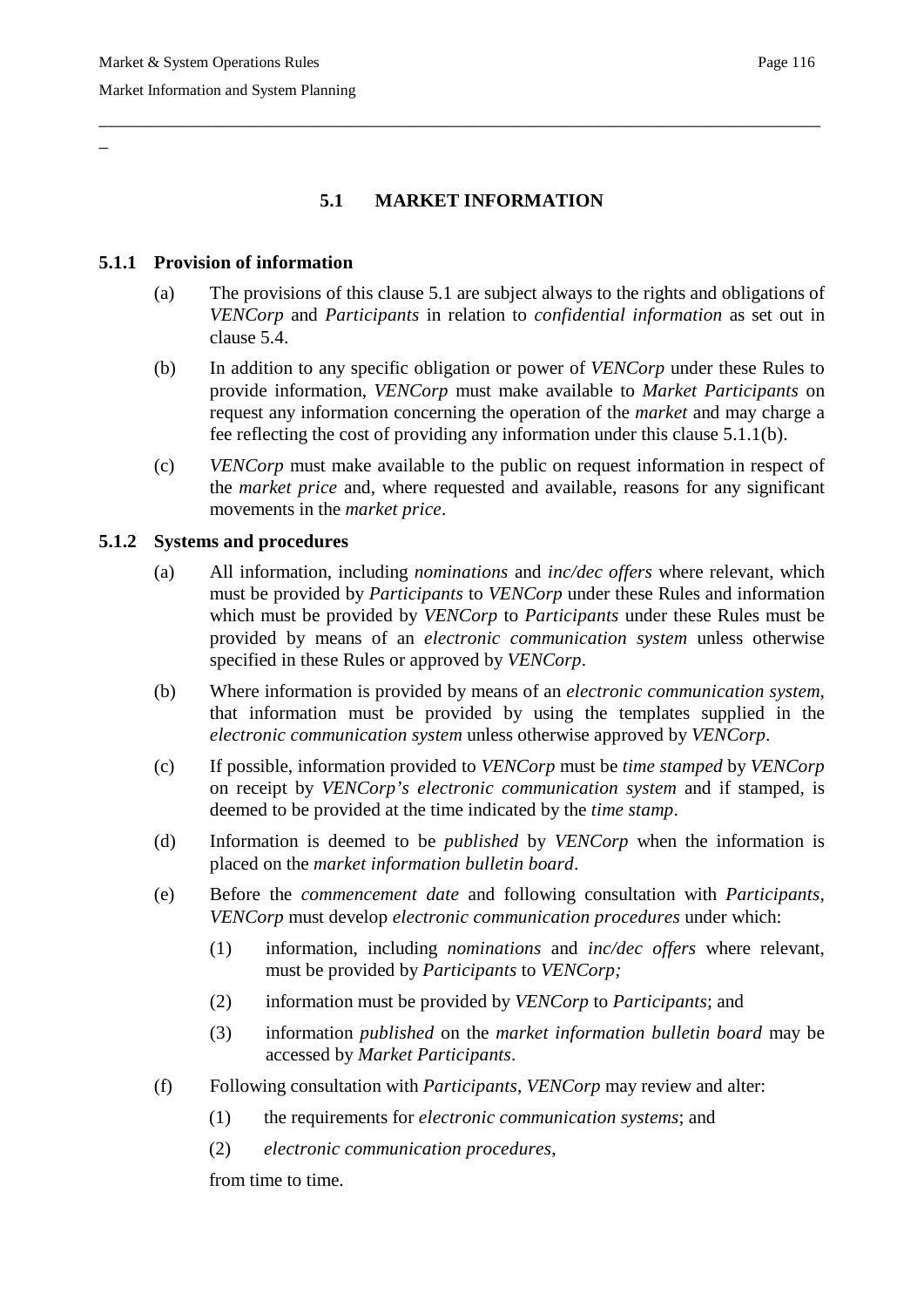## **5.1.3 Participant data**

*VENCorp* must establish, maintain, update as *VENCorp* considers reasonably necessary from time to time, and *publish*:

(a) a list of all *Participants* identifying those of them that are *Market Participants*;

\_\_\_\_\_\_\_\_\_\_\_\_\_\_\_\_\_\_\_\_\_\_\_\_\_\_\_\_\_\_\_\_\_\_\_\_\_\_\_\_\_\_\_\_\_\_\_\_\_\_\_\_\_\_\_\_\_\_\_\_\_\_\_\_\_\_\_\_\_\_\_\_\_\_\_\_ \_

- (b) a list of all applications to become a *Participant* identifying those of them that are applications to become a *Market Participant*;
- (c) a list of all *Participants* who will cease to be *Participants* and the time that each listed *Participant* will cease to be a *Participant*; and
- (d) a list of all *Market Participants* who are suspended and the time at which each listed *Market Participant* was suspended.

### **5.1.4 Spot market**

- (a) *VENCorp* must *publish preliminary operating schedules* and *final operating schedules* in accordance with and at the times specified in clause 3.1.
- (b) Each *preliminary operating schedule* and *final operating schedule* must include the following details for the relevant *gas day* in respect of the *transmission system* unless otherwise specified below:
	- (1) forecasts of the most probable peak daily demand and peak hourly demand and the times at which those peaks are forecast to occur;
	- (2) forecasts of peak hourly demand which *VENCorp* predicts to have a 10% and 90% probability respectively of being exceeded and the time at which those peaks are forecast to occur;
	- (3) forecasts of the aggregate total demand for each *trading interval*;
	- (4) forecast aggregate supply availability for each *trading interval*;
	- (5) details of forecast threats to *system security*, including the forecast time, location and extent of each such threat;
	- (6) forecasts of the *market price* for each *trading interval* and each *pricing zone;* and
	- (7) details of the expected sensitivity of the forecast *market prices* to changes in the forecast demand or supply availability;
	- (8) forecast locational prices for each hour of the *gas day*;
	- (9) forecast *EoD linepack*; and
	- (10) the linepack which *VENCorp* requires in respect of that *gas day*.
- (c) If *VENCorp* considers there to be a significant change in a forecast *market price*, *VENCorp* must identify and, as soon as practicable, *publish* the cause of such a change, including but not limited to the impact of any change.
- (d) As soon as practicable after the end of each *trading interval*, *VENCorp* must *publish* its best estimate of the *market price* for that *trading interval*.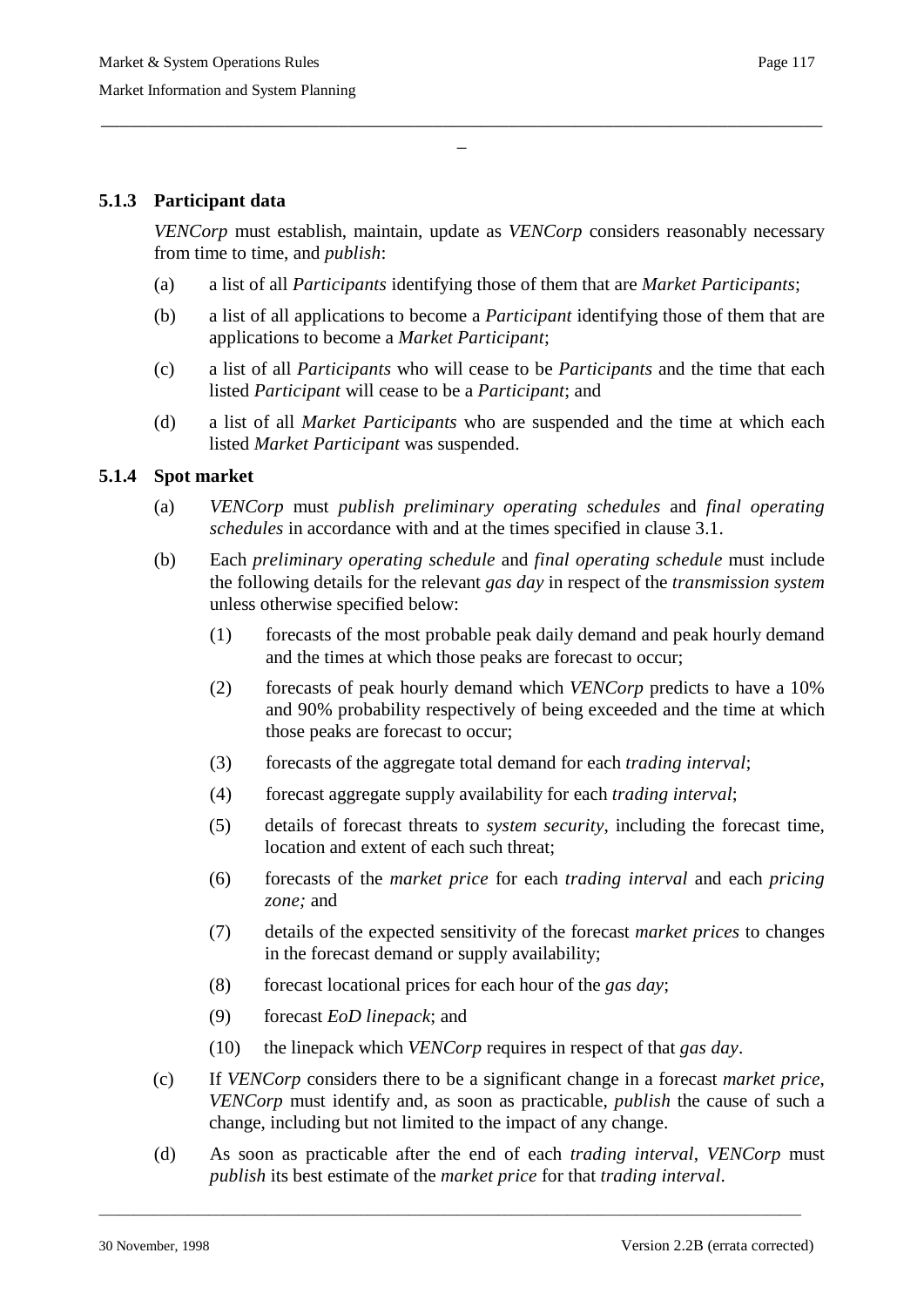\_\_\_\_\_\_\_\_\_\_\_\_\_\_\_\_\_\_\_\_\_\_\_\_\_\_\_\_\_\_\_\_\_\_\_\_\_\_\_\_\_\_\_\_\_\_\_\_\_\_\_\_\_\_\_\_\_\_\_\_\_\_\_\_\_\_\_\_\_\_\_\_\_\_\_\_ \_

- (1) the *market price*;
- (2) the aggregate quantity of withdrawals of gas from each *system withdrawal zone* or such other area that *VENCorp* considers appropriate having regard to the commercial sensitivity of information relating to the demand and consumption patterns of *Customers* and the requirements of clause 5.2.4(f);
- (3) without limitation, prices and quantities of gas specified in *inc/dec offers*;
- (4) aggregate quantities of gas specified in *nominations*;
- (5) details of the total quantity of gas injected into the *transmission system* at each *system injection point*;
- (6) details of the total quantity of gas *scheduled* in accordance with *withdrawal inc/dec offers* in each *system withdrawal zone* or such other area that *VENCorp* considers appropriate having regard to the commercial sensitivity of information relating to the demand and consumption patterns of *Customers* and the requirements of clause 5.2.4(f);
- (7) the aggregate quantity of *EoD linepack* purchases and the price of *EoD linepack*; and
- (8) details of any operational irregularities which arose including, for example, any circumstances in which, in *VENCorp's* reasonable opinion, there was evidence of a failure to follow *scheduling instructions*.

# **5.1.5 Public information**

- (a) Each day, all information relating to the operation of the *market* that *VENCorp* is required to *publish* in accordance with these Rules must be made available by *VENCorp* via an electronic communications medium.
- (b) If *VENCorp* makes information available under clause 5.1.5(a) by a means other than the internet, *VENCorp* may, at its discretion, charge a fee for access to that information provided that such fee reflects *VENCorp's* costs of providing that information.
- (c) *VENCorp* must make available for purchase by any person at reasonable cost the current *annual planning review* prepared pursuant to clause 5.2.2 from the date on which it is *published*.

# **5.1.6 Information records**

*VENCorp* must retain all information provided to it under these Rules for at least seven years in a form it deems appropriate for reasonable access.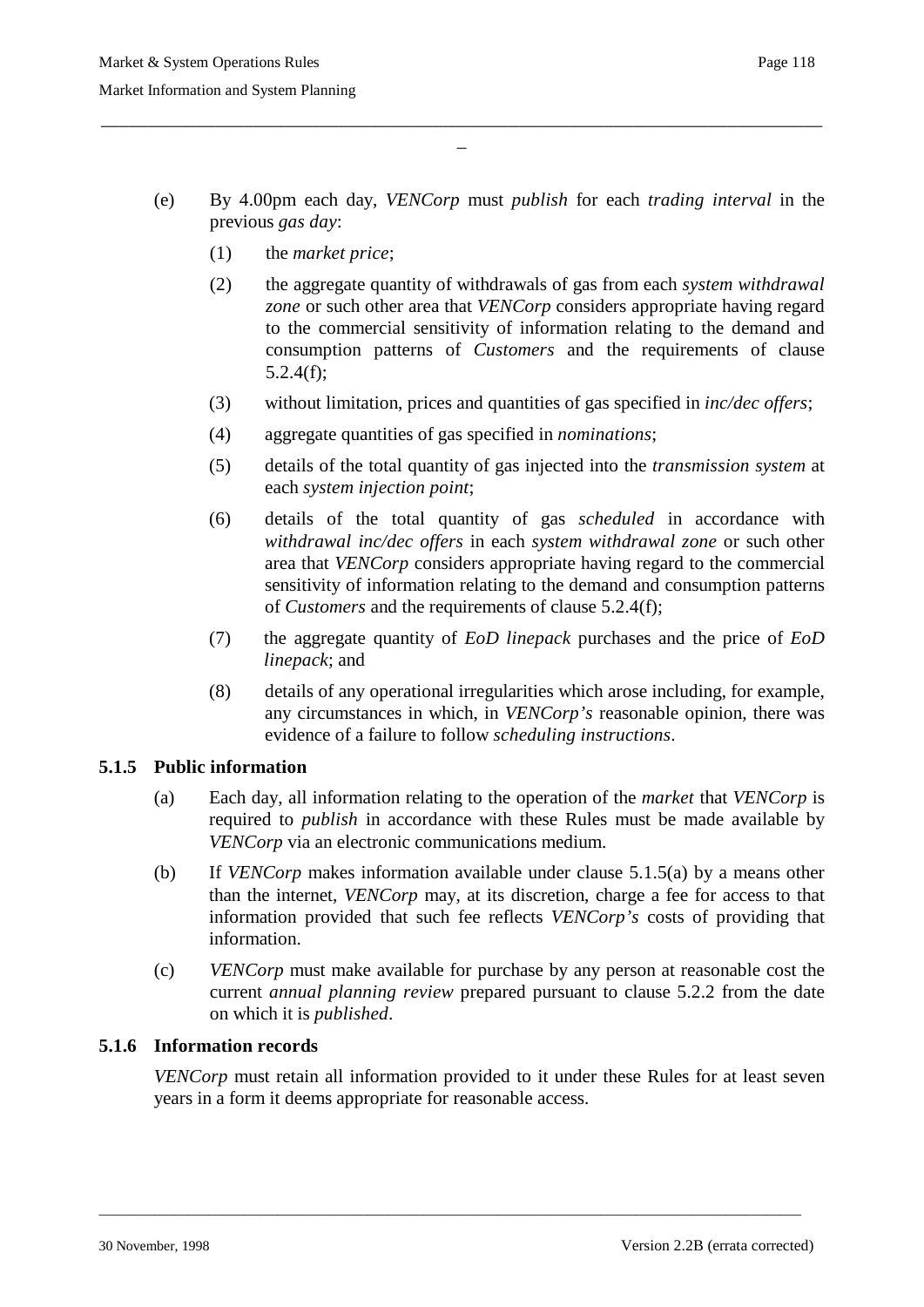## **5.1.7 Market audit**

(a) *VENCorp* must arrange for a *market* audit to be performed once each year by an independent auditor who in *VENCorp's* reasonable opinion is suitably qualified to conduct such an audit.

\_\_\_\_\_\_\_\_\_\_\_\_\_\_\_\_\_\_\_\_\_\_\_\_\_\_\_\_\_\_\_\_\_\_\_\_\_\_\_\_\_\_\_\_\_\_\_\_\_\_\_\_\_\_\_\_\_\_\_\_\_\_\_\_\_\_\_\_\_\_\_\_\_\_\_\_ \_

- (b) The *market* audit must cover and review compliance by *VENCorp* with its procedures and the effectiveness and appropriateness of systems utilised in the operation of the *market*, including but not limited to:
	- (1) the calculations and allocations performed by the *metering* and *settlements*  systems*;*
	- (2) billing and information systems;
	- (3) the *scheduling* and pricing processes;
	- (4) processes for software management;
	- (5) the *linepack account*; and
	- (6) *VENCorp's* compliance with these Rules*.*
- (c) *VENCorp* must procure that the person who conducts the *market* audit prepares a report in which the results of the *market* audit are set out.
- (d) Following consideration by *VENCorp*, the *market* audit report must be made available by *VENCorp* to *Market Participants* on request and at a cost that *VENCorp* considers to be reasonable to recover the cost of providing (but not preparing) the *market* audit report.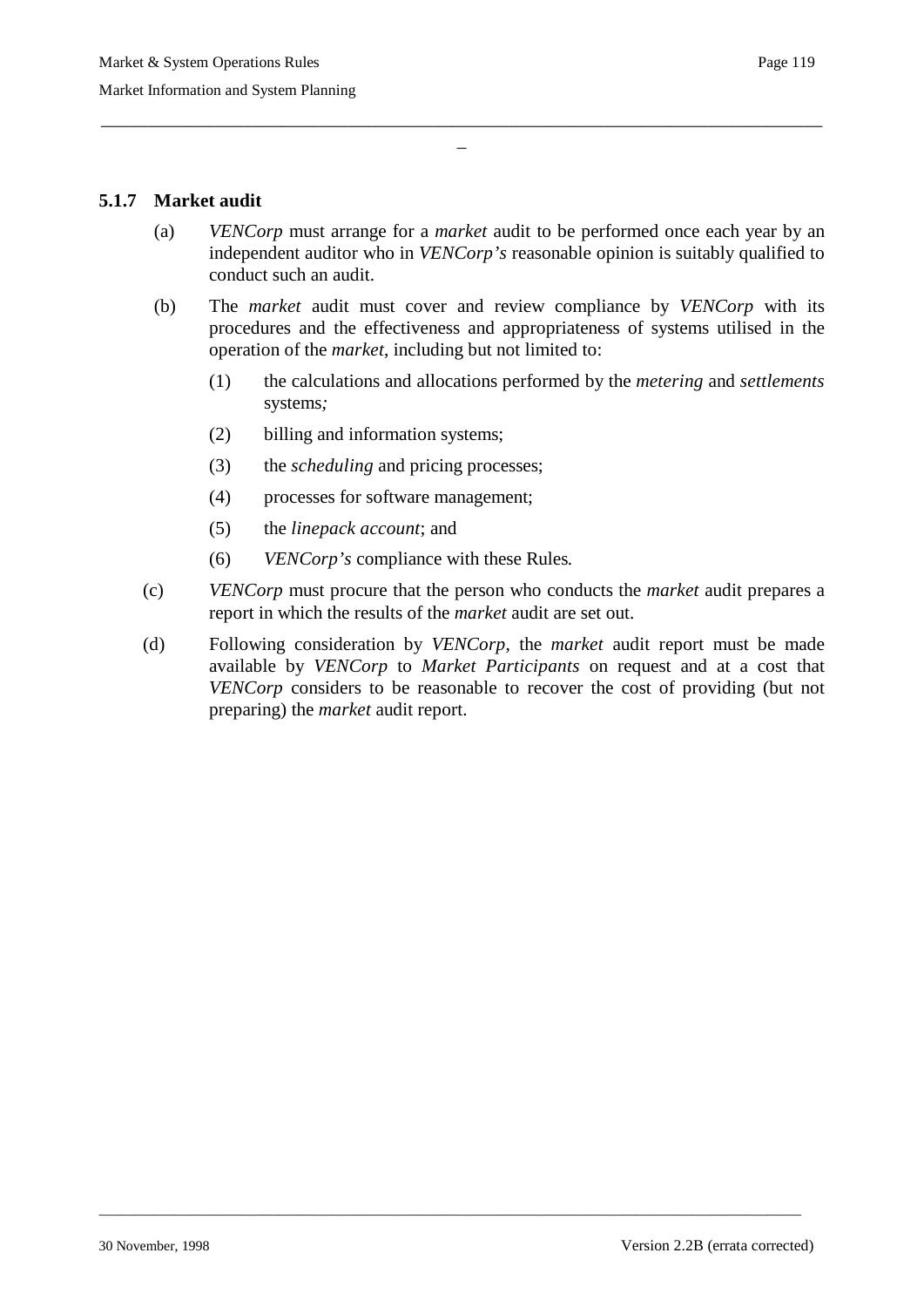# **5.2 FORECASTS AND PLANNING AND MAINTENANCE REVIEWS**

\_\_\_\_\_\_\_\_\_\_\_\_\_\_\_\_\_\_\_\_\_\_\_\_\_\_\_\_\_\_\_\_\_\_\_\_\_\_\_\_\_\_\_\_\_\_\_\_\_\_\_\_\_\_\_\_\_\_\_\_\_\_\_\_\_\_\_\_\_\_\_\_\_\_\_\_ \_

## **5.2.1 Purpose**

- (a) Under this clause 5.2:
	- (1) *Participants* are required to provide information to *VENCorp* in relation to certain aspects of their operations in accordance with clauses 5.2.4(b), (c) and (d); and
	- (2) *VENCorp* is required to use the information disclosed to it by *Participants*  to:
		- (A) prepare and provide to *Participants annual planning reviews* and *quarterly planning reviews* for the purposes set out in clauses 5.2.1(b) and (c); and
		- (B) coordinate the *maintenance* operations of *Transmission Pipeline Owners* and *Storage Providers* to ensure that *system security* is maintained and is not threatened by the *maintenance* of *pipeline equipment*.
- (b) *VENCorp* is required to provide *annual planning reviews* under clause 5.2.2 for the primary purpose of allowing *Participants* to make informed decisions relating to:
	- (1) planning for capital investments; and
	- (2) developing *market* strategies.
- (c) *VENCorp* is required to provide *quarterly planning reviews* under clause 5.2.3 for the primary purpose of allowing *Participants* to make informed decisions relating to:
	- (1) *maintenance*;
	- (2) storage;
	- (3) *pipeline* operation; and
	- (4) pricing.
- (d) *VENCorp* must use its reasonable endeavours to ensure that the *annual planning reviews* and *quarterly planning reviews* it prepares under this clause 5.2 accurately reflect the information provided to *VENCorp* by *Participants* under clauses 5.2.4(b), (c) and (d), but in no circumstances is *VENCorp* to be liable for any loss or damage suffered or incurred by a *Participant* or any other person as a consequence of any error, omission or inaccuracy in an *annual planning review* or a *quarterly planning review*.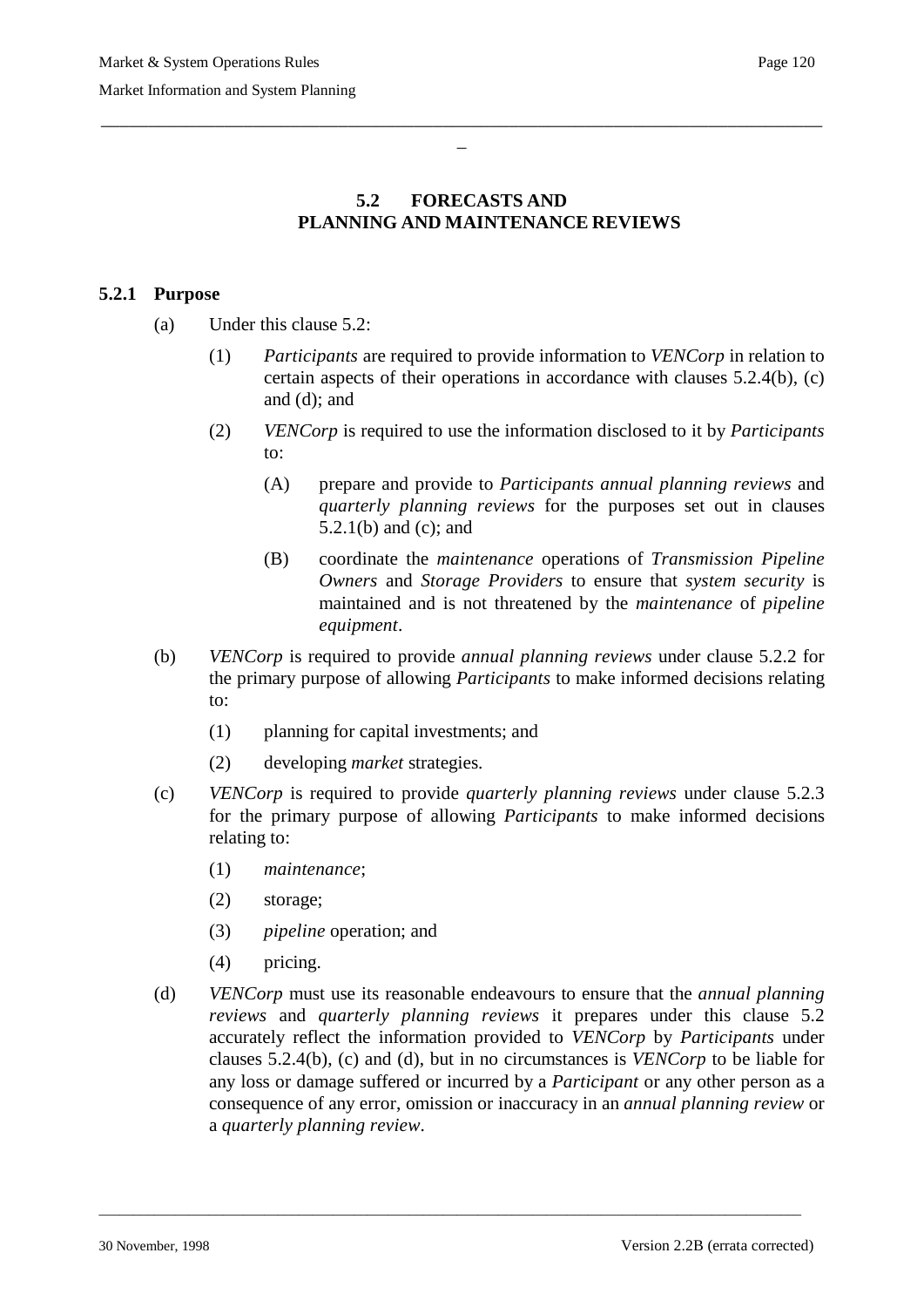### **5.2.2 Annual planning reviews**

- (a) By no later than 30 November each year, *VENCorp* must:
	- (1) prepare an *annual planning review* in accordance with this clause 5.2.2; and
	- (2) provide to each *Participant* and the *Regulator* a copy of that *annual planning review.*
- (b) Each *annual planning review* must contain annual forecasts by *system withdrawal zone* of the matters set out in clause 5.2.2(c) for each of the five years in the period commencing from 1 January in the year immediately following the year in which the *annual planning review* is provided to *Participants*.

\_\_\_\_\_\_\_\_\_\_\_\_\_\_\_\_\_\_\_\_\_\_\_\_\_\_\_\_\_\_\_\_\_\_\_\_\_\_\_\_\_\_\_\_\_\_\_\_\_\_\_\_\_\_\_\_\_\_\_\_\_\_\_\_\_\_\_\_\_\_\_\_\_\_\_\_ \_

- (c) *Annual planning reviews* prepared by *VENCorp* must include forecasts by *system withdrawal zone* in respect of the following matters:
	- (1) most probable peak daily and hourly demands under average demand conditions and when those peak demands will occur;
	- (2) most probable peak daily and hourly demands under peak demand conditions (or such other planning criteria as *VENCorp* may determine) and when those peak demands will occur;
	- (3) total demand*;*
	- (4) available and prospective supply and the source of that supply;
	- (5) any *expansions* of, and *extensions* to, the *transmission system*;
	- (6) *transmission system* capacity;
	- (7) the acceptable range of minimum and maximum pressures at such *transmission system* locations as *VENCorp* considers appropriate;
	- (8) storage capacities and inventories;
	- (9) storage operating parameters including but not limited to injection and withdrawal rates and pressures and the sustainability of those rates and pressures; and
	- (10) mismatches between supply, demand and capacity*.*

- (d) When preparing an *annual planning review VENCorp* must:
	- (1) take into account:
		- (A) the information provided by *Participants* under clauses 5.2.4(b), (c) and (d);
		- (B) anticipated future growth in the demand for gas in Victoria; and
		- (C) committed projects for new or additional *gas production facilities*  or *extension* or *expansion* of a *transmission system* or a *distribution pipeline*; and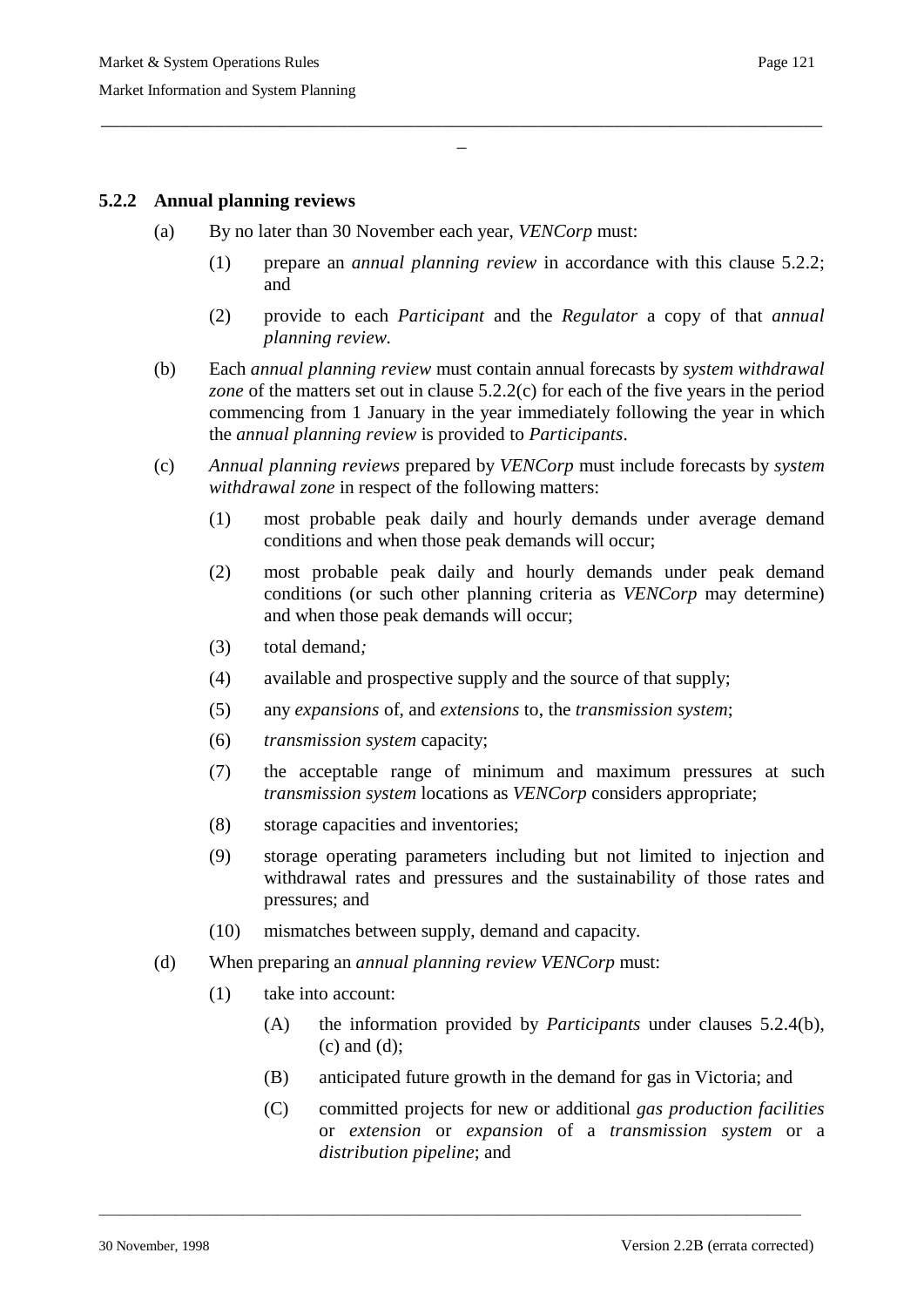## **5.2.3 Quarterly planning reviews**

(a) By no later than 15 February, 15 May, 15 August and 15 November each year, *VENCorp* must:

\_\_\_\_\_\_\_\_\_\_\_\_\_\_\_\_\_\_\_\_\_\_\_\_\_\_\_\_\_\_\_\_\_\_\_\_\_\_\_\_\_\_\_\_\_\_\_\_\_\_\_\_\_\_\_\_\_\_\_\_\_\_\_\_\_\_\_\_\_\_\_\_\_\_\_\_ \_

- (1) prepare a *quarterly planning review* in accordance with this clause 5.2.3; and
- (2) provide each *Participant* and the *Regulator* with a copy of that *quarterly planning review.*
- (b) Each *quarterly planning review* must provide monthly forecasts by *system withdrawal zone* of the matters set out in clause 5.2.3(c) for the twelve month period commencing from:
	- (1) 1 April in respect of the *quarterly planning review* provided by *VENCorp*  by 15 February under clause 5.2.3(a);
	- (2) 1 July in respect of the *quarterly planning review* provided by *VENCorp*  by 15 May under clause 5.2.3(a);
	- (3) 1 October in respect of the *quarterly planning review* provided by *VENCorp* by 15 August under clause 5.2.3(a); and
	- (4) 1 January in respect of the *quarterly planning review* provided by *VENCorp* by 15 November under clause 5.2.3(a).
- (c) *Quarterly planning reviews* prepared by *VENCorp* must include forecasts by *system withdrawal zone* in respect of the following matters:
	- (1) most probable peak daily demand and peak hourly demand and when those peak demands will occur;
	- (2) total demand*;*
	- (3) available and prospective supply and the source of that supply;
	- (4) *transmission system* capacity;
	- (5) storage capacities and inventories;
	- (6) storage operating parameters including but not limited to injection and withdrawal rates and pressures and the sustainability of those rates and pressures; and
	- (7) mismatches between supply*,* demand and capacity*.*

- (d) When preparing a *quarterly planning review VENCorp* must:
	- (1) take into account:
		- (A) the information provided by *Participants* under clauses 5.2.4(b), (c) and (d);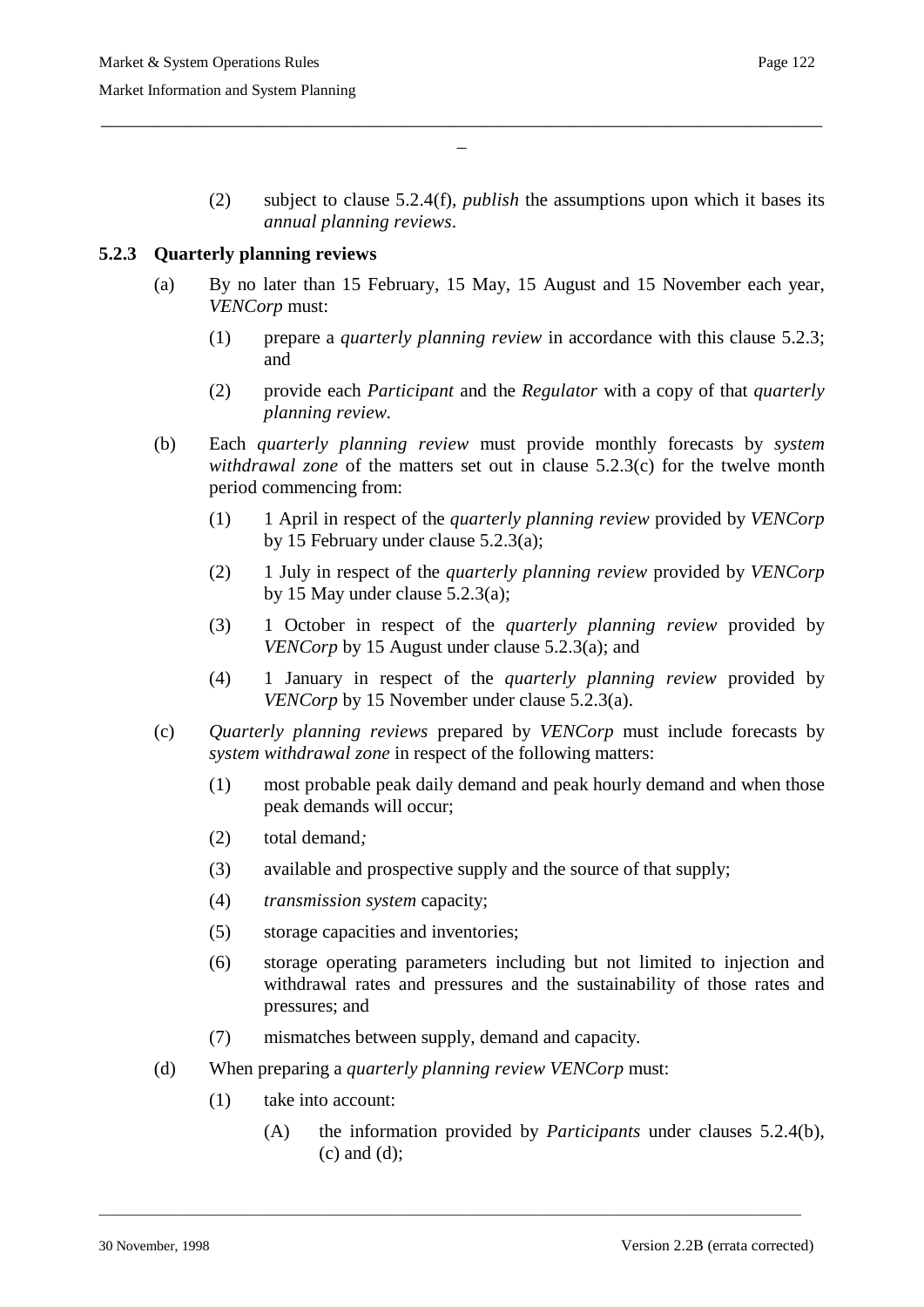- (B) anticipated future growth in the demand for gas in Victoria; and
- (C) committed projects for new or additional *gas production facilities*  or *extension* or *expansion* of a *transmission system* or a *distribution pipeline*; and
- (2) subject to clause 5.2.4(f), *publish* the assumptions upon which it bases its *quarterly planning reviews*.
- (e) If *VENCorp* receives any information from *Participants* under clause 5.2.4(e) and that information causes the most recently *published quarterly planning review* to be materially inaccurate, *VENCorp* must update that *quarterly planning review* as soon as practicable, and provide *Participants* with the details of that update.

\_\_\_\_\_\_\_\_\_\_\_\_\_\_\_\_\_\_\_\_\_\_\_\_\_\_\_\_\_\_\_\_\_\_\_\_\_\_\_\_\_\_\_\_\_\_\_\_\_\_\_\_\_\_\_\_\_\_\_\_\_\_\_\_\_\_\_\_\_\_\_\_\_\_\_\_ \_

## **5.2.4 Participant disclosure obligations**

- (a) All *Participants* must provide to *VENCorp* forecasts in respect of the matters set out in clause 5.2.4(b) as follows:
	- (1) annual forecasts for each year in the five year period commencing on 1 January in each year must be provided to *VENCorp* by 30 September in the immediately preceding year; and
	- (2) monthly forecasts for each month in the twelve month period commencing on:
		- (A) 1 April in each year must be provided to *VENCorp* by 15 January in that year;
		- (B) 1 July in each year must be provided to *VENCorp* by 15 April in that year;
		- (C) 1 October in each year must be provided to *VENCorp* by 15 July in that year; and
		- (D) 1 January in each year must be provided to *VENCorp* by 15 October in that year.
- (b) Information supplied by each *Participant* must include forecasts in respect of the following matters, where relevant:
	- (1) available and prospective supply available to that *Participant* and the source of that supply;
	- (2) storage capacities and inventory available to that *Participant*;

- (3) gas supply, storage, transmission and distribution projects, including *pipeline extensions* and *expansions*; and
- (4) storage operating parameters, including injection and withdrawal rates and pressures and sustainability of those rates and pressures.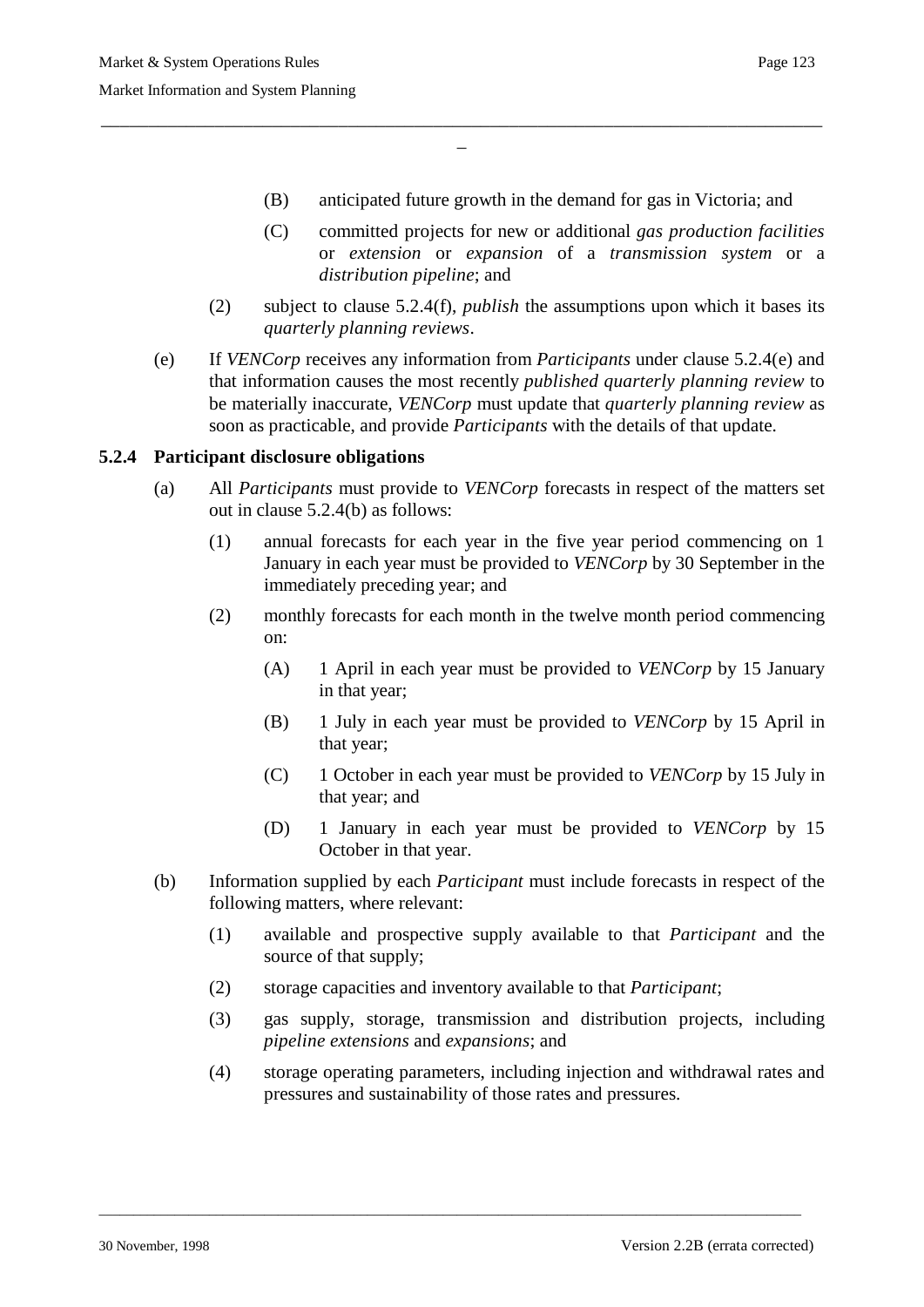(c) *Market Customers* and *Distributors* must include the following additional forecasts, where relevant, with the information provided to *VENCorp* under clause 5.2.4(a):

\_\_\_\_\_\_\_\_\_\_\_\_\_\_\_\_\_\_\_\_\_\_\_\_\_\_\_\_\_\_\_\_\_\_\_\_\_\_\_\_\_\_\_\_\_\_\_\_\_\_\_\_\_\_\_\_\_\_\_\_\_\_\_\_\_\_\_\_\_\_\_\_\_\_\_\_ \_

- (1) most probable peak daily demand and peak hourly demand in respect of each *system withdrawal zone*; and
- (2) anticipated material constraints on the capacity of the *distribution pipeline* in respect of each *system withdrawal zone,* where that constraint is likely to have an effect on the operation of the *transmission system*.
- (d) *Transmission Pipeline Owners* and *Storage Providers* must include the following additional forecasts, where relevant, with the information provided to *VENCorp*  under clause 5.2.4(a):
	- (1) the availability of *pipeline equipment*;
	- (2) details of any constraints on the availability of *pipeline equipment;*
	- (3) the time and duration of any proposed *maintenance;*
	- (4) full details of the proposed *maintenance*;
	- (5) the longest period likely to be required to recall into operation relevant *pipeline equipment* during the course of *maintenance*; and
	- (6) operational requirements for *maintenance* which is to be performed including:
		- (A) the gas pressure under which the *maintenance* will be performed;
		- (B) gas requirements for testing; and
		- (C) compressor test operations required,

and this additional information must be provided to *VENCorp* in accordance with clause 5.2.4(a) and also in the form of week-ahead forecasts commencing from Monday in each week which must be provided to *VENCorp* by no later than the immediately preceding Wednesday.

- (e) A *Participant* must notify *VENCorp* as soon as practicable having regard to the nature of the change if it becomes aware of a material change to information previously provided under clauses 5.2.4(b), (c) and (d).
- (f) Subject always to clause 5.2.4(g), information provided to *VENCorp* under this clause 5.2.4 is *confidential information* and is subject to the confidentiality provisions set out in clause 5.4 and *VENCorp* must comply with the confidentiality obligations imposed on *VENCorp* under clause 5.4 when dealing with information provided to it under this clause 5.2.4.
- (g) Nothing in clause 5.2.4(f) is to be read or construed as restricting *VENCorp* from:

 $\_$  ,  $\_$  ,  $\_$  ,  $\_$  ,  $\_$  ,  $\_$  ,  $\_$  ,  $\_$  ,  $\_$  ,  $\_$  ,  $\_$  ,  $\_$  ,  $\_$  ,  $\_$  ,  $\_$  ,  $\_$  ,  $\_$  ,  $\_$  ,  $\_$  ,  $\_$  ,  $\_$  ,  $\_$  ,  $\_$  ,  $\_$  ,  $\_$  ,  $\_$  ,  $\_$  ,  $\_$  ,  $\_$  ,  $\_$  ,  $\_$  ,  $\_$  ,  $\_$  ,  $\_$  ,  $\_$  ,  $\_$  ,  $\_$  ,

(1) assessing the information provided by *Participants* under this clause 5.2 and including an aggregation of that information in any report which *VENCorp* is required to prepare under this clause 5.2; or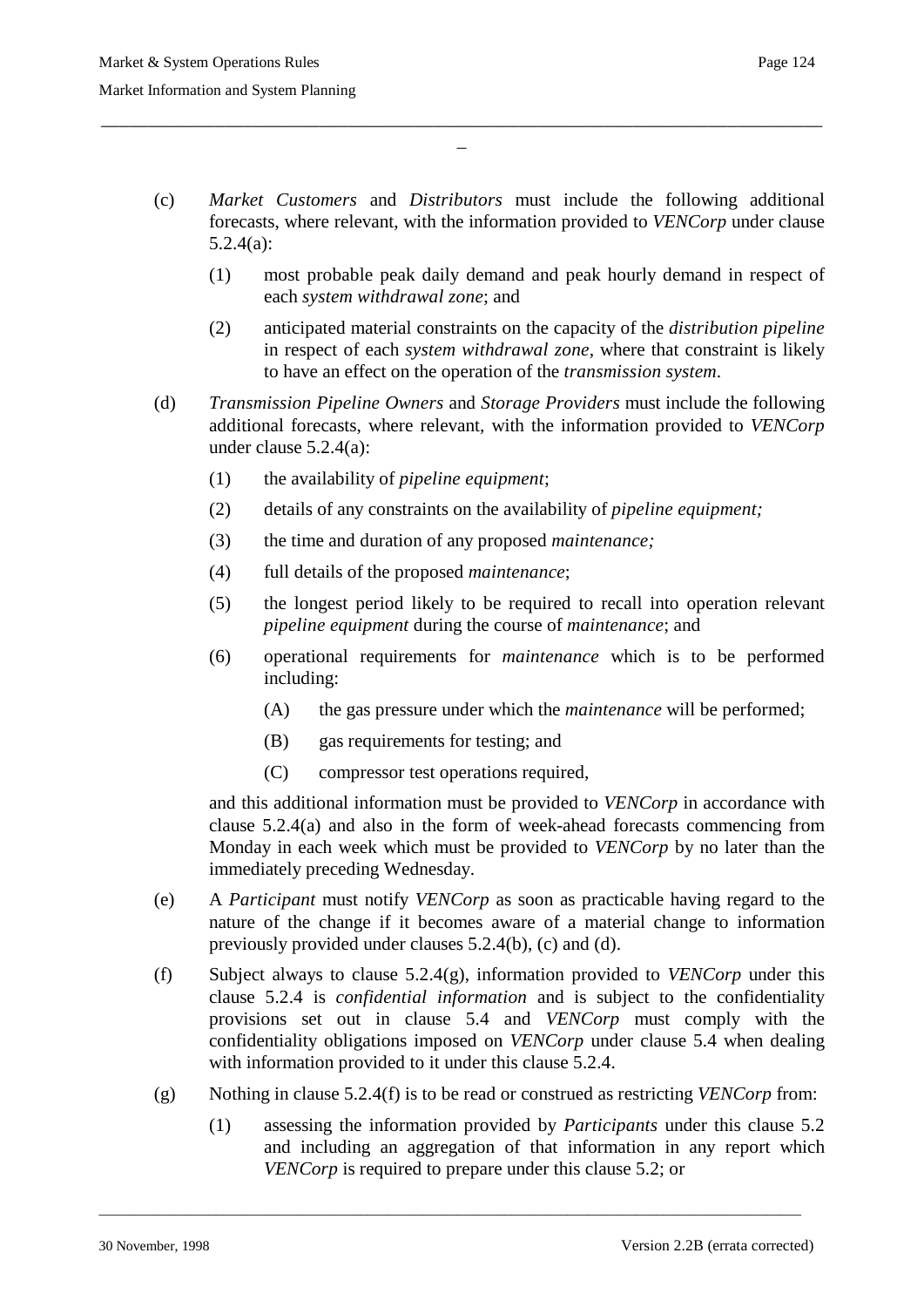- (2) preparing, *publishing* or making available any report which it is required to prepare under this clause 5.2.
- (h) *Participants* must provide the information required under this clause 5.2.4 in good faith and must take all reasonable measures to ensure that the information is accurate.

\_\_\_\_\_\_\_\_\_\_\_\_\_\_\_\_\_\_\_\_\_\_\_\_\_\_\_\_\_\_\_\_\_\_\_\_\_\_\_\_\_\_\_\_\_\_\_\_\_\_\_\_\_\_\_\_\_\_\_\_\_\_\_\_\_\_\_\_\_\_\_\_\_\_\_\_ \_

## **5.2.5 Disclosure exemptions**

- (a) *VENCorp,* in its absolute discretion, may exempt a *Participant* from all or any of the disclosure obligations under clauses 5.2.4(b), (c) and (d).
- (b) *VENCorp,* in its absolute discretion, may require a *Participant,* who has previously been exempted from the disclosure obligations under clauses 5.2.4(b), (c) and (d), to make all or any of the disclosures required under those clauses.

## **5.2.6 Maintenance planning**

- (a) *VENCorp* must, on the basis of information provided to *VENCorp* under clause 5.2.4(d), coordinate all *maintenance* planned by *Transmission Pipeline Owners*  or *Storage Providers* to ensure that *system security* is not threatened as a consequence of the unavailability of *pipeline equipment* undergoing *maintenance*.
- (b) *VENCorp*, in consultation with *Pipeline Owners* and *Storage Providers,* must develop, prepare and maintain written operating procedures which must set out relevant information pertaining to the coordination of *maintenance* including:
	- (1) procedures for facilitating the exchange of information; and
	- (2) procedures pursuant to which *Participants* may take offline plant and equipment relevant to the operation of the *market,* including *pipeline equipment*.
- (c) A *Transmission Pipeline Owner* which has provided information under clause 5.2.4(d), concerning time and duration of proposed *maintenance,* must act in accordance with those forecasts unless:
	- (1) those forecasts are updated in the manner specified in the operating procedures more than five days before that *maintenance* is due to commence; or
	- (2) if the update is to occur within five days of the day on which that *maintenance* was due to commence, consent to an update has been obtained from *VENCorp* in the manner specified in the operating procedures.
- (d) If *VENCorp* believes that any *maintenance* proposed by a *Pipeline Owner* or *Storage Provider* will threaten *system security*, *VENCorp* must notify the relevant *Pipeline Owner* or *Storage Provider* accordingly and that *Pipeline Owner* or *Storage Provider* must co-operate with *VENCorp* in good faith to minimise any threat to *system security* which in *VENCorp's* reasonable opinion would be likely to result from that proposed *maintenance*.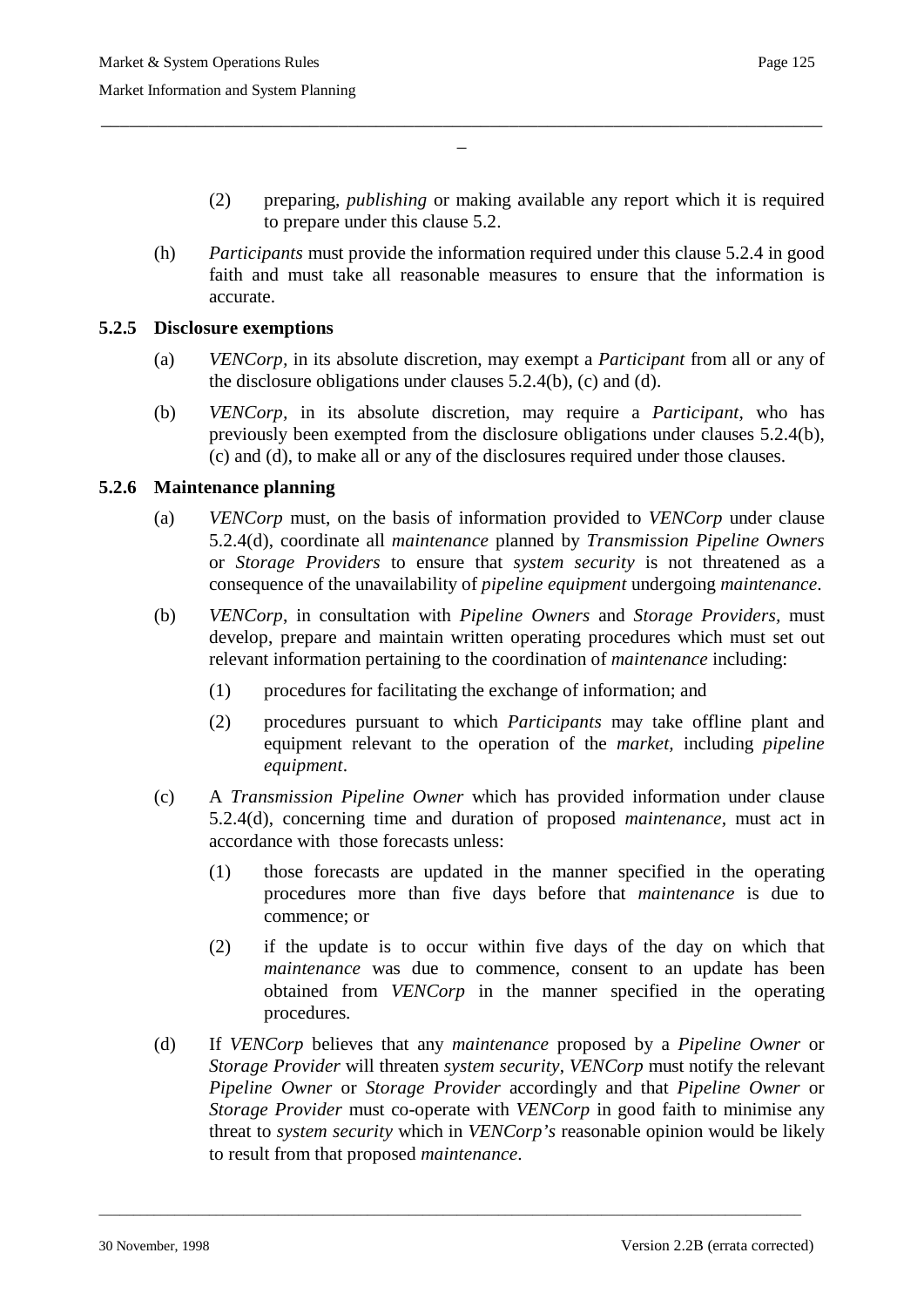(e) *VENCorp* may direct a *Pipeline Owner* or *Storage Provider* to cancel, delay or suspend any *maintenance* if in *VENCorp's* reasonable opinion:

\_\_\_\_\_\_\_\_\_\_\_\_\_\_\_\_\_\_\_\_\_\_\_\_\_\_\_\_\_\_\_\_\_\_\_\_\_\_\_\_\_\_\_\_\_\_\_\_\_\_\_\_\_\_\_\_\_\_\_\_\_\_\_\_\_\_\_\_\_\_\_\_\_\_\_\_ \_

- (1) the *Pipeline Owner* or *Storage Provider* is conducting or proposing to conduct *maintenance* in a way which does not minimise threats to *system security*; and
- (2) the relevant *pipeline equipment* will not materially be damaged by deferring that *maintenance.*
- (f) If there is a breakdown, or *VENCorp* reasonably believes there is likely to be a breakdown, of any *pipeline equipment* which *VENCorp* or the relevant *Pipeline Owner* reasonably believes could threaten *system security*, the *Pipeline Owner* or *Storage Provider* which owns that *pipeline equipment* must immediately provide *VENCorp* with:
	- (1) full details of the breakdown, or threatened breakdown; and
	- (2) its planned response to the breakdown, or threatened breakdown,

and that *Pipeline Owner* or *Storage Provider* must co-operate with *VENCorp* in good faith to minimise any threat to *system security* which in *VENCorp's* reasonable opinion would be likely to result from that breakdown.

(g) If *VENCorp* becomes aware of defective *pipeline equipment, VENCorp* must promptly provide all relevant *Pipeline Owners* or *Storage Providers* with full details of the defect.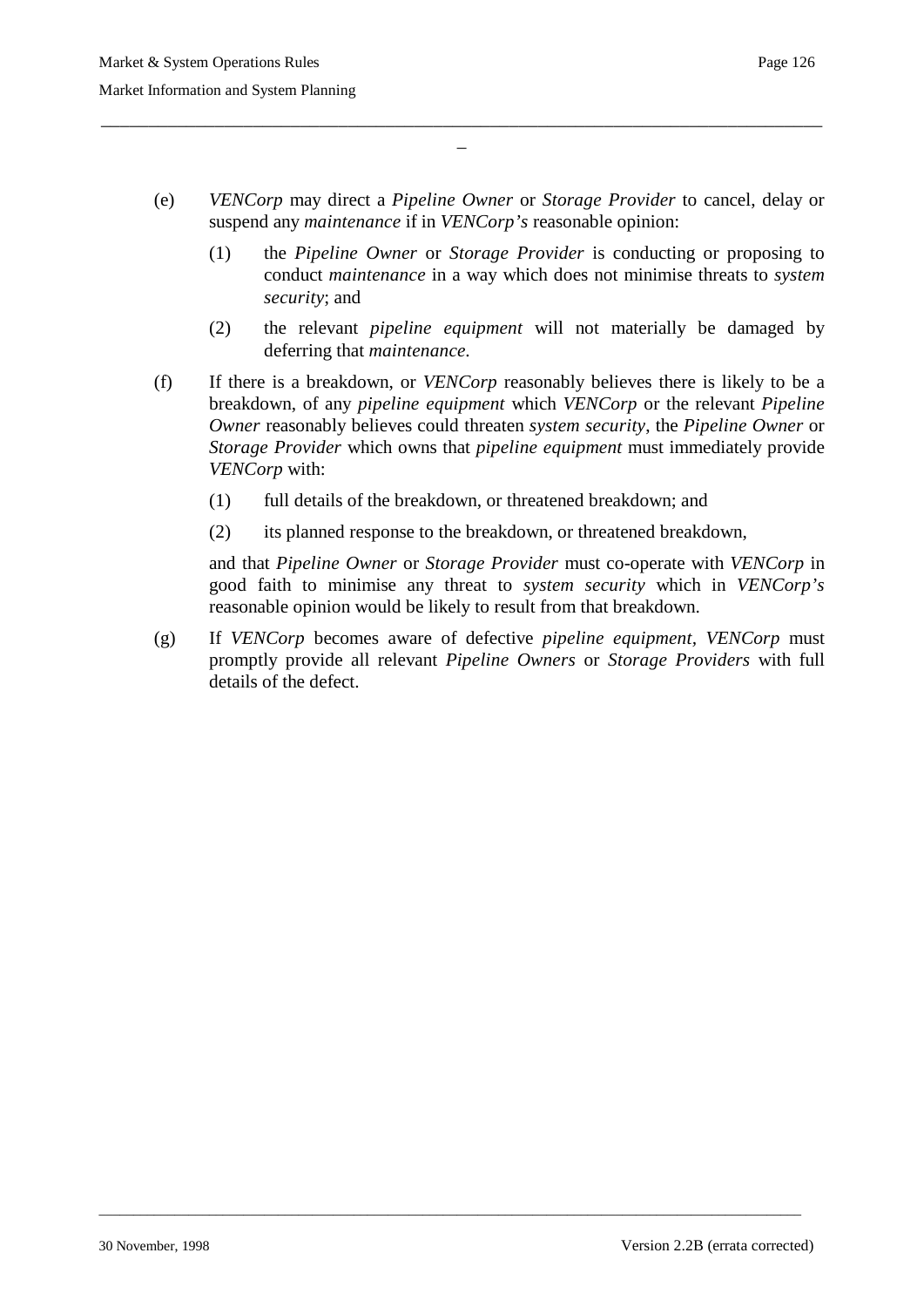# **5.3 MDQ AUTHORISATION**

\_\_\_\_\_\_\_\_\_\_\_\_\_\_\_\_\_\_\_\_\_\_\_\_\_\_\_\_\_\_\_\_\_\_\_\_\_\_\_\_\_\_\_\_\_\_\_\_\_\_\_\_\_\_\_\_\_\_\_\_\_\_\_\_\_\_\_\_\_\_\_\_\_\_\_\_ \_

## **5.3.1 Agreement for provision of transportation services**

- (a) Prior to the *commencement date*, *VENCorp* and a *Transmission Pipeline Owner*  must enter into a *service envelope agreement*, and thereafter must at all times ensure that there is a valid *service envelope agreement* in force between them, under which the *Transmission Pipeline Owner* agrees, amongst other things, to provide to *VENCorp* gas transportation services and *pipeline* capacity by means of the *pipelines* of that *Transmission Pipeline Owner* which form part of the *transmission system* on terms which are not inconsistent with:
	- (1) the *access arrangement*, if any, of the *Transmission Pipeline Owner*; and
	- (2) the *Tariff Order*, if applicable.
- (b) A *service envelope agreement* must specify the capacity of the *Transmission Pipeline Owner's pipelines* available for use by *VENCorp* at *system points* on the *pipeline* under various operating conditions.
- (c) If *VENCorp* and a *Transmission Pipeline Owner* are unable to reach agreement (or to continue to agree, as the case may be) for the purposes of entering and maintaining a *service envelope agreement* as required under clause 5.3.1(a), the *Regulator* may refer the matter for resolution by a suitably qualified independent person appointed by the *Regulator* who, in the reasonable opinion of the *Regulator*:
	- (1) has an understanding of the gas industry, generally;
	- (2) has an understanding about the roles of both *VENCorp* and the *Transmission Pipeline Owner* in the gas industry operating in Victoria;
	- (3) does not have any interests which could conflict with an impartial resolution of the disagreement; and
	- (4) is appropriate in all the circumstances to hear and resolve the disagreement.
- (d) The independent person appointed by the *Regulator* under clause 5.3.1(c) may request from *VENCorp* and the *Transmission Pipeline Owner* any relevant document, information, statement and other materials that the independent person considers to be reasonably necessary to enable the disagreement to be resolved and *VENCorp* and the *Transmission Pipeline Owner* must promptly comply with all such requests.
- (e) The independent person appointed by the *Regulator* under clause 5.3.1(c) must do all things reasonably necessary to resolve the disagreement within thirty *business days* of referral of the matter by the *Regulator*, if necessary by making a decision about the manner in which the unresolved matter is to be addressed in the *service envelope agreement* between the parties.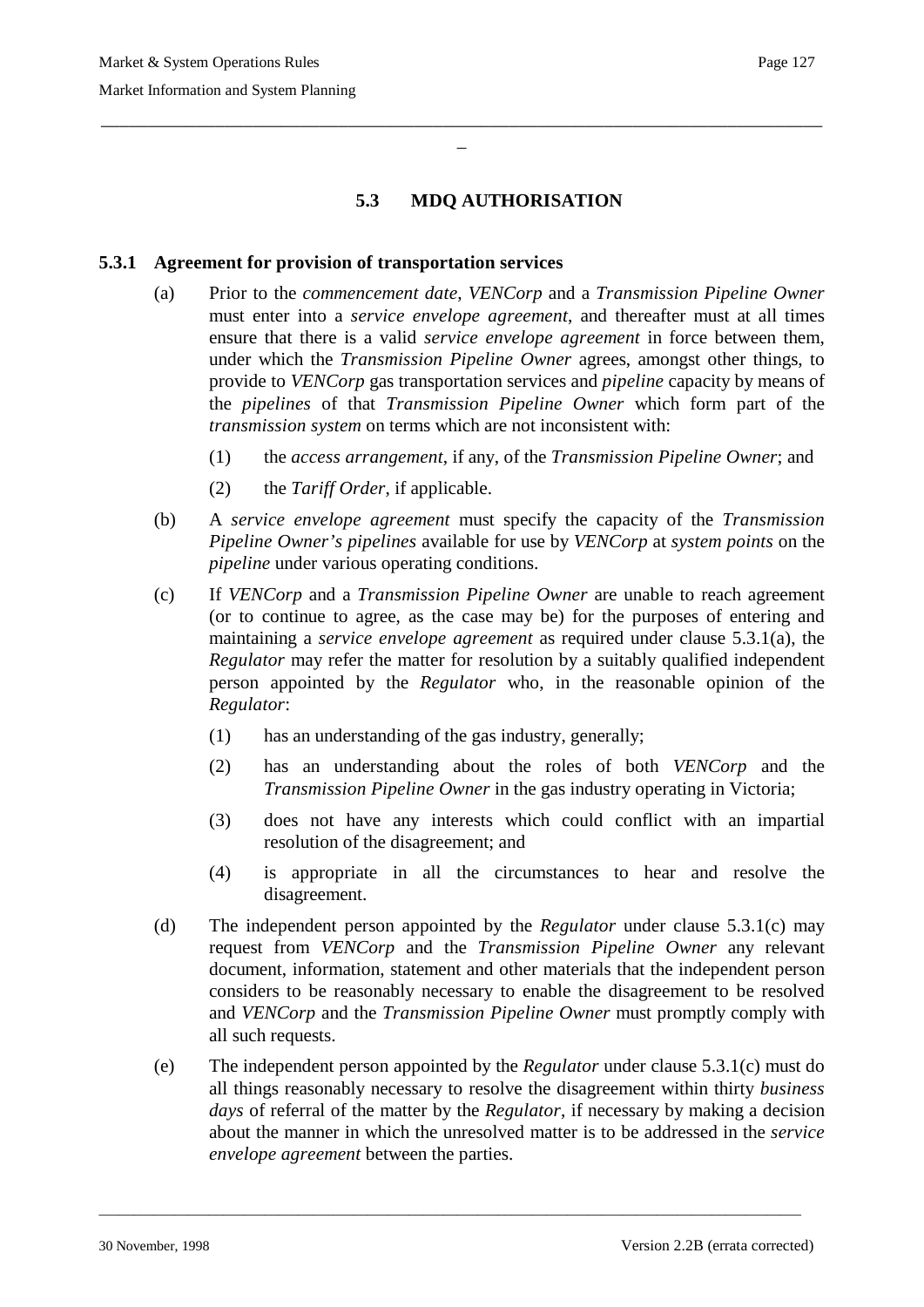(f) *VENCorp* and the *Transmission Pipeline Owner* must ensure that the resolution of the disagreement by the independent person appointed by the *Regulator* under clause 5.3.1(c) is reflected in a *service envelope agreement* which is duly entered between them within five *business days* of the resolution of the disagreement under clause 5.1.3(e) and if they fail to enter into or modify an existing *service envelope agreement* which reflects the resolution by the independent person, the *Regulator* may arrange for an appropriate agreement to be prepared which:

\_\_\_\_\_\_\_\_\_\_\_\_\_\_\_\_\_\_\_\_\_\_\_\_\_\_\_\_\_\_\_\_\_\_\_\_\_\_\_\_\_\_\_\_\_\_\_\_\_\_\_\_\_\_\_\_\_\_\_\_\_\_\_\_\_\_\_\_\_\_\_\_\_\_\_\_ \_

- (1) reflects the resolution of the disagreement by the independent person; and
- (2) if there was an existing *service envelope agreement*, reflects the provisions of the existing *service envelope agreement* to the extent that those provisions have not been modified by agreement between *VENCorp* and the *Transmission Pipeline Owner* or the subject of a disagreement between *VENCorp* and the *Transmission Pipeline Owner* under clause 5.3.1(c).
- (g) If the *Regulator* arranges for a *service envelope agreement* to be prepared or modified under clause 5.3.1(f):
	- (1) the *Regulator* must send the completed *service envelope agreement* to *VENCorp* and the *Transmission Pipeline Owner*, respectively, as soon as practicable; and
	- (2) *VENCorp* and the *Transmission Pipeline Owner* must execute that *service envelope agreement* within 5 *business days* of receiving it from the *Regulator*.
- (h) The independent person is to be appointed by the *Regulator* under clause 5.3.1(c) to act as an expert and not as an arbitrator and the rules of evidence do not apply.
- (i) If, at the time of any disagreement between *VENCorp* and the *Transmission Pipeline Owner* under clause 5.3.1(c), there is a *service envelope agreement* in place between *VENCorp* and the *Transmission Pipeline Owner* or a *service envelope agreement* has recently expired or terminated, that existing or previous *service envelope agreement*, as the case may be, is deemed to continue to have full force and effect between *VENCorp* and the *Transmission Pipeline Owner*  until a new or modified *service envelope agreement* has been entered between them.

# **5.3.2 Initial allocation of authorised MDQ**

(a) Prior to the *commencement date, VENCorp* must allocate *authorised MDQ* as follows:

- (1) a *Customer* is to be allocated *authorised MDQ* in respect of all quantities of gas which it withdraws at a *tariff V withdrawal point*; and
- (2) a *Customer* is to be allocated *authorised MDQ* in respect of gas which it withdraws at a *tariff D withdrawal point* on the basis of past and/or existing contractual arrangements, or on some other basis that *VENCorp*  reasonably considers to be appropriate in all the circumstances.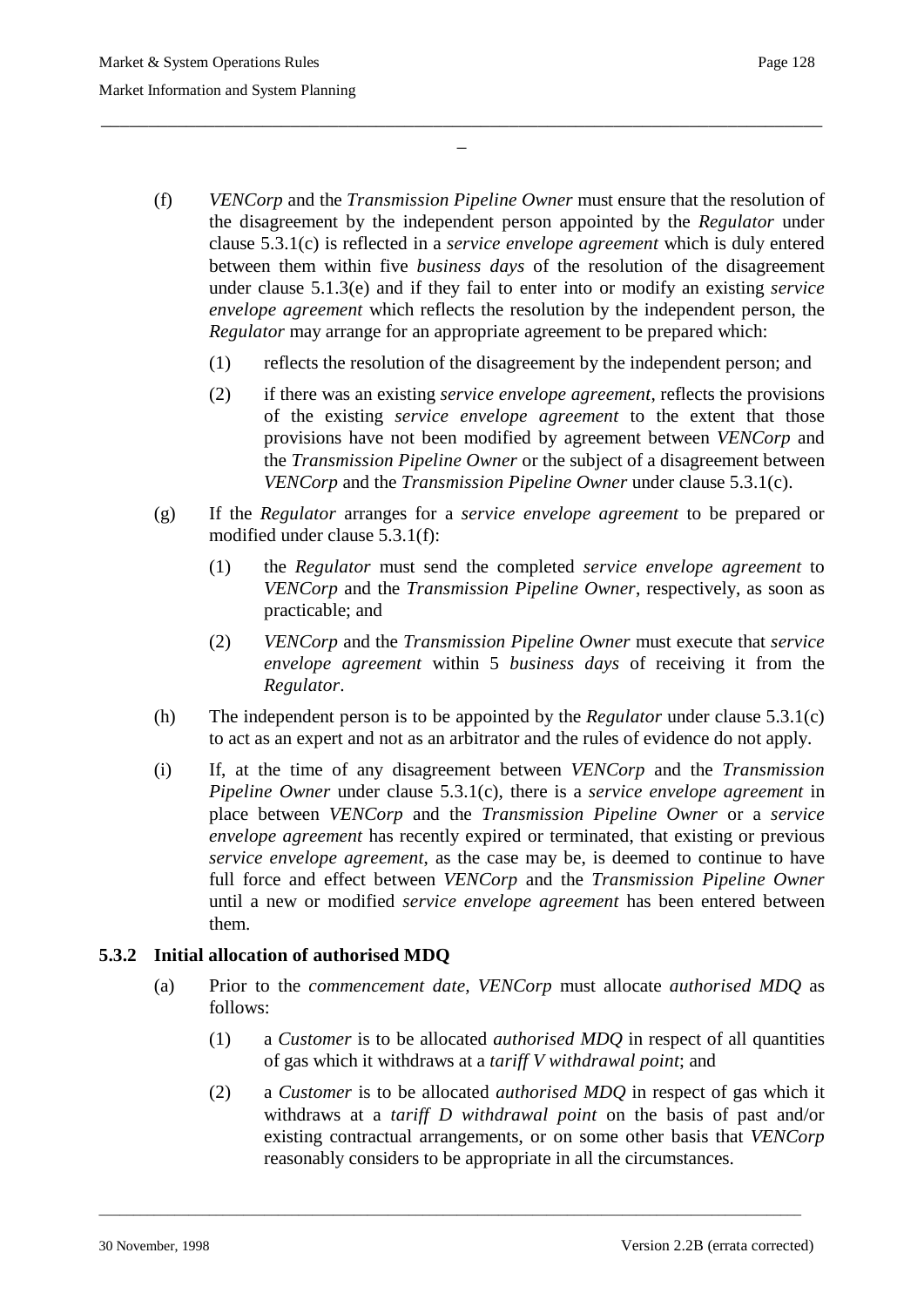(b) Within a reasonable period after the allocation of *authorised MDQ* under clause 5.3.2(a)(2), *VENCorp* must prepare and make available to all *Market Participants* and *Customers* who withdraw gas at a *tariff D withdrawal point* a report which describes the methodology applied by *VENCorp* in making that allocation of *authorised MDQ*.

\_\_\_\_\_\_\_\_\_\_\_\_\_\_\_\_\_\_\_\_\_\_\_\_\_\_\_\_\_\_\_\_\_\_\_\_\_\_\_\_\_\_\_\_\_\_\_\_\_\_\_\_\_\_\_\_\_\_\_\_\_\_\_\_\_\_\_\_\_\_\_\_\_\_\_\_ \_

- (c) *VENCorp* must notify:
	- (1) each *Retailer* whose *Customers* are allocated *authorised MDQ* under clause 5.3.2(a)(2) of the *authorised MDQ* allocation made to each of its *Customers*; and
	- (2) each *Market Customer* who is allocated *authorised MDQ* under clause 5.3.2(a)(2) of the *authorised MDQ* allocation made to that *Market Customer*.
- (d) A *Retailer* who sells gas to *Customers* to whom *authorised MDQ* is allocated under clause 5.3.2(a)(2) must notify each of its *Customers* in respect of whom gas is withdrawn at a *tariff D withdrawal point* of that *Customer's authorised* MDQ.
- (e) *VENCorp* must advise a *Customer* of that *Customer's authorised MDQ* on request by that *Customer*.
- (f) Subject to clauses  $5.3.2(c)$ , (d) and (e) and clause  $5.3.3(e)$ , information relating to *authorised MDQ*, including the identity of the *Customer* or person to whom it has been allocated, is *confidential information*.
- (g) If a *Customer* changes the *Retailer* from whom it purchases gas, the *Customer's authorised MDQ* allocated under clauses 5.3.2 or 5.3.4:
	- (1) remains assigned to that *Customer*; and
	- (2) is not varied,

as a result of the change of *Retailer*.

(h) *VENCorp* must, within one year after the *commencement date*, review the appropriateness of allocating *authorised MDQ* in respect of all gas quantities withdrawn from *tariff V withdrawal points* in accordance with clause 5.3.2(a)(1).

## **5.3.3 Subsequent allocations of authorised MDQ - pipeline extensions or expansions**

- (a) If a *Transmission Pipeline Owner extends* or *expands*, or proposes to *extend* or *expand*, its *pipeline* or *pipelines* other than in accordance with its obligations under its *service envelope agreement* and its *access arrangement*, if any, it must consult with *VENCorp* for the purposes of reaching agreement with *VENCorp* as to the increase in capacity of the relevant *pipeline* which results from the *extension* or *expansion*.
- (b) *VENCorp* must allocate:
	- (1) such quantity of additional *authorised MDQ* which is made available by an *extension* or *expansion* of a kind referred to in clause 5.3.3(a);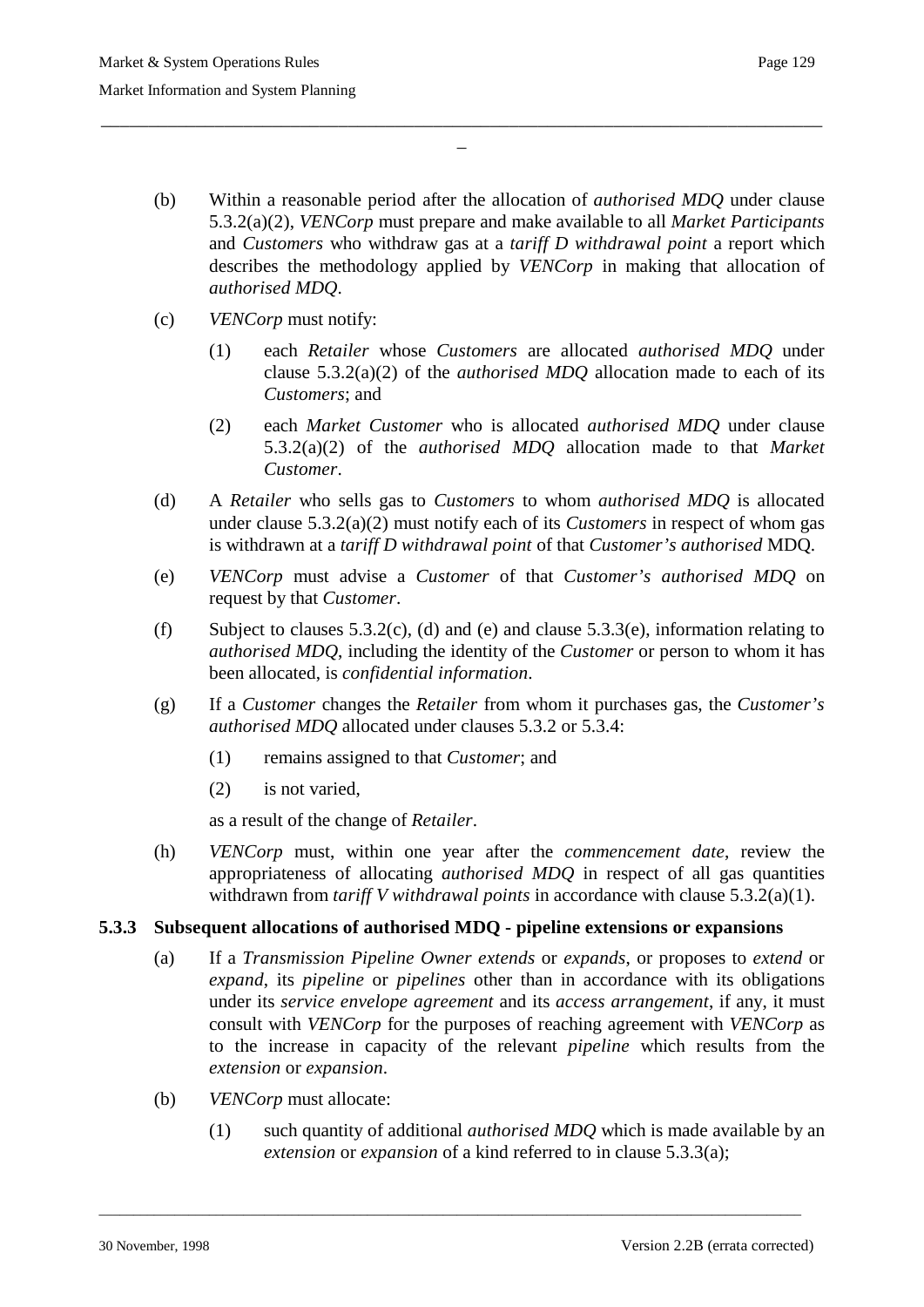- (2) to such persons; and
- (3) for use within such specified *withdrawal zones*,

for such period as the relevant *Transmission Pipeline Owner* directs.

\_\_\_\_\_\_\_\_\_\_\_\_\_\_\_\_\_\_\_\_\_\_\_\_\_\_\_\_\_\_\_\_\_\_\_\_\_\_\_\_\_\_\_\_\_\_\_\_\_\_\_\_\_\_\_\_\_\_\_\_\_\_\_\_\_\_\_\_\_\_\_\_\_\_\_\_ \_

- (c) Subject to clause 5.3.4(a), *VENCorp* must not allocate *authorised MDQ* made available by an *extension* or *expansion* of the kind referred to in clause 5.3.3(a), except in accordance with a direction of the relevant *Transmission Pipeline Owner* under clause 5.3.3(b).
- (d) If additional *authorised MDQ* has been allocated by *VENCorp* at the direction of a *Transmission Pipeline Owner* under 5.3.3(b), *VENCorp* and the *Transmission Pipeline Owner* must, as soon as practicable thereafter, modify an existing *service envelope agreement*, to reflect that additional allocation of *authorised MDQ* and if they are unable to agree, the provisions of clauses  $5.3.1(c)$  to (i), inclusive, are to apply.
- (e) If a *Retailer* holds *authorised MDQ* originally allocated under this clause 5.3.3 and that *Retailer* wishes to attribute that *authorised MDQ* to withdrawals of gas by any one or more of its *Customers*, that *Retailer* must give prior notice to *VENCorp* of the *Customers* to whom that *authorised MDQ* is to be attributed and the location of the *delivery points* from which those *Customers* will withdraw gas.
- (f) Subject to clause 5.3.3(g), if a *Retailer* has notified *VENCorp* under clause 5.3.3(e) that it wishes to attribute *authorised MDQ* originally allocated under this clause 5.3.3, to any one or more of its *Customers*, that *Retailer*:
	- (1) will be liable for any *uplift payments* which are payable in respect of a *trading interval* as a result of any one or more of those *Customers* withdrawing gas in that *trading interval* in excess of the *authorised MDQ*  attributed to that *Customer*; or
	- (2) may agree with *VENCorp* that to the extent that any one or more of that *Retailer's Customers* who withdraw gas using that *authorised MDQ* exceed the amount of *authorised MDQ* attributed to them in any *trading interval*, neither the *Retailer* nor those *Customers* will be liable for payment of *uplift payments* if those *Customers'* aggregate withdrawals of gas are below the aggregate amount of *authorised MDQ* held by that *Retailer* which was originally allocated under this clause 5.3.3.
- (g) *VENCorp* may agree under clause 5.3.3(f)(2) to allow a *Retailer* who attributes *authorised MDQ* originally allocated under clause 5.3.3 to withdrawals of gas made by any one or more of its *Customers*, to aggregate withdrawals of gas made by those *Customers* in respect of that attributed *authorised MDQ* if, in *VENCorp's* reasonable opinion, that alternative is more practicable, taking into consideration the feasibility and complexity of determining the extent to which a *Customer* withdraws gas in excess of the *authorised MDQ* attributed to that *Customer*.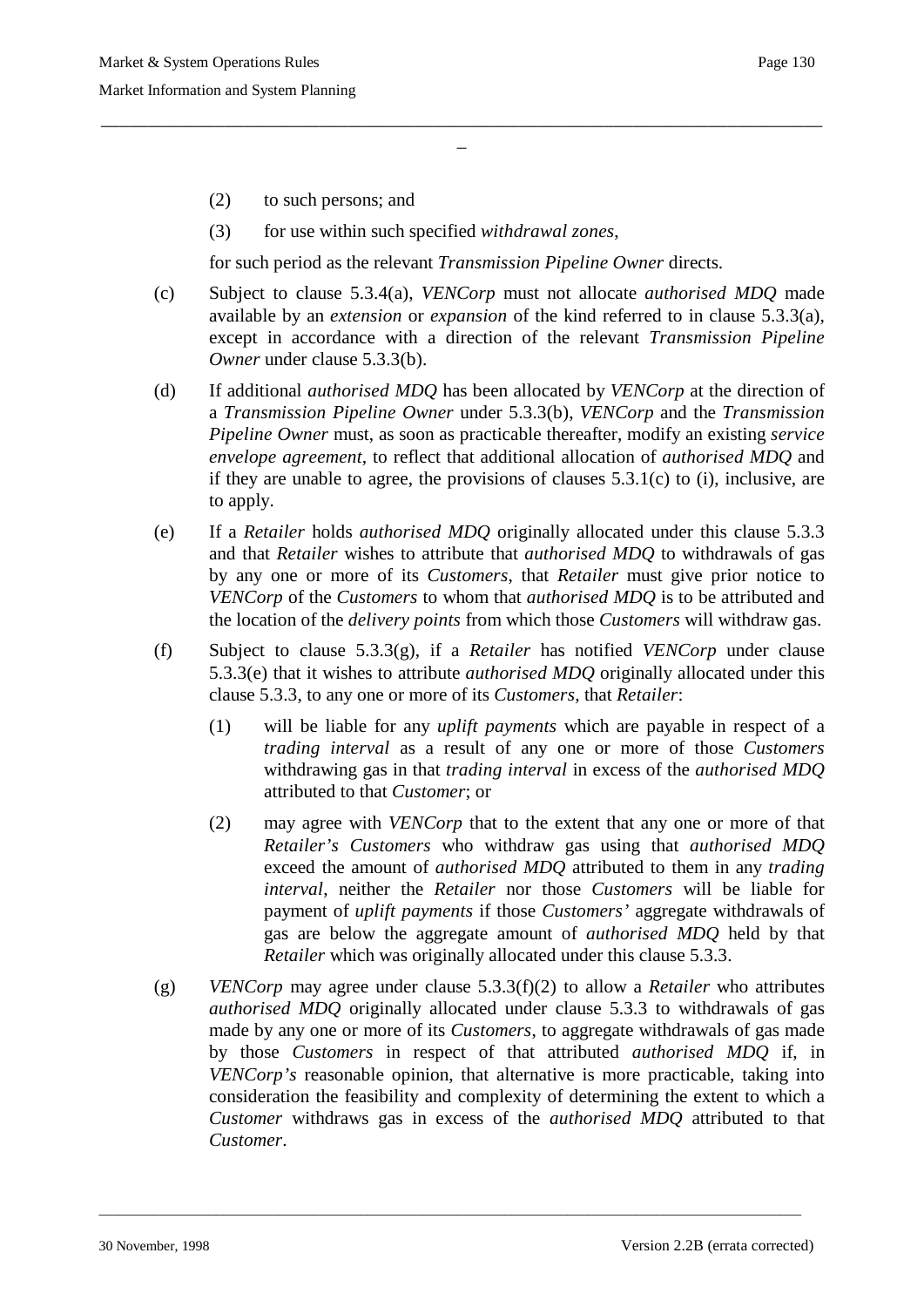# **5.3.4 Subsequent allocations and deemed allocations of authorised MDQ - other circumstances**

\_\_\_\_\_\_\_\_\_\_\_\_\_\_\_\_\_\_\_\_\_\_\_\_\_\_\_\_\_\_\_\_\_\_\_\_\_\_\_\_\_\_\_\_\_\_\_\_\_\_\_\_\_\_\_\_\_\_\_\_\_\_\_\_\_\_\_\_\_\_\_\_\_\_\_\_ \_

- (a) A *Customer* who withdraws gas at a *tariff V withdrawal point* is deemed to be allocated *authorised MDQ* to the extent of all withdrawals of gas by that *Customer* at that *tariff V withdrawal point*.
- (b) If a *Customer* who has an *authorised MDQ* in respect of withdrawals of gas by that *Customer* at a *tariff V withdrawal point* becomes (without changing its location) a *Customer* who withdraws gas at a *tariff D withdrawal point*, *VENCorp* is to set the *authorised MDQ* of that *Customer* in a manner which, in *VENCorp's*  reasonable opinion, is fair and equitable.
- (c) A *Customer* who proposes to inject a quantity of gas into the *transmission system*  at a *system injection point* other than one located in Longford may request *VENCorp* to allocate to it *authorised MDQ* in respect of a *delivery point* or *delivery points* and, if *VENCorp* determines there is sufficient capacity available within the *transmission system* to accommodate that request, *VENCorp* must allocate *authorised MDQ* to that *Customer* in accordance with the request, subject to such conditions as *VENCorp* reasonably determines.
- (d) Where there is available capacity on a *pipeline* up to the level described in the *service envelope agreement* in respect of which *VENCorp* has not allocated *authorised MDQ*, *VENCorp* must allocate *authorised MDQ* up to that available capacity to any *Customer* or prospective *Customer* who seeks an allocation of *authorised MDQ* in respect of a *delivery point*, in accordance with this clause 5.3.4.
- (e) *VENCorp* must allocate *authorised MDQ* under clause 5.3.4(d) as follows:
	- (1) if there is sufficient available *authorised MDQ* to satisfy the requirements of all *Customers* or prospective *Customers* who have requested an allocation of *authorised MDQ*, *VENCorp* must allocate the available *authorised MDQ* to each of those *Customers* or prospective *Customers* in respect of a *delivery point* at which each of those *Customers* or prospective *Customers* withdraws gas, in accordance with their requirements; and
	- (2) if there is insufficient available *authorised MDQ* to satisfy the requirements of all *Customers* or prospective *Customers* who have requested an allocation of *authorised MDQ*, *VENCorp* must conduct an auction amongst all *Customers* or prospective *Customers* from whom *VENCorp* has received requests for *authorised MDQ* and allocate the available *authorised MDQ* to the *Customer* or prospective *Customer* who offers the highest amount for that *authorised MDQ* and that allocation of *authorised MDQ* will be effective in respect of a *delivery point* at which that *Customer* or prospective *Customer* withdraws gas.
- (f) *VENCorp* may develop procedures pursuant to which it will allocate available *authorised MDQ* under clause 5.3.4(d).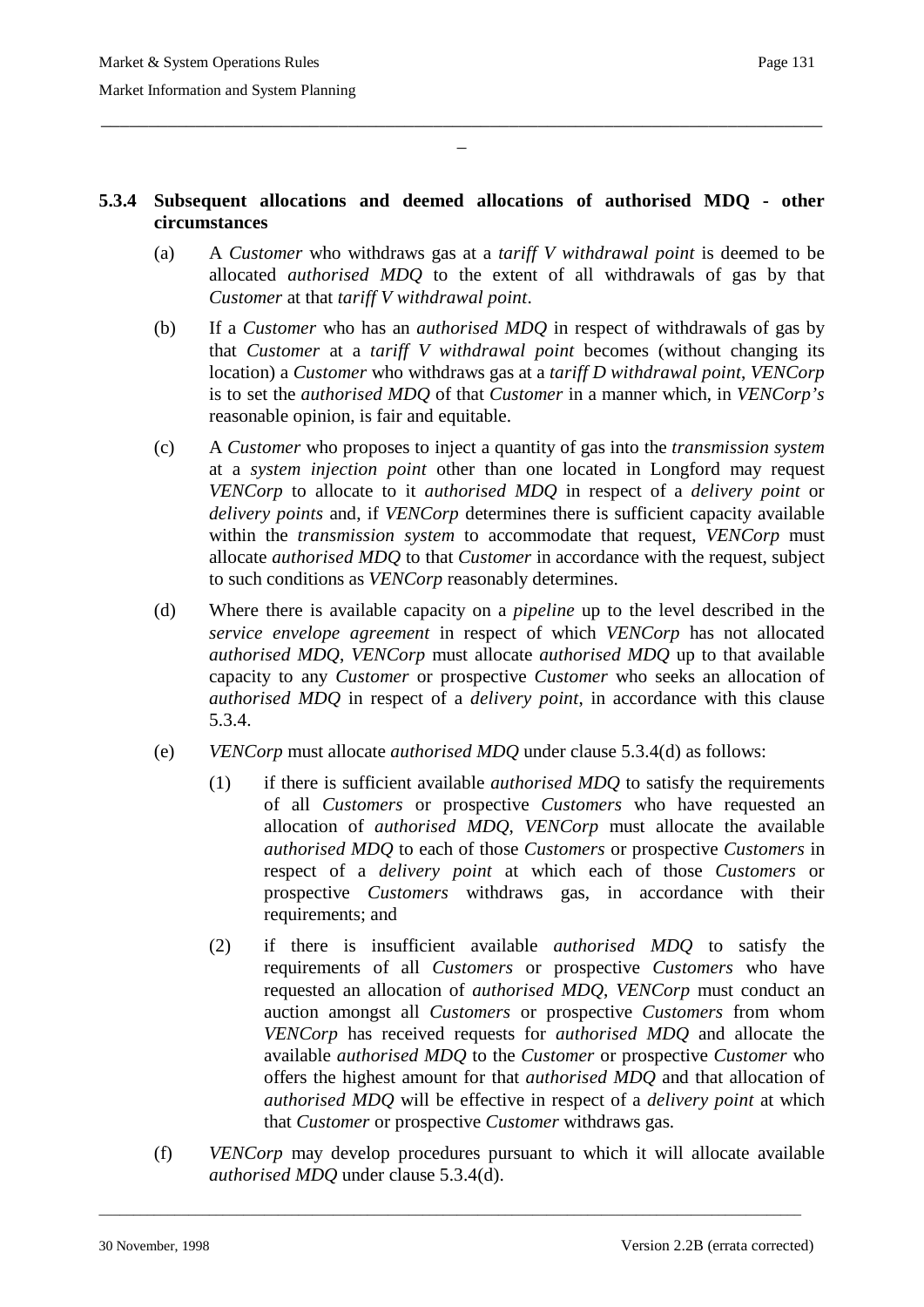(g) All monies received by *VENCorp* from an auction conducted in accordance with clause 5.3.4(e) are to be used by *VENCorp* to offset its costs for the next *financial year* calculated in accordance with the *Tariff Order*.

\_\_\_\_\_\_\_\_\_\_\_\_\_\_\_\_\_\_\_\_\_\_\_\_\_\_\_\_\_\_\_\_\_\_\_\_\_\_\_\_\_\_\_\_\_\_\_\_\_\_\_\_\_\_\_\_\_\_\_\_\_\_\_\_\_\_\_\_\_\_\_\_\_\_\_\_ \_

(h) This clause 5.3.4, and the principles and procedures *VENCorp* develops and applies to effect an allocation of available *authorised MDQ*, comprise the queuing policy of *VENCorp* as required under the *Access Code*.

# **5.3.5 Trading authorised MDQ**

- (a) An allocation of *authorised MDQ* received under clause 5.3.2 or 5.3.4 is valid only for withdrawals of gas made at the *delivery point* in respect of which it was first allocated.
- (b) If a person who has received *authorised MDQ* originally allocated under clause 5.3.3 wishes to transfer that *authorised MDQ* to another person who will withdraw certain quantities of gas at a *delivery point*, *VENCorp* must advise each of those persons of the amount of *authorised MDQ* which will be attributed to the transferee for withdrawals of gas by that transferee at that *delivery point*.

# **5.3.6 Loss of authorised MDQ**

If a person to whom *authorised MDQ* has been allocated under clause 5.3.2 or 5.3.4 is disconnected from the *transmission system* or a *distribution pipeline*, that person's entitlement to the *authorised MDQ* which was allocated to it in respect of the *delivery point* from which it has been disconnected, will revert to *VENCorp* for reallocation to other persons in accordance with clause 5.3.4.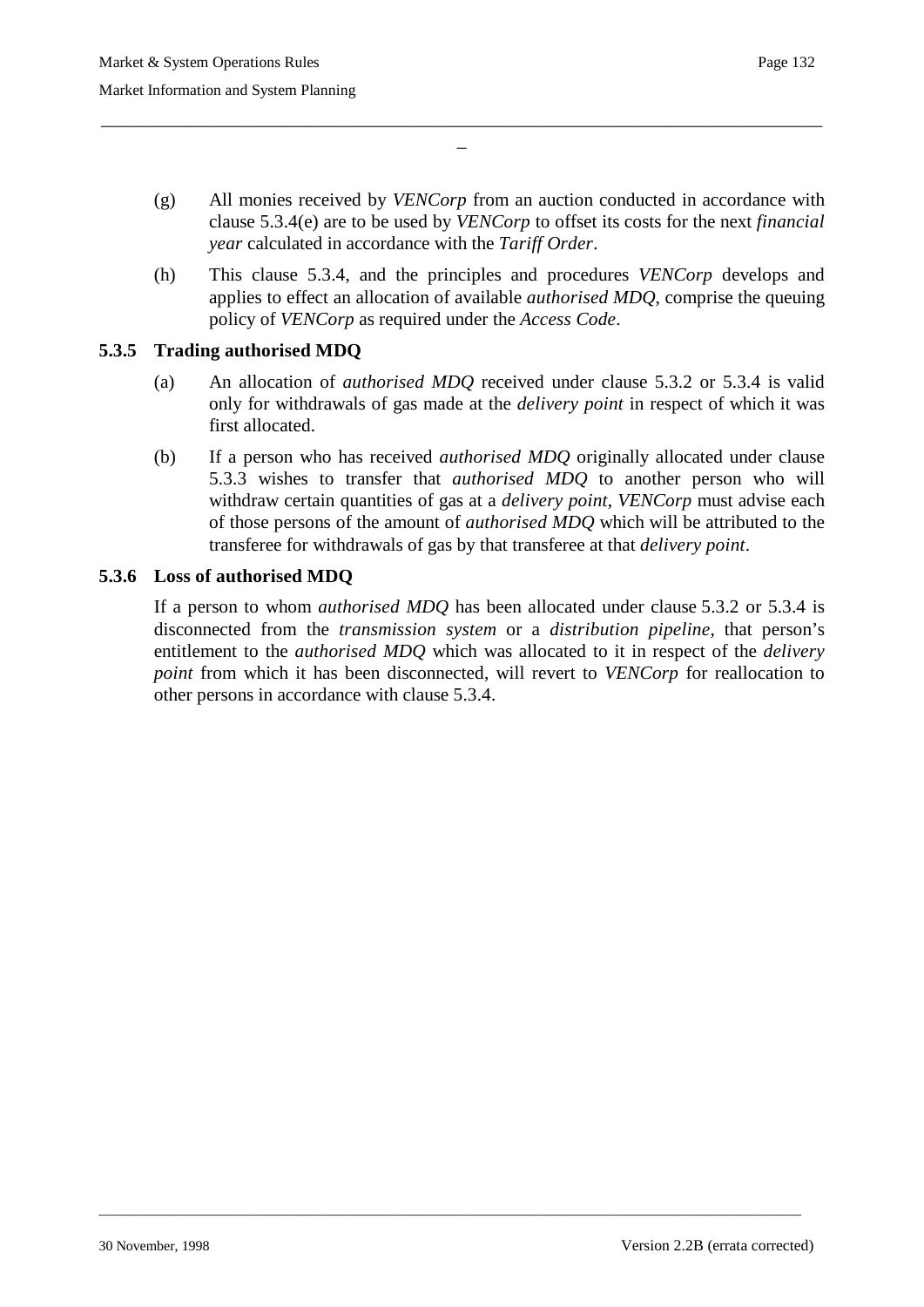Market Information and System Planning

# **5.4 CONFIDENTIALITY**

\_\_\_\_\_\_\_\_\_\_\_\_\_\_\_\_\_\_\_\_\_\_\_\_\_\_\_\_\_\_\_\_\_\_\_\_\_\_\_\_\_\_\_\_\_\_\_\_\_\_\_\_\_\_\_\_\_\_\_\_\_\_\_\_\_\_\_\_\_\_\_\_\_\_\_\_ \_

# **5.4.1 Confidentiality**

- (a) Each *Participant* and *VENCorp* must keep confidential any *confidential information* which comes into the possession or control of that *Participant* or *VENCorp* of which the *Participant* or *VENCorp* (as the case may be) becomes aware.
- (b) A *Participant* and *VENCorp*:
	- (1) must not disclose *confidential information* to any person except as permitted by these Rules;
	- (2) must only use or reproduce *confidential information* for the purpose for which it was disclosed or another purpose contemplated by these Rules; and
	- (3) must not permit unauthorised persons to have access to *confidential information*.
- (c) Each *Participant* and *VENCorp* must use all reasonable endeavours:
	- (1) to prevent unauthorised access to *confidential information* which is in the possession or control of that *Participant* or *VENCorp* (as the case may be); and
	- (2) to ensure that any person to whom it discloses *confidential information* observes the provisions of this clause 5.4 in relation to that information.
- (d) Without limiting the provisions of clauses 5.4.1(a), (b) and (c), each *Participant*  which is a *Distributor* must not disclose *confidential information* relating to a *Retailer* which is not a *related body corporate* of that *Distributor* to a *Retailer*  which is a *related body corporate* of the *Distributor*.

# **5.4.2 Exceptions**

This clause 5.4 does not prevent:

- (a) the disclosure, use or reproduction of information if the relevant information is at the time generally and publicly available other than as a result of breach of confidence by the *Participant* or *VENCorp* who wishes to disclose, use or reproduce the information or any person to whom the *Participant* or *VENCorp* (as the case may be) has disclosed the information;
- (b) the disclosure of information by a *Participant* or *VENCorp* or by persons to whom the *Participant* or *VENCorp* (as the case may be) has disclosed that information to:

 $\_$  ,  $\_$  ,  $\_$  ,  $\_$  ,  $\_$  ,  $\_$  ,  $\_$  ,  $\_$  ,  $\_$  ,  $\_$  ,  $\_$  ,  $\_$  ,  $\_$  ,  $\_$  ,  $\_$  ,  $\_$  ,  $\_$  ,  $\_$  ,  $\_$  ,  $\_$  ,  $\_$  ,  $\_$  ,  $\_$  ,  $\_$  ,  $\_$  ,  $\_$  ,  $\_$  ,  $\_$  ,  $\_$  ,  $\_$  ,  $\_$  ,  $\_$  ,  $\_$  ,  $\_$  ,  $\_$  ,  $\_$  ,  $\_$  ,

(1) an employee or officer of the *Participant* or a *related body corporate*  (other than a *related body corporate* of the *Retailer*) of the *Participant*; or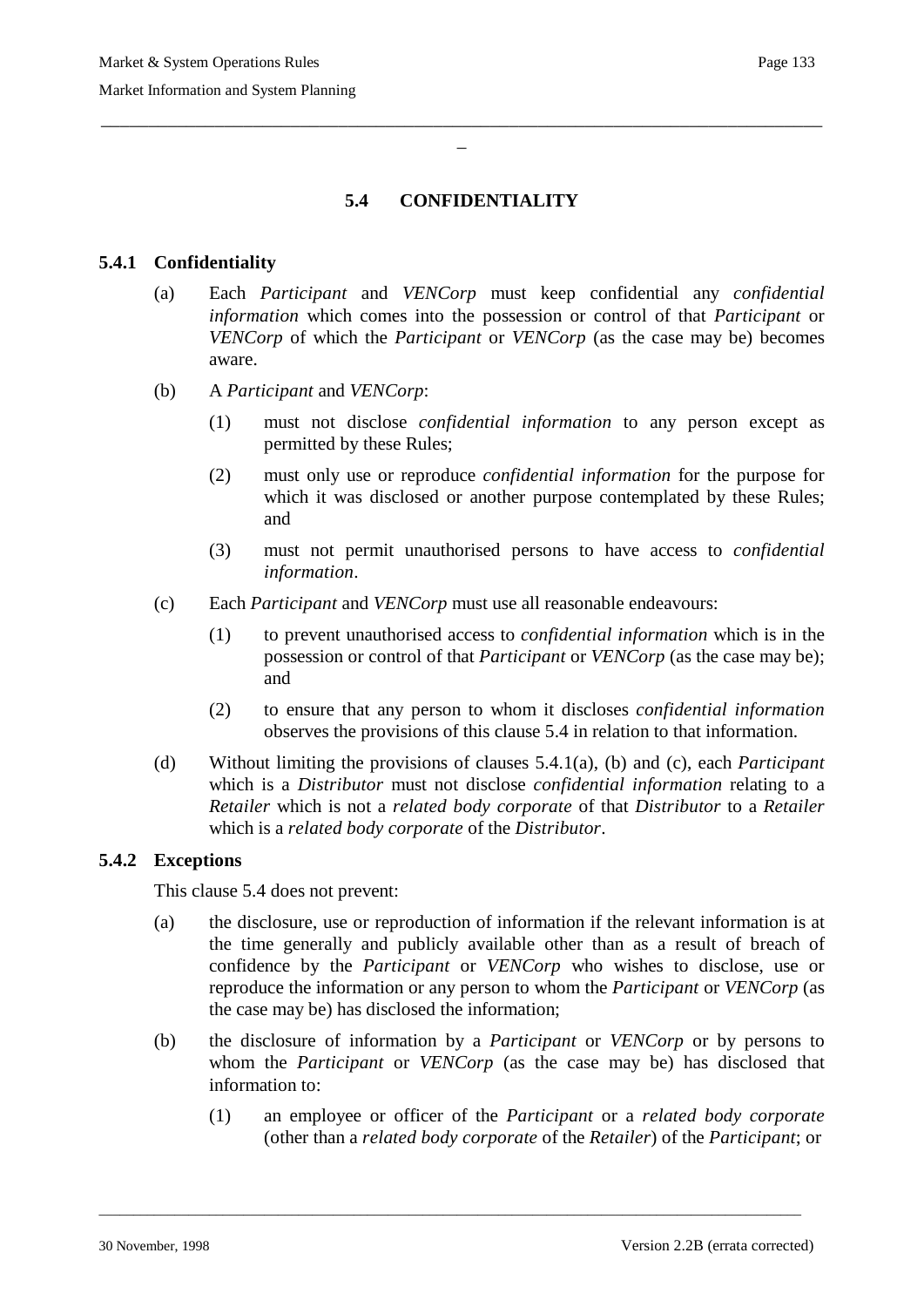- (2) a legal or other professional adviser, auditor or other consultant of the *Participant* or *VENCorp* (as the case may be),
- which requires the information for the purposes of these Rules, or for the purpose of advising the *Participant* or *VENCorp* in relation these Rules;

\_\_\_\_\_\_\_\_\_\_\_\_\_\_\_\_\_\_\_\_\_\_\_\_\_\_\_\_\_\_\_\_\_\_\_\_\_\_\_\_\_\_\_\_\_\_\_\_\_\_\_\_\_\_\_\_\_\_\_\_\_\_\_\_\_\_\_\_\_\_\_\_\_\_\_\_ \_

- (c) the disclosure, use or reproduction of information with the consent of the person or persons who provided the relevant information under these Rules;
- (d) the disclosure, use or reproduction of information to the extent required by law or by a lawful requirement of:
	- (1) any *government authority* having jurisdiction over a *Participant* or *VENCorp* or its *related bodies corporate*; or
	- (2) any stock exchange having jurisdiction over a *Participant* or *VENCorp* or its *related bodies corporate*;
- (e) the disclosure, use or reproduction of information if required in connection with legal proceedings, arbitration, expert determination or other dispute resolution mechanism relating to these Rules, or for the purpose of advising a person in relation thereto;
- (f) the disclosure, use or reproduction of information which is trivial in nature;
- (g) the disclosure of information which is required to protect the safety of personnel or equipment;
- (h) the disclosure, use or reproduction of information by or on behalf of a *Participant* or *VENCorp* to the extent reasonably required in connection with the *Participant's*  or *VENCorp's* financing arrangements (as the case may be), investment in a *Participant* or a disposal of a *Participant's* assets;
- (i) the disclosure of information to the *Regulator* or any other regulatory authority having jurisdiction over a *Participant*, pursuant to these Rules or otherwise;
- (j) the disclosure, use or reproduction of information of an historical nature in connection with the preparation and giving of reports under these Rules; or
- (k) the disclosure, use or reproduction of information as an unidentifiable component of an aggregate sum.

# **5.4.3 Conditions**

In the case of a disclosure under clause  $5.4.2(b)$ ,  $5.4.2(e)$  or  $5.4.2(h)$  prior to making the disclosure the *Participant* or *VENCorp* (as the case may be) who wishes to make the disclosure must inform the proposed recipient of the information that it is *confidential information* and must take appropriate precautions to ensure that the recipient keeps the information confidential in accordance with the provisions of this clause 5.4 and does not use the information for any purpose other than that permitted under clause 5.4.1.

# **5.4.4 Indemnity to VENCorp**

Each *Participant* indemnifies *VENCorp* against any claim, action, damage, loss, liability, expense or outgoing which *VENCorp* pays, suffers, incurs or is liable for in respect of any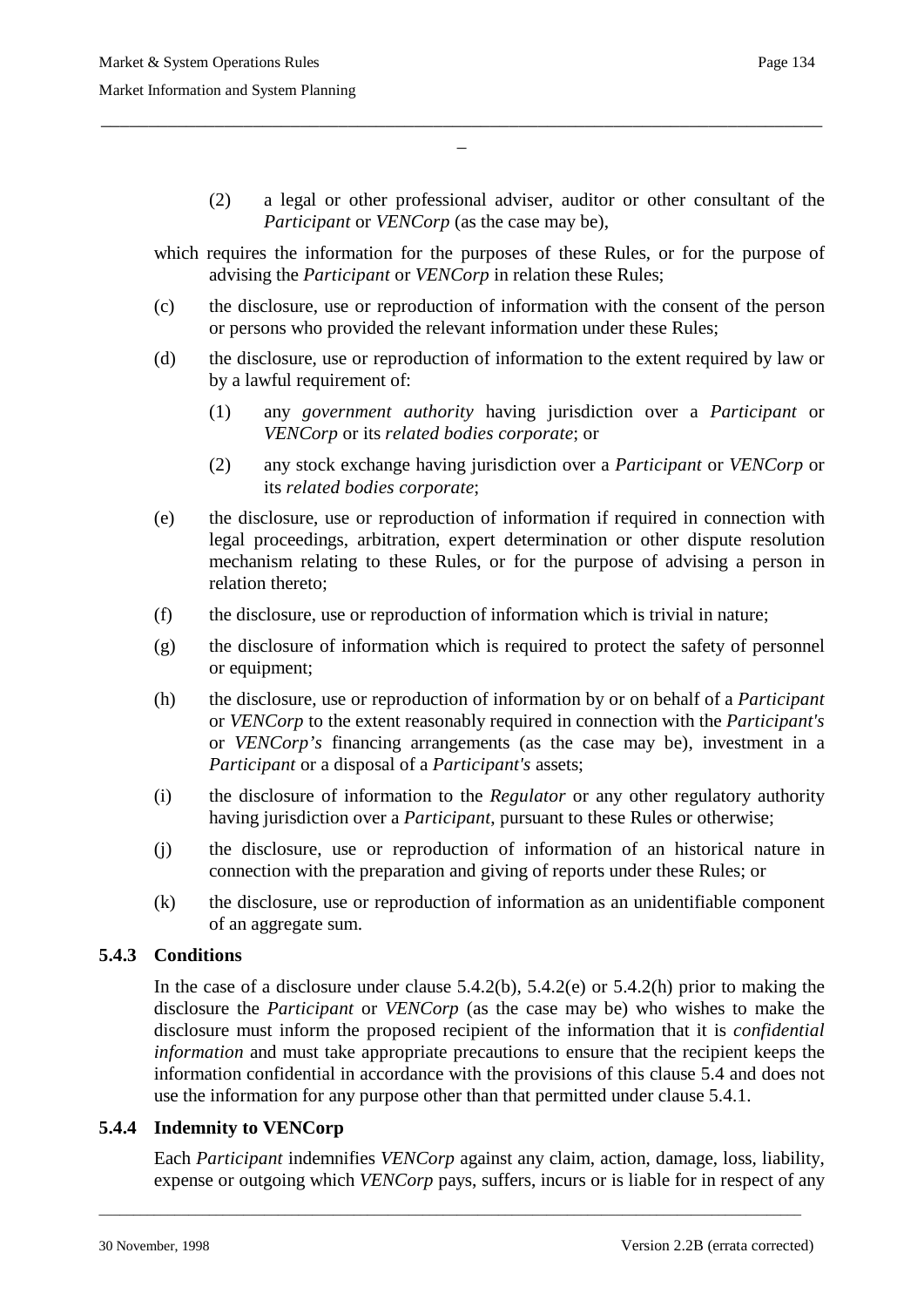breach by that *Participant* or any officer, agent or employee of that *Participant* of this clause 5.4.

\_\_\_\_\_\_\_\_\_\_\_\_\_\_\_\_\_\_\_\_\_\_\_\_\_\_\_\_\_\_\_\_\_\_\_\_\_\_\_\_\_\_\_\_\_\_\_\_\_\_\_\_\_\_\_\_\_\_\_\_\_\_\_\_\_\_\_\_\_\_\_\_\_\_\_\_ \_

# **5.4.5 Survival**

Notwithstanding any other provision of these Rules, a person must continue to comply with this clause 5.4 for three years after it has ceased to be a *Participant*.

## **5.4.6 VENCorp information**

*VENCorp* must develop and, to the extent practicable, implement a policy:

- (a) to protect information which it acquires pursuant to the *VENCorp* functions from use or access which is contrary to the provisions of these Rules;
- (b) to protect information which is commercially sensitive from use or access by members of the board of directors of *VENCorp* who are officers, directors or employees of a *Participant*; and
- (c) to disseminate such information in accordance with its rights, powers and obligations in a manner which promotes the orderly operation of the *market*.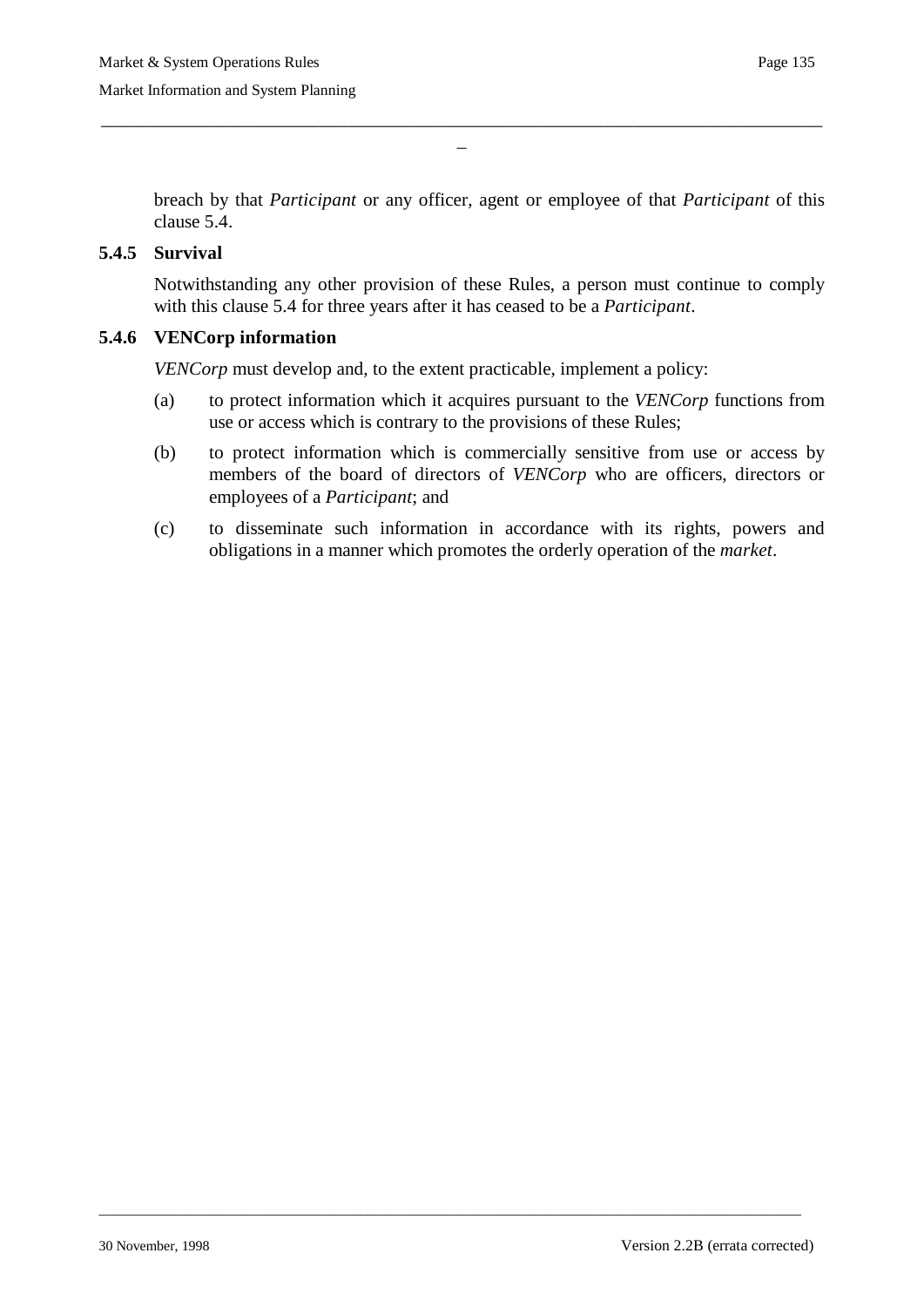Intervention and Market Suspension

\_

# **CHAPTER 6. INTERVENTION AND MARKET SUSPENSION**

 $\_$  ,  $\_$  ,  $\_$  ,  $\_$  ,  $\_$  ,  $\_$  ,  $\_$  ,  $\_$  ,  $\_$  ,  $\_$  ,  $\_$  ,  $\_$  ,  $\_$  ,  $\_$  ,  $\_$  ,  $\_$  ,  $\_$  ,  $\_$  ,  $\_$  ,  $\_$  ,  $\_$  ,  $\_$  ,  $\_$  ,  $\_$  ,  $\_$  ,  $\_$  ,  $\_$  ,  $\_$  ,  $\_$  ,  $\_$  ,  $\_$  ,  $\_$  ,  $\_$  ,  $\_$  ,  $\_$  ,  $\_$  ,  $\_$  ,

\_\_\_\_\_\_\_\_\_\_\_\_\_\_\_\_\_\_\_\_\_\_\_\_\_\_\_\_\_\_\_\_\_\_\_\_\_\_\_\_\_\_\_\_\_\_\_\_\_\_\_\_\_\_\_\_\_\_\_\_\_\_\_\_\_\_\_\_\_\_\_\_\_\_\_\_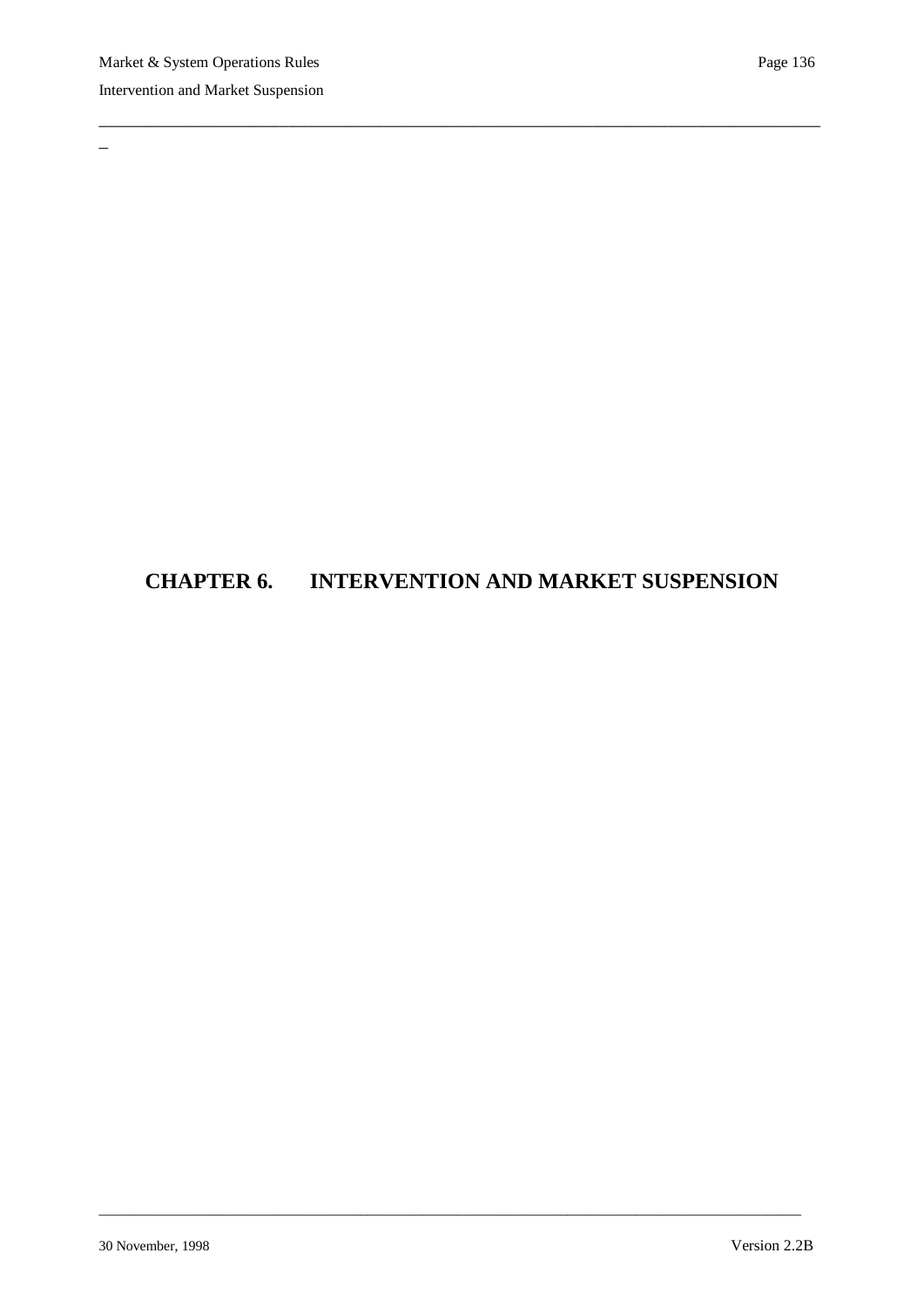# **6.1 OVERVIEW**

\_\_\_\_\_\_\_\_\_\_\_\_\_\_\_\_\_\_\_\_\_\_\_\_\_\_\_\_\_\_\_\_\_\_\_\_\_\_\_\_\_\_\_\_\_\_\_\_\_\_\_\_\_\_\_\_\_\_\_\_\_\_\_\_\_\_\_\_\_\_\_\_\_\_\_\_ \_

### **6.1.1 Scope of chapter 6**

This chapter 6 sets out the rules which determine:

- (a) the procedures which must be established by *VENCorp* and *Participants* to ensure that they are able to take all necessary actions in an *emergency*;
- (b) the procedures to be followed by *VENCorp* and *Participants* in an *emergency*;
- (c) the procedures which are to take effect in the event of a threat to *system security*;
- (d) the circumstances and manner in which *VENCorp* may *intervene* or suspend the *market*; and
- (e) the manner in which *Participants* will be compensated following *intervention* in or suspension of the *market* by *VENCorp.*

### **6.1.2 Preparation and responses**

- (a) *VENCorp* is responsible for giving directions and co-ordinating the actions which are to be taken by *Participants* when:
	- (1) there is an *emergency*;
	- (2) there is a threat to *system security*;
	- (3) there is an event of *force majeure*; or
	- (4) the *market* is suspended.
- (b) *Participants* acknowledge that:
	- (1) the conveyance of gas through the *transmission system* involves risks to public safety and property and therefore that the provisions of this chapter 6 are appropriate and reasonable;
	- (2) in an *emergency* their business interests will be subordinate to the need for *VENCorp* to implement *emergency procedures* in accordance with clause 6.2.2 and to make declarations and issue *emergency directions* under clause 6.5; and
	- (3) in an *emergency*, *VENCorp* may issue *emergency directions* and require gas injections to be made into, or withdrawals of gas to be taken from, the *transmission system* to be varied in accordance with this chapter 6 even though those injections or withdrawals are not made in accordance with the remainder of these Rules.

### **6.1.3 Liability and discretion of VENCorp**

- (a) No conduct by *VENCorp* or a *Participant*:
	- (1) in the event of:
		- (A) a threat to *system security*; or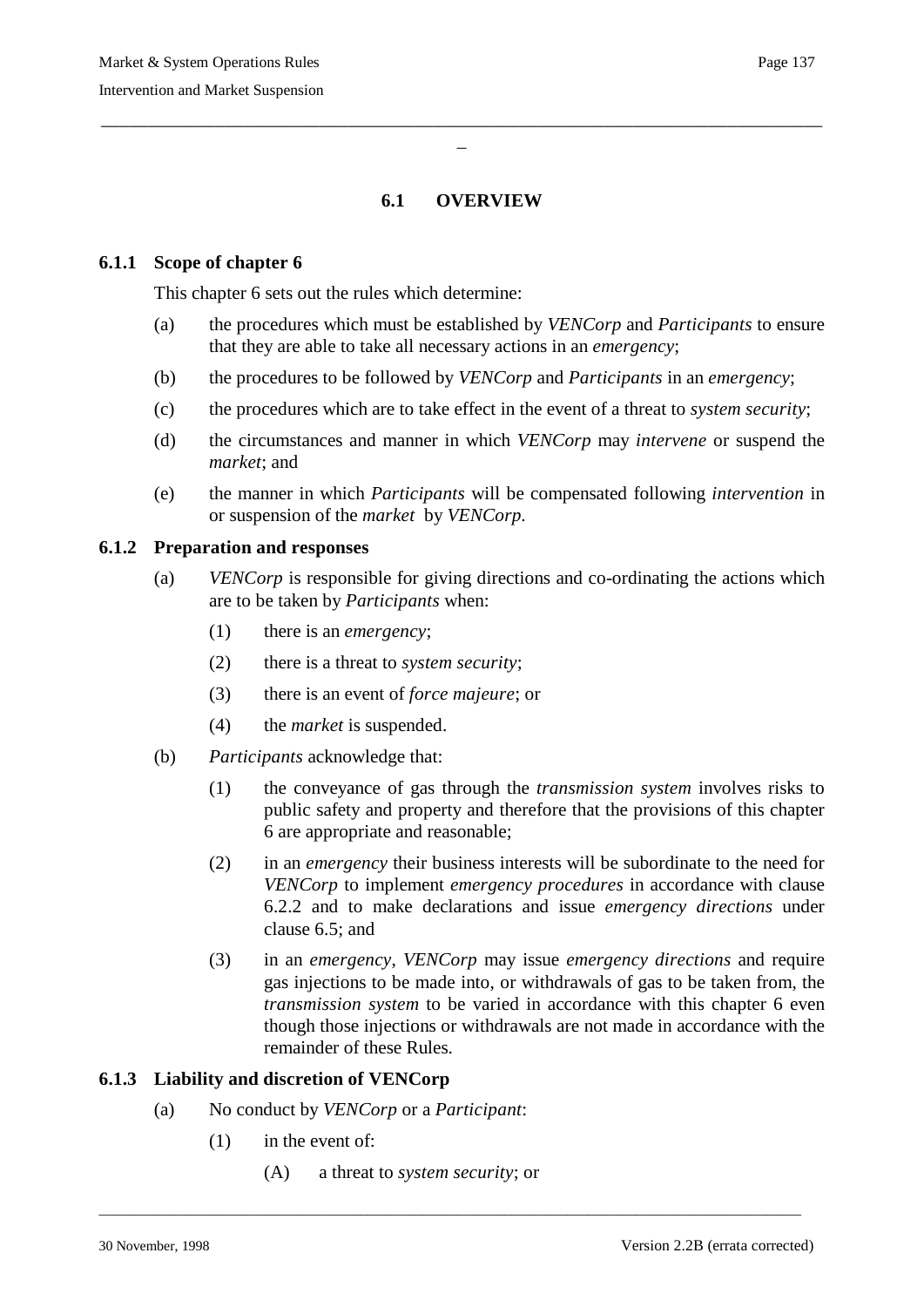- (B) an *emergency*; or
- (C) an event of *force majeure*; or

\_\_\_\_\_\_\_\_\_\_\_\_\_\_\_\_\_\_\_\_\_\_\_\_\_\_\_\_\_\_\_\_\_\_\_\_\_\_\_\_\_\_\_\_\_\_\_\_\_\_\_\_\_\_\_\_\_\_\_\_\_\_\_\_\_\_\_\_\_\_\_\_\_\_\_\_ \_

- (D) suspension of the *market*;
- (2) in compliance with *emergency procedures*; or
- (3) in accordance with this chapter 6,

will constitute a breach of the remainder of these Rules or the *Access Code* or the *access arrangement* of any *Pipeline Owner*, and in particular *VENCorp* will not be liable for any loss incurred by a *Participant* as a result of any action taken by *VENCorp* under this chapter 6.

(b) Nothing in this chapter 6 is to be taken to limit the ability of *VENCorp* to take any action or procedure under this chapter 6 which *VENCorp* considers in its absolute discretion to be necessary to protect the public or property.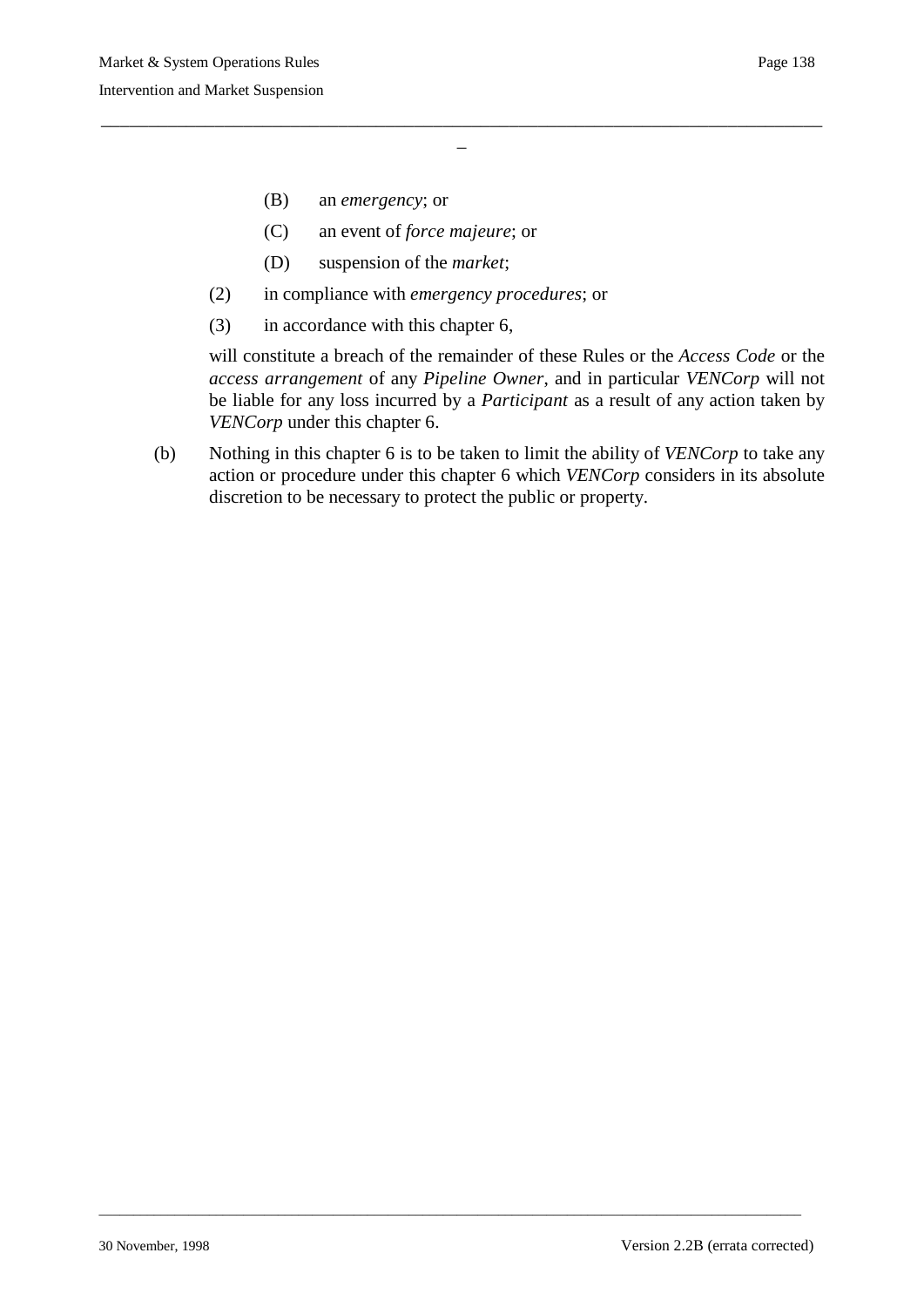# **6.2 EMERGENCIES**

\_\_\_\_\_\_\_\_\_\_\_\_\_\_\_\_\_\_\_\_\_\_\_\_\_\_\_\_\_\_\_\_\_\_\_\_\_\_\_\_\_\_\_\_\_\_\_\_\_\_\_\_\_\_\_\_\_\_\_\_\_\_\_\_\_\_\_\_\_\_\_\_\_\_\_\_ \_

### **6.2.1 Emergency**

- (a) An *emergency* will be deemed to occur when:
	- (1) *VENCorp* reasonably believes there to be a situation which may:
		- (A) threaten the personal safety of any person;
		- (B) cause material damage to the *transmission system*;
		- (C) cause material damage to a *distribution pipeline* and impact on the operation of the *transmission system* or the *market*;
		- (D) cause material damage to any property, plant or equipment; or
		- (E) constitute a threat to *system security*,

and *VENCorp* in its absolute discretion considers that the situation is an *emergency* and declares there to be an *emergency*; or

- (2) the Governor in Council or the *Minister* proclaims or declares there to be an *emergency* under Part 6A of the *Gas Industry Act*; or
- (3) the *Office of Gas Safety* issues a direction under section 149 of the *Gas Industry Act*.
- (b) An escape of gas is not itself an *emergency* but an escape of gas may be a circumstance which gives rise to an *emergency*.
- (c) A *Participant* must notify *VENCorp* as soon as practicable of:
	- (1) any event or situation of which the *Participant* becomes aware where, in the reasonable opinion of the *Participant*, that event or situation is of a kind described in clause  $6.2.1(a)(1)$ ; and
	- (2) any action taken by the *Participant* under its *safety plan* and *safety procedures* or otherwise in response to that event or situation.
- (d) *VENCorp* may specify procedures from time to time for communicating to *Participants* the existence of an *emergency* and all relevant information relating to the *emergency*.
- (e) Subject to clause 6.2.1(f), the existence of an *emergency* under clause 6.2.1(a)(1) will be determined by *VENCorp* in its absolute discretion, irrespective of the cause of the *emergency*, and whether *VENCorp* or any other person has caused or contributed to the *emergency*.
- (f) Notwithstanding any other provision of this clause 6.2, *Participants* and *VENCorp* acknowledge that the *Office of Gas Safety* may give directions which override an *emergency direction* given by *VENCorp*.
- (g) Each *Participant* must use its best endeavours to ensure that its *safety plan* (if any) permits it to comply with *emergency directions*.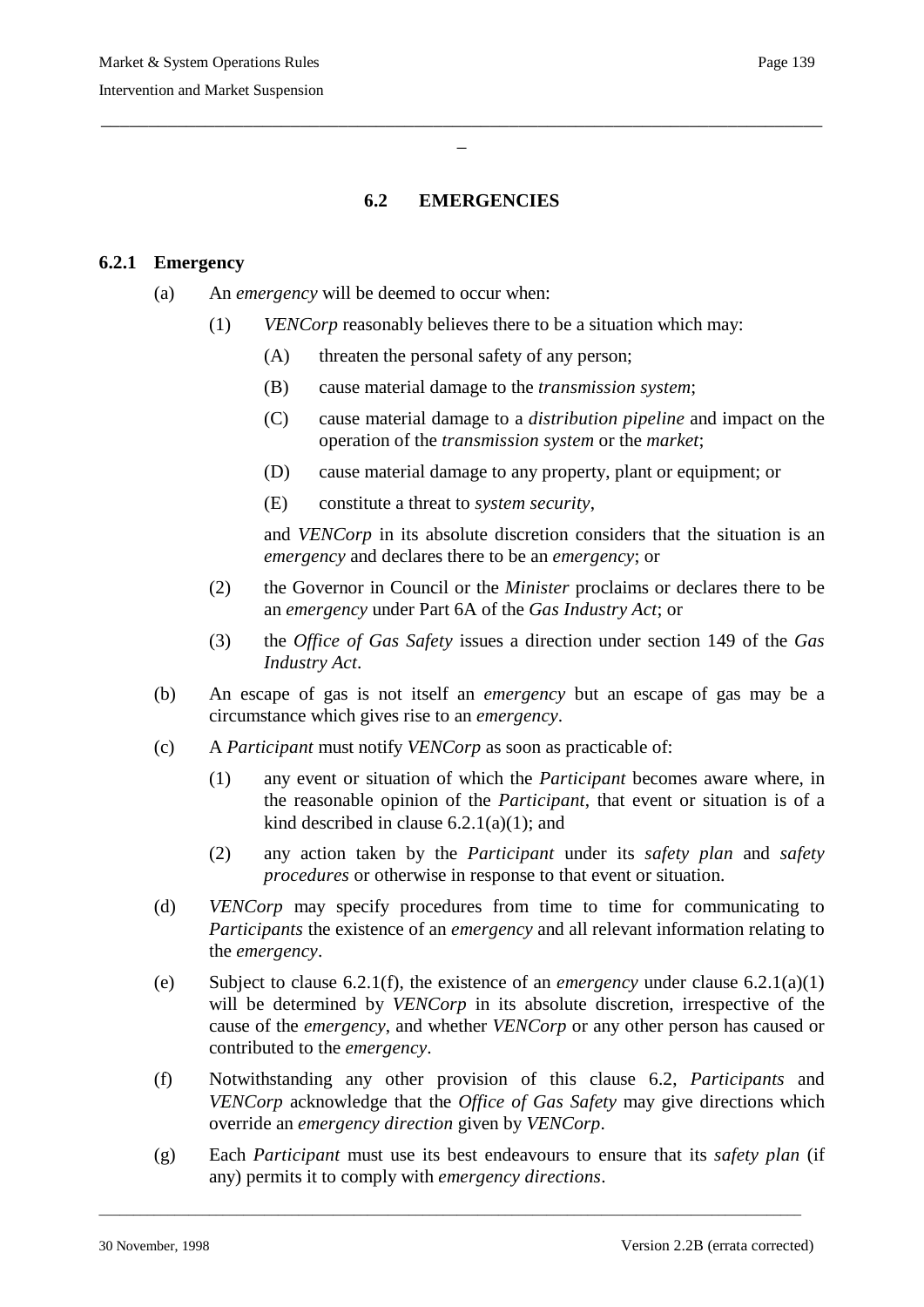(h) An *emergency* will continue until such time as *VENCorp* determines that the *emergency* has ended.

\_\_\_\_\_\_\_\_\_\_\_\_\_\_\_\_\_\_\_\_\_\_\_\_\_\_\_\_\_\_\_\_\_\_\_\_\_\_\_\_\_\_\_\_\_\_\_\_\_\_\_\_\_\_\_\_\_\_\_\_\_\_\_\_\_\_\_\_\_\_\_\_\_\_\_\_ \_

(i) When an *emergency* has ended in accordance with clause 6.2.1(h), *VENCorp* must notify all *Participants* that the *emergency* has ended.

# **6.2.2 Emergency procedures**

- (a) *Emergency procedures* are the procedures to be taken by or at the direction of *VENCorp* to:
	- (1) re-establish *system security*;
	- (2) avert or reduce the scale of an *emergency*;
	- (3) reduce the probability or probable scale of an *emergency*;
	- (4) prepare for the occurrence of an *emergency*; and
	- (5) restore gas supply and normal operation of the *transmission system* in the event of an *emergency*.
- (b) *Emergency procedures* may require a *Participant* to take action, or not to take action, in accordance with *emergency directions* given by *VENCorp.*
- (c) Subject to clause 6.2.2(d), *VENCorp* must, in consultation with the *Minister*, the *Office of Gas Safety* and *Participants*:
	- (1) prepare; and
	- (2) review from time to time,

a document which sets out the *emergency procedures*.

- (d) *VENCorp* must ensure that to the extent that the *emergency procedures* may affect *Participants* or require *Participants* to take or refrain from taking certain actions, the *emergency procedures* developed and reviewed by *VENCorp* under clause 6.2.2(c) are consistent with the *safety plans* of *Participants*.
- (e) *VENCorp* must make available the *emergency procedures* to each *Participant* within seven days after each occasion on which the *emergency procedures* have been updated.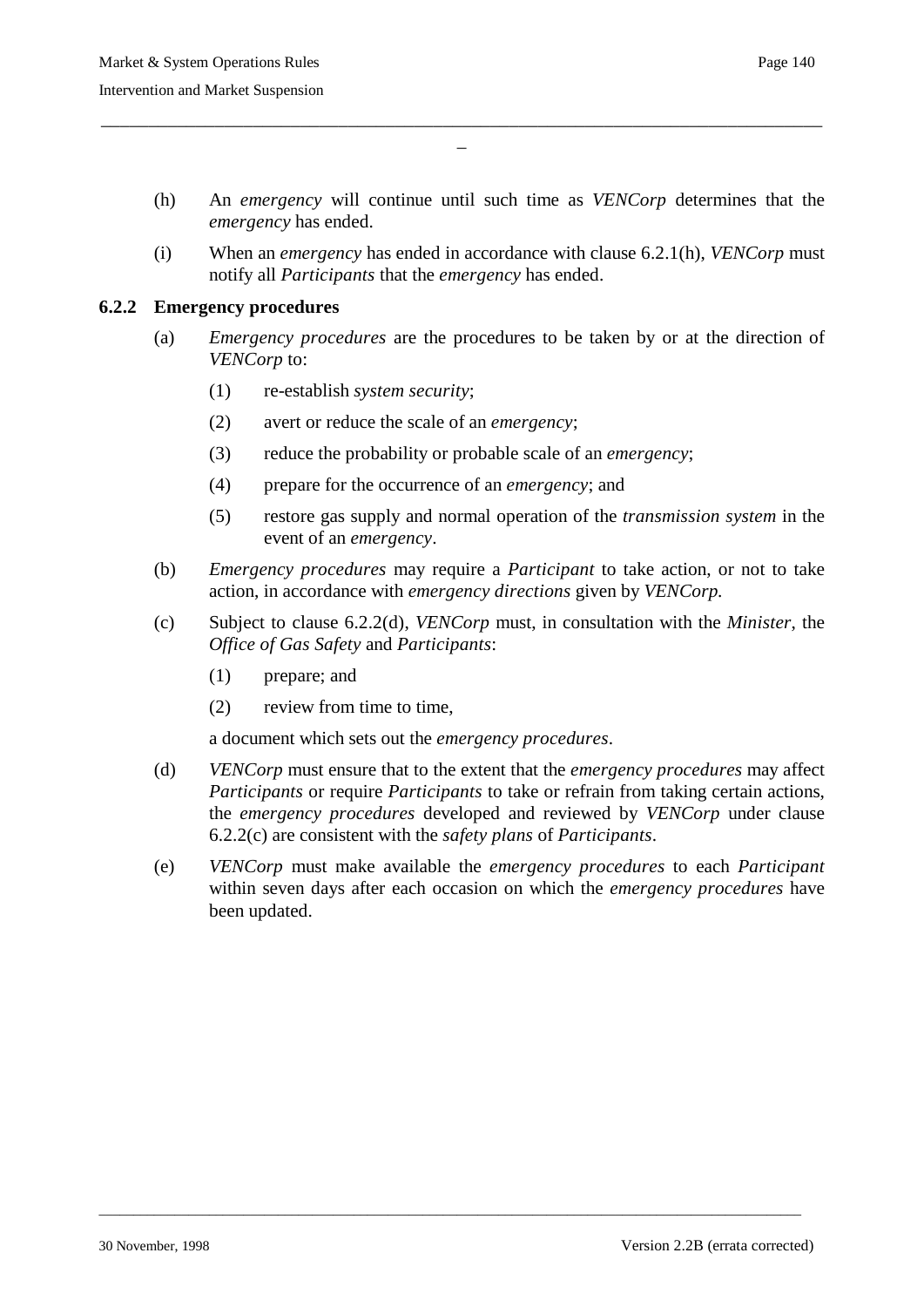# **6.3 EMERGENCY PLANNING BY PARTICIPANTS**

\_\_\_\_\_\_\_\_\_\_\_\_\_\_\_\_\_\_\_\_\_\_\_\_\_\_\_\_\_\_\_\_\_\_\_\_\_\_\_\_\_\_\_\_\_\_\_\_\_\_\_\_\_\_\_\_\_\_\_\_\_\_\_\_\_\_\_\_\_\_\_\_\_\_\_\_ \_

### **6.3.1 Participant emergency contacts**

- (a) Each *Participant* must provide *VENCorp* with:
	- (1) a single telephone number and facsimile number at which a representative of the *Participant* is contactable by *VENCorp*, 24 hours a day; and
	- (2) the name and title of the *Participant*'s representative who is contactable at those numbers.
- (b) The representative of each *Participant* must be a person having appropriate authority and responsibility within the *Participant*'s organisation to act as the primary contact for *VENCorp* in the event of an *emergency*.
- (c) Each *Participant* must immediately notify *VENCorp* of a change to the details required under clause 6.3.1(a) and where possible in advance.

### **6.3.2 Participant procedures**

- (a) To the extent that:
	- (1) a *Participant* is not required to have its own *safety plan*; or
	- (2) a *Participant's safety plan* does not provide for the *Participant* to respond to all events and situations included in clause 6.2.1(a),

that *Participant* must establish and maintain its own internal *safety procedures*  necessary to enable it and, where relevant, its *Customers* to comply with *emergency directions* and this chapter 6.

(b) Each *Participant* must ensure that the *safety procedures* it establishes under clause 6.3.2(a) are consistent with the *emergency procedures* and its *safety plan*  (if any).

### **6.3.3 Emergency procedures awareness**

- (a) Each *Participant* must at all times ensure that all of its relevant officers and staff and, where relevant, its *Customers,* are familiar with the *emergency procedures* and the *Participant's safety procedures.*
- (b) For the purposes of clause  $(6.3.3(a)$ , relevant officers and staff are those whose functions or areas of responsibility are such that they are likely to be required to make decisions or take action in an *emergency*.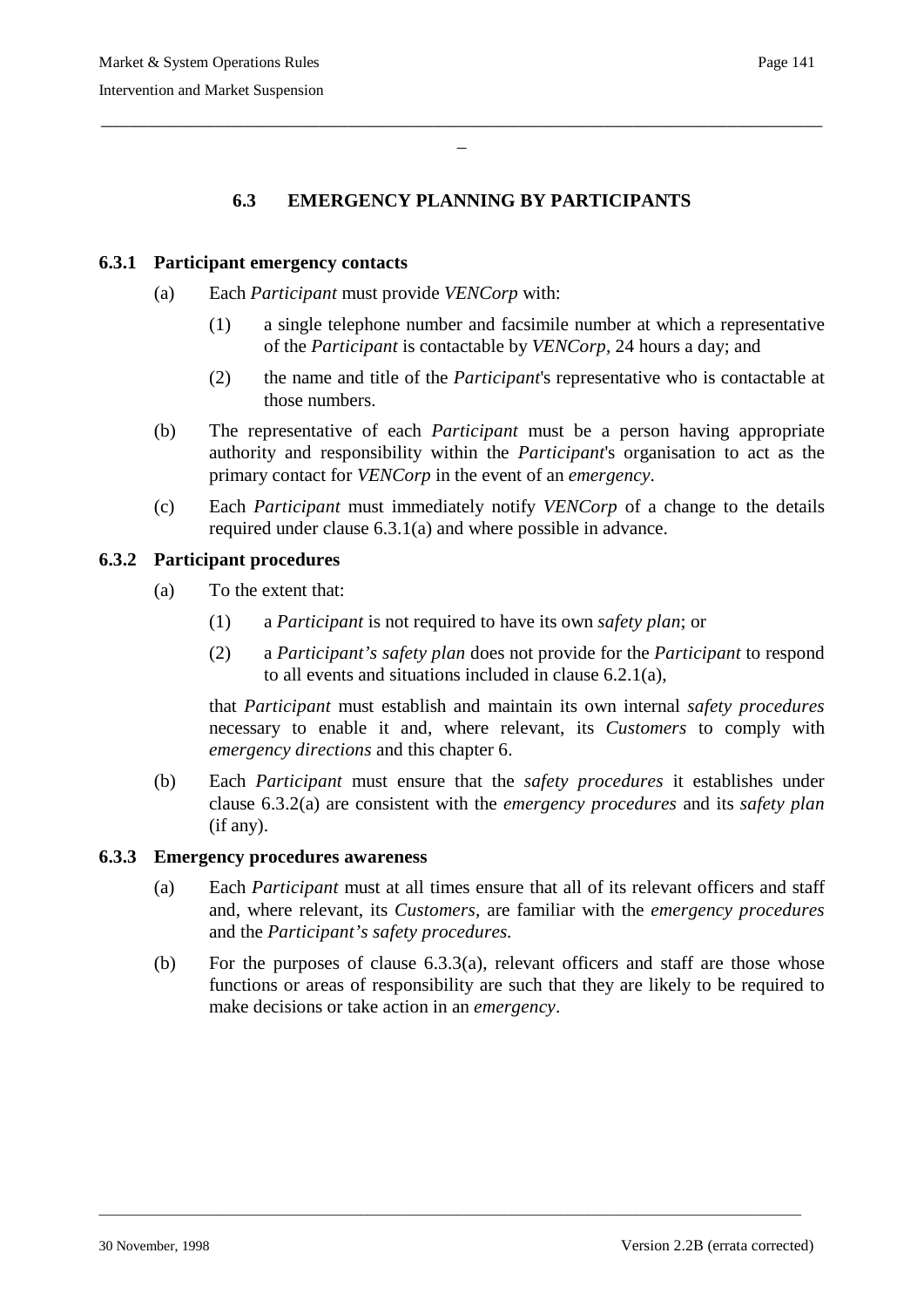# **6.4 EMERGENCY CURTAILMENT OF CUSTOMERS**

\_\_\_\_\_\_\_\_\_\_\_\_\_\_\_\_\_\_\_\_\_\_\_\_\_\_\_\_\_\_\_\_\_\_\_\_\_\_\_\_\_\_\_\_\_\_\_\_\_\_\_\_\_\_\_\_\_\_\_\_\_\_\_\_\_\_\_\_\_\_\_\_\_\_\_\_ \_

### **6.4.1 Distribution Customers - curtailment information**

- (a) Subject always to the requirement that a *Distributor* must use its best endeavours to provide information to *VENCorp* under this clause 6.4.1 in a way that does not reveal the identity of a *Customer*, each *Distributor* must provide information to *VENCorp* in accordance with clause 6.4.1(b), for each *transfer point* relating to that *Distributor's distribution pipelines*, by no later than the *commencement date*  and thereafter by no later than 28 February in each year*.*
- (b) Unless otherwise agreed by *VENCorp*, the list provided to *VENCorp* under clause 6.4.1(a) must set out for each *transfer point* referred to in clause 6.4.1(a):
	- (1) the *system withdrawal zone* in which that *transfer point* is located;
	- (2) the name and address of the *Distributor* on whose *distribution pipeline*  that *transfer point* is located*;*
	- (3) a single telephone number and facsimile number at which one or more representatives of the *Distributor* having appropriate authority and responsibility within the *Distributor*'*s* organisation to act as the primary contact for *VENCorp* in the event of an *emergency*, are contactable by *VENCorp*, 24 hours a day and the name and title of those representatives of the *Distributor* who are contactable at those numbers;
	- (4) the number of *Distribution Customers* which withdraw gas from any *distribution delivery point* on the *Distributor's distribution pipelines* after that gas has passed through each of those *transfer points*;
	- (5) the aggregate size of demand of all *Distribution Customers* represented by that *transfer point*;
	- (6) the type of demand of all *Distribution Customers* represented by that *transfer point*; and
	- (7) the time it would take to implement *curtailment* in respect of the *Distribution Customers* represented by that *transfer point*.
- (c) Each *Distributor* must immediately notify *VENCorp* of a change to the details required under clause 6.4.1(b) and where possible in advance.

### **6.4.2 Transmission Customers - curtailment information**

(a) By no later than the *commencement date* and thereafter by no later than 28 February in each year, each *Transmission Customer* must provide to *VENCorp* the information set out in clause 6.4.2(b) and if that *Transmission Customer* is not a *Market Customer*, then the *Transmission Customer* must arrange for the *Retailer* from whom it purchases gas to provide that information on its behalf.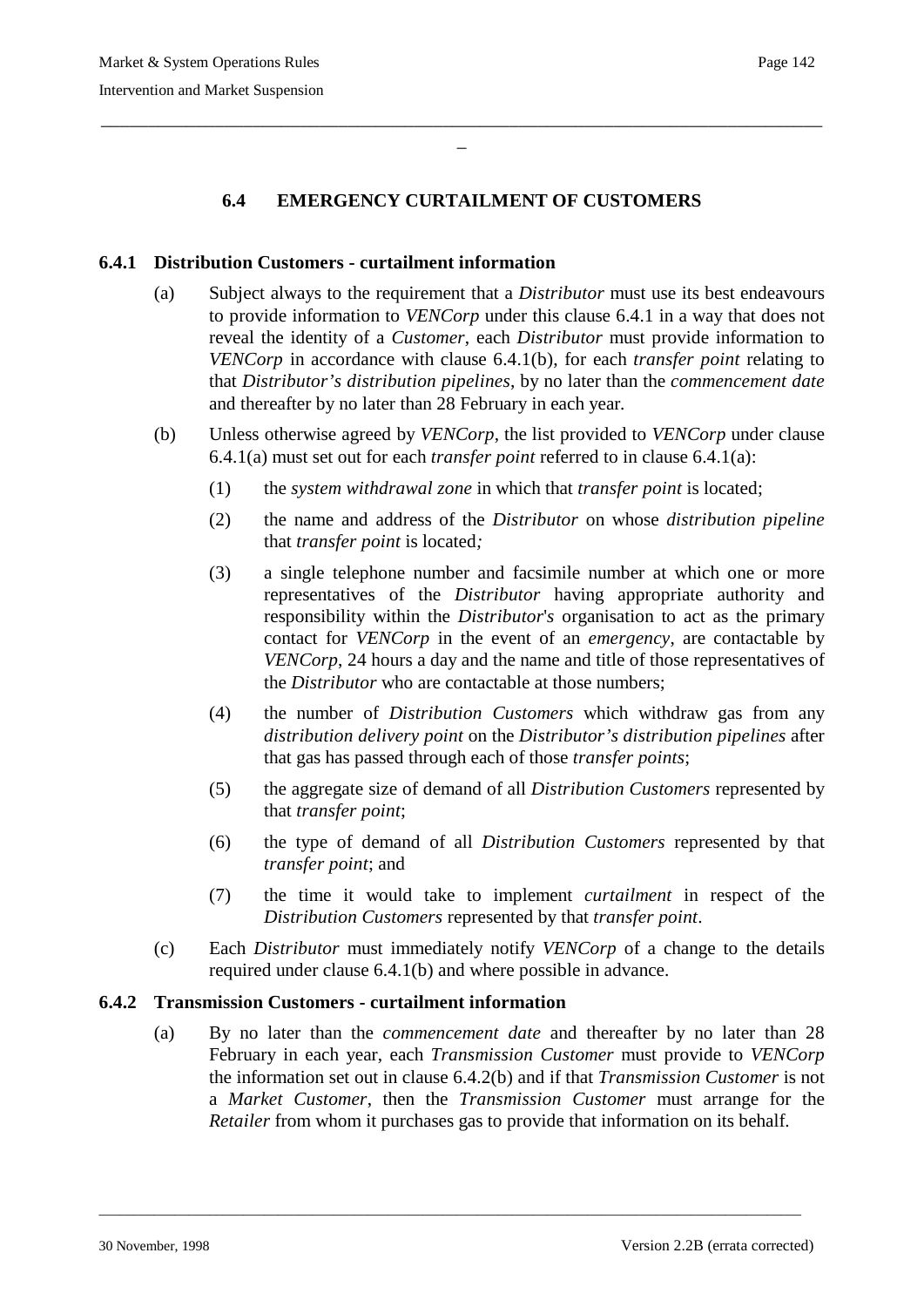(b) The information to be provided to *VENCorp* under clause 6.4.2(a) must set out:

\_\_\_\_\_\_\_\_\_\_\_\_\_\_\_\_\_\_\_\_\_\_\_\_\_\_\_\_\_\_\_\_\_\_\_\_\_\_\_\_\_\_\_\_\_\_\_\_\_\_\_\_\_\_\_\_\_\_\_\_\_\_\_\_\_\_\_\_\_\_\_\_\_\_\_\_ \_

- (1) the name and address of the *Transmission Customer*;
- (2) a single telephone number and facsimile number at which a representative of the *Transmission Customer* is contactable by *VENCorp*, 24 hours a day;
- (3) the name and title of the *Transmission Customer's* representative who is contactable at those numbers and is a person having appropriate authority and responsibility within the *Transmission Customer's* organisation to act as the primary contact for *VENCorp* in the event of an *emergency*;
- (4) the *system withdrawal zone* in which that *transmission delivery point* is located;
- (5) the maximum daily and hourly quantity of the *Transmission Customer*;
- (6) the type of demand of the *Transmission Customer*;
- (7) the time it would take to implement *curtailment* in respect of that *Transmission Customer*; and
- (8) the minimum required pressure at the *transmission delivery point*.
- (c) The person responsible for providing the information to *VENCorp* under clause 6.4.2(a) must immediately notify *VENCorp* of a change to the details required under clause 6.4.2(b) and where possible in advance.

### **6.4.3 Emergency curtailment list**

- (a) Subject to clause 6.4.3(d) *VENCorp* must, by the end of March in each year prepare an *emergency curtailment list* which:
	- (1) is to be based on the information received from *Distributors* under clause 6.4.1;
	- (2) is to incorporate the information provided to *VENCorp* by or on behalf of each *Transmission Customer* under clause 6.4.2 in respect of the *transmission delivery points* at which those *Transmission Customers* withdraw gas; and
	- (3) must set out, by *system withdrawal zone,* the order in which the supply of gas to *Customers*, including *Transmission Customers*, will be *curtailed*.
- (b) *VENCorp* must make available to each *Distributor* and *Transmission Customer* a document which sets out categories of *Customers* in the order in which each of those categories of *Customers* would be *curtailed* in an *emergency*.
- (c) *VENCorp* must keep all *Customers*, including *Transmission Customers*, informed of any changes made to the document made available under clause 6.4.3(b).
- (d) *VENCorp* must at all times ensure that it does not release any information or document under this clause 6.4 which reveals the demand for or consumption of gas by any *Customer*.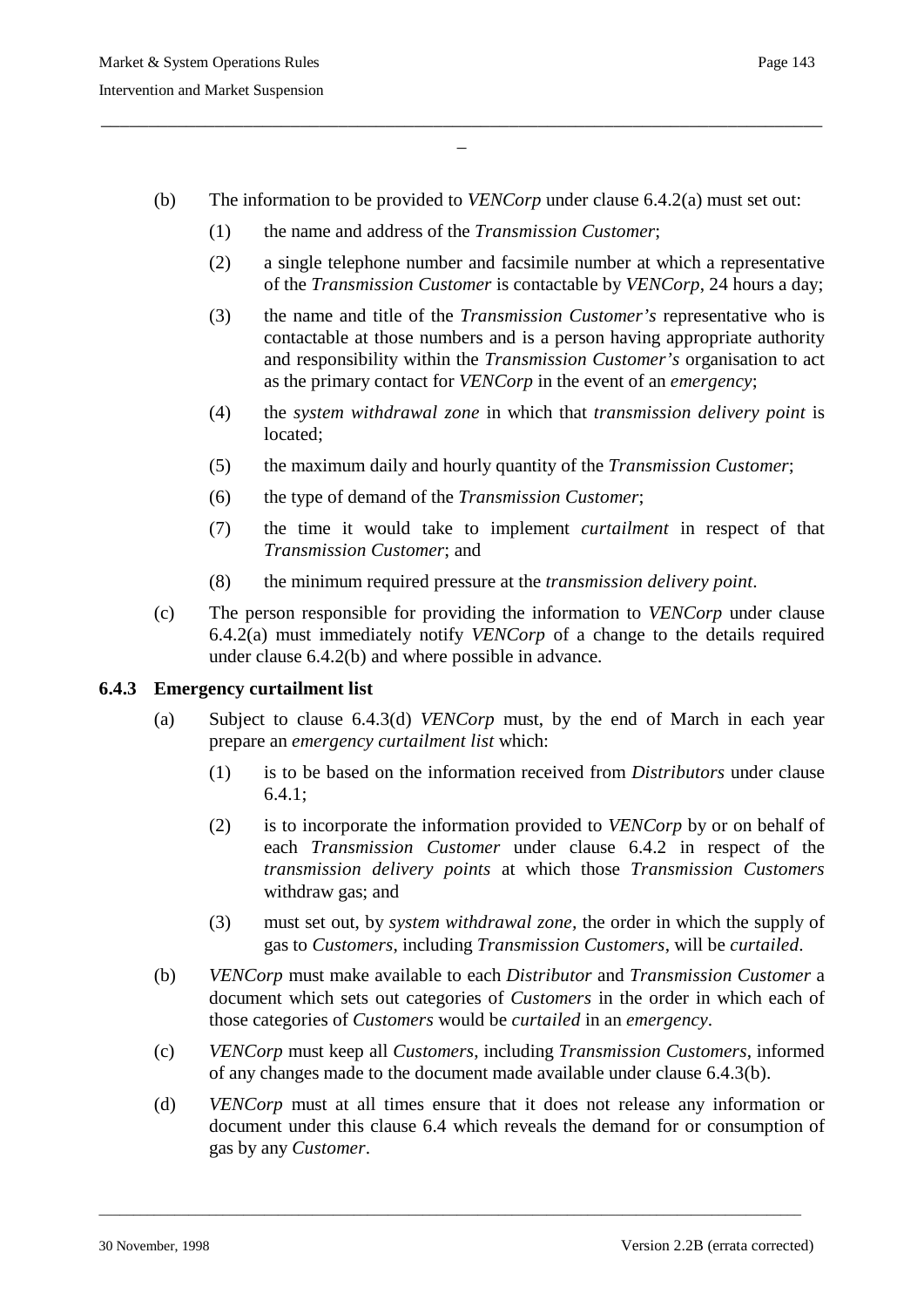## **6.5 RESPONSE TO AN EMERGENCY**

\_\_\_\_\_\_\_\_\_\_\_\_\_\_\_\_\_\_\_\_\_\_\_\_\_\_\_\_\_\_\_\_\_\_\_\_\_\_\_\_\_\_\_\_\_\_\_\_\_\_\_\_\_\_\_\_\_\_\_\_\_\_\_\_\_\_\_\_\_\_\_\_\_\_\_\_ \_

### **6.5.1 Declarations and directions in an emergency**

- (a) When an *emergency* arises, *VENCorp* must:
	- (1) inform the *Office of Gas Safety*, if *VENCorp* reasonably anticipates that the *emergency* may have implications for safety;
	- (2) inform *Participants,* as soon as reasonably practicable, of the commencement, nature, extent and expected duration of the *emergency* and the way in which *VENCorp* reasonably anticipates it will act in response to the *emergency*; and
	- (3) keep *Participants* informed of any material changes in the nature, extent and expected duration of an *emergency*.
- (b) Upon being informed of an *emergency,* each *Participant* must advise all relevant officers and staff (as defined in clause 6.3.3(b)) and, where relevant, its *Customers*, of the existence and nature of the *emergency*.
- (c) During an *emergency:*
	- (1) *VENCorp* may, subject to clause 6.6.4(a), issue such *emergency directions*  as it reasonably considers necessary:
		- (A) in accordance with the *emergency procedures*; and
		- (B) if the *Minister* and/or *Office of Gas Safety* direct or agree, other than in accordance with the *emergency procedures*; and
	- (2) each *Participant* must, subject to clause 6.5.1(e):
		- (A) comply with its *safety plan* (if any), *safety procedures* (if any)*,* the *emergency procedures* applicable to the *Participant* in the circumstances, this chapter 6, and all *emergency directions* given by *VENCorp*;
		- (B) comply with the requirements of clauses 6.5.2 and 6.5.3 in relation to the injection and withdrawal of gas to and from the *transmission system*; and
		- (C) cooperate with *VENCorp* to enable *VENCorp* to implement the *emergency procedures.*
- (d) Where relevant, a *Participant* must use its reasonable endeavours to ensure that during an *emergency*, its *Customers* act in a manner which enables that *Participant* to comply with all its obligations under this chapter 6.
- (e) Where there is any conflict between:
	- (1) the requirements of a *Participant's safety procedures*;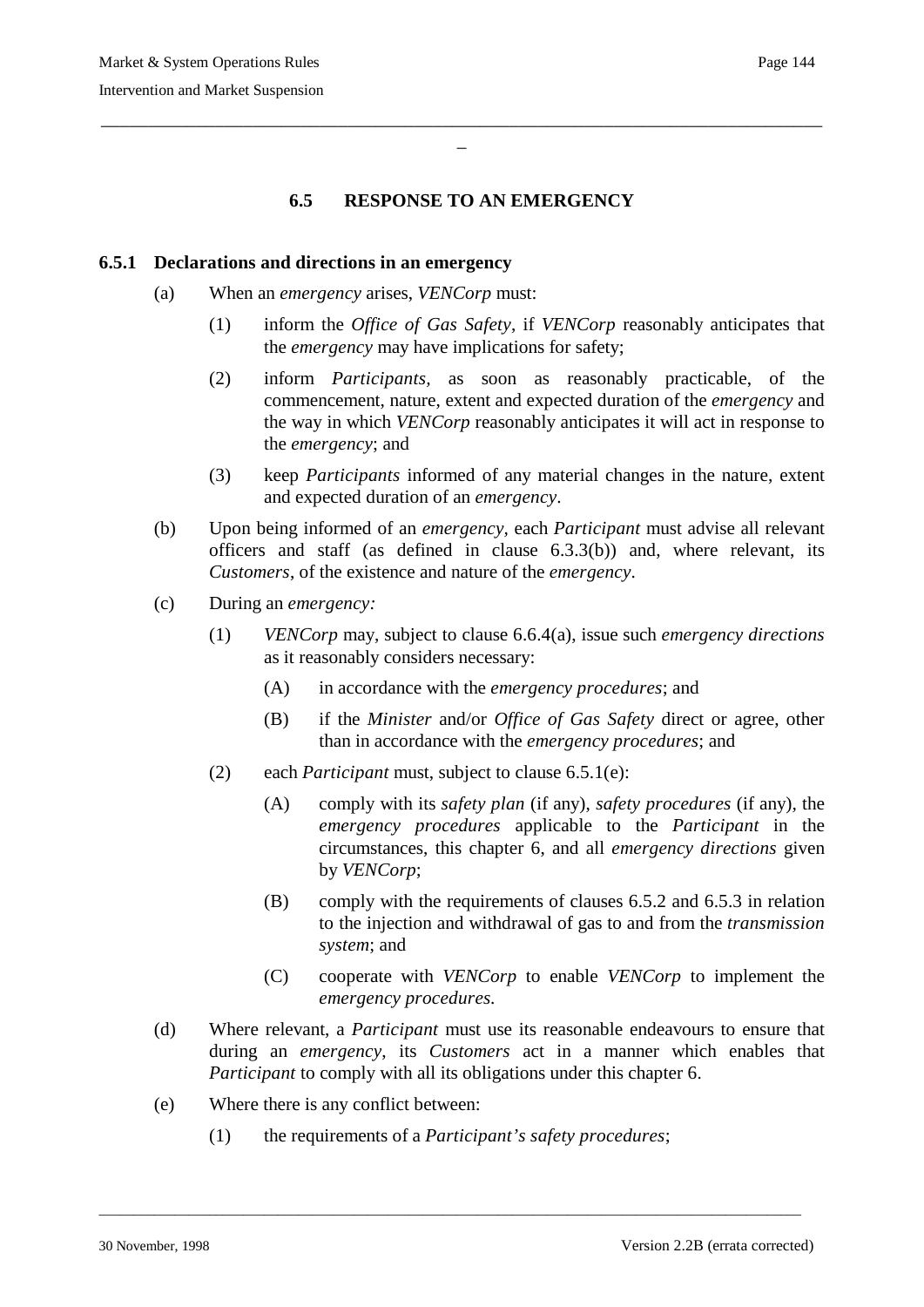(2) the *emergency procedures* applicable to the *Participant* in the circumstances;

\_\_\_\_\_\_\_\_\_\_\_\_\_\_\_\_\_\_\_\_\_\_\_\_\_\_\_\_\_\_\_\_\_\_\_\_\_\_\_\_\_\_\_\_\_\_\_\_\_\_\_\_\_\_\_\_\_\_\_\_\_\_\_\_\_\_\_\_\_\_\_\_\_\_\_\_ \_

- (3) this chapter 6; and
- (4) an *emergency direction* given by *VENCorp*,

*VENCorp* must decide which of those requirements or part of those requirements is to prevail.

## **6.5.2 Injection controls**

- (a) In an *emergency*, *VENCorp* may in its absolute discretion issue an *emergency direction* requiring one or more *Participants* to:
	- (1) keep *VENCorp* informed of the maximum and minimum rates at which, and/or quantities in which, gas can be injected into the *transmission system* by the *Participant* at all relevant *system injection points* at such times or over such periods as *VENCorp* may specify; and
	- (2) take all steps available to the *Participant* to increase the maximum rates and/or quantities, or decrease the minimum rates and/or quantities, referred to in clause  $6.5.2(a)(1)$ , including but not limited to the deferral of *maintenance* or other works.
- (b) In an *emergency,* each *Participant* must comply with all *emergency directions*  given by *VENCorp* to inject gas into the *transmission system* in such quantities and at such rates as *VENCorp* may specify, within the minimum and maximum quantities or rates which are available to the *Participant*, irrespective of the commercial terms of those supplies, and irrespective of the quantities of gas being withdrawn from the *transmission system* by the *Participant* at that time.
- (c) For a period of up to and including two years from the *commencement date*, *VENCorp* may make contractual arrangements with persons who are not *Participants* pursuant to which those persons will inject gas into the *transmission system* in an *emergency*, providing that the contract price of such gas must not exceed *VoLL*.
- (d) Subject to clause 6.5.2(c), where *VENCorp* makes an arrangement under clause 6.5.2(c) with a person with whom a *Participant* has contracted to purchase gas, the following provisions apply to ensure that quantities of gas injected are treated as injected under that contract (insofar as those quantities of gas are capable of being treated as injected under that contract):
	- (1) *VENCorp* agrees that it enters into the arrangement with the non-*Participant* as agent of the *Participant,* but *VENCorp* will not be liable to the non-*Participant* under the contract;
	- (2) each *Participant* appoints *VENCorp* as agent for the purposes of this clause 6.5.2(d) and authorises *VENCorp* to notify the non-*Participant* of the appointment; and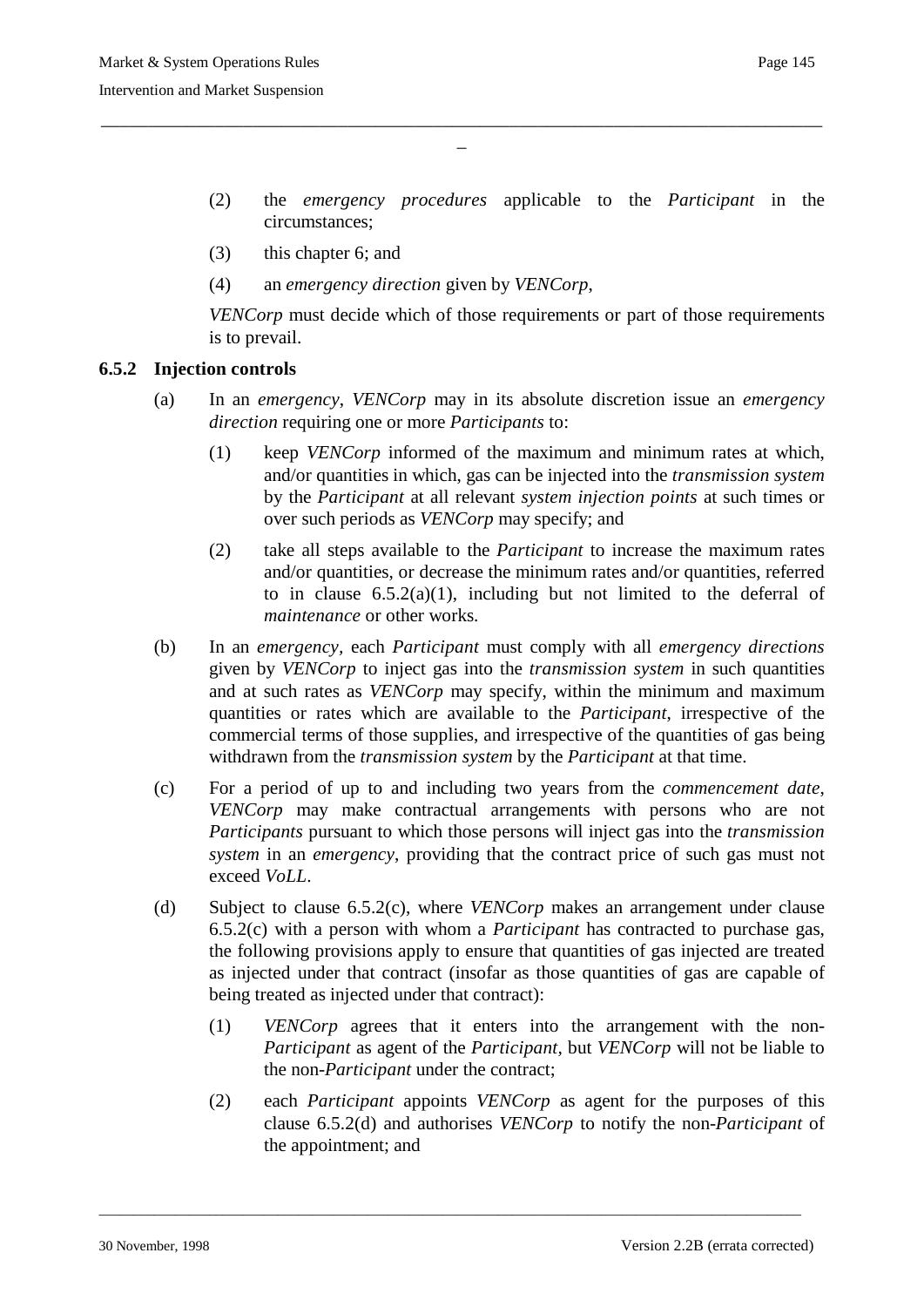(3) the amount which *VENCorp* is required to pay the non-*Participant* in respect of an injection called under this clause 6.5.2 is the greater of:

\_\_\_\_\_\_\_\_\_\_\_\_\_\_\_\_\_\_\_\_\_\_\_\_\_\_\_\_\_\_\_\_\_\_\_\_\_\_\_\_\_\_\_\_\_\_\_\_\_\_\_\_\_\_\_\_\_\_\_\_\_\_\_\_\_\_\_\_\_\_\_\_\_\_\_\_ \_

- (A) the applicable *market price* during the *trading intervals* in which that non-*Participant* injected gas; and
- (B) the amount payable by *VENCorp* to that non-*Participant* in respect of the gas it has injected in accordance with the contract.
- (e) Subject to clause 6.5.2(c), to the extent that the *market price* applicable during any *trading interval* in which the non-*Participant* injected gas is lower than the amount payable by *VENCorp* to the non-*Participant* under the contract, the shortfall is to be paid to *VENCorp* by *Market Participants* who withdrew gas in those *trading intervals* as though the *compensation panel* has determined that compensation is payable to that non-*Participant* and the compensation payable is to be calculated in accordance with clause 3.6.6(b).

## **6.5.3 Withdrawal controls**

- (a) In an *emergency*, *VENCorp* may in its absolute discretion issue an *emergency direction* requiring one or more *Participants* to:
	- (1) keep *VENCorp* informed of the maximum and minimum rates at which, and/or quantities in which, gas can be withdrawn from the *transmission system* by the *Participant* at all relevant *system withdrawal points* at such times or over such periods as *VENCorp* may specify; and
	- (2) take all steps available to the *Participant* to increase the maximum rates and/or quantities, or decrease the minimum rates and/or quantities, referred to in clause  $6.5.3(a)(1)$ , including but not limited to the deferral of *maintenance* or other works.
- (b) In an *emergency*, each *Participant* must comply with all *emergency directions*  given by *VENCorp* to withdraw gas from the *transmission system* in such quantities and at such rates as *VENCorp* may specify, within the minimum and maximum quantities or rates which are available to the *Participant*, irrespective of the commercial terms of those supplies, and irrespective of the quantities of gas being injected into the *transmission system* by the *Participant* at that time.
- (c) For a period of up to and including two years from the *commencement date*, *VENCorp* may make contractual arrangements with persons who are not *Participants* pursuant to which those persons will withdraw gas from the *transmission system* in an *emergency*, providing that the contract price of such gas must not exceed *VoLL*.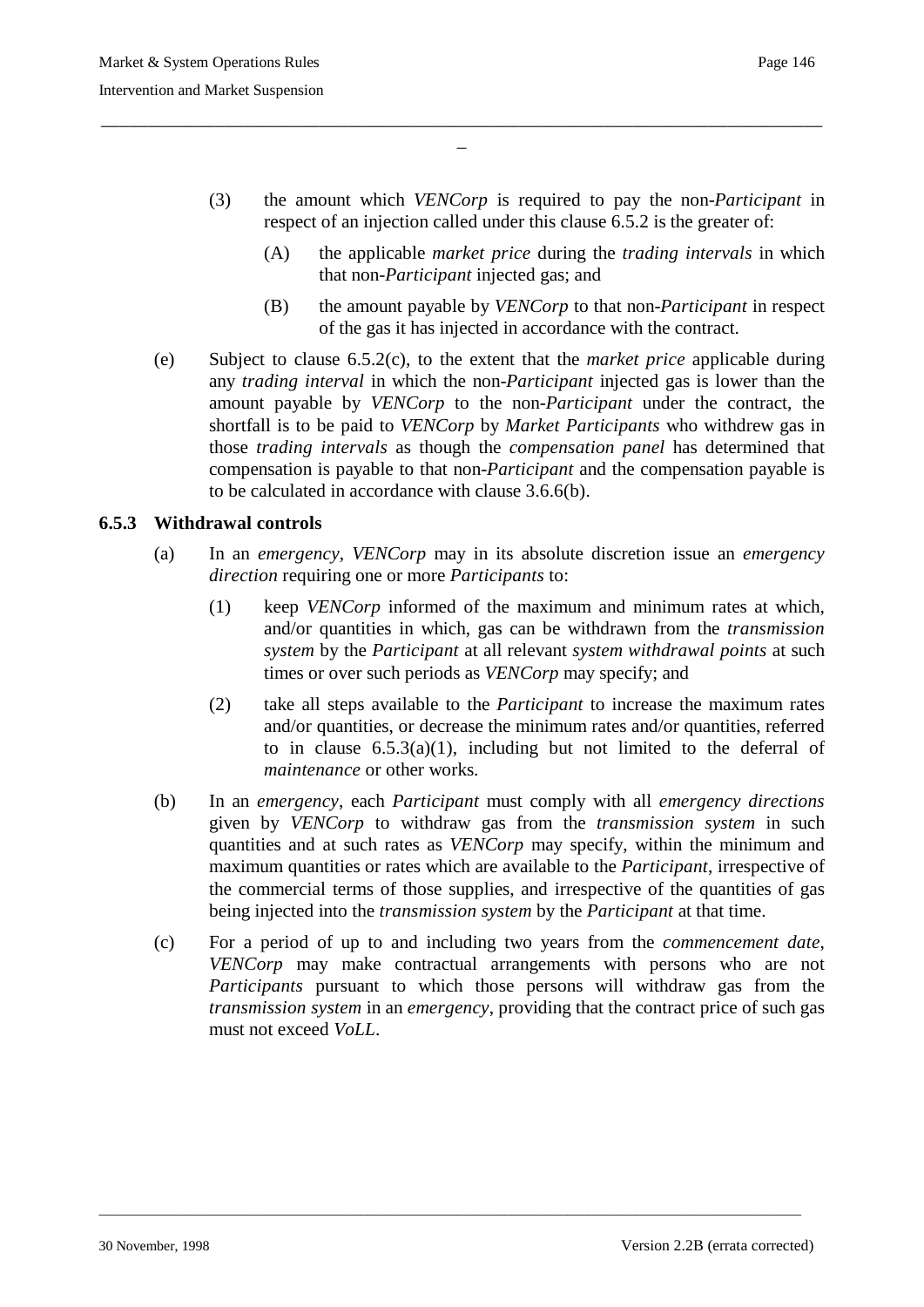(d) Subject to clause 6.5.3(c), where *VENCorp* makes an arrangement under clause 6.5.3(c) with a person with whom a *Participant* has contracted to sell gas, the following provisions apply to ensure that quantities of gas withdrawn are treated as withdrawn under that contract (insofar as those quantities of gas are capable of being treated as withdrawn under that contract):

\_\_\_\_\_\_\_\_\_\_\_\_\_\_\_\_\_\_\_\_\_\_\_\_\_\_\_\_\_\_\_\_\_\_\_\_\_\_\_\_\_\_\_\_\_\_\_\_\_\_\_\_\_\_\_\_\_\_\_\_\_\_\_\_\_\_\_\_\_\_\_\_\_\_\_\_ \_

- (1) *VENCorp* agrees that it enters into the arrangement with the non-*Participant* as agent of the *Participant,* but *VENCorp* will not be liable to the non-*Participant* under the contract;
- (2) each *Participant* appoints *VENCorp* as agent for the purposes of this clause 6.5.3(d) and authorises *VENCorp* to notify the non-*Participant* of the appointment; and
- (3) the amount which a non-*Participant* is required to pay *VENCorp* in respect of a withdrawal called under this clause 6.5.3 is the lower of:
	- (A) the applicable *market price* during the *trading intervals* in which that non-*Participant* withdrew gas; and
	- (B) the amount payable by that non-*Participant* in respect of the gas it has withdrawn in accordance with the contract.
- (e) Subject to clause 6.5.3(c), to the extent that the *market price* applicable during any *trading interval* in which the non-*Participant* withdrew gas is greater than the amount payable for that gas by the non-*Participant* under the contract, the shortfall is to be paid to *VENCorp* by *Market Participants* who withdrew gas in those *trading intervals* as though the *compensation panel* has determined that compensation is payable to that non-*Participant* and the compensation payable is to be calculated in accordance with clause 3.6.6(b).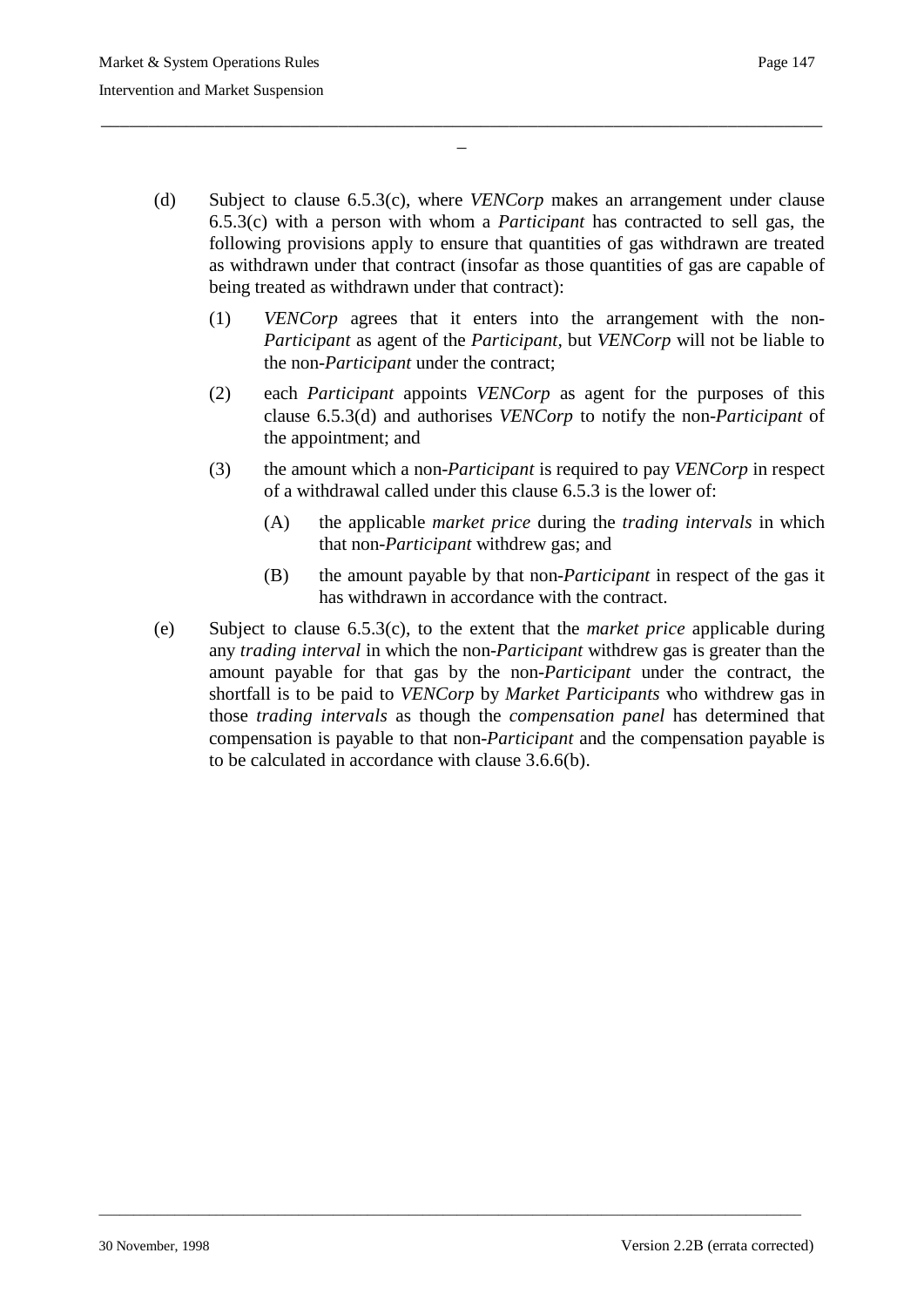# **6.6 SYSTEM SECURITY THREAT**

\_\_\_\_\_\_\_\_\_\_\_\_\_\_\_\_\_\_\_\_\_\_\_\_\_\_\_\_\_\_\_\_\_\_\_\_\_\_\_\_\_\_\_\_\_\_\_\_\_\_\_\_\_\_\_\_\_\_\_\_\_\_\_\_\_\_\_\_\_\_\_\_\_\_\_\_ \_

### **6.6.1 Notice of threat to system security**

- (a) If *VENCorp* believes that a threat to *system security* is indicated either by:
	- (1) the *planning reviews* prepared by *VENCorp* under clause 5.2; or
	- (2) a *preliminary operating schedule* or *final operating schedule* prepared under clause 3.1.12; or
	- (3) any other fact or circumstance of which *VENCorp* becomes aware,

then it must provide to *Participants* without delay details of that threat to *system security* including *VENCorp's* estimate of:

- (4) the nature and general magnitude of the threat to *system security*, including an estimate of the likely duration of the threat to *system security* and the likely shortfall in gas supplies likely to occur during that period;
- (5) the latest time *VENCorp* will need to *intervene* in the market if the threat to *system security* does not subside without *intervention* by *VENCorp*; and
- (6) the *system withdrawal zones* within the *transmission system* in which the threat to *system security* is likely to be located.
- (b) If *VENCorp* provides *Participants* with details under clause 6.6.1(a) regarding a threat to *system security, VENCorp* may issue a notice requiring each *Participant*  to provide to *VENCorp* the *Participant's* best estimates of the following:
	- (1) the ability of that *Participant* to reschedule planned outages of plant and equipment, including *maintenance* and other works, which would enable additional injection*s* and/or withdrawals of gas to be made;
	- (2) the ability of that *Participant* to inject *off-specification* gas into the *transmission system*;
	- (3) the period of notice which that *Participant* will require before additional injections and withdrawals under clauses  $6.6.1(b)(1)$  and  $(2)$  could be made; and
	- (4) the costs which that *Participant* will incur in facilitating or implementing an injection or withdrawal under clauses  $6.6.1(b)(1)$  and  $(2)$ .
- (c) A *Participant* must not unreasonably withhold information required by *VENCorp*  under a notice under clause 6.6.1(b) and must provide *VENCorp* with that information as soon as practicable after it has received a notice from *VENCorp*  under clause 6.6.1(b).
- (d) *VENCorp* must treat all information provided to it by a *Participant* under clause 6.6.1(b) as *confidential information* and may only use that information for the purpose of maintaining or re-establishing *system security* by issuing directions under clauses 6.6.3 and 6.6.4 or making a decision under clause 6.6.2.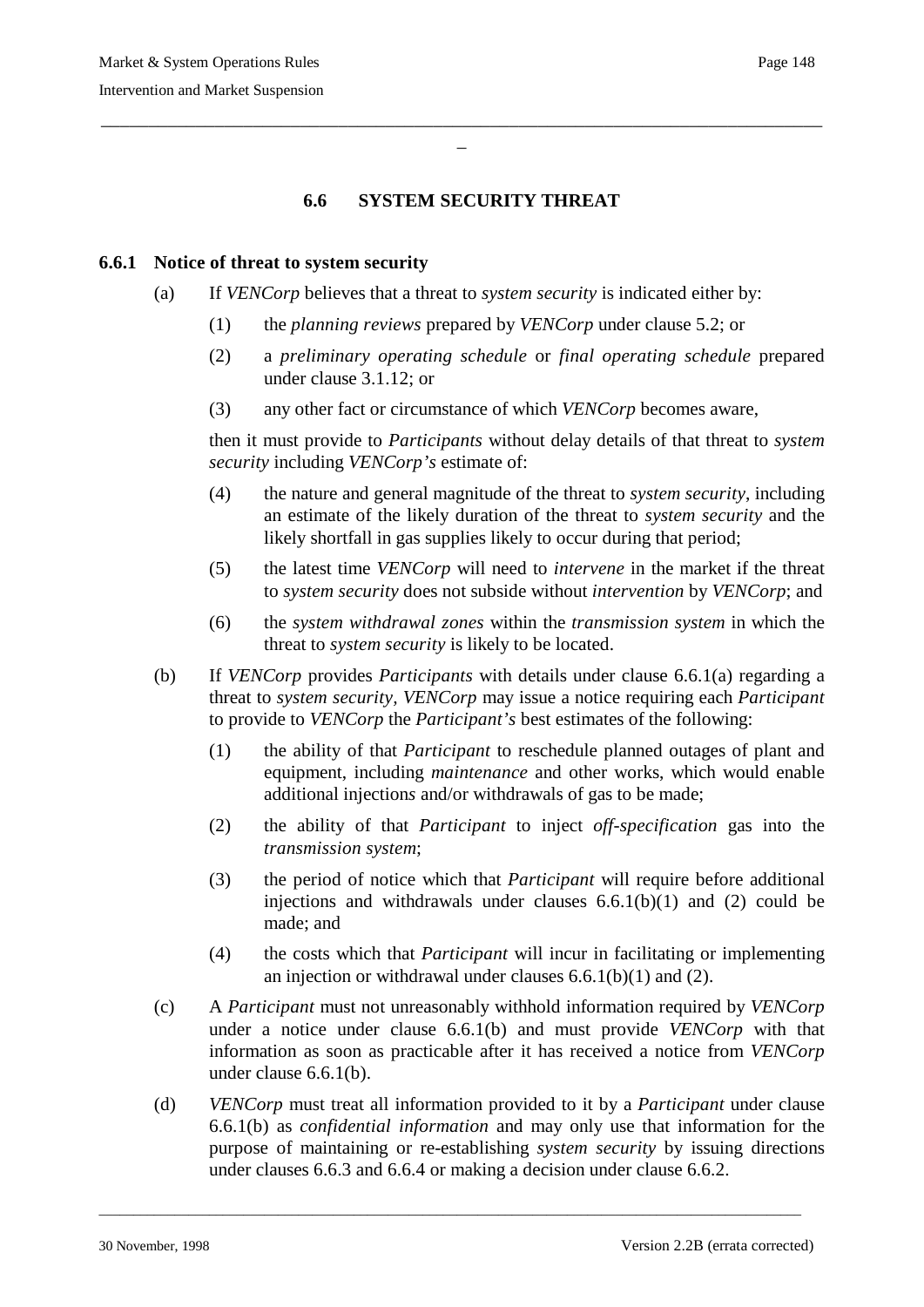(e) *VENCorp* must inform *Participants* immediately when it reasonably considers a threat to *system security* to be at an end.

\_\_\_\_\_\_\_\_\_\_\_\_\_\_\_\_\_\_\_\_\_\_\_\_\_\_\_\_\_\_\_\_\_\_\_\_\_\_\_\_\_\_\_\_\_\_\_\_\_\_\_\_\_\_\_\_\_\_\_\_\_\_\_\_\_\_\_\_\_\_\_\_\_\_\_\_ \_

## **6.6.2 Response to system security threat**

- (a) If *VENCorp* has identified a threat to *system security* and reasonably considers that sufficient time exists for the threat to subside without *intervention, VENCorp*  must, in accordance with the procedures set out in clause 6.6.3, facilitate a *market* response to overcome the threat to *system security*.
- (b) If *VENCorp* has identified a threat to *system security* and it does not believe that sufficient time exists for the threat to subside without *intervention* then *VENCorp*  must take any measures it believes are reasonable and necessary to maintain or restore *system security* including those set out in clause 6.6.4*.*

## **6.6.3 Market response to threat to system security**

- (a) If *VENCorp* believes that sufficient time exists for a threat to *system security* to subside without *intervention, VENCorp* must:
	- (1) if it has not already done so, provide *Participants* with the information set out under clause 6.6.1(a);
	- (2) advise those *Participants* who *VENCorp* considers would be required to take action or cease taking action if the threat to *system security* is not resolved without *intervention*, including but not limited to any *Market Participants* whose *inc/dec offers* are likely to be *scheduled* in accordance with a *preliminary schedule* or *final schedule*, of the following information:
		- (A) the existence of the threat to *system security*; and
		- (B) the likely nature of any requirement of *VENCorp* if *VENCorp* determines that it should *intervene*;
	- (3) invite *Market Participants* to increase the quantity of gas they inject or decrease the quantity of gas they withdraw as specified in *inc/dec offers* submitted by such *Market Participants* in accordance with clause 3.1.5 in respect of that *trading interval*; and
	- (4) keep all *Market Participants* informed of significant changes to the information provided under this clause 6.6.3.
- (b) *Participants* must comply with all requests and directions issued by *VENCorp*  under this clause 6.6.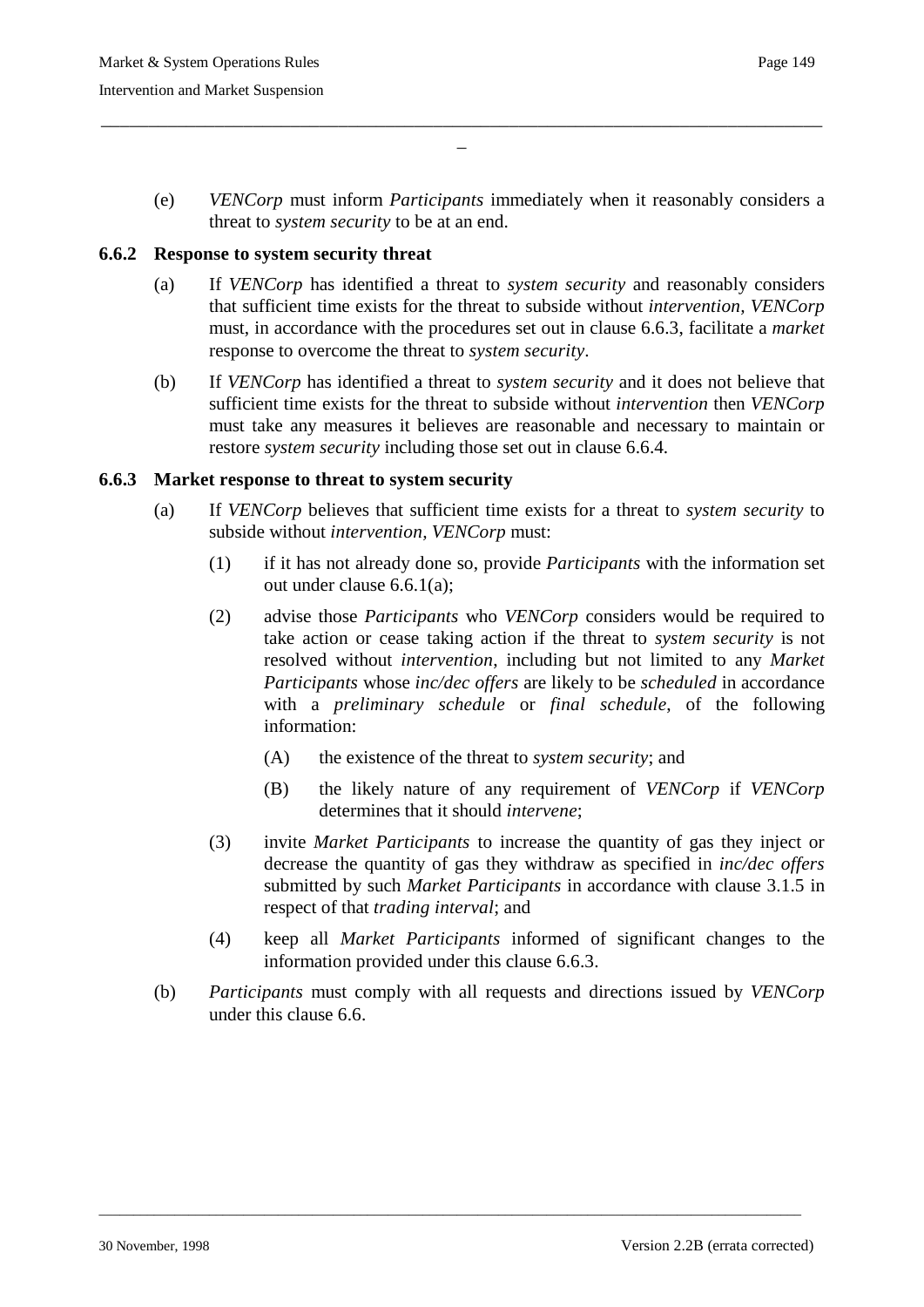## **6.6.4 Intervention due to system security threat**

(a) If *VENCorp* believes that insufficient time exists for a threat to *system security* to subside without *intervention, VENCorp* must *intervene* in the *market* by taking any measures it considers to be reasonable and necessary to overcome the threat to *system security,* including without limitation:

\_\_\_\_\_\_\_\_\_\_\_\_\_\_\_\_\_\_\_\_\_\_\_\_\_\_\_\_\_\_\_\_\_\_\_\_\_\_\_\_\_\_\_\_\_\_\_\_\_\_\_\_\_\_\_\_\_\_\_\_\_\_\_\_\_\_\_\_\_\_\_\_\_\_\_\_ \_

- (1) *curtailment* in accordance with the *emergency curtailment list*, subject to clause 6.6.4(b);
- (2) injecting gas from *VENCorp's LNG reserve*;
- (3) increasing withdrawals;
- (4) requiring any *Participant* to inject *off-specification* gas into the *transmission system*; and
- (5) requiring *Participants* to do any reasonable act or thing which *VENCorp*  believes necessary in the circumstances*.*
- (b) In the event of a threat to *system security* which is attributable to a *transmission constraint* then to the extent practicable, *VENCorp* must, prior to *curtailing* any other *Customers,* use reasonable endeavours to *curtail* those *Customers* who, in *VENCorp's* reasonable opinion, are using in excess of their *authorised MDQ*.

### **6.6.5 Compensation of Market Participants in respect of intervention**

- (a) Where:
	- (1) *VENCorp* requires a *Market Participant* to inject gas; and
	- (2) that *Market Participant* experiences a net auditable financial reduction as a direct result of making that injection*,*

then that *Market Participant* may claim compensation from *VENCorp* in respect of the injection.

- (b) A *Market Participant* who wishes to make a claim under clause 6.6.5(a) must submit notice of its claim to *VENCorp* within two *business days* of the day on which the *Market Participant* made the injection of gas referred to in clause  $6.6.5(a)$ .
- (c) *VENCorp* must:
	- (1) within five *business days* of receiving a claim submitted in accordance with this clause, request the *Adviser* to establish a *compensation panel* to determine whether it is appropriate in all the circumstances for compensation to be paid and, if so, to determine an appropriate amount of compensation; and
	- (2) refer the claim to the *Adviser* for determination of those issues by the *compensation panel*.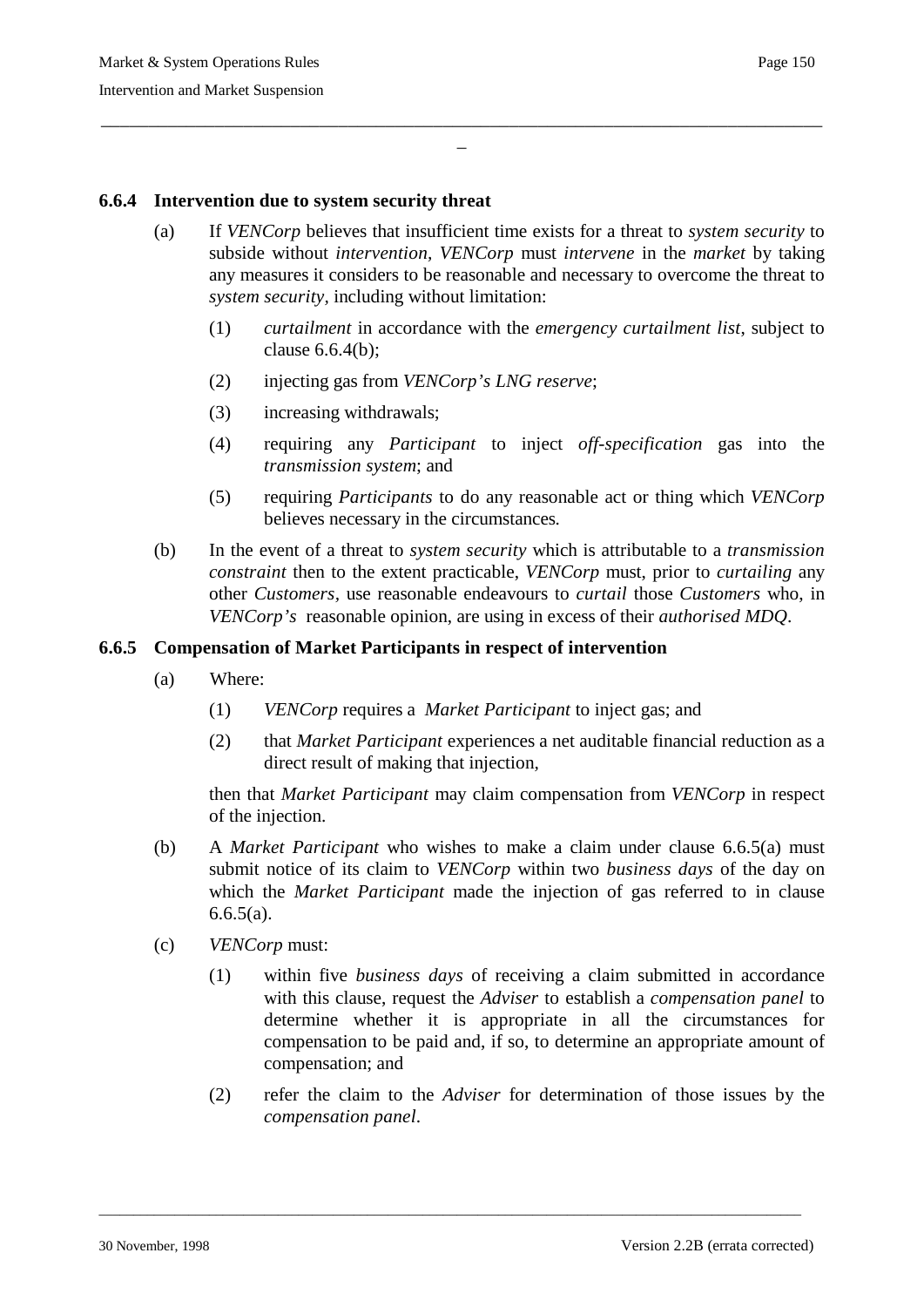- (d) The *Adviser* must:
	- (1) within five *business days* of receiving a request from *VENCorp*, establish a *compensation panel* of three members from the group of persons referred to in clause 7.2.2; and
	- (2) be satisfied that the persons it chooses to comprise the *compensation panel* do not have any interests which could conflict with an impartial decision.
- (e) Upon a referral from *VENCorp* pursuant to clause 6.6.5(c), the *compensation panel* must make a determination of the relevant issues and notify *VENCorp* of that determination as soon as practicable but in any event within twenty *business days* of the claim being referred to it.

- (f) The *compensation panel* must:
	- (1) conduct itself on the same basis and in accordance with the same timeframes as a *dispute resolution panel* under clause 7.2.4;
	- (2) determine whether any compensation should be paid to the *Market Participant* to put the *Market Participant* in the position in which the *Market Participant* would have been, in respect of the gas injection it made under clause  $6.6.5(a)$ , had the direction not been issued by *VENCorp*; and
	- (3) base its determination on its assessment of a fair and reasonable amount of compensation taking into account:
		- (A) all the relevant surrounding circumstances;
		- (B) the actions of any relevant *Participants*;
		- (C) the *market price* (if any) applicable in the *trading interval* in which the injection of gas was made;
		- (D) the *compensation panel's* reasonable estimate of the *market price*  if the circumstances causing a threat to *system security* had not existed, taking into account all other factors relevant to an assessment of the expected *market price*;
		- (E) other costs incurred by the *Market Participant*, where such costs were directly incurred to enable the gas injection to be made; and
		- (F) any difference between the amount of gas injected by the *Market Participant* under clause 6.6.5(a) determined from *metering data*  and the amount of gas which would have been injected by the *Market Participant* if *VENCorp* had not issued the direction.
- (g) If the *compensation panel* makes a determination that compensation should be paid to the *Market Participant*, *VENCorp* must compensate the *Market Participant* in accordance with the determination of the *compensation panel* and must include that amount in the next *settlement statement* to be provided to that *Market Participant* under clause 3.6.15.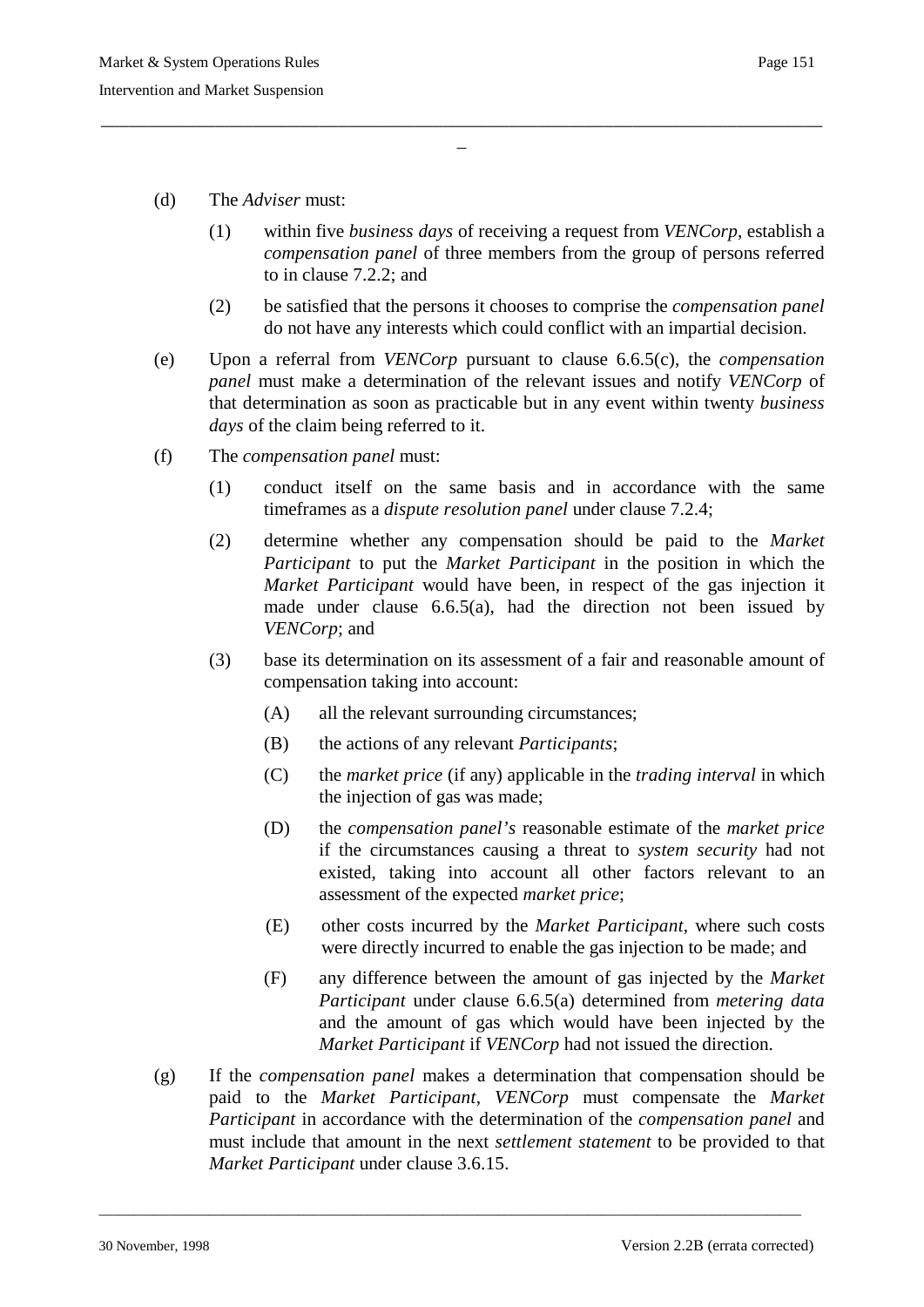Intervention and Market Suspension

\_\_\_\_\_\_\_\_\_\_\_\_\_\_\_\_\_\_\_\_\_\_\_\_\_\_\_\_\_\_\_\_\_\_\_\_\_\_\_\_\_\_\_\_\_\_\_\_\_\_\_\_\_\_\_\_\_\_\_\_\_\_\_\_\_\_\_\_\_\_\_\_\_\_\_\_  $\overline{\phantom{0}}$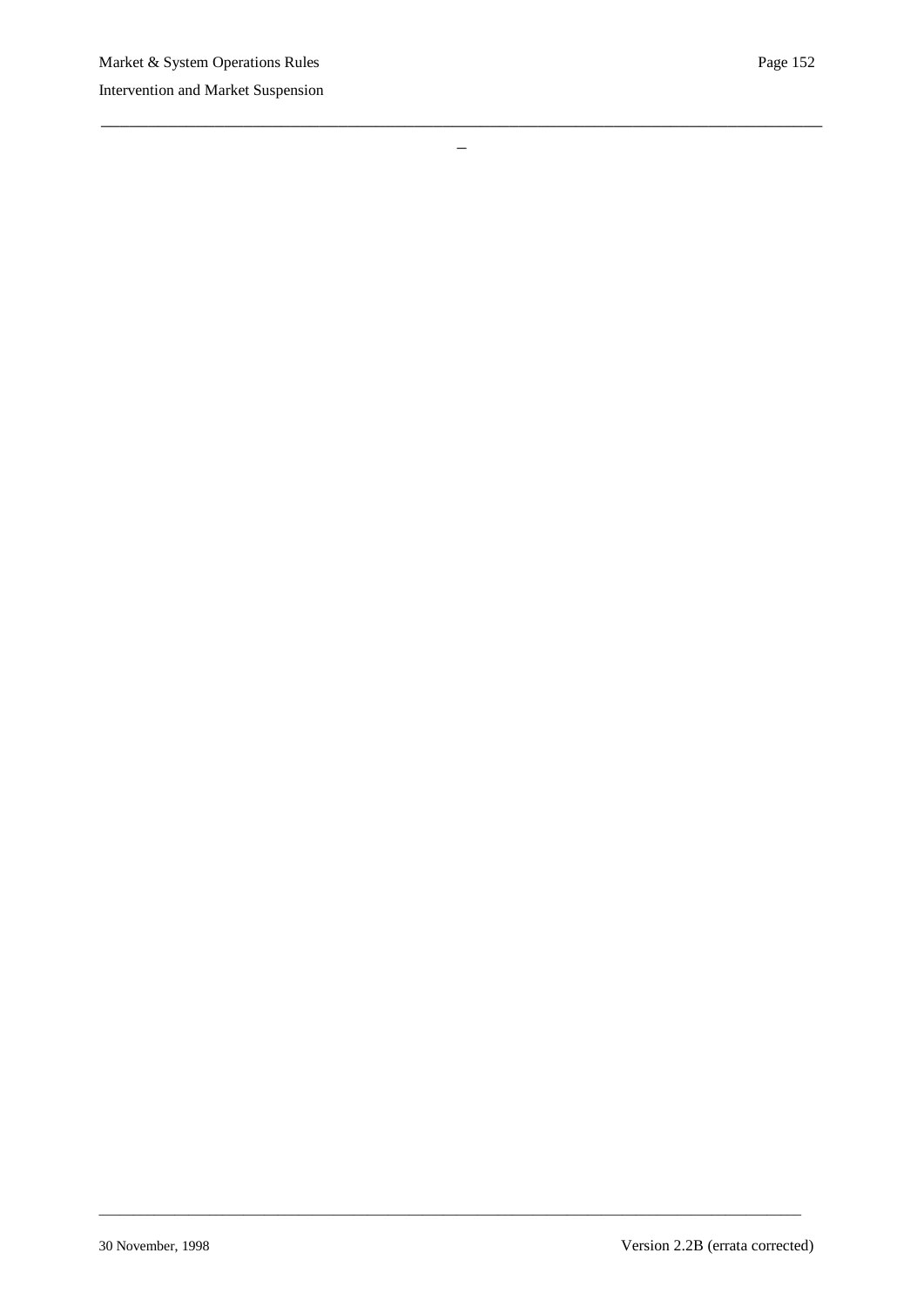# **6.7 FORCE MAJEURE AND MARKET SUSPENSION**

\_\_\_\_\_\_\_\_\_\_\_\_\_\_\_\_\_\_\_\_\_\_\_\_\_\_\_\_\_\_\_\_\_\_\_\_\_\_\_\_\_\_\_\_\_\_\_\_\_\_\_\_\_\_\_\_\_\_\_\_\_\_\_\_\_\_\_\_\_\_\_\_\_\_\_\_ \_

#### **6.7.1 Administered price cap**

After consulting *Market Participants*, *VENCorp* must develop, authorise and *publish* and may from time to time in accordance with the *public consultation procedures* vary an *administered price cap* to be used as described in clauses 6.7.2 and 6.7.5.

#### **6.7.2 Force majeure events**

- (a) A *force majeure event* is the occurrence in a *trading interval* of any one or more of the events or circumstances set out in clause 6.7.2(b) where *VENCorp* reasonably considers that:
	- (1) the event has resulted in a reduction in the normal capacity of part or all of the *transmission system* and/or the volume of gas which would otherwise normally flow in the *transmission system* during that *trading interval*; and
	- (2) that reduction is likely to materially affect the operation of the *market* or materially threaten *system security*.
- (b) An event referred to in clause  $6.7.2(a)$  is any of the following events:
	- (1) the Governor in Council or the *Minister* proclaims or declares there to be an *emergency* under Part 6A of the *Gas Industry Act*, or any like or analogous event;
	- (2) the *Office of Gas Safety* issues a direction under section 149 of the *Gas Industry Act*, or any like or analogous event; or
	- (3) an event that is:
		- (A) neither anticipated nor controllable by *Participants* who are affected by the relevant event; and
		- (B) restricted to acts of nature, governmental interventions and acts of war,

or any like or analogous event.

- (c) *VENCorp* must notify all *Market Participants* without delay of the occurrence of any *force majeure event*.
- (d) *Participants* must use all reasonable endeavours to:
	- (1) ensure that they do not cause or exacerbate a *force majeure event*; and
	- (2) mitigate the occurrence and effects of a *force majeure event*.

- (e) If any *force majeure event* occurs then *VENCorp* must declare an *administered price period* during which the price will be set by *VENCorp* in accordance with clause 3.2.2.
- (f) Following a declaration by *VENCorp* of an *administered price period* in accordance with clause 6.7.2(e), the *administered price period* is to continue until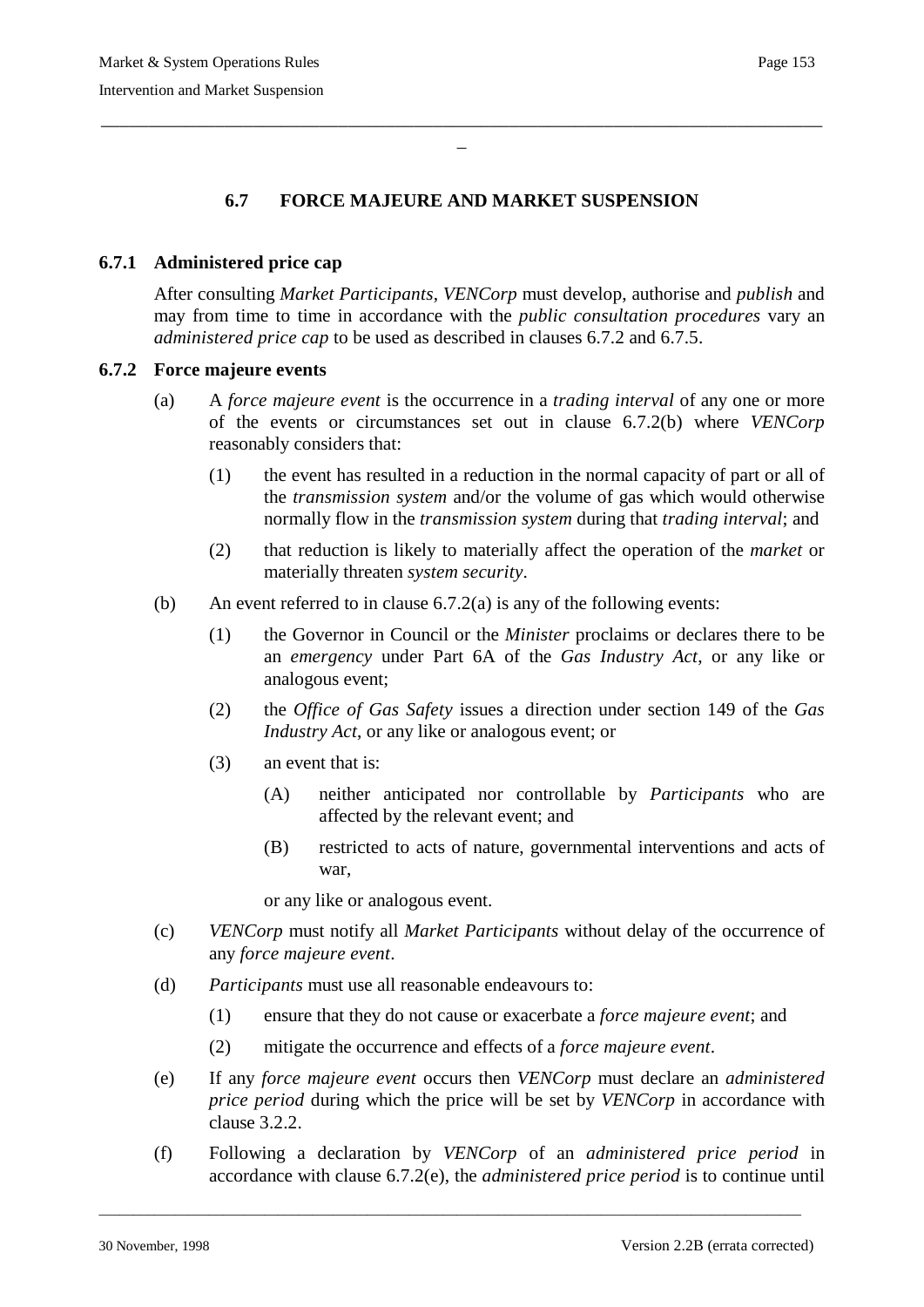*VENCorp* declares the *force majeure event* and the *administered price period* to be at an end and notifies all *Market Participants* accordingly.

#### **6.7.3 Conditions for suspension of the market**

(a) Subject to clause 6.7.3(b), *VENCorp* may declare the *market* to be suspended when:

\_\_\_\_\_\_\_\_\_\_\_\_\_\_\_\_\_\_\_\_\_\_\_\_\_\_\_\_\_\_\_\_\_\_\_\_\_\_\_\_\_\_\_\_\_\_\_\_\_\_\_\_\_\_\_\_\_\_\_\_\_\_\_\_\_\_\_\_\_\_\_\_\_\_\_\_ \_

- (1) a *force majeure event* occurs;
- (2) an *emergency* occurs;
- (3) *VENCorp* has been directed by a *government authority* to suspend the *market* or operate all or part of the *transmission system* in a manner contrary to the provisions of these Rules following the formal declaration by that *government authority* of a state of emergency under emergency services or other legislation; or
- (4) *VENCorp* determines that it is necessary to suspend the *market* because it has become impossible to operate the *market* in accordance with the provisions of these Rules; and
- (b) *VENCorp* must not suspend the *market* solely because:
	- (1) the *market price* has reached *VoLL*;
	- (2) *VENCorp* has issued an *emergency direction;* or
	- (3) *VENCorp* has *intervened* in the *market* due to a threat to *system security*  under clause 6.6.

#### **6.7.4 Declaration of market suspension**

- (a) The *market* can only be suspended by a declaration by *VENCorp* under clause 6.7.3(a) and if the *market* is suspended, *VENCorp* must notify all *Participants* without delay.
- (b) Subject to clause 6.7.4(c), *VENCorp* must not declare the *market* to be suspended with retrospective effect.
- (c) The *market* is to be deemed to be suspended at the start of the *trading interval* in which *VENCorp* makes a declaration that the *market* is suspended.
- (d) Following a declaration by *VENCorp* under clause 6.7.3(a), the *market* is to remain suspended until *VENCorp* declares and notifies all *Participants* that *market* operation is to resume.
- (e) A notification to *Participants* under clause 6.7.4(d) that *market* operation is to resume must include the time at which *market* operation is to resume*.*
- (f) Notwithstanding a suspension of the *market*, *VENCorp* may issue *emergency directions* to *Participants* in accordance with clause 6.5; and
- (g) If *VENCorp* declares that the *market* is suspended, *market prices* are to be set by *VENCorp* in accordance with clause 6.7.5.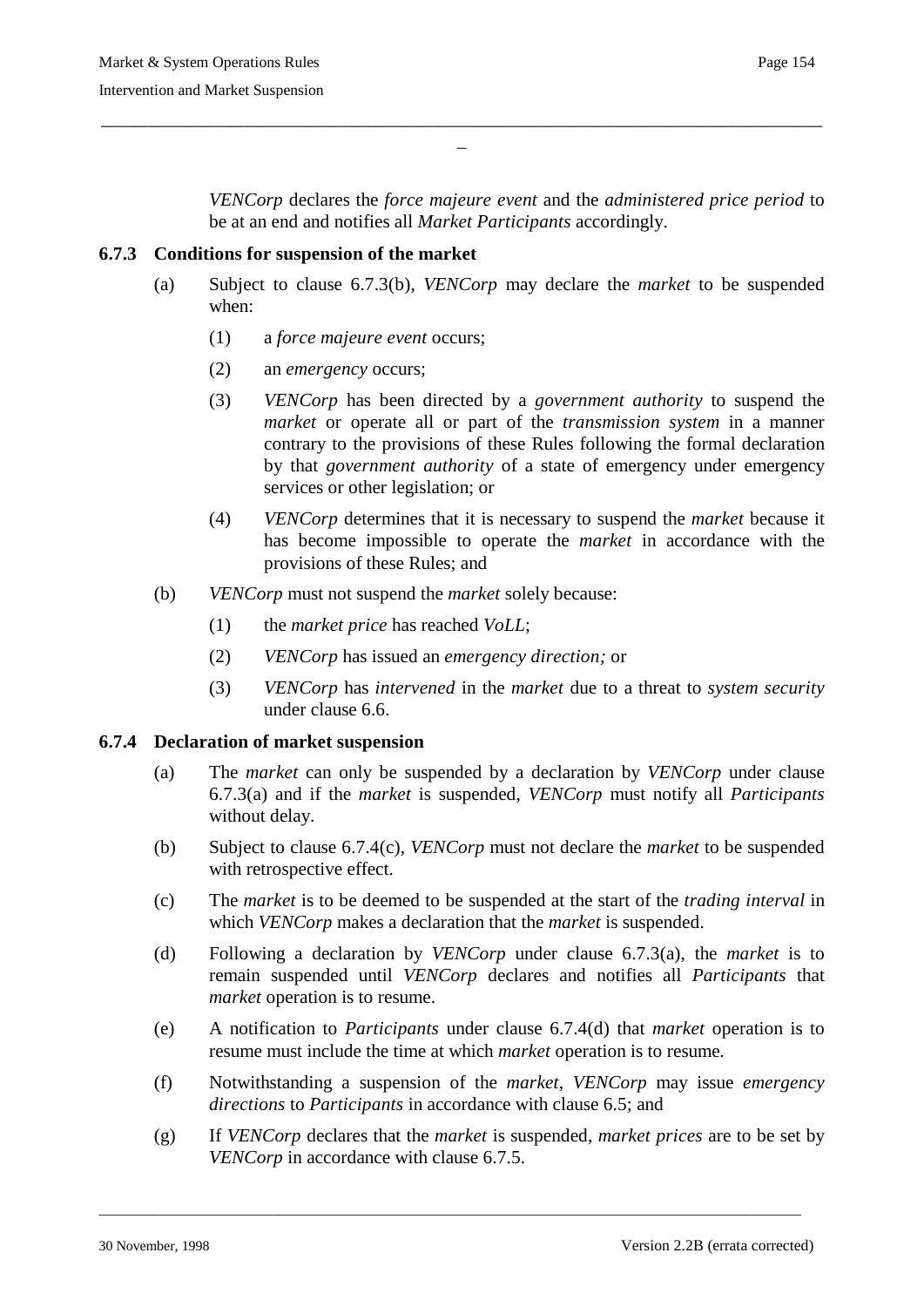# **6.7.5 Effect of market suspension**

(a) The *market price* during a *trading interval* for which *VENCorp* has declared the *market* to be suspended is to be determined by *VENCorp* in accordance with clause 3.2.2.

\_\_\_\_\_\_\_\_\_\_\_\_\_\_\_\_\_\_\_\_\_\_\_\_\_\_\_\_\_\_\_\_\_\_\_\_\_\_\_\_\_\_\_\_\_\_\_\_\_\_\_\_\_\_\_\_\_\_\_\_\_\_\_\_\_\_\_\_\_\_\_\_\_\_\_\_ \_

(b) During a *trading interval* in which the *market* is suspended, these Rules will continue to apply with such modifications as *VENCorp* reasonably determines to be necessary, taking into consideration the circumstances and conditions giving rise to the decision by *VENCorp* to suspend the *market*.

### **6.7.6 Compensation due to the application of an administered price cap**

- (a) *Participants* may claim compensation from *VENCorp* in respect of gas injected into the *transmission system* if, due to the application of an *administered price cap* during either an *administered price period* or a period in which the *market* is suspended, the resultant *market price* payable to that *Participant* in any *trading interval* is less than the price specified in their *injection inc/dec offer* for that *trading interval*.
- (b) Notification of an intent to make a claim under clause 6.7.6(a) must be submitted to *VENCorp* within two *business days* of notification by *VENCorp* that an *administered price period* has ended or that the *market* is no longer suspended.
- (c) *VENCorp* must
	- (1) within five *business days* of receiving a claim submitted in accordance with this clause, request the *Adviser* to establish a *compensation panel* to determine whether it is appropriate in all the circumstances for compensation to be paid and, if so, to determine an appropriate amount of compensation; and
	- (2) refer the claim to the *Adviser* for determination of those issues by the *compensation panel*.
- (d) The *Adviser* must:
	- (1) within five *business days* of receiving a request from *VENCorp*, establish a *compensation panel* of three members from the group of persons referred to in clause 7.2.2; and
	- (2) be satisfied that the persons it choses to comprise the *compensation panel*  do not have any interests which could conflict with an impartial determination.
- (e) Upon a referral from *VENCorp* pursuant to clause 6.7.6(c), the *compensation panel* must make a determination of the relevant issues and notify *VENCorp* of that determination as soon as practicable but in any event within twenty *business days* of the claim being referred to it.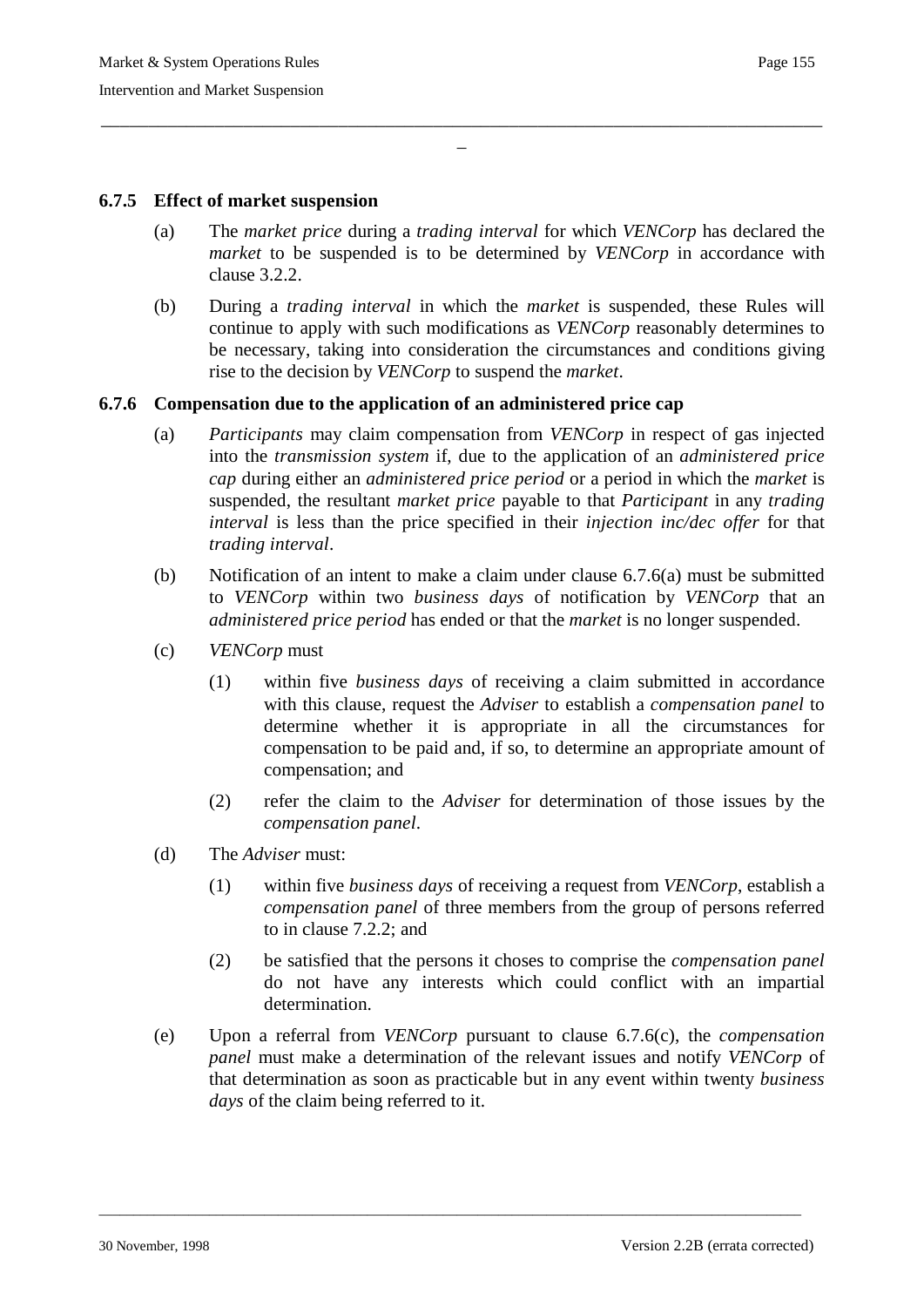- (f) The *compensation panel* must:
	- (1) conduct itself on the same basis and in accordance with the same timeframes as a *dispute resolution panel* under clause 7.2.4;
	- (2) determine whether any compensation should be paid to the *Market Participant* to put the *Market Participant* in the position that the *Market Participant* would have been in, in respect of the gas injection referred to in clause 6.7.6(a), had the *administered price cap* not applied; and
	- (3) base its recommendations on its assessment of a fair and reasonable amount of compensation taking into account:
		- (A) all the relevant surrounding circumstances;
		- (B) the actions of any relevant *Participants*; and

- (C) the difference between the *market price* applicable due to the application of the *administered price cap* and the price specified by the *Participant* in its *injection inc/dec offer*.
- (g) If the *compensation panel* makes a determination that compensation should be paid to the *Market Participant*, *VENCorp* must compensate the *Market Participant* in accordance with the determination of the *compensation panel* and must include that amount in the next *settlement statement* to be provided to that *Market Participant* under clause 3.6.

#### **6.7.7 Intervention reports**

- (a) Within ten *business days* after one or more of the following events:
	- (1) an intervention in the *market* by *VENCorp*;
	- (2) an event which, in *VENCorp's* reasonable opinion, is or may be a threat to *system security*;
	- (3) a *force majeure event*; or
	- (4) an *emergency*,
	- *VENCorp* must investigate the circumstances of that event and prepare a report to assess:
	- (5) the adequacy of the provisions of these Rules relevant to the event or events which occurred;
	- (6) the appropriateness of actions taken by *VENCorp* in relation to the event or events which occurred; and
	- (7) the costs incurred by *VENCorp* and/or *Participants* as a consequence of responding to the event or events.
- (b) A copy of the report prepared under clause 6.7.7(a) must be provided to:

- (1) the *Regulator* on completion of the report; and
- (2) *Participants* and interested persons on request.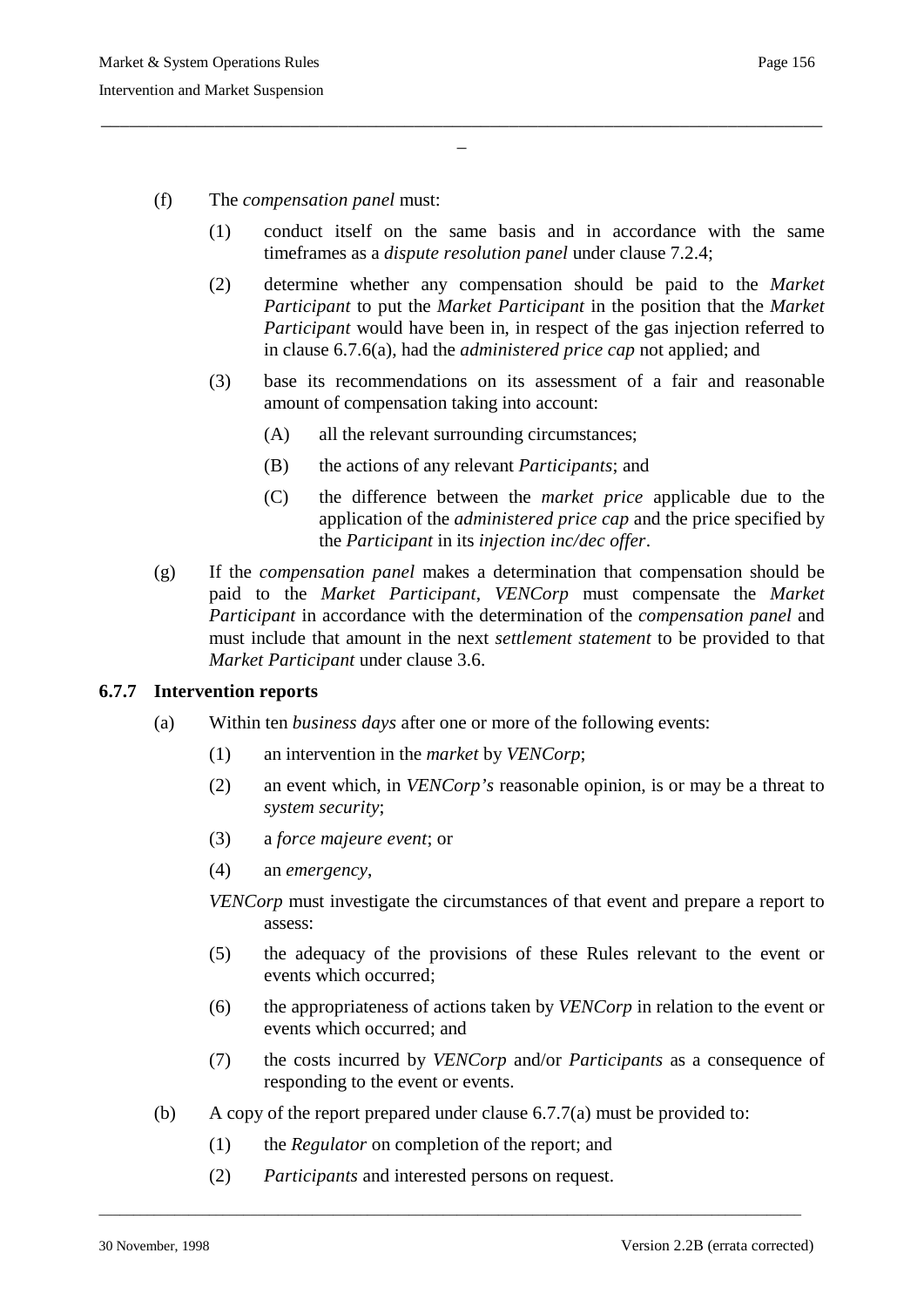# **6.8 REVIEW OF CHAPTER 6**

\_\_\_\_\_\_\_\_\_\_\_\_\_\_\_\_\_\_\_\_\_\_\_\_\_\_\_\_\_\_\_\_\_\_\_\_\_\_\_\_\_\_\_\_\_\_\_\_\_\_\_\_\_\_\_\_\_\_\_\_\_\_\_\_\_\_\_\_\_\_\_\_\_\_\_\_ \_

#### **6.8.1 Timing of review**

*VENCorp* must, within:

- (a) eighty *business days* of the third occurrence in any two year period of an event requiring *VENCorp* to direct the *market* to be suspended under clause 6.7.3; or
- (b) five years from the *commencement date*,

whichever is the earlier, conduct a review of chapter 6 of these Rules in accordance with this clause 6.8.

#### **6.8.2 Terms of reference**

The terms of reference for the review to be performed by *VENCorp* under this clause 6.8 are to be developed by *VENCorp* in consultation with the *Regulator* and must incorporate, but are not to be limited to, the adequacy and appropriateness of:

- (a) the provisions of chapter 6; or
- (b) any alternative provisions to those in chapter 6,

in satisfying and facilitating the achievement of the *market objectives*.

#### **6.8.3 Process of review**

The review performed by *VENCorp* under this clause 6.8 is to be conducted in accordance with the *public consultation procedures*.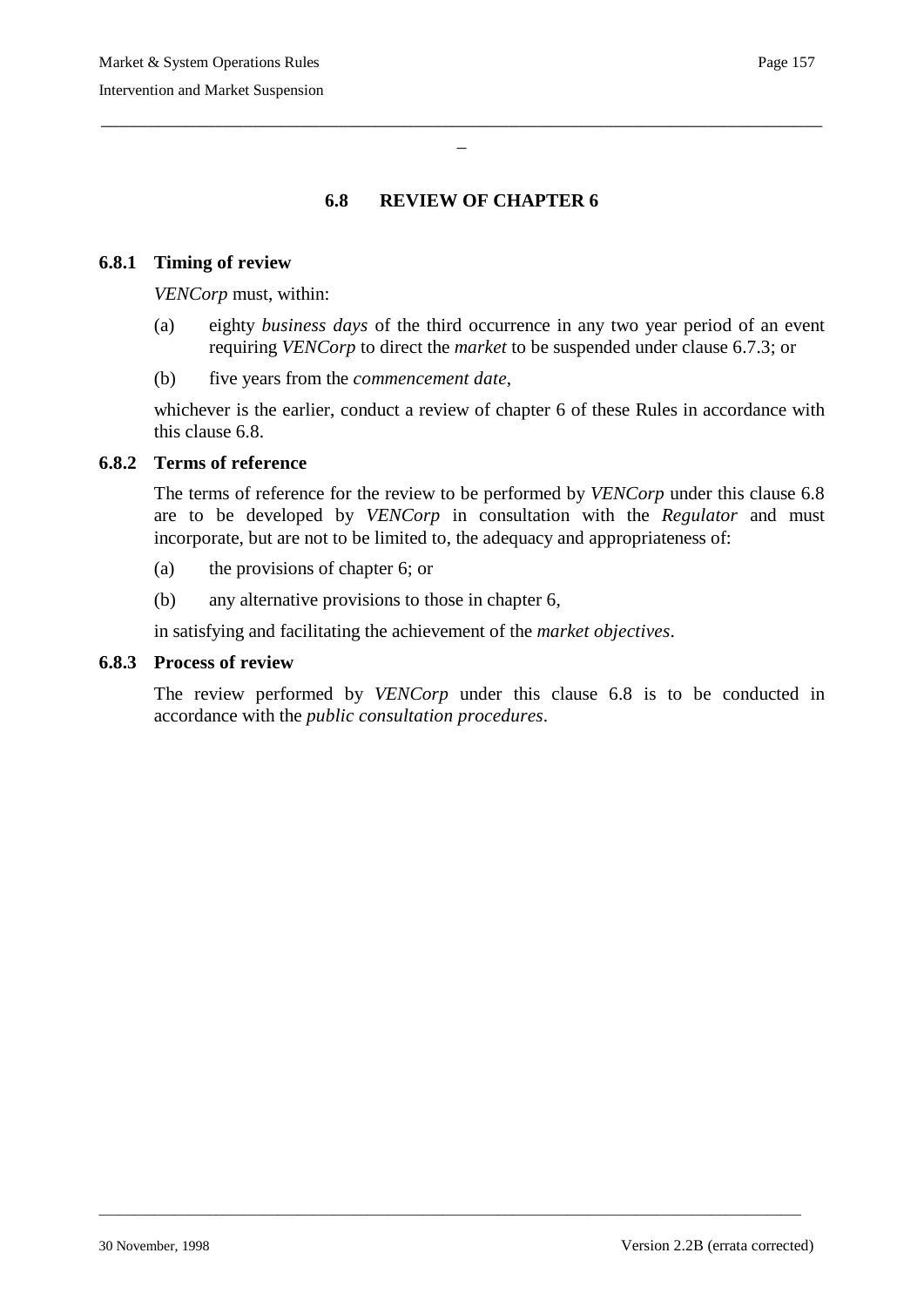# **6.9 EMERGENCY LEGISLATION**

\_\_\_\_\_\_\_\_\_\_\_\_\_\_\_\_\_\_\_\_\_\_\_\_\_\_\_\_\_\_\_\_\_\_\_\_\_\_\_\_\_\_\_\_\_\_\_\_\_\_\_\_\_\_\_\_\_\_\_\_\_\_\_\_\_\_\_\_\_\_\_\_\_\_\_\_  $\overline{\phantom{a}}$ 

# **6.9.1 Part 6A Gas Industry Act**

For the avoidance of doubt, nothing in clause 6 affects the application of Division 2A of Part 2, Part 6A of the *Gas Industry Act* or any other like or analogous applicable emergency laws.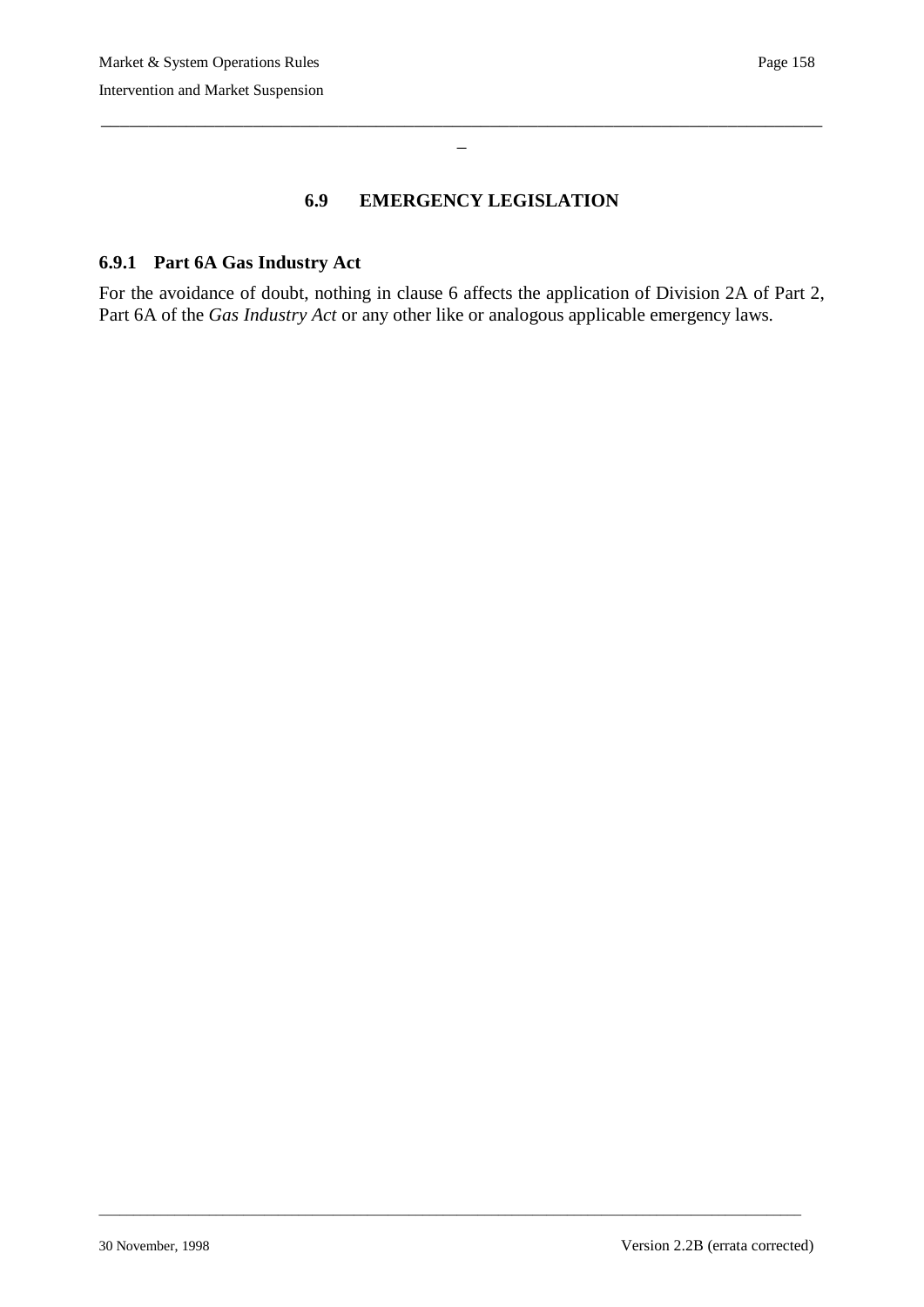Enforcement and Disputes

 $\overline{a}$ 

# **CHAPTER 7. ENFORCEMENT AND DISPUTES**

 $\_$  ,  $\_$  ,  $\_$  ,  $\_$  ,  $\_$  ,  $\_$  ,  $\_$  ,  $\_$  ,  $\_$  ,  $\_$  ,  $\_$  ,  $\_$  ,  $\_$  ,  $\_$  ,  $\_$  ,  $\_$  ,  $\_$  ,  $\_$  ,  $\_$  ,  $\_$  ,  $\_$  ,  $\_$  ,  $\_$  ,  $\_$  ,  $\_$  ,  $\_$  ,  $\_$  ,  $\_$  ,  $\_$  ,  $\_$  ,  $\_$  ,  $\_$  ,  $\_$  ,  $\_$  ,  $\_$  ,  $\_$  ,  $\_$  ,

\_\_\_\_\_\_\_\_\_\_\_\_\_\_\_\_\_\_\_\_\_\_\_\_\_\_\_\_\_\_\_\_\_\_\_\_\_\_\_\_\_\_\_\_\_\_\_\_\_\_\_\_\_\_\_\_\_\_\_\_\_\_\_\_\_\_\_\_\_\_\_\_\_\_\_\_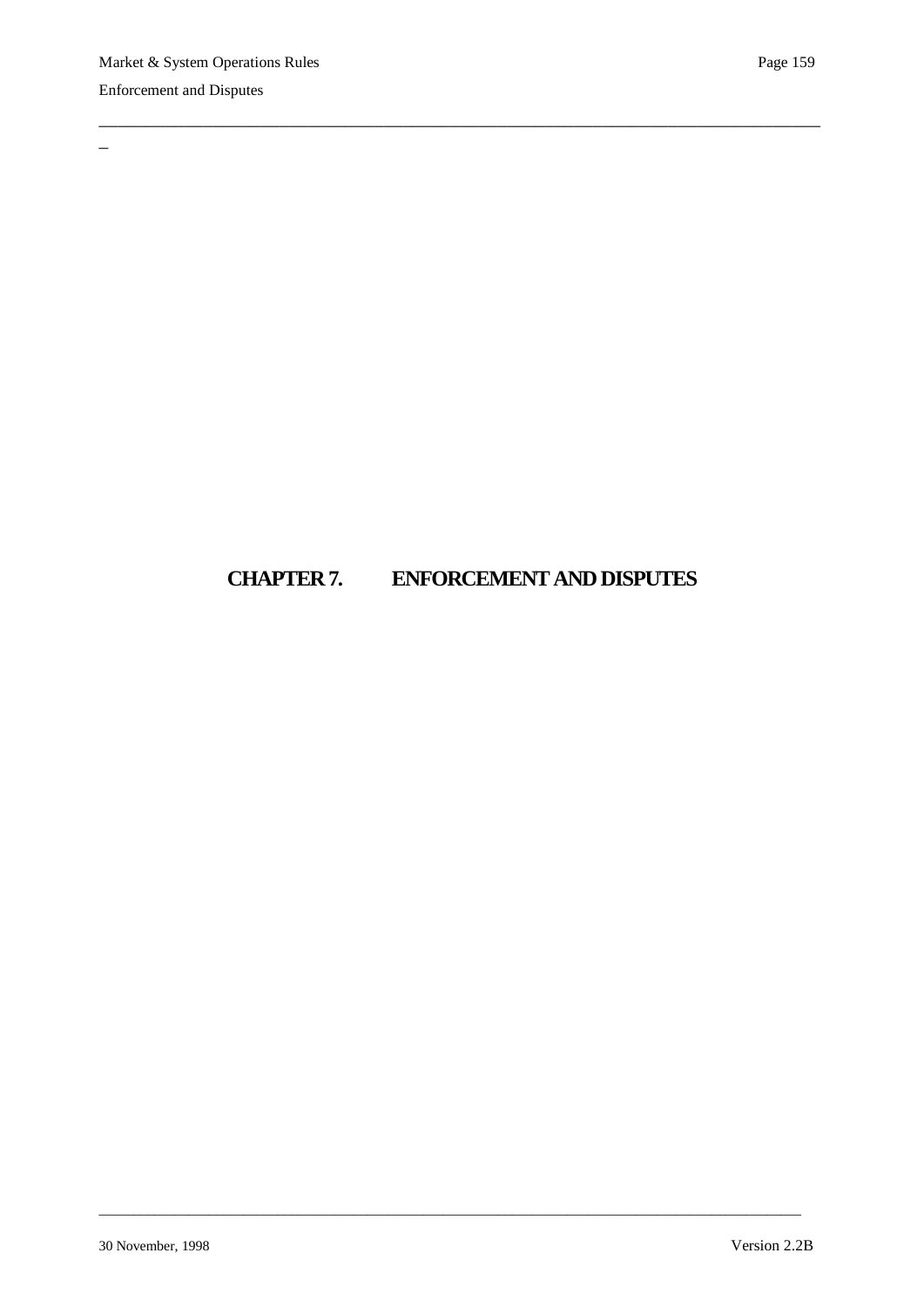# **7.1 ENFORCEMENT**

\_\_\_\_\_\_\_\_\_\_\_\_\_\_\_\_\_\_\_\_\_\_\_\_\_\_\_\_\_\_\_\_\_\_\_\_\_\_\_\_\_\_\_\_\_\_\_\_\_\_\_\_\_\_\_\_\_\_\_\_\_\_\_\_\_\_\_\_\_\_\_\_\_\_\_\_ \_

### **7.1.1 Investigations**

- (a) *VENCorp* may request a *Participant* to supply *VENCorp* with information relating to any matter concerning these Rules in such form, covering such matters and within such reasonable time as *VENCorp* may request.
- (b) If *VENCorp* makes a request for information under clause 7.1.1(a), it must provide to the *Participant* to whom the request is made the reasons for the request.
- (c) Notwithstanding that a *Participant* may disagree with the reasons for the request provided by *VENCorp* under clause 7.1.1(b), a *Participant* must comply with a request made by *VENCorp* under clause 7.1.1(a).
- (d) If a *Participant* fails to comply with a request by *VENCorp* for information under clause 7.1.1(a), *VENCorp* may appoint a person to investigate the matter and to prepare a report or such other documentation as *VENCorp* may determine.
- (e) A *Participant* must assist the person to undertake the investigation and to prepare the report or other documentation under clause 7.1.1(d) and must, at the request of the person appointed, use its best endeavours to procure that third parties make available such information as the person may reasonably require.
- (f) The cost of the investigation and of preparing the report or other documentation under clause 7.1.1(d) must be met by the *Participant* requested to supply the information under clause 7.1.1(a) unless *VENCorp* otherwise determines.
- (g) Any report or other documentation referred to in this clause 7.1.1 may be used in any proceeding under or in relation to these Rules or for the purpose of commencing any such proceeding.

#### **7.1.2 Procedures concerning alleged breaches of the Code**

- (a) If *VENCorp* considers that:
	- (1) a *Participant* may have breached or may be breaching these Rules; and
	- (2) in the circumstances and if the breach is established, it would be appropriate that a sanction or sanctions be imposed on that *Participant*,

*VENCorp* must:

- (3) notify the *Participant* of the alleged breach and details of the sanctions which may be imposed if the breach is established; and
- (4) notwithstanding clause 5.4, notify the *Regulator* of the alleged breach and provide to the *Regulator* any information relevant to the alleged breach as is known to *VENCorp*.
- (b) If the breach is of a nature that *VENCorp* may make a demand for payment under these Rules, *VENCorp* may make such demand.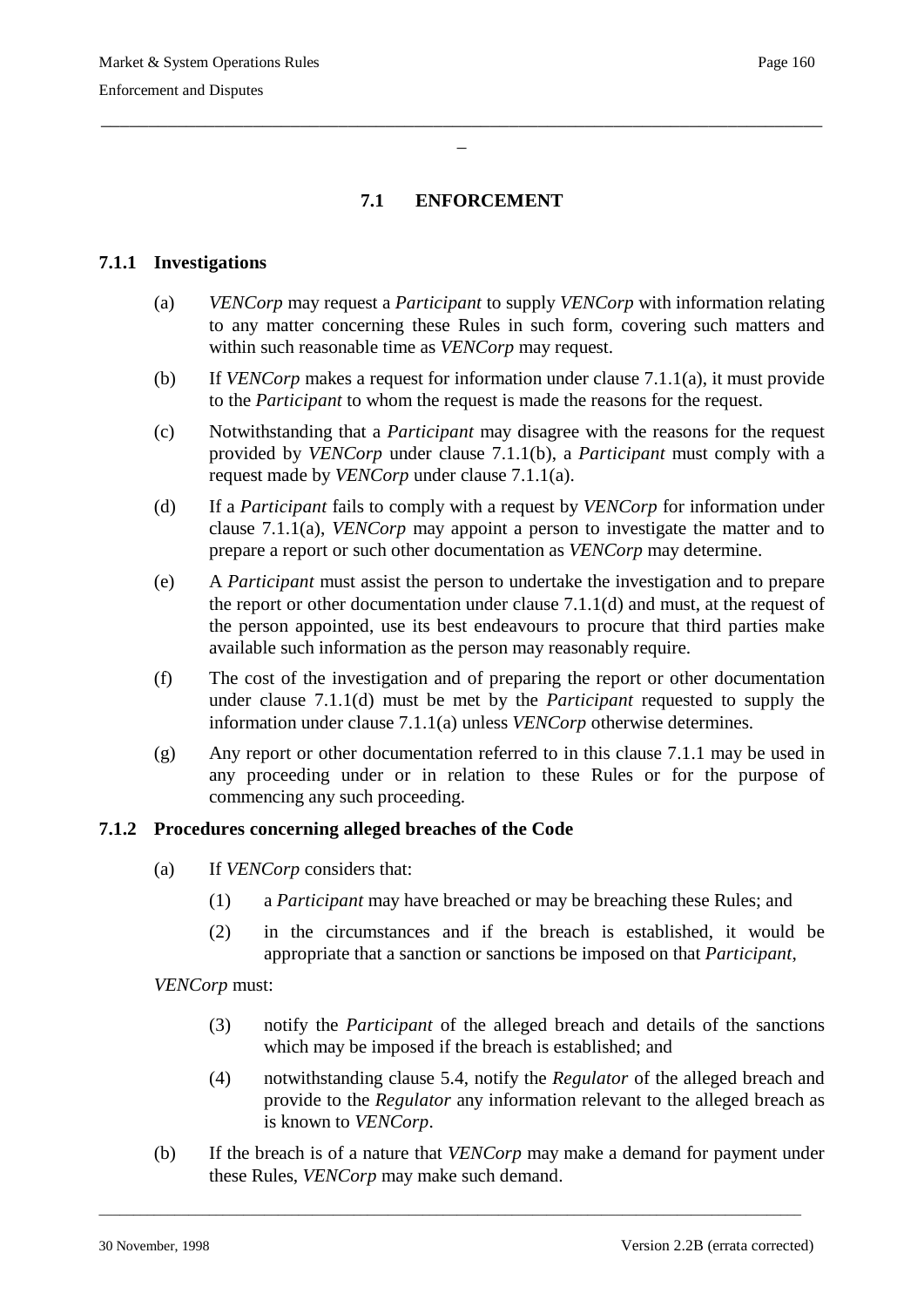(c) Notwithstanding a *Participant's* right to bring to the attention of the *Regulator* directly any alleged breach of these Rules, if *VENCorp* receives written information from a *Participant* or any other person which alleges a breach of these Rules by a *Participant*, *VENCorp* must within five *business day*s of receipt of the information:

\_\_\_\_\_\_\_\_\_\_\_\_\_\_\_\_\_\_\_\_\_\_\_\_\_\_\_\_\_\_\_\_\_\_\_\_\_\_\_\_\_\_\_\_\_\_\_\_\_\_\_\_\_\_\_\_\_\_\_\_\_\_\_\_\_\_\_\_\_\_\_\_\_\_\_\_ \_

- (1) determine whether, based on that information, there would appear prima facie to be a breach of these Rules; and
- (2) notify the person making the allegation as to whether *VENCorp* has referred or proposes to refer the matter to the *Regulator*.

# **7.1.3 Sanctions**

- (a) The nature of sanctions which may be imposed under these Rules are set out in the *Gas Industry Act* and any regulations made under the *Gas Industry Act*.
- (b) The classification of certain provisions of these Rules as civil penalty provisions is set out in regulations made under the *Gas Industry Act*;
- (c) The classification of certain provisions of these Rules as:
	- (1) regulatory provisions; or
	- (2) conduct provisions,

is set out in schedule 7.1 and, in accordance with the *Gas Industry Act*, this classification is to be used to determine the sanction applicable to a breach of any such provision of these Rules.

### **7.1.4 Actions by agents, employees or officers of Participants**

If any partner, agent, officer or employee of a *Participant* does any act or refrains from doing any act which if done or not done (as the case may be) by a *Participant* would constitute a breach of these Rules, that act or omission is to be deemed for the purposes of this clause 7.1 to be the act or omission of the *Participant*.

### **7.1.5 Publication**

Subject to clause 5.4, *VENCorp* must *publish* a report at least once every six months setting out a summary for the period covered by the report of all decisions made by *VENCorp* during that period in relation to enforcement of these Rules.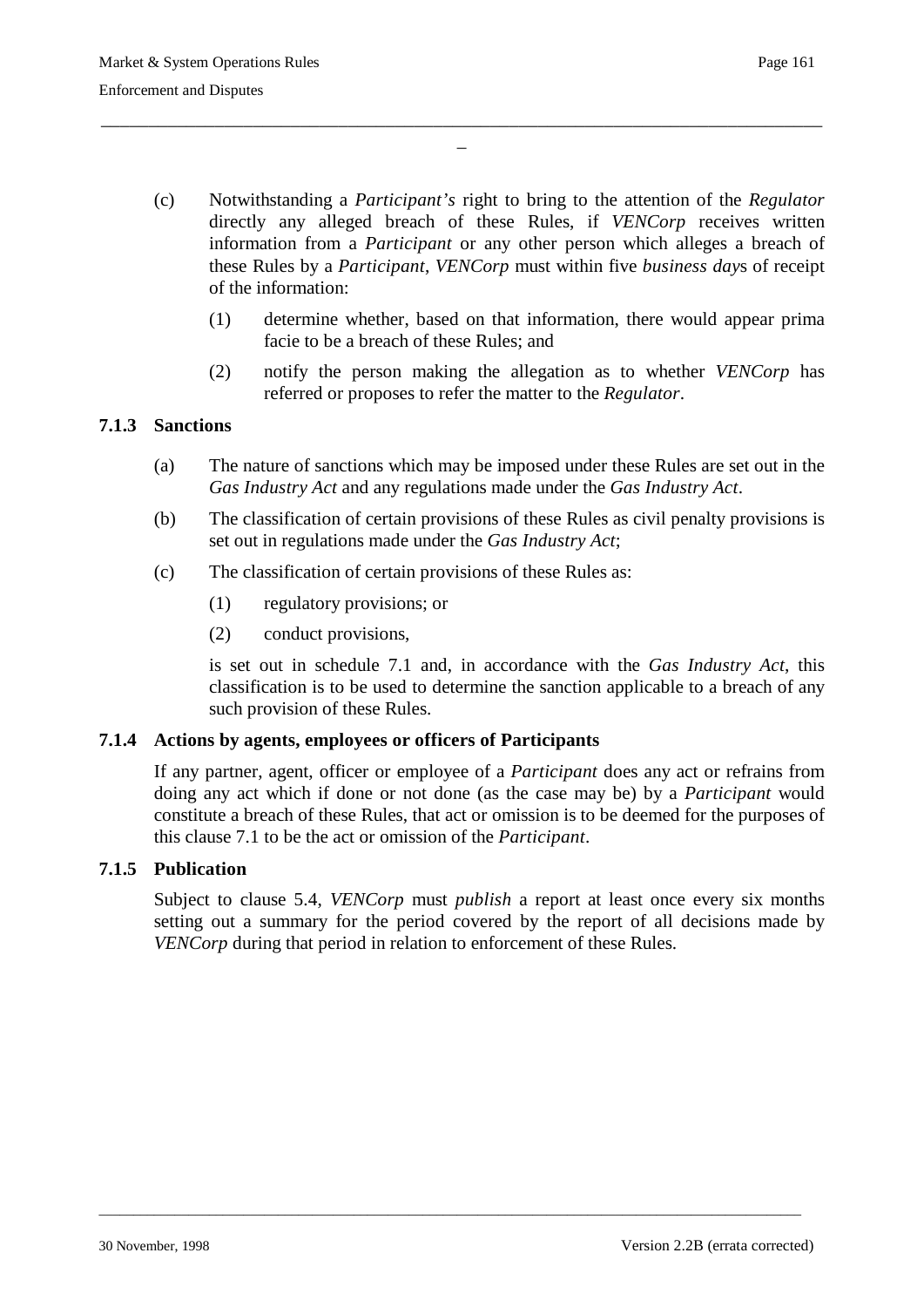# **7.2 DISPUTE RESOLUTION**

\_\_\_\_\_\_\_\_\_\_\_\_\_\_\_\_\_\_\_\_\_\_\_\_\_\_\_\_\_\_\_\_\_\_\_\_\_\_\_\_\_\_\_\_\_\_\_\_\_\_\_\_\_\_\_\_\_\_\_\_\_\_\_\_\_\_\_\_\_\_\_\_\_\_\_\_ \_

#### **7.2.1 Application and guiding principles**

- (a) The dispute resolution procedures set out in this clause 7.2 apply to all disputes which may arise between any of the following:
	- (1) *VENCorp*;
	- (2) *Participants*;
	- (3) *Connection Applicants*;
	- (4) *responsible persons* and persons who are able to satisfy *VENCorp* that they have a bona fide intention to become a *responsible person*; and
	- (5) persons who have been appointed by *VENCorp* under clause 4.4.20(b) as a *metering database* agent;

as to:

- (6) the application or interpretation of these Rules; or
- (7) a dispute under or in relation to a contract between two or more persons referred to in clauses  $7.2.1(a)(1)$ ,  $(2)$ ,  $(3)$ ,  $(4)$  and  $(5)$  where that contract provides that the dispute resolution procedures under these Rules are to apply to any dispute under or in relation to that contract with respect to the application of these Rules; or
- (8) the failure of a person referred to in clauses  $7.2.1(a)(1)$ ,  $(2)$ ,  $(3)$ ,  $(4)$  or  $(5)$ to take action other than in accordance with these Rules; or
- (9) a dispute concerning a proposed *connection agreement*; or
- (10) the payment of moneys under or concerning any obligation under these Rules,

and for the avoidance of doubt, the dispute resolution procedures set out in this clause 7.2 apply to disputes between two or more persons from and within each of the categories set out in clauses  $7.2.1(a)(1)$ ,  $(2)$ ,  $(3)$ ,  $(4)$  and  $(5)$ .

- (b) Subject to clause 7.2.1(c), where a dispute of a kind set out in clause 7.2.1(a) arises, the parties concerned must comply with the procedures set out in clauses 7.2.3 to 7.2.13 before pursuing any other dispute resolution mechanism, including but not limited to court action in relation to the dispute.
- (c) If the parties to a dispute cannot agree that:
	- (1) the matter in dispute is one to which any of the matters set out in clause  $7.2.1(a)$  apply; and
	- (2) the matter in dispute would more appropriately be dealt with in accordance with the dispute resolution procedures under another regulatory instrument to which one or both parties are subject,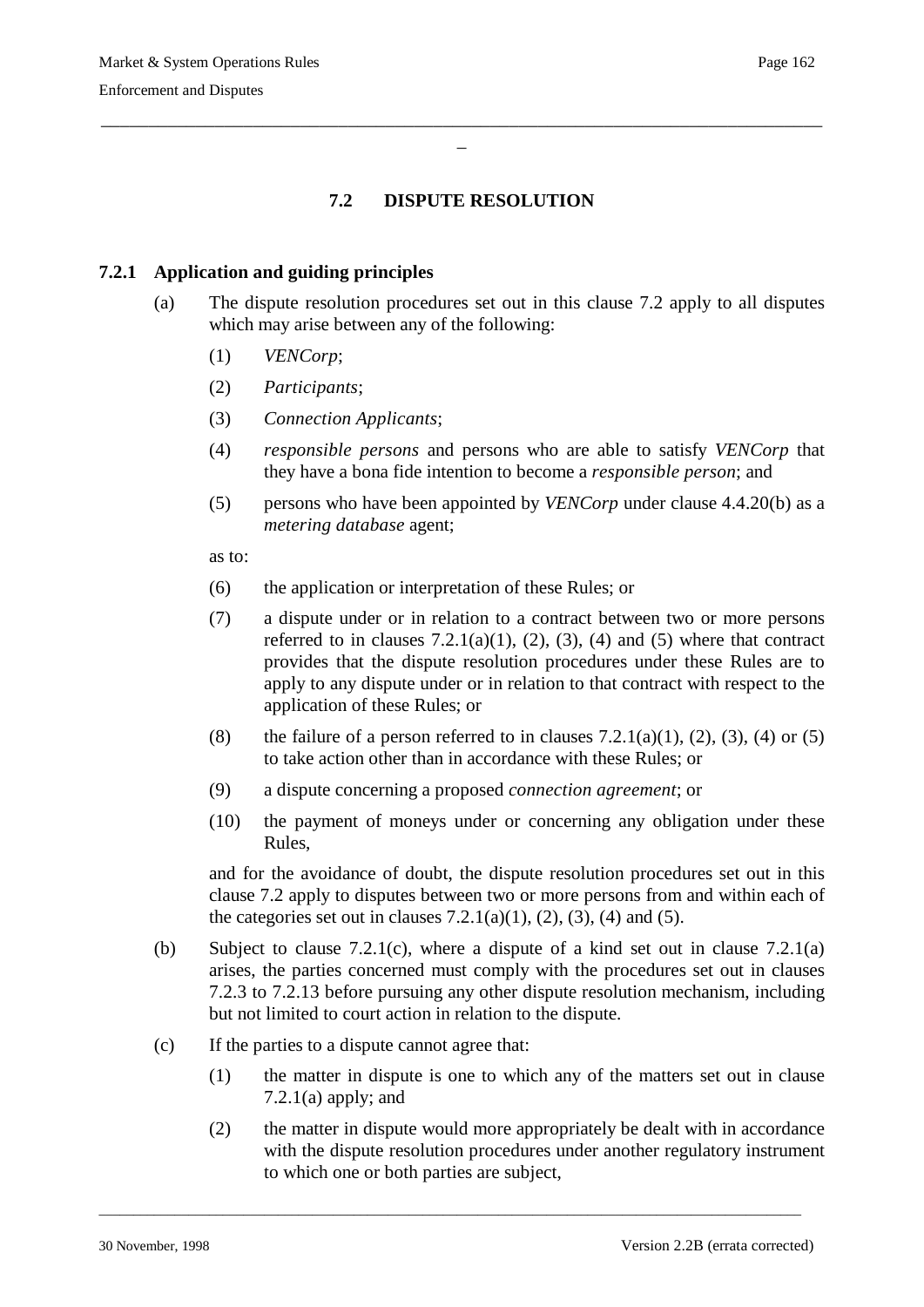a party must apply in writing to the *Regulator* for a decision as to which dispute resolution procedures apply to the dispute and give notice to the other party.

(d) If the *Regulator* receives an application under clause 7.2.1(c), the *Regulator* must decide, within ten *business days* of receiving the application, whether the dispute would more appropriately be dealt with under dispute resolution procedures applicable under an applicable regulatory instrument other than these Rules and in making its decision, the *Regulator* must:

\_\_\_\_\_\_\_\_\_\_\_\_\_\_\_\_\_\_\_\_\_\_\_\_\_\_\_\_\_\_\_\_\_\_\_\_\_\_\_\_\_\_\_\_\_\_\_\_\_\_\_\_\_\_\_\_\_\_\_\_\_\_\_\_\_\_\_\_\_\_\_\_\_\_\_\_ \_

- (1) decide whether the matter in dispute is relevant to any other applicable regulatory instrument including but not limited to the *Access Code*; and
- (2) direct the parties to comply with the dispute resolution procedures under the *Access Code* if the matter in dispute is, in the reasonable opinion of the *Regulator*, a matter relating to access to services provided by a *Participant*  to which the *Access Code* applies.
- (e) If the *Regulator* receives an application under clause 7.2.1(c), but does not make a decision under clause 7.2.1(d) within ten *business days* of receiving the application, the determination of whether the dispute is one to which this clause 7.2 applies is to be made in accordance with the dispute resolution procedures set out in this clause 7.2.
- (f) Subject to clause 7.2.1(d), the *Regulator* is not otherwise bound to require the parties to a dispute to adopt any dispute resolution process in favour of any other dispute resolution process.
- (g) The parties must comply with a decision of the *Regulator* under clause 7.2.1(d) and the decision of the *Regulator* is final.

# **7.2.2 Appointment of Adviser and panel group**

- (a) *VENCorp* must appoint a person from time to time to be the *Adviser*:
	- (1) for a term of three years (subject to clause 7.2.2(d)) and the *Adviser* is then eligible for reappointment;
	- (2) on such other terms and conditions as *VENCorp* may determine; and
	- (3) who must satisfy the criteria set out in clause 7.2.2(b).
- (b) The *Adviser* must, in the reasonable opinion of *VENCorp*, not be a *Participant* or have a current material association, directly or indirectly, with a *Participant*.
- (c) In appointing the *Adviser*, *VENCorp* must have regard to the extent to which the *Adviser*:
	- (1) has a detailed understanding and experience of alternative dispute resolution practice and procedures which do not involve litigation;
	- (2) has the capacity to determine the most appropriate alternative dispute resolution procedures in particular circumstances; and
	- (3) has an understanding of the gas industry.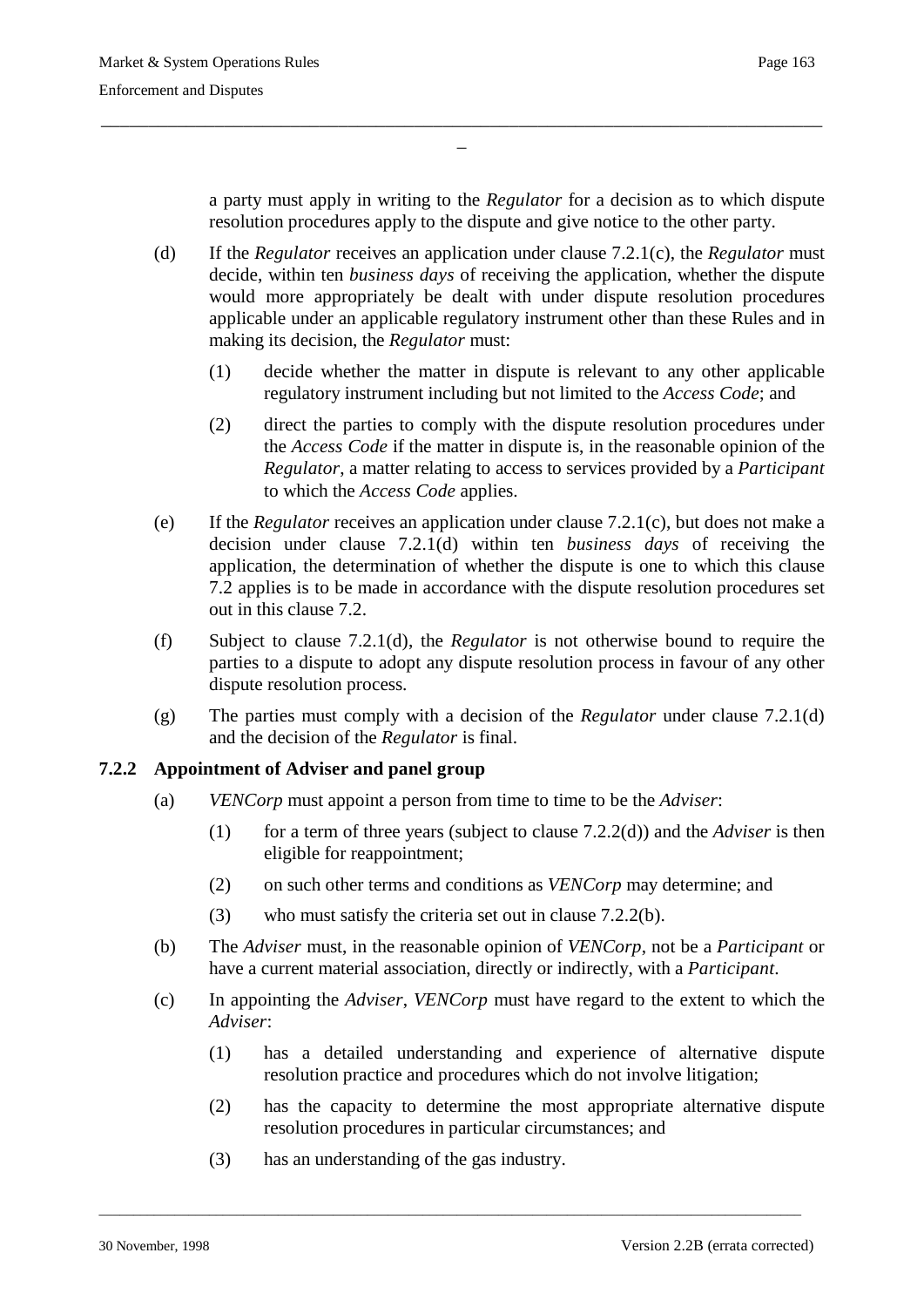- (d) If the *Adviser* does not, in the reasonable opinion of *VENCorp*, continue to meet the requirement of clause 7.2.2(b), *VENCorp* may terminate the appointment of the *Adviser* and appoint a new *Adviser*.
- (e) *VENCorp*, in consultation with the *Adviser*, must select at least seven persons to constitute the group from which a *dispute resolution panel* can be selected in accordance with clause  $7.2.4(a)(2)$  and  $(3)$ .

- (f) Subject to clause 7.2.2(h), each person appointed to the group under clause 7.2.2(e):
	- (1) is appointed for one year and is then eligible for reappointment; and
	- (2) is appointed on such other terms and conditions as *VENCorp* determines.
- (g) In appointing the group under clause 7.2.2(e), *VENCorp* and the *Adviser* must have regard to the extent to which the members of the group between them:
	- (1) have some understanding and experience of alternative dispute resolution practice and procedures which do not involve litigation; and
	- (2) have an understanding of the gas industry.
- (h) *VENCorp* may change the composition of the group selected under clause 7.2.2(e) from time to time in consultation with the *Adviser*.

#### **7.2.3 Dispute resolution process**

- (a) Any of the parties involved in a dispute of a kind set out in clause 7.2.1(a) may refer the dispute to the *Adviser* in accordance with clause 7.2.3(b).
- (b) If a party wishes to refer a dispute to the *Adviser* under clause 7.2.3(a), that party must notify the *Adviser* and all other parties to the dispute of which the party is aware:
	- (1) of the existence of a dispute; and
	- (2) setting out a brief history of the dispute including:
		- (A) the names of the parties to the dispute;
		- (B) the grounds of the dispute; and
		- (C) the results of any previous dispute resolution processes undertaken pursuant to these Rules in respect of the dispute.
- (c) If the *Adviser* receives notice of a dispute under clause 7.2.3(b), the *Adviser* must notify all other relevant parties of the dispute and may request from those other parties their own short written history of the dispute or any relevant associated written comments and if the *Adviser* requests such information from a party to the dispute, that information must be provided by that party within two *business days*.
- (d) If a matter has been referred to the *Adviser* under clause 7.2.3(a), then before taking any action to resolve the dispute, the *Adviser* must be reasonably satisfied that the dispute is one to which clause  $7.2.1(a)$  applies and must advise the parties in writing of its decision.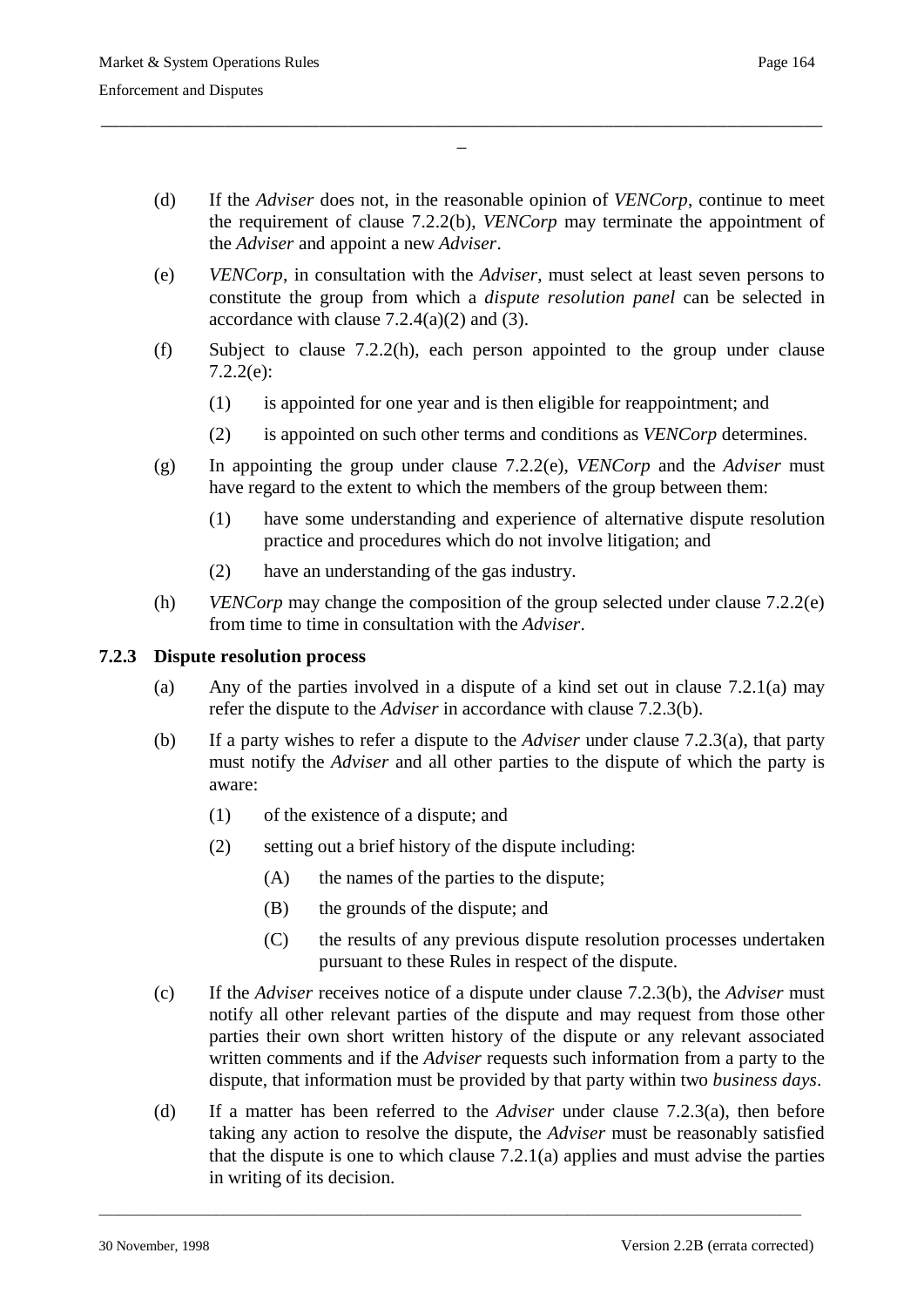(e) If the *Adviser* is not satisfied that the dispute is one to which clause 7.2.1(a) applies, the procedures set out in clause 7.2.3(f) do not apply to the dispute.

\_\_\_\_\_\_\_\_\_\_\_\_\_\_\_\_\_\_\_\_\_\_\_\_\_\_\_\_\_\_\_\_\_\_\_\_\_\_\_\_\_\_\_\_\_\_\_\_\_\_\_\_\_\_\_\_\_\_\_\_\_\_\_\_\_\_\_\_\_\_\_\_\_\_\_\_ \_

- (f) If the *Adviser* is satisfied that the dispute is one to which clause 7.2.1(a) applies, the *Adviser* must:
	- (1) appoint a *dispute resolution panel* in accordance with clause 7.2.4; and
	- (2) refer the dispute for resolution by the *dispute resolution panel* appointed under clause 7.2.4,

within five *business days* of receiving any information from the parties to the dispute under clause 7.2.3(c).

(g) Subject to all time limits specified in clause 7.2.3, nothing in this clause 7.2 precludes the *Adviser* from facilitating resolution of the dispute by agreement between the parties to the satisfaction of the parties without appointing or involving a *dispute resolution panel*.

# **7.2.4 The dispute resolution panel**

- (a) Where the *Adviser* refers a dispute for resolution by a *dispute resolution panel*  under clause 7.2.3(f), the *Adviser* must:
	- (1) establish a *dispute resolution panel* consisting of three people chosen by the *Adviser* as appropriate in the particular circumstances of the dispute from the group of persons selected by the *Adviser* under clause 7.2.2(e) unless the *Adviser* reasonably considers the monetary amount to which the dispute relates is less than \$100,000 in which case the *Adviser* may decide to appoint one person to constitute the *dispute resolution panel* from the group of persons selected by the *Adviser* under clause 7.2.2(e);
	- (2) be satisfied that the persons chosen to comprise the *dispute resolution panel* do not have any interests which could conflict with an impartial resolution of the dispute; and
	- (3) nominate one of the members of the *dispute resolution panel* to be the chairperson.
- (b) A person who has previously served on a *dispute resolution panel* is not precluded from being appointed to another *dispute resolution panel* established in accordance with clause 7.2.4(a).
- (c) When a matter is referred to a *dispute resolution panel* under clause 7.2.3(f)(2), the *dispute resolution panel* must select the form of, and procedures to apply to, the dispute resolution process which:
	- (1) the *dispute resolution panel* considers appropriate in the circumstances; and
	- (2) must accord with the following principles:
		- (A) be simple, quick and inexpensive;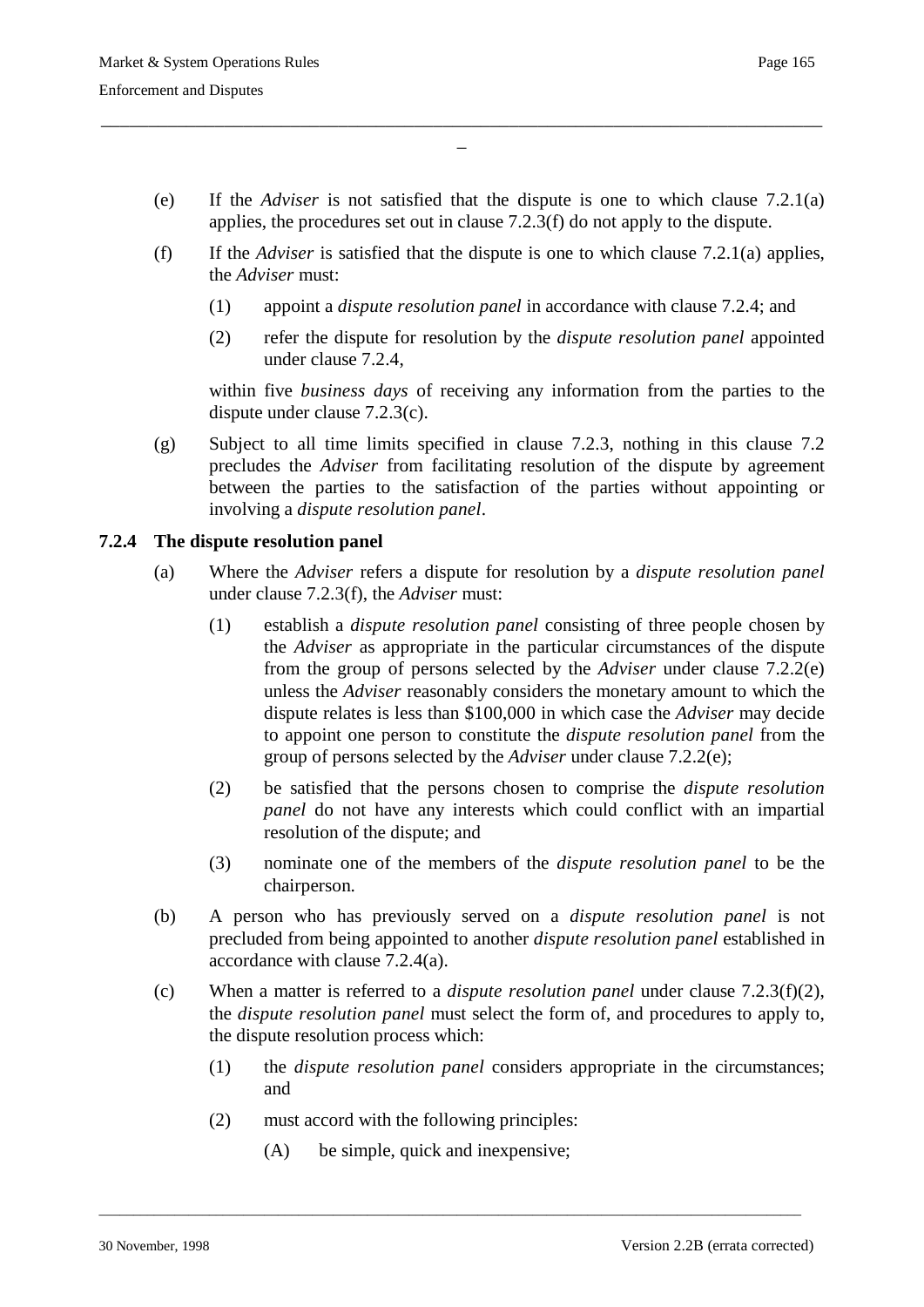- (B) take account of the skills and knowledge required for the relevant dispute;
- (C) observe the rules of natural justice; and

- (D) encourage resolution of disputes without formal legal representation or reliance on legal procedures.
- (d) The dispute resolution process will take place at a venue determined by the *dispute resolution panel* in consultation with the parties and may include either party's premises or any other premises.
- (e) Subject to clause 7.2.10(c) the parties must comply with any procedural requirements imposed by the *dispute resolution panel* in the determination of the dispute including a requirement to exchange submissions, documents and information.
- (f) Subject to clause 7.2.4(g), the *dispute resolution panel* must ensure that the dispute resolution process is completed and that the *dispute resolution panel* has given notice of its determination of the dispute as soon as practicable but in any event within twenty *business days* of the dispute being referred to the *dispute resolution panel* (or such longer period as the *Adviser* may permit following a request by the *dispute resolution panel* for an extension of time).
- (g) Within ten *business days* of receiving notification from the *dispute resolution panel* of their determination of the dispute, the parties must provide written notice to the *dispute resolution panel* describing all action taken in accordance with the resolution or determination of the *dispute resolution panel*.

### **7.2.5 Disputes about payment**

If a dispute arises:

- (a) in relation to an obligation to pay moneys owing under these Rules; or
- (b) which affects an obligation to pay moneys under these Rules,

then:

- (c) the dispute must be referred to the *Adviser* in accordance with clause 7.2.3(a), or to the *Regulator* under clause 7.2.1(c), within twelve months of the dispute arising;
- (d) the *Adviser* must notify all *Participants* who may be affected by the resolution of the dispute, including but not limited to *Participants* whose *settlement statement*  may be amended as a consequence of the resolution of the dispute; and
- (e) those moneys must be paid without prejudice on the date specified for payment in the relevant *settlement statement*, notwithstanding a dispute regarding the amount.

### **7.2.6 Disputes affecting settlement statements**

Where an amount stated to be payable in a *settlement statement* issued under clause 3.6.15 is the subject of a dispute and the resolution of the dispute affects the amount payable, then: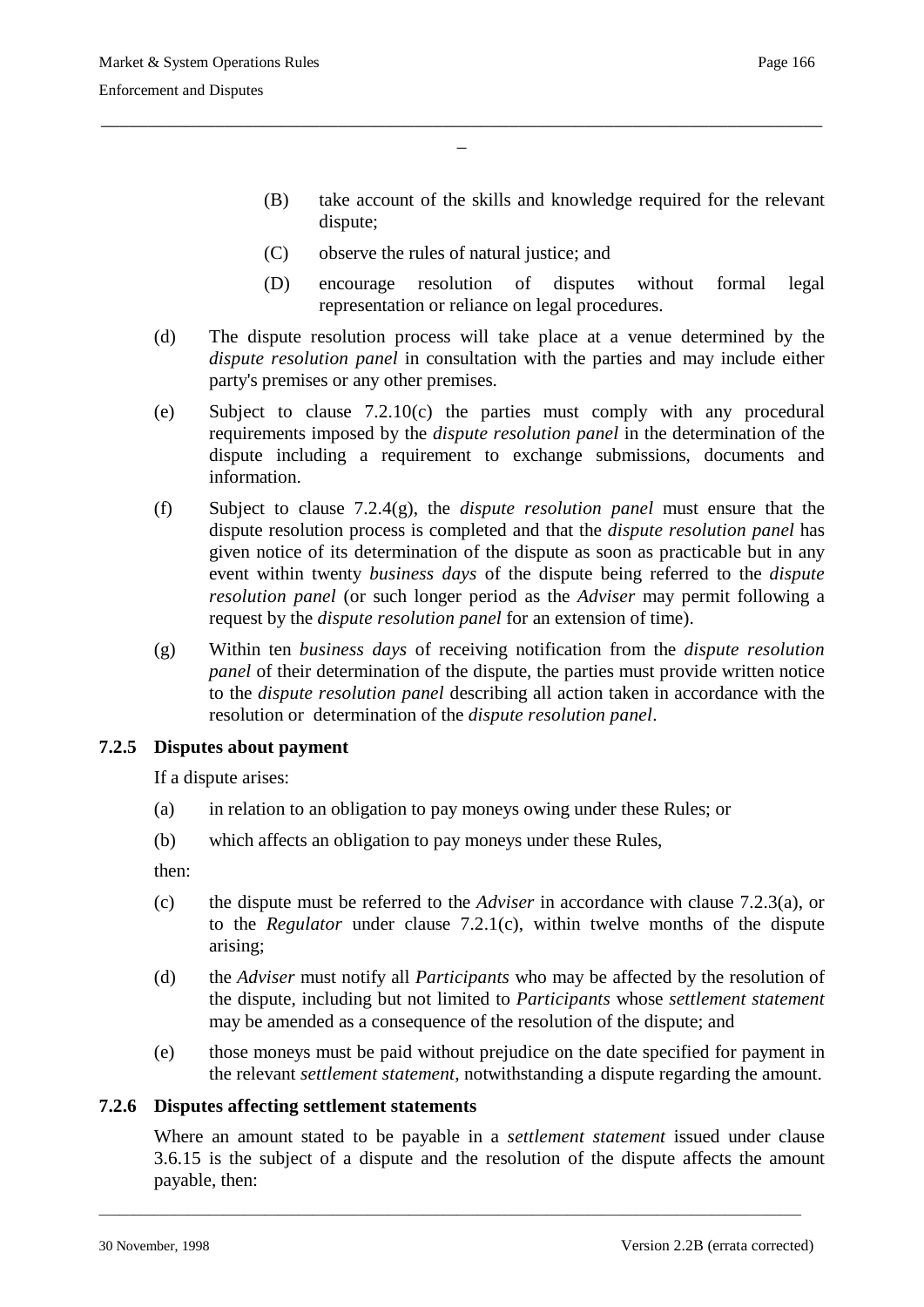(a) when the dispute is resolved in accordance with this clause 7.2, *VENCorp* must issue a revised *settlement statement* to replace each *settlement statement* affected by the resolution of the dispute, in accordance with clause 3.6.19; and

\_\_\_\_\_\_\_\_\_\_\_\_\_\_\_\_\_\_\_\_\_\_\_\_\_\_\_\_\_\_\_\_\_\_\_\_\_\_\_\_\_\_\_\_\_\_\_\_\_\_\_\_\_\_\_\_\_\_\_\_\_\_\_\_\_\_\_\_\_\_\_\_\_\_\_\_ \_

(b) the amount specified in a revised *settlement statement* must be paid by the relevant *Participant*, whether or not that *Participant* is a party to the dispute, on the date specified in the revised *settlement statement*.

# **7.2.7 Legal representation**

Legal representation before the *dispute resolution panel* may be permitted by the *dispute resolution panel* where the *dispute resolution panel* considers it appropriate or desirable.

### **7.2.8 Cost of dispute resolution**

The reasonable costs of the parties to the dispute may be allocated by the *dispute resolution panel* for payment by one or more parties as part of any determination.

# **7.2.9 Effect of resolution**

- (a) A determination of the *dispute resolution panel* is binding on the parties to the dispute including without limitation any provision of the resolution or determination relating to the payment of moneys by any of the parties and any provision as to the performance of actions by any of the parties.
- (b) A requirement that a party to the dispute pay moneys under:
	- (1) an agreement reached between the parties to a dispute under clause 7.2.3(g); or
	- (2) a determination of the *dispute resolution panel*,

is an obligation under these Rules to pay those moneys.

(c) If a determination of the *dispute resolution panel* applies to a person referred to in clauses  $7.2.1(a)(1)$ ,  $(2)$ ,  $(3)$ ,  $(4)$  and  $(5)$ , that person must comply with the determination of the *dispute resolution panel* to the extent that the determination applies to that person, notwithstanding that the person was not a party to the dispute.

### **7.2.10 Recording and publication**

- (a) When a *dispute resolution panel* resolves a dispute, the chairperson of the *dispute resolution panel* must send written details of the resolution of the dispute to the *Adviser* as soon as practicable.
- (b) The *Adviser* must produce a summary of the resolution of each dispute without identifying the parties, and forward these to *VENCorp* and the parties to the dispute.
- (c) Claims for confidentiality of information disclosed in the dispute resolution process must be dealt with in accordance with the provisions relating to use of information in clause 5.4.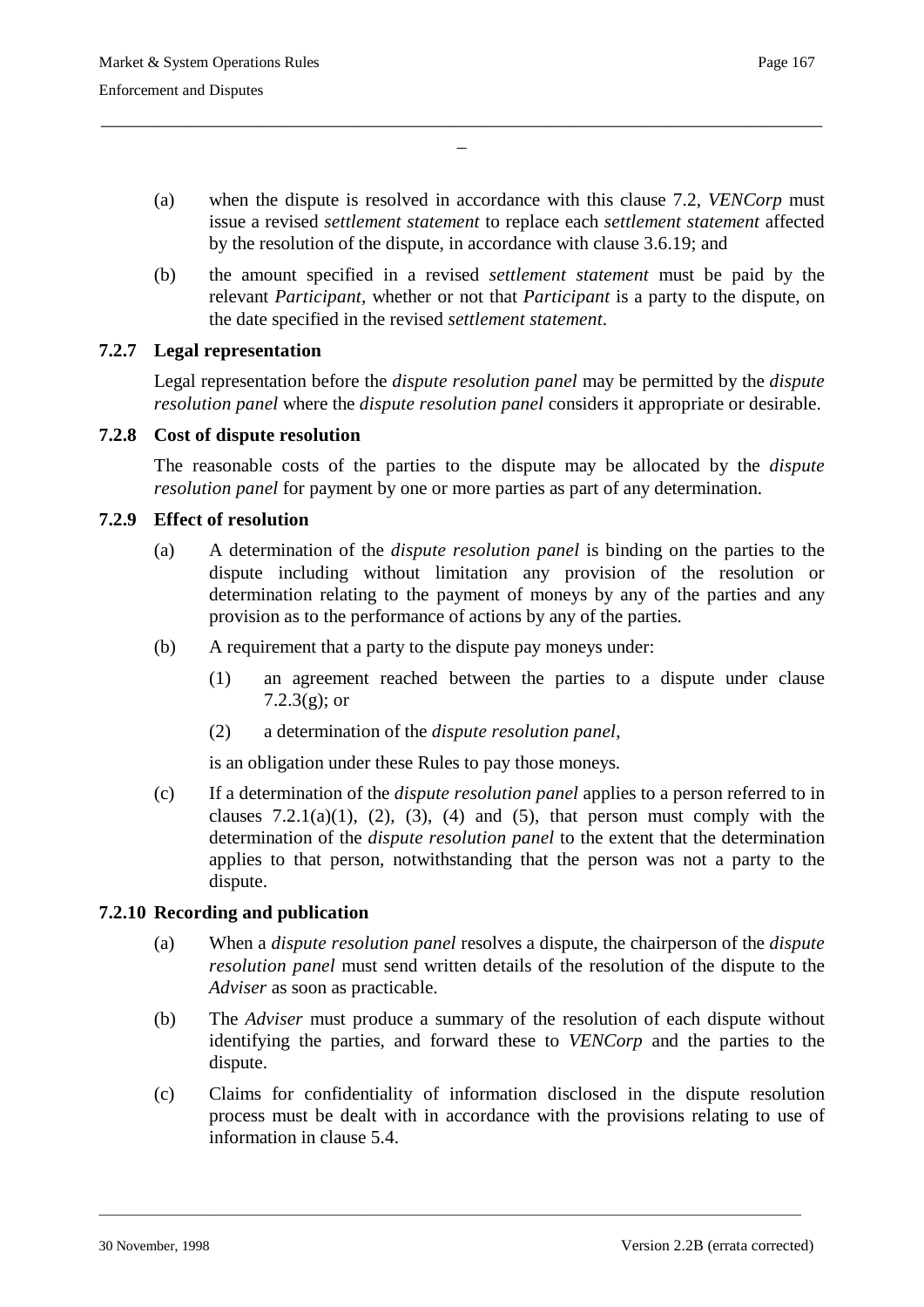(d) At least twice in each year, *VENCorp* must make available to all persons referred to in clauses  $7.2.1(a)(1)$ ,  $(2)$ ,  $(3)$ ,  $(4)$  and  $(5)$  the results of dispute resolutions under this clause 7.2 which have been settled since the previous results were made available under this clause 7.2.10(d), including the relevant determinations of the *dispute resolution panel*.

\_\_\_\_\_\_\_\_\_\_\_\_\_\_\_\_\_\_\_\_\_\_\_\_\_\_\_\_\_\_\_\_\_\_\_\_\_\_\_\_\_\_\_\_\_\_\_\_\_\_\_\_\_\_\_\_\_\_\_\_\_\_\_\_\_\_\_\_\_\_\_\_\_\_\_\_ \_

# **7.2.11 Judicial review**

The parties to a dispute may refer any question of law which may arise in respect of the resolution of a dispute for determination by a court of competent jurisdiction.

# **7.2.12 Limitation of liability**

To the extent permitted by law, the *Adviser*, the *dispute resolution panel* and its members are not to be liable for any loss or damage suffered or incurred by a *Participant* or any other person as a consequence of any act or omission of those persons unless the *Adviser*, the *dispute resolution panel,* or its members, as the case may be, acted otherwise than in good faith under this clause 7.2.

# **7.2.13 Indemnity**

Notwithstanding clause 7.2.12, if the *Adviser* or a member of the *dispute resolution panel*  is liable to pay any amount for loss or damage suffered or incurred by a person referred to in clauses  $7.2.1(a)(1)$ ,  $(2)$ ,  $(3)$ ,  $(4)$  and  $(5)$  or any other person as a consequence of any act or omission of those persons, *VENCorp* must indemnify that person:

- (a) for the full amount; and
- (b) for any costs and expenses incurred by that person in defending related proceedings,

unless the liability arose out of conduct involving a lack of good faith.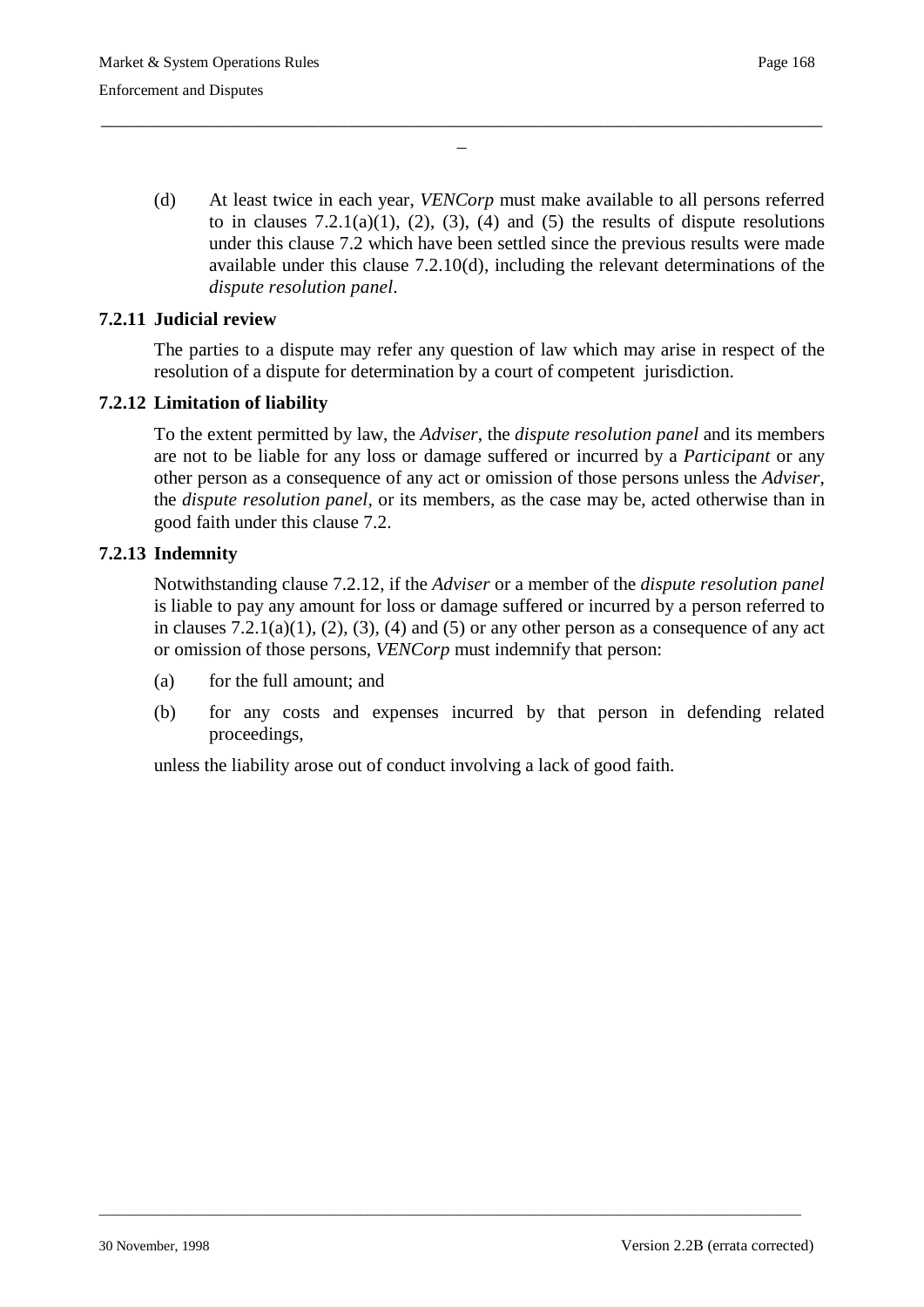# **BACKGROUND NOTE TO SCHEDULE 7.1**

\_\_\_\_\_\_\_\_\_\_\_\_\_\_\_\_\_\_\_\_\_\_\_\_\_\_\_\_\_\_\_\_\_\_\_\_\_\_\_\_\_\_\_\_\_\_\_\_\_\_\_\_\_\_\_\_\_\_\_\_\_\_\_\_\_\_\_\_\_\_\_\_\_\_\_\_ \_

# **CLASSIFICATION OF RULES**

The following Background Note is included for information purposes only - it does not form part of these Rules. It is intended to provide a general indication of the basis on which the classification of these Rules has been made, and a guide, only, for the classification of future new Rules.

Schedule 7.1 is a table which contains the classification of these Rules, set out after this Background Note. It is part of these Rules and any change, addition or deletion to that table must be made in accordance with the Rule change procedures in chapter 8.

# *The Gas Industry Act*

The *Gas Industry Act* provides for a three-way classification of provisions of these Rules into:

- civil penalty provisions;
- conduct provisions;
- regulatory provisions.

The classification of certain Rules as civil penalty provisions will be made in regulations under the *Gas Industry Act.* However, the initial classification of certain Rules as civil penalty provisions is included as part of this Background Note, for information purposes only, to provide an indication of the nature of provisions which are likely to be classified as civil penalty provisions. It is important to note that regulations made under the *Gas Industry Act* may change from time to time and although the initial classification of certain Rules as civil penalty provisions in the relevant regulations is likely to correspond exactly with the indicative classification of those Rules included in this Background Note, in order to obtain an accurate and up-to-date list of Rules classified as civil penalty provisions, you should refer to the relevant regulations made under the *Gas Industry Act*.

The *Gas Industry Act* provides that the classification of other Rules as conduct provisions and regulatory provisions is to be made in these Rules. Schedule 7.1 sets out that classification.

| <b>Classification of Rules</b>                                          | Who can bring<br>action | <b>Nature of sanction</b><br>(imposed by a court) |
|-------------------------------------------------------------------------|-------------------------|---------------------------------------------------|
| <b>Civil Penalty Provisions</b><br>(as classified by regulations)       | <b>ACCC</b>             | penalties                                         |
| <b>Regulatory Provisions</b><br>(as classified in Rules - Schedule 7.1) | <b>ACCC</b>             | injunction<br>declaration<br>$\bullet$            |
| <b>Conduct Provisions</b><br>(as classified in Rules - Schedule 7.1)    | Any person              | damages<br>injunction<br>declaration<br>$\bullet$ |

 $\_$  ,  $\_$  ,  $\_$  ,  $\_$  ,  $\_$  ,  $\_$  ,  $\_$  ,  $\_$  ,  $\_$  ,  $\_$  ,  $\_$  ,  $\_$  ,  $\_$  ,  $\_$  ,  $\_$  ,  $\_$  ,  $\_$  ,  $\_$  ,  $\_$  ,  $\_$  ,  $\_$  ,  $\_$  ,  $\_$  ,  $\_$  ,  $\_$  ,  $\_$  ,  $\_$  ,  $\_$  ,  $\_$  ,  $\_$  ,  $\_$  ,  $\_$  ,  $\_$  ,  $\_$  ,  $\_$  ,  $\_$  ,  $\_$  ,

The table below summarises the information contained in this Background Note.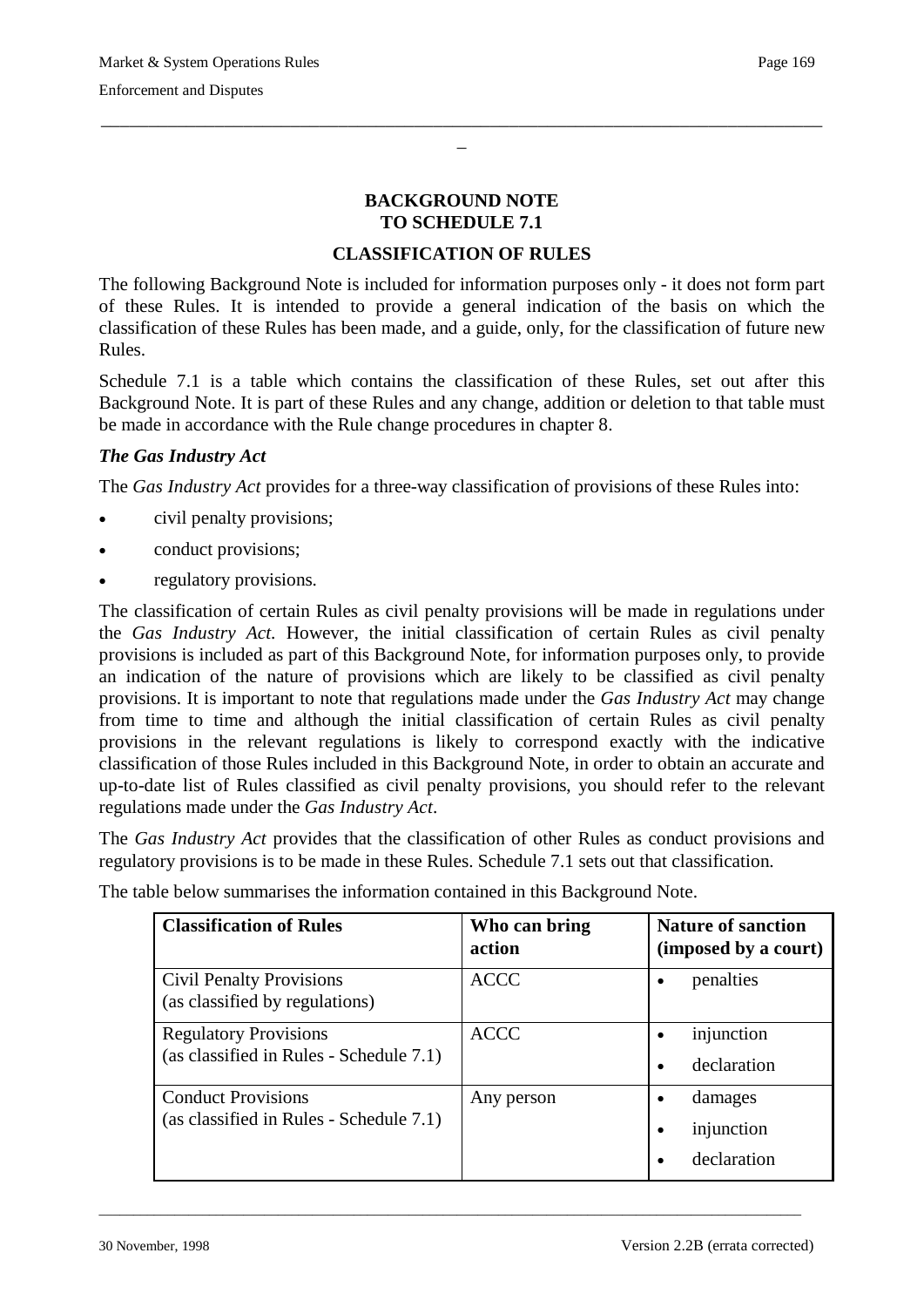# *Provisions requiring classification*

Those provisions of these Rules which impose an obligation on a person have been classified. Where a provision of these Rules allows a discretion on the relevant person as to whether or not to do something, that provision has not been classified, as it will not be a breach of that provision if the person decides not to perform in accordance with that provision.

\_\_\_\_\_\_\_\_\_\_\_\_\_\_\_\_\_\_\_\_\_\_\_\_\_\_\_\_\_\_\_\_\_\_\_\_\_\_\_\_\_\_\_\_\_\_\_\_\_\_\_\_\_\_\_\_\_\_\_\_\_\_\_\_\_\_\_\_\_\_\_\_\_\_\_\_ \_

# *Civil penalty provisions*

Civil penalty provisions are provisions the breach of which is regarded as most serious. Generally, they are provisions which must be complied with in order to ensure that the market and these Rules work properly.

Civil penalty provisions are enforceable only by the *Regulator*, who may bring proceedings for the levy of a civil penalty, i.e. a fine for an offence provable on the balance of probabilities, payable to the Consolidated Fund. Any person can advise the *Regulator* of an alleged breach of a civil penalty provision, although it is up to the *Regulator* to take the matter further. Clause 7.1.2 of these Rules also provides a mechanism by which *VENCorp*, on its own account or on the advice of a *Participant*, can decide to bring an alleged breach to the attention of the *Regulator*.

# *Conduct provisions*

A conduct provision is a provision involving an obligation to be performed by a person where the consequences of a breach are less serious than for a civil penalty provision. Most provisions of these Rules that are not of an administrative nature or are to be performed by *VENCorp* will be classified as conduct provisions. However, generally, an obligation to pay money, including one imposed on *VENCorp*, will be classified as a conduct provision.

Conduct provisions are enforceable by any person by bringing injunction proceedings. In addition, anyone who suffers loss or damage by conduct in contravention of a conduct provision will also have a statutory right to recover the loss or damage in a civil action against the person whose breach of these Rules caused it. However, the *Gas Industry Act* and these Rules make it clear that this right is subject to the dispute resolution procedures in clause 7.2, which require a *Participant* to take any action relating to these Rules in accordance with those dispute resolution procedures, before resorting to other formal legal recourse (such as the courts). Finally, the Supreme Court will be vested with jurisdiction to declare, on the application of any interested party, that a person is in breach of a conduct provision.

# *Regulatory provisions*

Regulatory provisions generally fall into two main categories:

- 1. obligations to be performed by *VENCorp* (other than obligations to pay money, which will be classified as conduct provisions); and
- 2. obligations of an administrative nature.

The injunction remedy will be available for breaches of regulatory provisions, on application by the *Regulator*. It will also be possible for the Supreme Court to declare that a person is in breach of a regulatory provision, on application by the *Regulator*. There will be no statutory right to damages.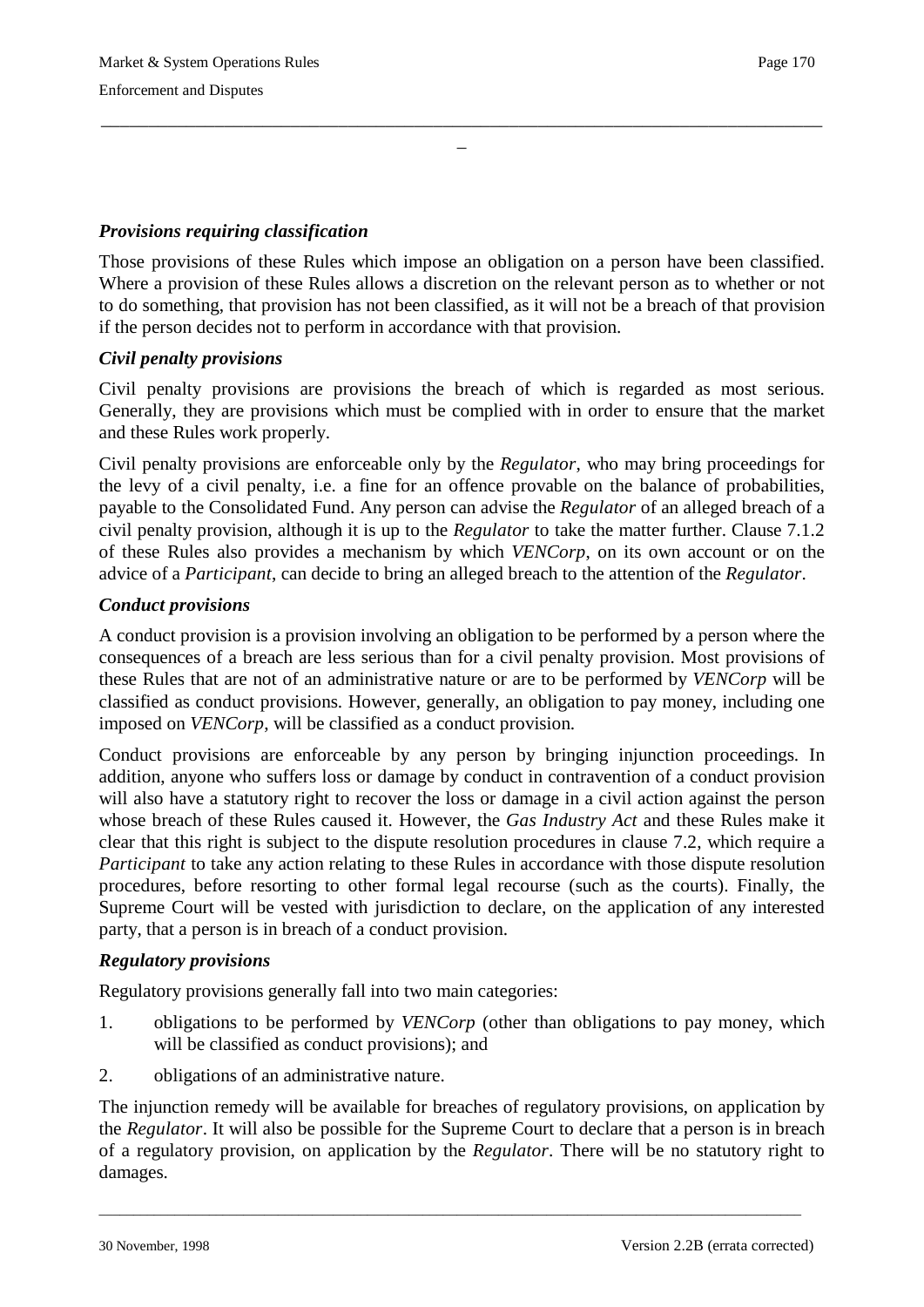### *Rules may be in two categories*

A civil penalty provision may be a conduct provision or a regulatory provision as well, but conduct provisions and regulatory provisions are mutually exclusive.

\_\_\_\_\_\_\_\_\_\_\_\_\_\_\_\_\_\_\_\_\_\_\_\_\_\_\_\_\_\_\_\_\_\_\_\_\_\_\_\_\_\_\_\_\_\_\_\_\_\_\_\_\_\_\_\_\_\_\_\_\_\_\_\_\_\_\_\_\_\_\_\_\_\_\_\_ \_

#### *Indicative classification of Rules as civil penalty provisions*

The following list is an indication, only, of the nature of provisions which are likely to be classified in regulations made under the *Gas Industry Act* as civil penalty provisions. This list is part of the Background Note and does not form part of these Rules:

- Clause 2.1(a) Persons who must register as *Participants.*
- Clause 2.1(b) Persons who must register as *Retailers*.
- Clause 2.1(d) Persons may not participate in the *market* unless registered as a *Market Participant*.
- Clause 2.1(e) If a *Participant* ceases to be eligible, it must notify *VENCorp*.
- Clause 2.2(d) If *VENCorp* notifies *Participants* of cessation of registration of a *Market Participant*, that *Market Participant* must cease activities in the *market*.
- Clause 3.1.13(a) *Market Participants* must comply with *scheduling instructions*.
- Clause 3.5.2(a) *Market Participants* must appoint an *Allocation Agent* at *injection points*.
- Clause 3.5.2(b) *Market Participants* must not inject gas unless an *Allocation Agent* is appointed.
- Clause 3.5.3(a) *Market Participants* must appoint an *Allocation Agent* at *non-SAW points*.
- Clause 3.5.3(b) *Market Participants* must not withdraw gas unless an *Allocation Agent* is appointed.
- Clause 3.7.7(e) *Market Participants* must comply with *suspension notices*.
- Clause 4.1.8(a) *Transmission Pipeline Owners* must prepare and make offers to *connect*.
- Clause 7.2.9 Parties to a dispute must comply with a determination of the *dispute resolution panel*.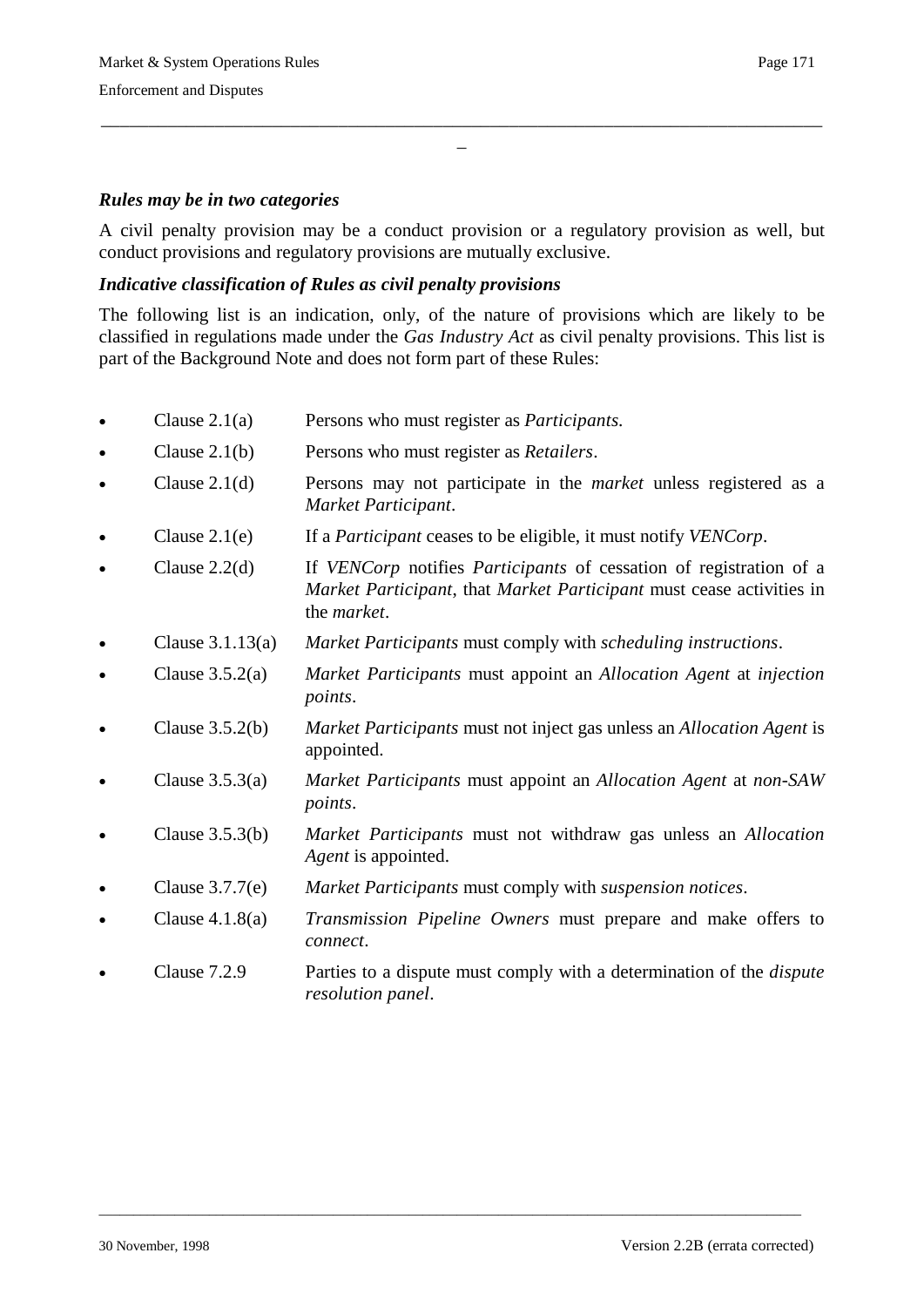# **SCHEDULE 7.1 CLASSIFICATION OF RULES**

\_\_\_\_\_\_\_\_\_\_\_\_\_\_\_\_\_\_\_\_\_\_\_\_\_\_\_\_\_\_\_\_\_\_\_\_\_\_\_\_\_\_\_\_\_\_\_\_\_\_\_\_\_\_\_\_\_\_\_\_\_\_\_\_\_\_\_\_\_\_\_\_\_\_\_\_ \_

The table below sets out the classification of Rules as:

- 1. conduct provisions; and
- 2. regulatory provisions.

This table, which forms Schedule 7.1, is part of these Rules. Changes to this table must be made in accordance with chapter 8.

# **CLASSIFICATION OF RULES**

| Rule     |                                                                            | <b>Classification*</b> |
|----------|----------------------------------------------------------------------------|------------------------|
| 1.       | <b>INTRODUCTION</b>                                                        |                        |
| 1.1      | <b>Purpose and application of Rules</b>                                    |                        |
| 1.1.5    | Persons who must register with VENCorp.                                    | RP                     |
| 1.2      | <b>VENCorp</b>                                                             |                        |
| 1.2.1(a) | Operation of <i>transmission system</i> and <i>market</i> by<br>VENCorp.   | RP                     |
| 1.2.1(b) | Maintenance and publication of register of<br>Participants by VENCorp.     | RP                     |
| 1.2.1(c) | Development and update of system security<br>guidelines by VENCorp.        | RP                     |
| 1.2.1(e) | VENCorp must monitor trading activity.                                     | RP                     |
| 1.2.1(f) | VENCorp must prepare report of significant price<br>variations.            | RP                     |
| 1.2.1(g) | Availability of report prepared by VENCorp.                                | RP                     |
| 1.2.1(h) | VENCorp must develop and publish guidelines.                               | <b>RP</b>              |
| 1.2.1(i) | Considerations VENCorp must take into account in<br>developing procedures. | RP                     |
| 1.2.1(j) | Compliance with Rules by VENCorp.                                          | RP                     |
| 1.2.4(c) | Standard of performance by VENCorp.                                        | RP                     |
| 1.2.4(e) | Publication of performance indicators by<br>VENCorp.                       | RP                     |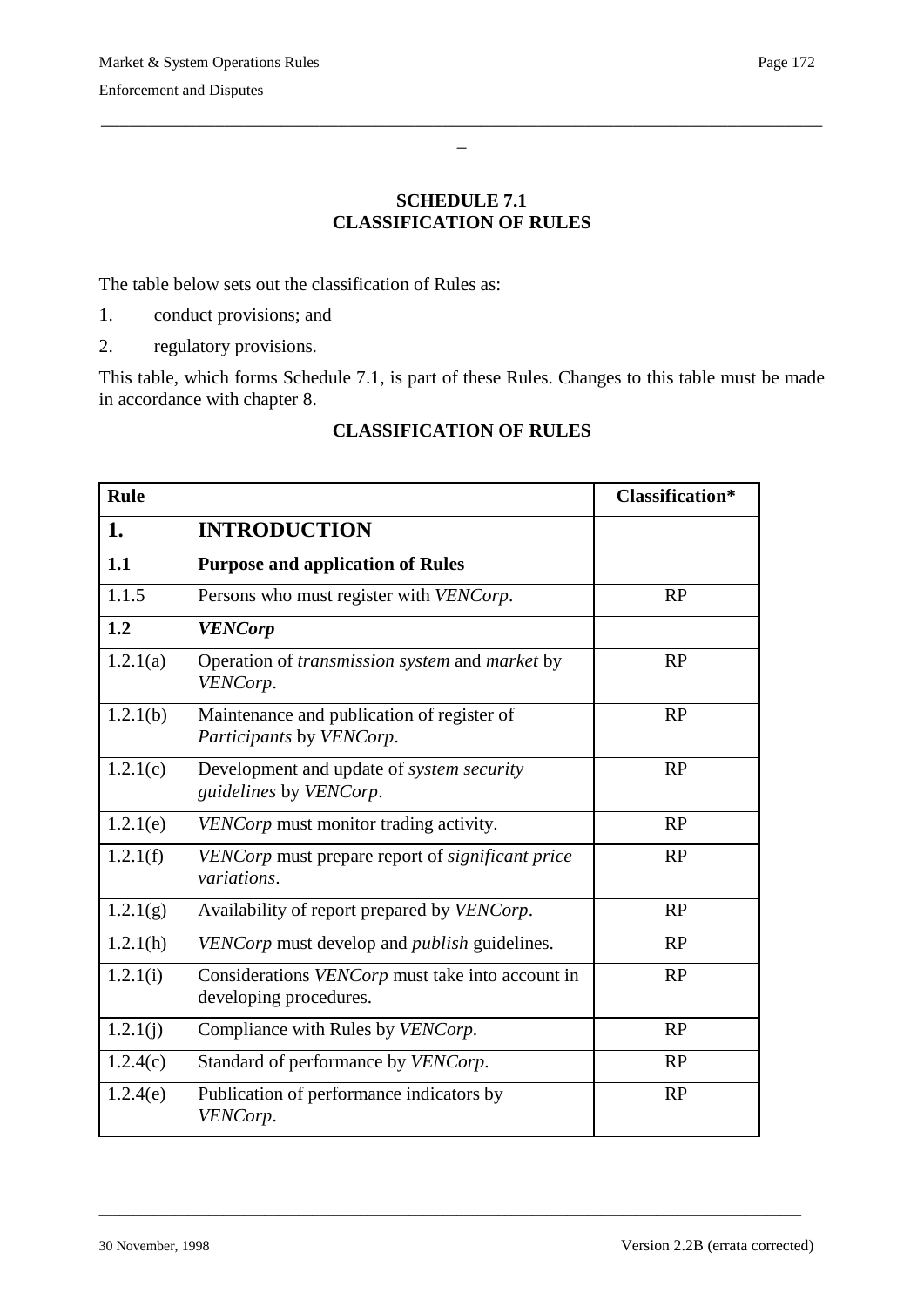\* CP = conduct provision (any person can bring action) - damages/declaration/injunction RP = regulatory provision (*Regulator*, only, can bring action) - injunction/declaration

| <b>Rule</b> |                                                                                   | <b>Classification*</b> |
|-------------|-----------------------------------------------------------------------------------|------------------------|
| 1.3         | <b>Enforceability and Amendment of these Rules</b>                                |                        |
| 1.3.1       | Rules enforceable in accordance with chapter 7.                                   | RP                     |
| 1.3.2       | Amendments to be in accordance with chapter 8.                                    | RP                     |
| 1.4         | <b>Public Consultation Procedures</b>                                             |                        |
| 1.4         | Development and minimum requirements of<br><i>public consultation procedures.</i> | <b>RP</b>              |

 $\_$  ,  $\_$  ,  $\_$  ,  $\_$  ,  $\_$  ,  $\_$  ,  $\_$  ,  $\_$  ,  $\_$  ,  $\_$  ,  $\_$  ,  $\_$  ,  $\_$  ,  $\_$  ,  $\_$  ,  $\_$  ,  $\_$  ,  $\_$  ,  $\_$  ,  $\_$  ,  $\_$  ,  $\_$  ,  $\_$  ,  $\_$  ,  $\_$  ,  $\_$  ,  $\_$  ,  $\_$  ,  $\_$  ,  $\_$  ,  $\_$  ,  $\_$  ,  $\_$  ,  $\_$  ,  $\_$  ,  $\_$  ,  $\_$  ,

\_\_\_\_\_\_\_\_\_\_\_\_\_\_\_\_\_\_\_\_\_\_\_\_\_\_\_\_\_\_\_\_\_\_\_\_\_\_\_\_\_\_\_\_\_\_\_\_\_\_\_\_\_\_\_\_\_\_\_\_\_\_\_\_\_\_\_\_\_\_\_\_\_\_\_\_  $\overline{a}$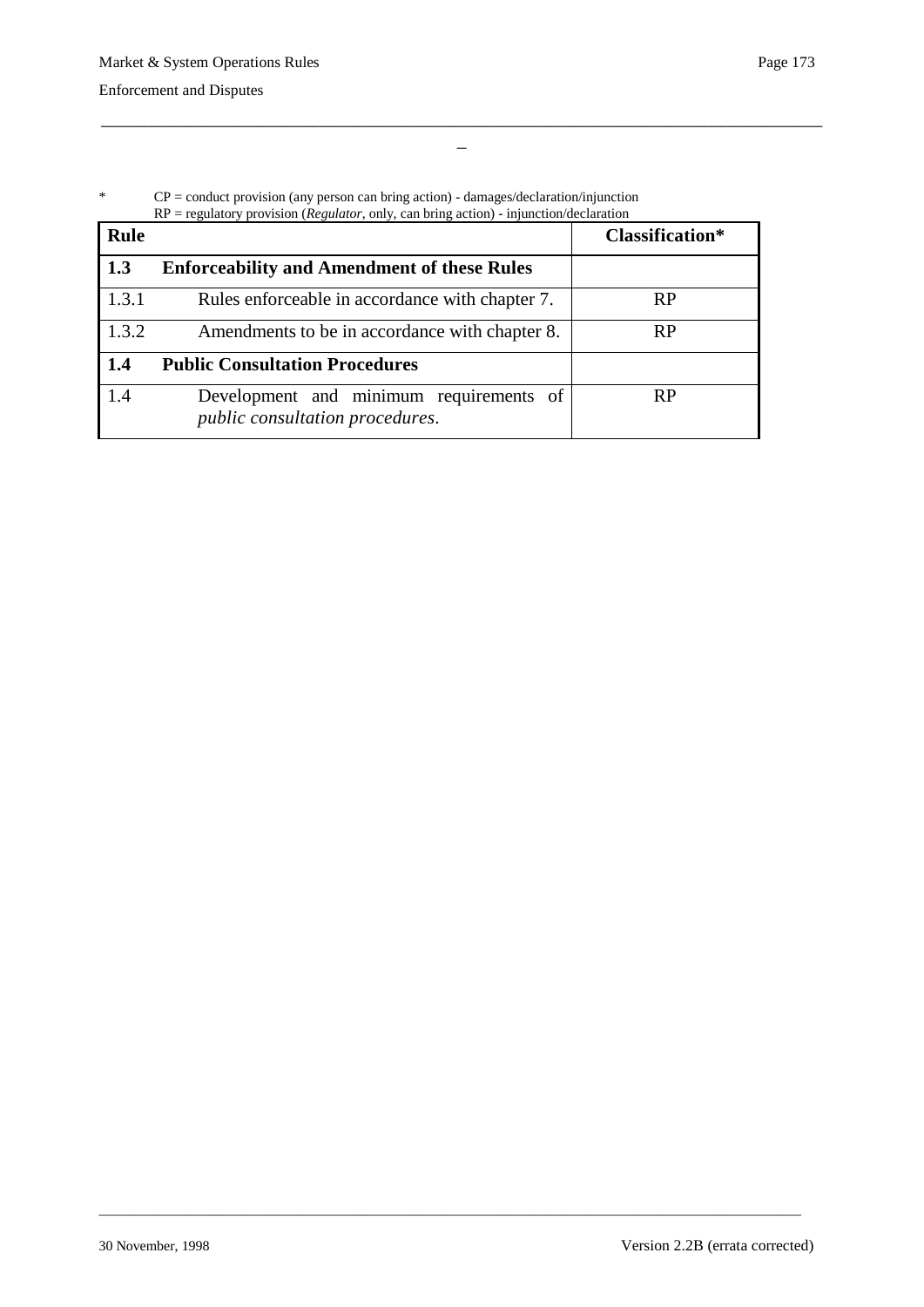\* CP = conduct provision (any person can bring action) - damages/declaration/injunction RP = regulatory provision (*Regulator*, only, can bring action) - injunction/declaration

\_\_\_\_\_\_\_\_\_\_\_\_\_\_\_\_\_\_\_\_\_\_\_\_\_\_\_\_\_\_\_\_\_\_\_\_\_\_\_\_\_\_\_\_\_\_\_\_\_\_\_\_\_\_\_\_\_\_\_\_\_\_\_\_\_\_\_\_\_\_\_\_\_\_\_\_  $\overline{a}$ 

| Rule   |                                                                                                                                                      | <b>Classification*</b> |
|--------|------------------------------------------------------------------------------------------------------------------------------------------------------|------------------------|
| 2.     | <b>REGISTRATION</b>                                                                                                                                  |                        |
| 2.1    | <b>Registration with VENCorp</b>                                                                                                                     |                        |
|        | $2.1(a)$ , (b) Persons who must be registered as a <i>Participant</i><br>with VENCorp.                                                               | CP                     |
| 2.1(d) | A person may not participate in the <i>market</i> in a<br>category of <i>Market Participant</i> unless the<br>person is registered in that category. | CP                     |
| 2.1(e) | Eligibility requirements/Notice by Participant if<br>it ceases to be eligible.                                                                       | CP                     |
| 2.1(f) | Form of application.                                                                                                                                 | RP                     |
| 2.1(h) | VENCorp may require applicant to pay costs<br>associated with<br>a review of<br>additional<br>information.                                           | CP                     |
| 2.1(i) | Approval of application and registration by<br>VENCorp.                                                                                              | RP                     |
| 2.1(j) | Notice of approval of application by <i>VENCorp</i> .                                                                                                | RP                     |
| 2.1(k) | Notice<br>that<br>application<br>not<br>approved<br>by<br>VENCorp.                                                                                   | RP                     |
| 2.2    | <b>Ceasing to be a Participant</b>                                                                                                                   |                        |
| 2.2(c) | VENCorp must notify all Participants of<br>cessation by a <i>Participant</i> .                                                                       | RP                     |
| 2.2(d) | If VENCorp notifies Participants of cessation of<br>registration, Market Participant must cease<br>activities in the <i>market</i> .                 | CP                     |
| 2.5    | <b>Intending Participants</b>                                                                                                                        |                        |
| 2.5(b) | Form of application and payment of fee (if any).                                                                                                     | CP                     |
| 2.6    | <b>Market Fees</b>                                                                                                                                   |                        |
| 2.6(a) | Participants must pay market fees.                                                                                                                   | CP                     |
| 2.6(c) | Description of components of market fees<br>payable by <i>Participants</i> .                                                                         | CP                     |
| 2.6(d) | VENCorp must produce initial budget report and<br>conduct presentation for next financial year.                                                      | <b>RP</b>              |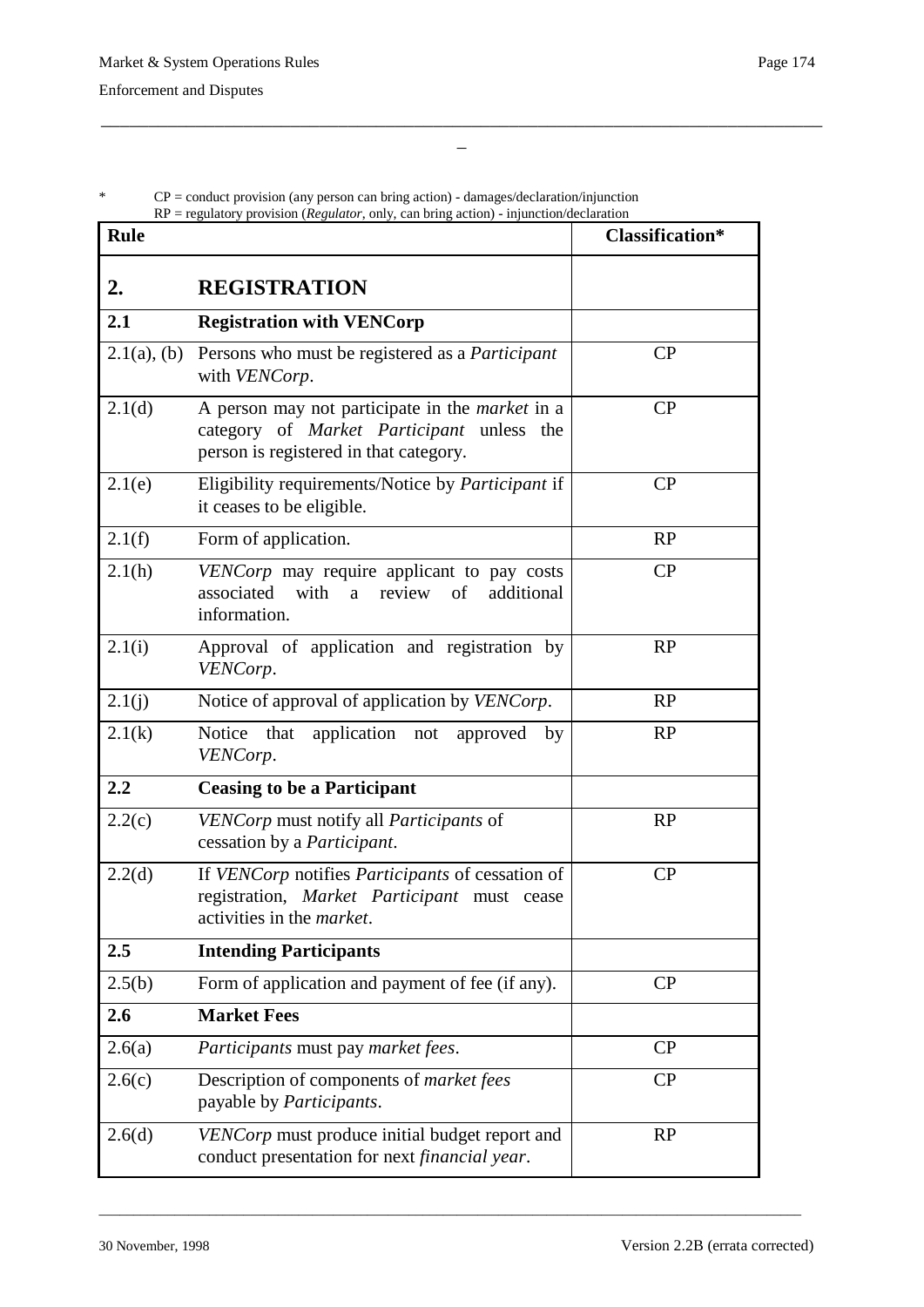| Rule   |                                                                                               | <b>Classification*</b> |
|--------|-----------------------------------------------------------------------------------------------|------------------------|
| 2.6(e) | Availability and publishing report.                                                           | RP                     |
| 2.6(f) | VENCorp must invite submissions.                                                              | RP                     |
| 2.6(g) | <i>VENCorp</i> must prepare a final report.                                                   | RP                     |
| 2.6(h) | VENCorp to provide final report to Regulator.                                                 | RP                     |
| 2.7    | <b>Previous Financial Year Report</b>                                                         |                        |
| 2.7(a) | VENCorp must produce report for previous<br><i>financial year</i> containing certain matters. | RP                     |
| 2.7(b) | Availability of report.                                                                       | RP                     |

 $\_$  ,  $\_$  ,  $\_$  ,  $\_$  ,  $\_$  ,  $\_$  ,  $\_$  ,  $\_$  ,  $\_$  ,  $\_$  ,  $\_$  ,  $\_$  ,  $\_$  ,  $\_$  ,  $\_$  ,  $\_$  ,  $\_$  ,  $\_$  ,  $\_$  ,  $\_$  ,  $\_$  ,  $\_$  ,  $\_$  ,  $\_$  ,  $\_$  ,  $\_$  ,  $\_$  ,  $\_$  ,  $\_$  ,  $\_$  ,  $\_$  ,  $\_$  ,  $\_$  ,  $\_$  ,  $\_$  ,  $\_$  ,  $\_$  ,

\_\_\_\_\_\_\_\_\_\_\_\_\_\_\_\_\_\_\_\_\_\_\_\_\_\_\_\_\_\_\_\_\_\_\_\_\_\_\_\_\_\_\_\_\_\_\_\_\_\_\_\_\_\_\_\_\_\_\_\_\_\_\_\_\_\_\_\_\_\_\_\_\_\_\_\_  $\overline{\phantom{a}}$ 

| * | $CP =$ conduct provision (any person can bring action) - damages/declaration/injunction           |
|---|---------------------------------------------------------------------------------------------------|
|   | $RP =$ regulatory provision ( <i>Regulator</i> , only, can bring action) - injunction/declaration |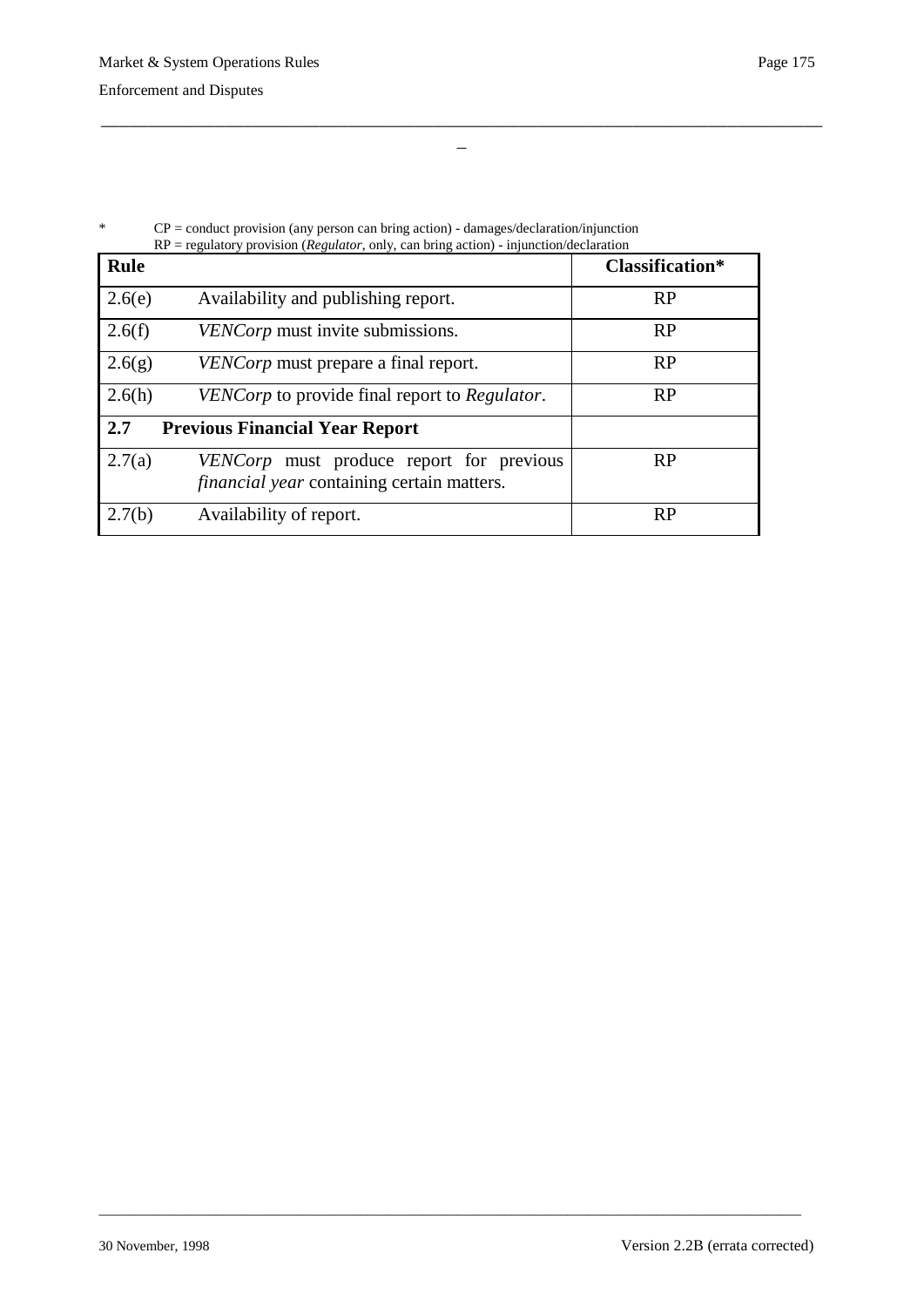| $RP =$ regulatory provision ( <i>Regulator</i> , only, can bring action) - injunction/declaration |                                                                                                                                        |                 |
|---------------------------------------------------------------------------------------------------|----------------------------------------------------------------------------------------------------------------------------------------|-----------------|
| <b>Rule</b>                                                                                       |                                                                                                                                        | Classification* |
| 3.                                                                                                | <b>MARKET OPERATION AND</b><br><b>ADMINISTRATION</b>                                                                                   |                 |
| 3.1                                                                                               | <b>Nominations, Gas Scheduling and Market</b><br><b>Operations</b>                                                                     |                 |
| 3.1.1                                                                                             | Operation and scheduling of gas by VENCorp.                                                                                            | RP              |
| 3.1.2                                                                                             | Submission of <i>nominations</i> and optional <i>inc/dec</i><br>offers by Market Participants                                          | CP              |
| 3.1.3(a)                                                                                          | Submission by <i>Market Participants</i> of a separate<br>injection nomination for each system injection<br>point.                     | CP              |
| 3.1.3(b)                                                                                          | Information which must be included in an<br>injection nomination.                                                                      | CP              |
| 3.1.4(a)                                                                                          | Submission by Market Participants of separate<br>withdrawal nomination<br>for<br>each<br>system<br>withdrawal zone.                    | CP              |
| 3.1.4(b)                                                                                          | Information which must be included in<br>a a<br>withdrawal nomination.                                                                 | CP              |
| 3.1.5(g)                                                                                          | <i>Inc/dec offers</i> may be made only by <i>Market</i><br>Participants who have nominated a controllable<br>quantity.                 | CP              |
| $3.1.7(a)$ , (b), (c), (d)                                                                        |                                                                                                                                        | CP              |
|                                                                                                   | Timing of <i>nominations</i> .                                                                                                         |                 |
| 3.1.9(a)                                                                                          | Market Participants responsible for verifying<br>information posted on market information<br>bulletin board correct.                   | CP              |
| 3.1.9(c)                                                                                          | VENCorp must acknowledge receipt of inc/dec<br>offers, nominations and EoD linepack bids.                                              | RP              |
| 3.1.9(d)                                                                                          | VENCorp must use information on <i>market</i><br>information bulletin board for scheduling.                                            | <b>RP</b>       |
| 3.1.9(e)                                                                                          | If a nomination, inc/dec offer or EoD linepack<br>bid is invalid, VENCorp must not schedule it,<br>but must notify Market Participant. | <b>RP</b>       |

 $\_$  ,  $\_$  ,  $\_$  ,  $\_$  ,  $\_$  ,  $\_$  ,  $\_$  ,  $\_$  ,  $\_$  ,  $\_$  ,  $\_$  ,  $\_$  ,  $\_$  ,  $\_$  ,  $\_$  ,  $\_$  ,  $\_$  ,  $\_$  ,  $\_$  ,  $\_$  ,  $\_$  ,  $\_$  ,  $\_$  ,  $\_$  ,  $\_$  ,  $\_$  ,  $\_$  ,  $\_$  ,  $\_$  ,  $\_$  ,  $\_$  ,  $\_$  ,  $\_$  ,  $\_$  ,  $\_$  ,  $\_$  ,  $\_$  ,

| $*$ | $CP =$ conduct provision (any person can bring action) - damages/declaration/injunction                  |
|-----|----------------------------------------------------------------------------------------------------------|
|     | $RP = \text{regularity provision}$ ( <i>Regulator</i> , only, can bring action) - injunction/declaration |

\_\_\_\_\_\_\_\_\_\_\_\_\_\_\_\_\_\_\_\_\_\_\_\_\_\_\_\_\_\_\_\_\_\_\_\_\_\_\_\_\_\_\_\_\_\_\_\_\_\_\_\_\_\_\_\_\_\_\_\_\_\_\_\_\_\_\_\_\_\_\_\_\_\_\_\_  $\overline{\phantom{0}}$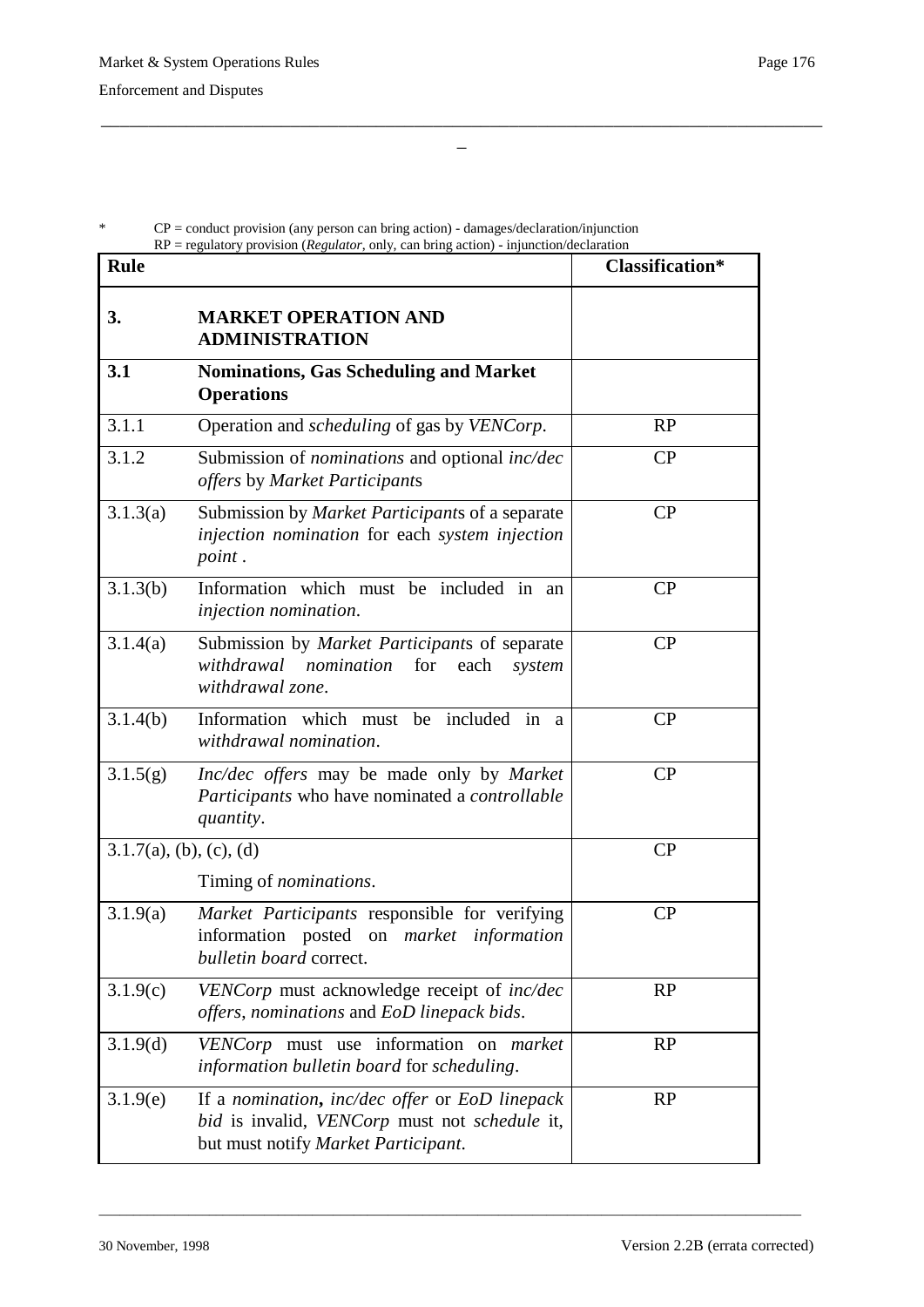| * | $CP =$ conduct provision (any person can bring action) - damages/declaration/injunction  |
|---|------------------------------------------------------------------------------------------|
|   | $RP$ = regulatory provision (Regulator, only, can bring action) - injunction/declaration |

| Rule      |                                                                                                                                                                                     | <b>Classification*</b> |
|-----------|-------------------------------------------------------------------------------------------------------------------------------------------------------------------------------------|------------------------|
| 3.1.10(a) | Market Participants must submit nominations,<br>inc/dec offers and EoD linepack bids in<br>accordance with electronic communications<br>procedures.                                 | CP                     |
| 3.1.10(e) | Variations<br>of<br>and<br>revocations<br>standing<br>nominations and standing inc/dec offers must<br>be made in accordance with the <i>electronic</i><br>communication procedures. | CP                     |
| 3.1.10(f) | Market Participants' warranties.                                                                                                                                                    | CP                     |
| 3.1.10(h) | Notification by Market Participant of inability<br>to comply with <i>final nomination</i> .                                                                                         | CP                     |
| 3.1.11    | Application by VENCorp of principles<br>to<br>schedule equal priced inc/dec offers.                                                                                                 | RP                     |
| 3.1.12(a) | Inputs and assumptions to be used by <i>VENCorp</i><br>for producing <i>preliminary operating schedules</i><br>and final operating schedules.                                       | RP                     |
| 3.1.12(b) | VENCorp must apply the inputs and assumptions<br>optimisation program to produce<br>in<br>an<br>preliminary operating schedule<br>and <i>final</i><br>operating schedule.           | RP                     |
| 3.1.12(c) | Publication of <i>preliminary operating schedules</i><br>and final operating schedules.                                                                                             | <b>RP</b>              |
| 3.1.12(d) | VENCorp must publish a revised preliminary<br>operating schedule or final operating schedule<br>if there is a material change to circumstances.                                     | RP                     |
| 3.1.12(e) | Each preliminary operating schedule and final<br><i>operating schedule</i> must include information in<br>clause $5.1.4(b)$ .                                                       | RP                     |
| 3.1.12(f) | All material factors taken into account by<br>VENCorp in producing a preliminary operating<br>schedule or final operating schedule must be<br>recorded.                             | RP                     |
| 3.1.12(g) | VENCorp must maintain records relating to the<br>scheduling process.                                                                                                                | RP                     |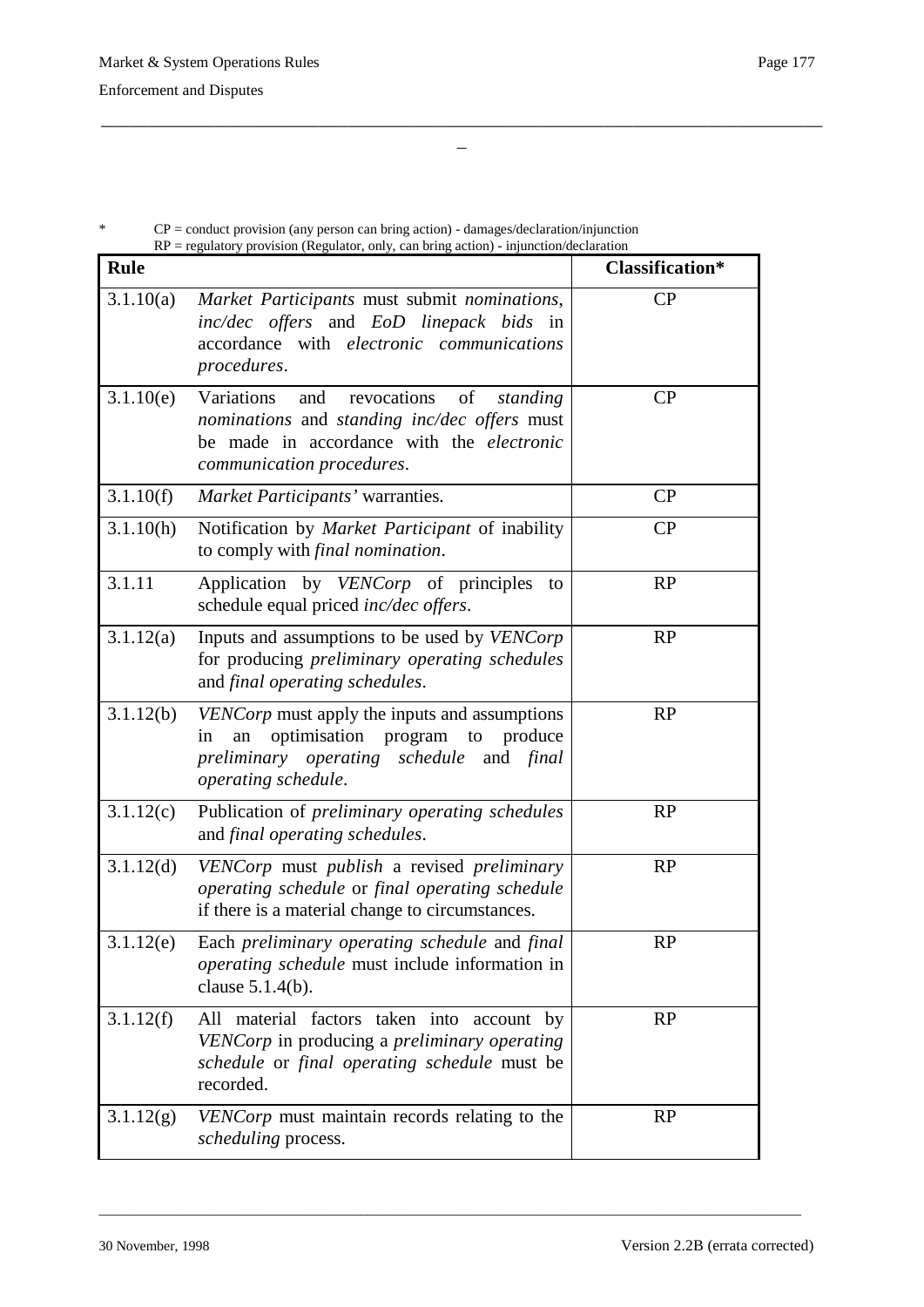| <b>Rule</b> |                                                                       | Classification* |
|-------------|-----------------------------------------------------------------------|-----------------|
| 3.1.12(h)   | VENCorp must issue <i>scheduling instructions</i> by<br>9am each day. | <b>RP</b>       |

\* CP = conduct provision (any person can bring action) - damages/declaration/injunction RP = regulatory provision (Regulator, only, can bring action) - injunction/declaration

| <b>Rule</b> |                                                                                                                                                                                    | Classification* |
|-------------|------------------------------------------------------------------------------------------------------------------------------------------------------------------------------------|-----------------|
| 3.1.12(i)   | further <i>scheduling</i><br>issue<br><b>VENCorp</b><br>may<br><i>instructions</i> in<br>accordance with<br>the<br>gas<br>scheduling procedures.                                   | RP              |
| 3.1.12(j)   | VENCorp must log or record scheduling<br><i>instructions.</i>                                                                                                                      | RP              |
| 3.1.13(a)   | Participant<br>with<br>must<br>comply<br>Market<br>scheduling instruction<br>(subject)<br>clause<br>to<br>$3.1.13(b)$ and (d)).                                                    | CP              |
| 3.1.13(b)   | Notification by <i>Market Participant</i> of inability<br>to comply with scheduled inc/dec offer.                                                                                  | CP              |
| 3.1.13(c)   | Notification by VENCorp if Market Participant<br>unable to comply with scheduling instruction.                                                                                     | RP              |
| 3.1.13(e)   | <i>VENCorp</i> may declare<br>non-conforming<br>if<br>Market Participant fails to comply with<br>scheduling instructions, (subject to 3.1.13(b)<br>and $(d)$ ).                    | RP              |
| 3.1.13(f)   | Notification<br>by<br><b>VENCorp</b><br>that<br>injections/withdrawals do not conform, (and if<br>certain<br>satisfied,<br>matters<br><b>VENCorp</b><br>may<br><i>intervene</i> ). | RP              |
| 3.1.15(a)   | Storage Providers and Producers must verify<br>quantities of gas intended to be injected into and<br>withdrawn from the transmission system.                                       | CP              |
| 3.1.15(b)   | Storage Providers and Producers must notify<br>VENCorp of a material change to the quantity of<br>gas intended to be injected or withdrawn.                                        | CP              |
| 3.1.16(b)   | VENCorp must establish rules for determining<br>ownership of gas in the transmission system.                                                                                       | RP              |
| 3.1.16(c)   | VENCorp must resolve any dispute relating to<br>ownership of gas in the <i>transmission system</i> .                                                                               | RP              |
| 3.1.16(d)   | Warranties by Market Participants to VENCorp<br>relating to title of gas.                                                                                                          | CP              |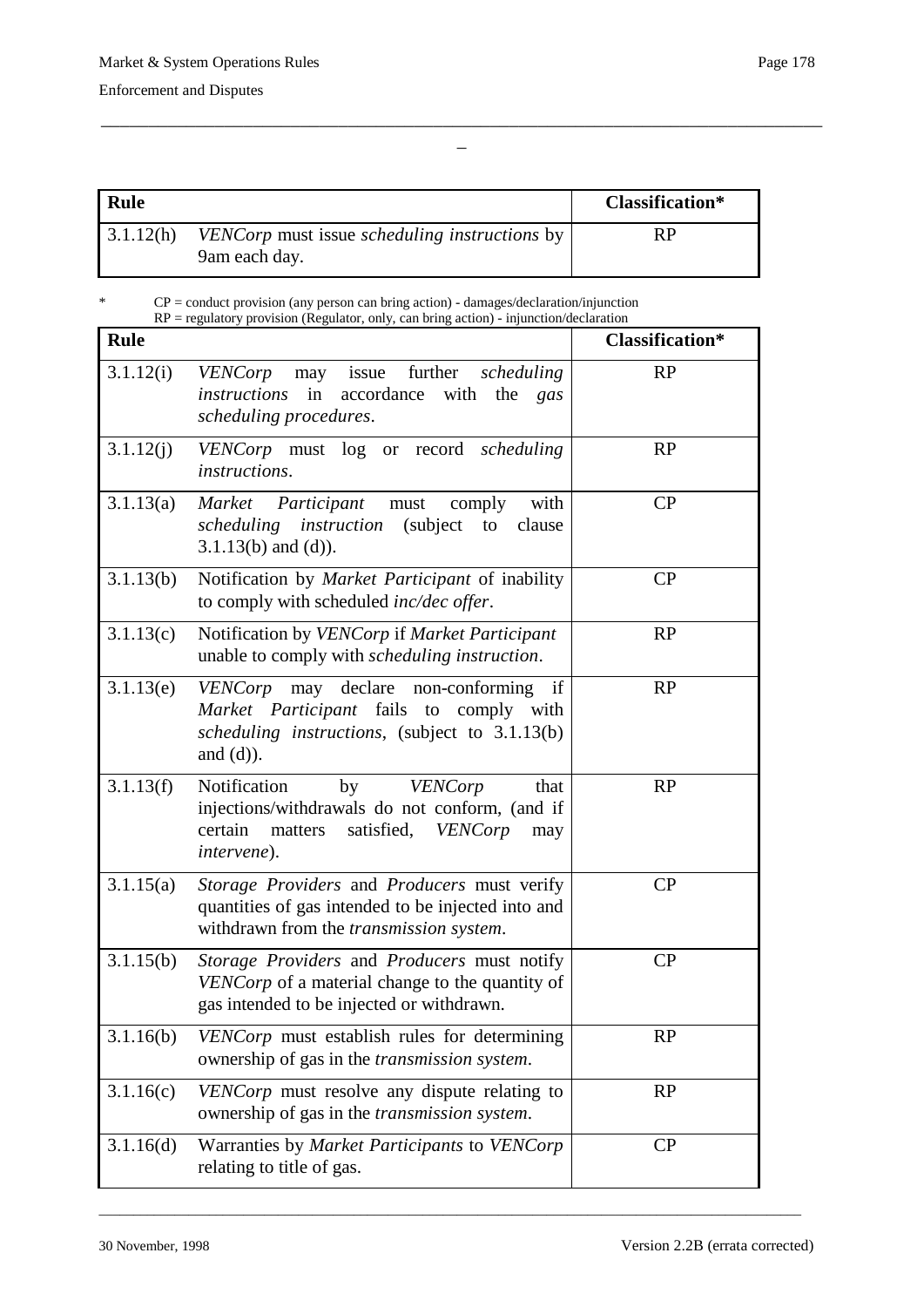| Rule      |                                                                                                                              | Classification* |
|-----------|------------------------------------------------------------------------------------------------------------------------------|-----------------|
| 3.1.16(e) | Unconditional and irrevocable authorisation by<br>each Market Participant to VENCorp to effect<br>transfers of title to gas. | CP              |

\* CP = conduct provision (any person can bring action) - damages/declaration/injunction  $RP =$  regulatory provision (Regulator, only, can bring action) - injunction/declaration

| <b>Rule</b> |                                                                                                                                                   | <b>Classification*</b> |
|-------------|---------------------------------------------------------------------------------------------------------------------------------------------------|------------------------|
| 3.1.16(f)   | Indemnification by Market Participants of<br>VENCorp against loss, liability, damage, claim,<br>etc for breach of warranties in clause 3.1.16(d). | CP                     |
| 3.2         | <b>Determination of market price</b>                                                                                                              |                        |
| 3.2.1(a)    | Determination of market price by VENCorp                                                                                                          | RP                     |
| 3.2.1(b)    | VENCorp must produce a pricing schedule at<br>the end of each <i>gas day</i> .                                                                    | RP                     |
| 3.2.1(c)    | Inputs to be used by VENCorp in producing<br>pricing schedule.                                                                                    | RP                     |
| 3.2.1(e)    | Inputs and assumptions to be<br>applied<br>by<br>VENCorp in an optimisation program to produce<br>pricing schedule.                               | RP                     |
| 3.2.1(g)    | VENCorp must publish the market price.                                                                                                            | RP                     |
| 3.2.2       | Obligations of <i>VENCorp</i> to set <i>market price</i> if<br>force majeure event or market suspension.                                          | RP                     |
| 3.2.3       | Obligations of VENCorp to set market price if<br>no force majeure event and/or no market<br>suspension.                                           | RP                     |
| 3.2.4(c)    | VENCorp must conduct a review of the value of<br>within<br>VoLL<br>twelve<br>of<br>months<br>the<br>commencement date.                            | RP                     |
| 3.2.4(d)    | VENCorp must conduct a review of the value of<br>VoLL every two years.                                                                            | RP                     |
| 3.3         | <b>Participant Compensation Fund</b>                                                                                                              |                        |
| 3.3.1       | Establishment<br>and<br>maintenance<br>of<br>the<br>participant compensation fund by VENCorp.                                                     | RP                     |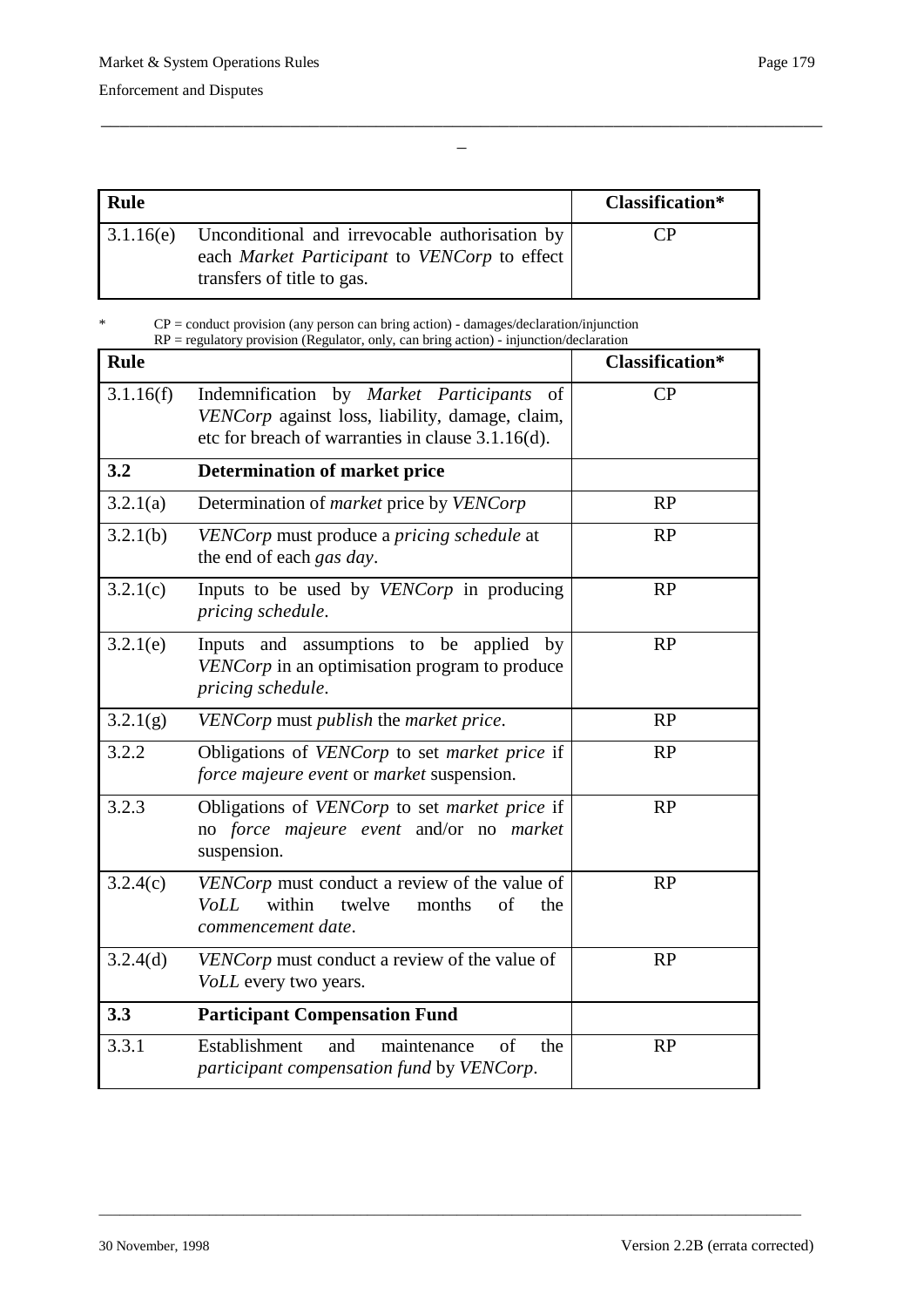| Rule     |                                                                                                                                                                                | <b>Classification*</b> |
|----------|--------------------------------------------------------------------------------------------------------------------------------------------------------------------------------|------------------------|
| 3.3.2(a) | Collection by <i>VENCorp</i> of amount from <i>Market</i><br><i>Participants</i> and payment by<br>Market<br>Participants of contribution to participant<br>compensation fund. | CР                     |
| 3.3.2(c) | Variation and review of funding requirement by<br>VENCorp.                                                                                                                     | <b>RP</b>              |
| 3.3.2(d) | VENCorp to determine contribution rate of<br>participant compensation fund.                                                                                                    | <b>RP</b>              |

 $CP =$  conduct provision (any person can bring action) - damages/declaration/injunction  $RP =$  regulatory provision (Regulator, only, can bring action) - injunction/declaration

| Rule                  |                                                                                                                                                                      | <b>Classification*</b> |
|-----------------------|----------------------------------------------------------------------------------------------------------------------------------------------------------------------|------------------------|
| 3.3.2(e)              | VENCorp must publish funding requirement for<br>participant compensation fund.                                                                                       | RP                     |
| 3.3.2(f)              | Payment by Market Participants of a proportion<br>of the funding requirement.                                                                                        | CP                     |
| 3.3.2(g)              | Component of settlement amount payable by<br>Market Participants<br>must<br>paid<br>be<br>into<br>participant compensation fund.                                     | CP                     |
| 3.3.2(i)              | Maintenance of fund by VENCorp.                                                                                                                                      | RP                     |
| 3.3.2(k)              | of tax on<br>Payment<br>interest,<br>fees<br>and<br>compensation payments by <i>VENCorp</i> .                                                                        | CP                     |
| 3.4                   | <b>Linepack and settlement linepack</b>                                                                                                                              |                        |
| $3.4.2(b)$ , (c), (d) |                                                                                                                                                                      | RP                     |
|                       | VENCorp must allocate EoD linepack.                                                                                                                                  |                        |
| $3.4.2(e)$ , (f), (g) |                                                                                                                                                                      | RP                     |
|                       | Determination of price of EoD linepack.                                                                                                                              |                        |
| 3.4.2(h)              | Notification by VENCorp of EoD linepack<br>allocation and price.                                                                                                     | RP                     |
| 3.4.4(a)              | VENCorp must determine linepack capacity to<br>be made available to Market Participants<br>applicable on <i>commencement</i> date and <i>publish</i><br>allocations. | RP                     |
| 3.4.4(b)              | If there is a material change in EoD linepack<br>capacity, VENCorp must determine and publish<br>the amount of new EoD linepack capacity.                            | RP                     |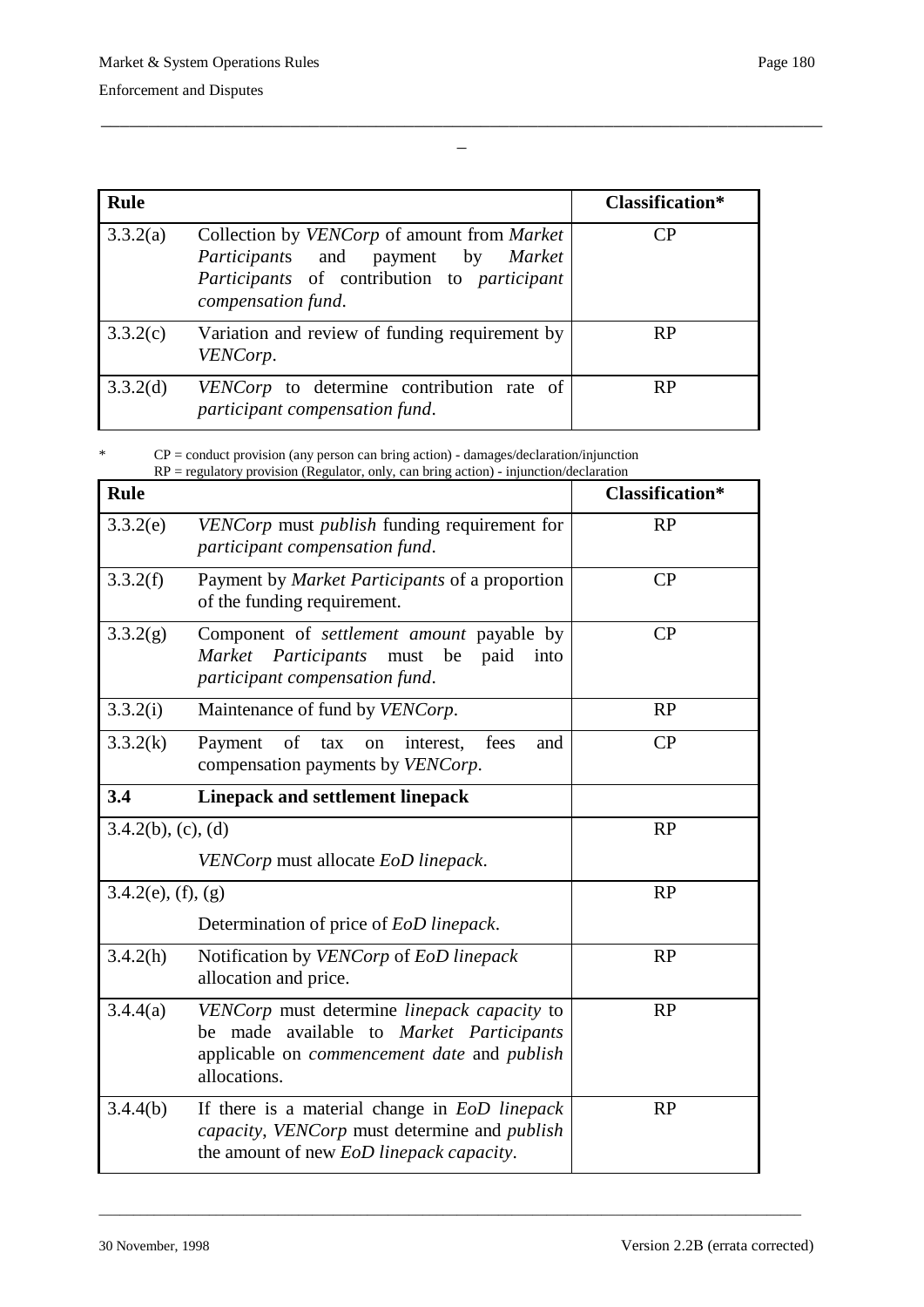| <b>Rule</b> |                                                                                         | <b>Classification*</b> |
|-------------|-----------------------------------------------------------------------------------------|------------------------|
| 3.5         | <b>Allocation and Reconciliation</b>                                                    |                        |
| 3.5.2(a)    | Market Participants must appoint Allocation<br><i>Agents</i> at injection points.       | CР                     |
| 3.5.2(b)    | Market Participants must not submit<br><i>nomination</i> unless conditions satisfied.   | CР                     |
| 3.5.2(c)    | Only one <i>Allocation Agent</i> shall be appointed<br>for each system injection point. | CР                     |
| 3.5.2(d)    | Notification by Market Participant if Allocation<br><i>Agent</i> ceases to be approved. | CР                     |

<sup>\*</sup> CP = conduct provision (any person can bring action) - damages/declaration/injunction

| <b>Rule</b> |                                                                                                                              | <b>Classification*</b> |
|-------------|------------------------------------------------------------------------------------------------------------------------------|------------------------|
| 3.5.2(e)    | Market Participant must ensure Allocation<br>Agent complies with clause 3.5.                                                 | CP                     |
| 3.5.2(g)    | Allocation Agents must give statement<br>to<br>VENCorp.                                                                      | CP                     |
| 3.5.2(h)    | Amount of total quantity of gas allocated by<br>each Allocation Agent must equal total gas<br>injected.                      | CP                     |
| 3.5.2(l)    | VENCorp must determine quantities of gas<br>which are to be treated as injected.                                             | RP                     |
| 3.5.2(m)    | VENCorp must determine quantities of gas<br>treated as injected according to formula.                                        | RP                     |
| 3.5.3(a)    | Market Participant must appoint an Allocation<br>Agent at non-SAW points.                                                    | CP                     |
| 3.5.3(b)    | Participant<br>submit<br>Market<br>must<br>not<br>nominations unless Allocation Agent appointed<br>and confirmed to VENCorp. | CP                     |
| 3.5.3(c)    | Only one <i>Allocation Agent</i> shall be appointed<br>for each non-SAW point.                                               | CP                     |
| 3.5.3(d)    | Notification by Market Participant if Allocation<br><i>Agent</i> ceases to be appointed by it.                               | CP                     |
| 3.5.3(e)    | Market Participant must ensure Allocation<br>Agent complies with clause 3.5.                                                 | CP                     |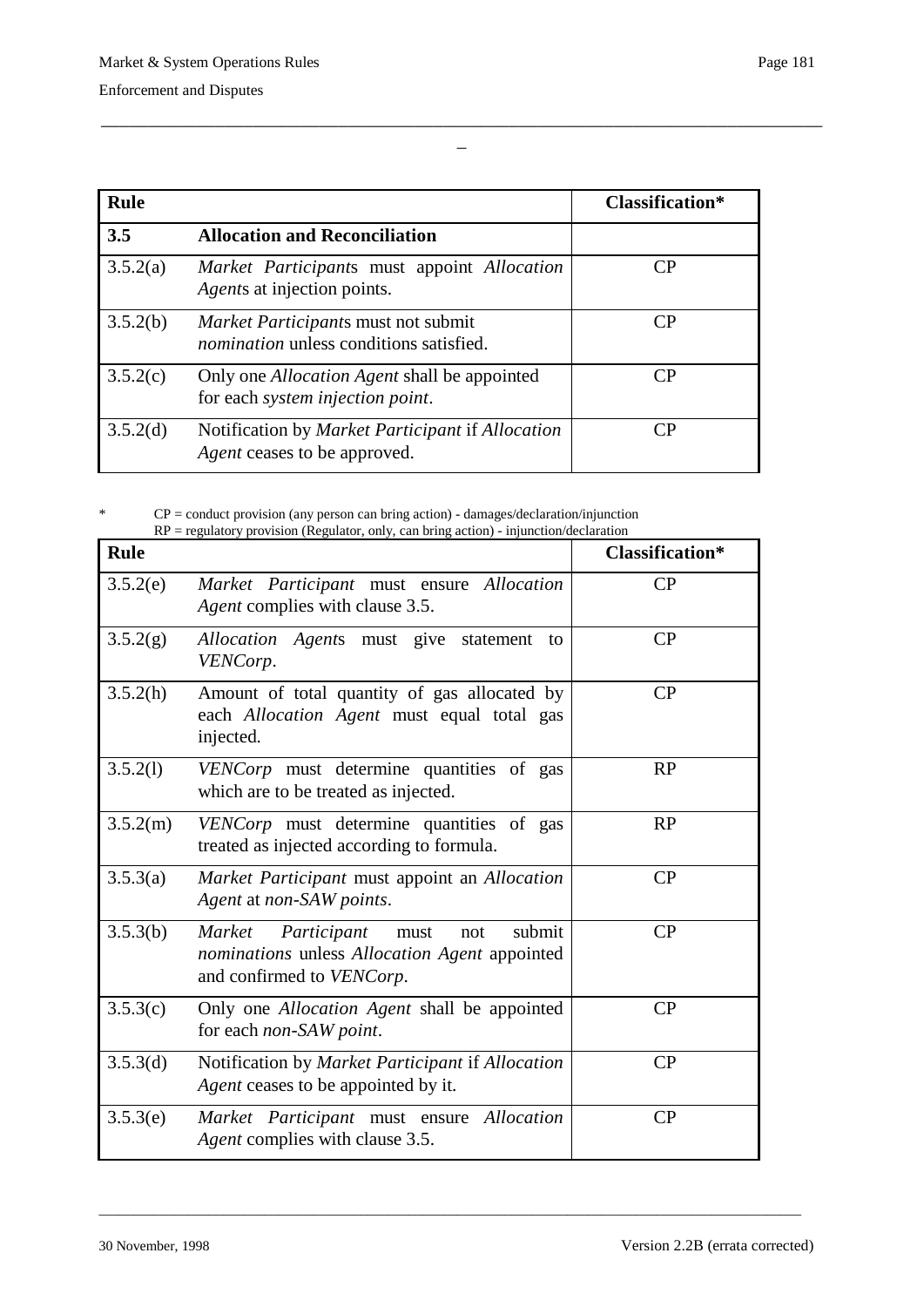| Rule     |                                                                                                                               | <b>Classification*</b> |
|----------|-------------------------------------------------------------------------------------------------------------------------------|------------------------|
| 3.5.3(g) | Allocation Agents must provide statement to<br>VENCorp.                                                                       | $\rm CP$               |
| 3.5.3(h) | Amount of gas allocated by Allocation Agent<br>must equal total quantity withdrawn.                                           | CР                     |
| 3.5.3(l) | VENCorp must determine quantities of gas to be<br>treated as withdrawn, if no Allocation Agent.                               | RP                     |
| 3.5.3(m) | VENCorp must determine quantity of gas treated<br>as withdrawn according to formula.                                          | <b>RP</b>              |
| 3.5.4    | VENCorp must establish allocation algorithm,<br>give copy to <i>Market Participants</i> , review the<br>allocation algorithm. | <b>RP</b>              |

\* CP = conduct provision (any person can bring action) - damages/declaration/injunction  $RP =$  regulatory provision (Regulator, only, can bring action) - injunction/declaration

| Rule     |                                                                                                                                                         | <b>Classification*</b> |
|----------|---------------------------------------------------------------------------------------------------------------------------------------------------------|------------------------|
|          | 3.5.5(a)-(f) Establishment and review of <i>reconciliation</i><br>procedures by VENCorp, consultation with<br>Market Participants, provision of copies. | RP                     |
| 3.5.5(g) | with<br><i>Market</i><br><i>Participants</i> must<br>comply<br>reconciliation procedures.                                                               | CP                     |
| 3.6      | <b>Settlements</b>                                                                                                                                      |                        |
| 3.6.1(a) | VENCorp must determine market fees and<br>facilitate billing and <i>settlement</i> of transactions<br>by VENCorp.                                       | RP                     |
| 3.6.1(b) | Market Participants must pay market fees.                                                                                                               | CP                     |
| 3.6.2(a) | VENCorp must ensure EFT facility is provided.                                                                                                           | RP                     |
| 3.6.2(b) | Market Participants must use the EFT facility.                                                                                                          | CP                     |
| 3.6.3    | VENCorp must determine trading amounts for<br>each Market Participant.                                                                                  | RP                     |
| 3.6.4    | Method by which the trading imbalance of a<br>Market Participant shall be calculated.                                                                   | RP                     |
| 3.6.5    | VENCorp must determine settlement amounts<br>for each Market Participant in accordance with<br>this clause.                                             | RP                     |
| 3.6.6(a) | Payment by <i>Market Participants</i> of amount                                                                                                         | CP                     |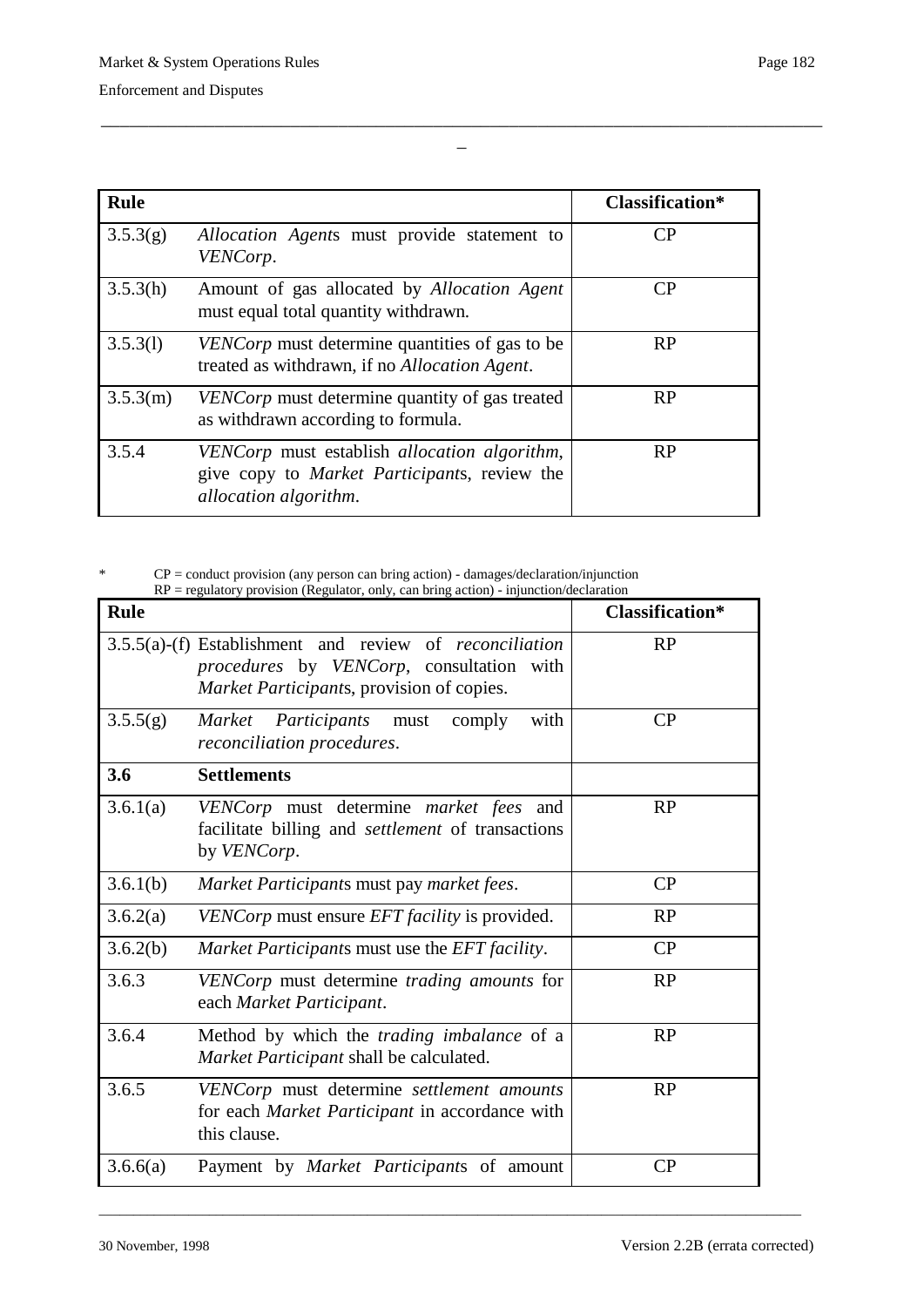| <b>Rule</b> |                                                                                                                                                   | Classification* |
|-------------|---------------------------------------------------------------------------------------------------------------------------------------------------|-----------------|
|             | determined in accordance with clause 3.6.6(b).                                                                                                    |                 |
| 3.6.6(b)    | must determine amount<br><i>VENCorp</i><br>– of<br>compensation payments payable by Market<br><i>Participants</i> in accordance with this clause. | <b>RP</b>       |

RP

CP

RP

CP

\_\_\_\_\_\_\_\_\_\_\_\_\_\_\_\_\_\_\_\_\_\_\_\_\_\_\_\_\_\_\_\_\_\_\_\_\_\_\_\_\_\_\_\_\_\_\_\_\_\_\_\_\_\_\_\_\_\_\_\_\_\_\_\_\_\_\_\_\_\_\_\_\_\_\_\_

| of gas by those Customers. |  |
|----------------------------|--|
|                            |  |

to pay *uplift payments* in respect of withdrawals

and procedures for determining *ancillary* 

3.6.6(d) Inclusion of amounts and details by *VENCorp* in

3.6.7 *VENCorp* to determine and pay *ancillary payments* in accordance with clause 3.6.7.

3.6.8(a) *VENCorp* must establish and *publish* principles

3.6.8(c) A *Retailer* who sells gas to *Customers* is liable

*settlement statement*.

*payments*.

 $\text{CP} = \text{conduct provision (any person can bring action)} - \text{damages/declaration/injunction}$ 

| <b>Rule</b> |                                                                                                                                                                                                                                       | <b>Classification*</b> |
|-------------|---------------------------------------------------------------------------------------------------------------------------------------------------------------------------------------------------------------------------------------|------------------------|
| 3.6.8(e)    | VENCorp must publish details of ancillary<br><i>payments</i> due.                                                                                                                                                                     | RP                     |
| 3.6.8(f)    | If VENCorp determines ancillary payments are<br>attributable<br>transmission<br>to<br><i>constraints.</i><br>VENCorp must determine and <i>publish</i> certain<br>information<br>relating<br>the<br>transmission<br>to<br>constraint. | RP                     |
| 3.6.9       | Determination by VENCorp of EoD linepack<br>credits and EoD linepack debits.                                                                                                                                                          | RP                     |
| 3.6.10(a)   | VENCorp must maintain a linepack account.                                                                                                                                                                                             | RP                     |
| 3.6.10(b)   | VENCorp must record linepack credits and<br>linepack debits in linepack account.                                                                                                                                                      | RP                     |
| 3.6.10(c)   | Formula for <i>VENCorp</i> to determine the amount<br>of any linepack credit or linepack debit.                                                                                                                                       | RP                     |
| 3.6.11      | VENCorp must establish, document and make<br>available to <i>Market Participants</i> procedures for<br>review of the <i>linepack account</i> .                                                                                        | RP                     |
| 3.6.12(a)   | VENCorp must clear the balance of the <i>linepack</i>                                                                                                                                                                                 | RP                     |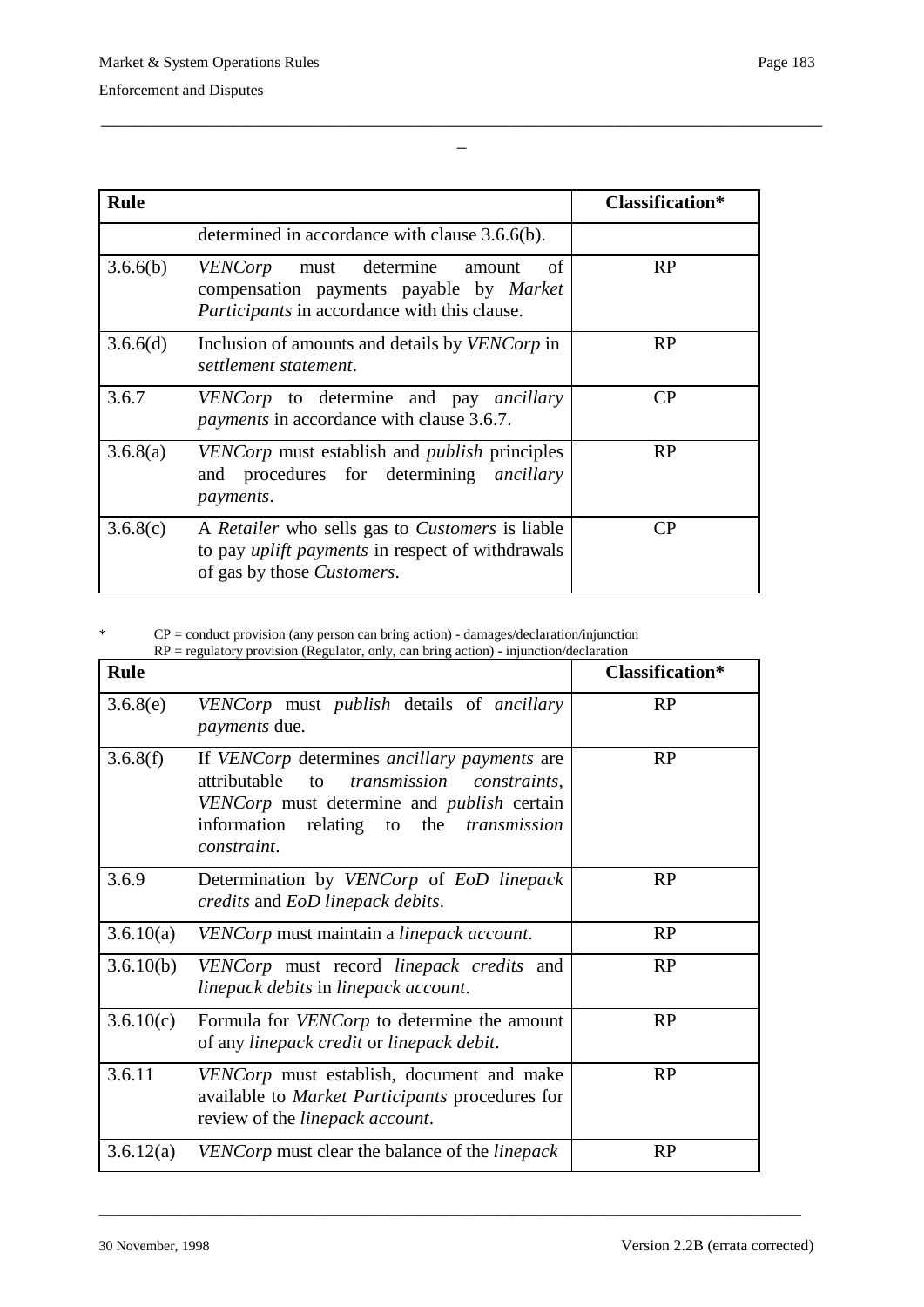| <b>Rule</b> |                                                                                                                                    | <b>Classification*</b> |
|-------------|------------------------------------------------------------------------------------------------------------------------------------|------------------------|
|             | <i>account</i> each month.                                                                                                         |                        |
| 3.6.12(b)   | Payments by <i>Market Participants</i> .                                                                                           | CP                     |
| 3.6.12(c)   | Payments by <i>VENCorp</i> to <i>Market Participants</i> .                                                                         | CP                     |
| 3.6.13(a)   | Payment of <i>settlement amounts</i> by <i>Market</i><br><i>Participants.</i>                                                      | CP                     |
| 3.6.13(b)   | Payment of settlement amounts by VENCorp.                                                                                          | $\rm CP$               |
| 3.6.14(a)   | Provision of preliminary statement by <i>VENCorp</i> .                                                                             | R <sub>P</sub>         |
| 3.6.14(c)   |                                                                                                                                    |                        |
| ٠<br>٠      | Notification of errors in preliminary statements<br>by Market Participants;<br>review of preliminary statement by <i>VENCorp</i> . | RP                     |
| 3.6.14(d)   | Notification and correction by VENCorp of<br>errors in preliminary statements.                                                     | CP                     |
| 3.6.15      | Provision of <i>final statements</i> by <i>VENCorp</i> .                                                                           | <b>RP</b>              |

#### \* CP = conduct provision (any person can bring action) - damages/declaration/injunction RP = regulatory provision (Regulator, only, can bring action) - injunction/declaration

| <b>Rule</b> |                                                                                                                    | <b>Classification*</b> |
|-------------|--------------------------------------------------------------------------------------------------------------------|------------------------|
| 3.6.16      | Payment by <i>Market Participants</i> of <i>settlement</i><br><i>amounts.</i>                                      | <b>CP</b>              |
| 3.6.17      | Payment by VENCorp of settlement amounts.                                                                          | CP                     |
| 3.6.18      | disputes must be resolved<br>Settlement<br>in<br>with the<br>accordance<br>dispute<br>resolution<br>procedures.    | RP                     |
| 3.6.19      | VENCorp must issue revised statements.                                                                             | CP                     |
| 3.6.20(a)   | <i>VENCorp</i> must specify time by which and date<br>on which payment under a <i>revised statement</i> is<br>due. | RP                     |
| 3.6.20(b)   | Payment by <i>Market Participants</i> of the revised<br>amount payable.                                            | CP                     |
| 3.6.20(c)   | Payment by VENCorp of the revised amount<br>payable.                                                               | CP                     |
| 3.6.23(a)   | Payment of interest by <i>VENCorp</i> and <i>Market</i>                                                            | CР                     |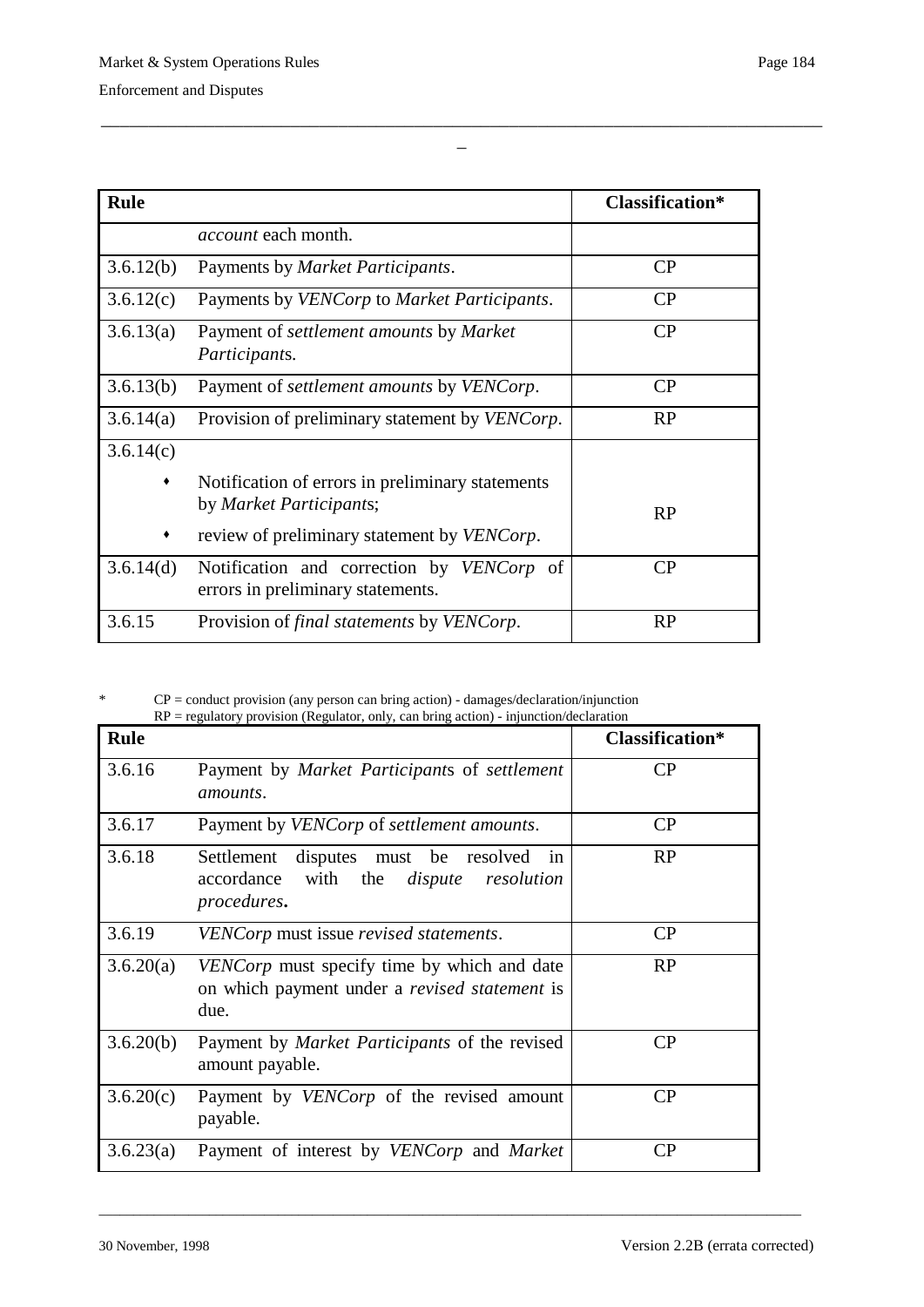| <b>Rule</b> |                                                                                                                                         | <b>Classification*</b> |
|-------------|-----------------------------------------------------------------------------------------------------------------------------------------|------------------------|
|             | Participants.                                                                                                                           |                        |
| 3.7         | <b>Prudential Requirements</b>                                                                                                          |                        |
| 3.7.2(a)    | Provision and maintenance of security by<br>Market Participants.                                                                        | CP                     |
| 3.7.3       | The form of security which must be provided by<br>a Market Participant.                                                                 | CP                     |
| 3.7.4(a)    | VENCorp must determine and confirm each<br>Market Participant's minimum exposure.                                                       | RP                     |
| 3.7.4(c)    | Market Participants must procure that at all<br>times security held by <i>VENCorp</i> is not less than<br>their minimum exposure.       | CP                     |
| 3.7.5(a)    | Provision of replacement security by <i>Market</i><br>Participant.                                                                      | CP                     |
| 3.7.5(b)    | If Market Participant fails to comply, VENCorp<br>must give an <i>Market Participant</i> a <i>suspension</i><br>notice.                 | RP                     |
| 3.7.6(a)    | VENCorp must notify Market Participant if it<br>exercises rights in accordance with clause 3.6.21<br>(issue of <i>default notice</i> ). | <b>RP</b>              |

\* CP = conduct provision (any person can bring action) - damages/declaration/injunction RP = regulatory provision (Regulator, only, can bring action) - injunction/declaration

| Rule                  |                                                                                                                                   | <b>Classification*</b> |
|-----------------------|-----------------------------------------------------------------------------------------------------------------------------------|------------------------|
| 3.7.6(b)              | Market Participant must provide additional<br>security.                                                                           | CP                     |
| 3.7.6(c)              | VENCorp must give Market Participant<br>- a<br><i>suspension notice</i> if it fails to comply.                                    | RP                     |
| $3.7.7(a)$ , (b), (c) |                                                                                                                                   | RP                     |
|                       | Publication of <i>suspension notices</i> and<br>revocation by <i>VENCorp</i> .                                                    |                        |
| 3.7.7(e)              | with<br>Market Participants must<br>comply<br>suspension notices.                                                                 | $\rm CP$               |
| 3.7.7(g)              | Publication of notices by <i>VENCorp</i> .                                                                                        | <b>RP</b>              |
| 3.7.7(h)              | VENCorp must deregister suspended Market<br><i>Participants</i> where incapable of rectifying<br><i>default event</i> or failure. | <b>RP</b>              |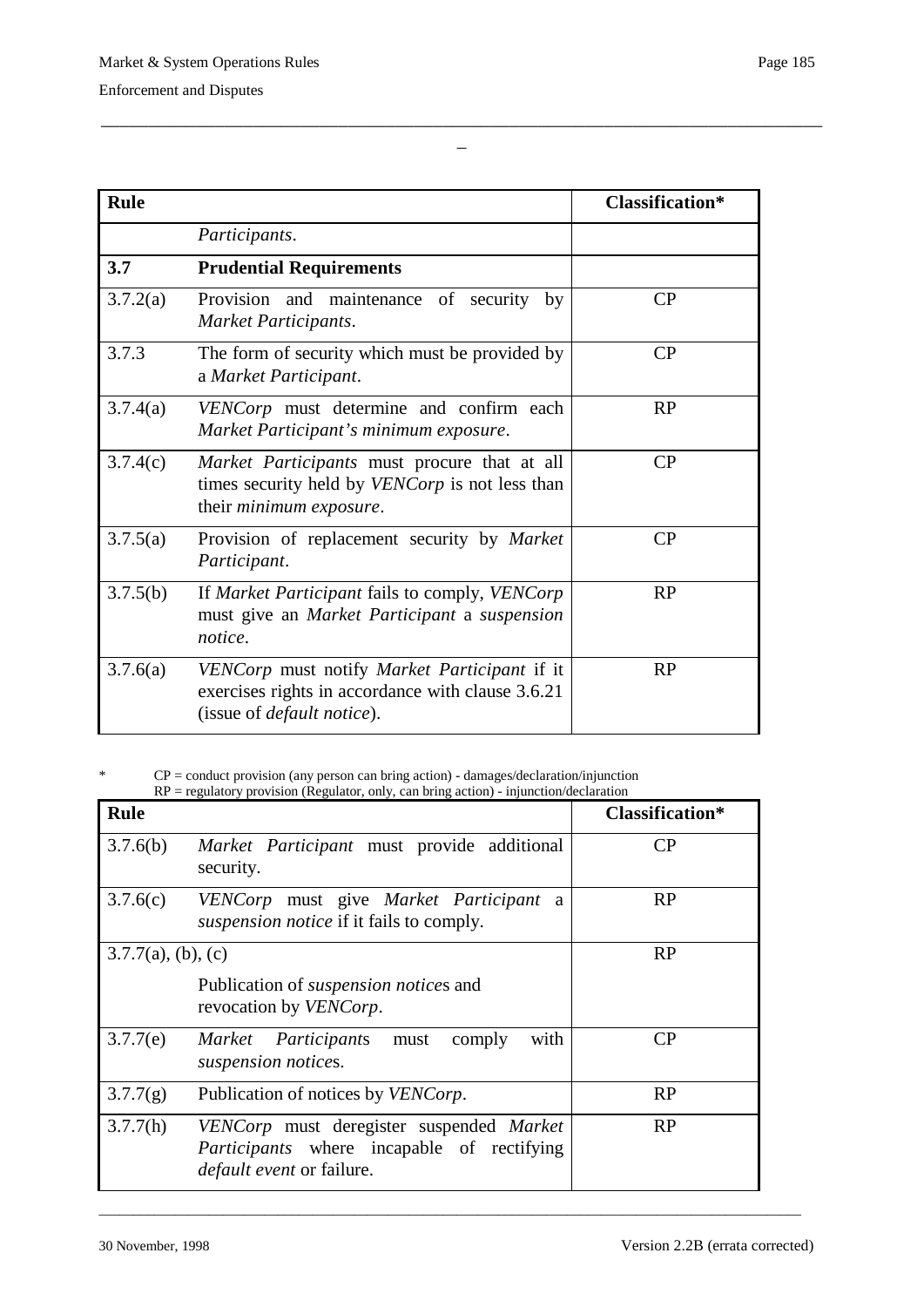| <b>Rule</b> |                                                                                                                              | <b>Classification*</b> |
|-------------|------------------------------------------------------------------------------------------------------------------------------|------------------------|
| 3.7.8       | Setting of <i>trading limits</i> by <i>VENCorp</i> .                                                                         | RP                     |
| 3.7.9       | Monitoring of exposures by VENCorp<br>and<br>notification by <i>VENCorp</i> .                                                | RP                     |
| 3.7.10(a)   | Making of <i>margin calls</i> by <i>VENCorp</i> .                                                                            | RP                     |
| 3.7.10(b)   | Satisfaction of <i>margin calls</i> by<br><i>Market</i><br>Participants.                                                     | CР                     |
| 3.7.10(e)   | VENCorp must give Market Participant a<br>suspension notice if Market Participant fails to<br>satisfy a <i>margin call</i> . | RP                     |
| 3.7.11      | Information to be treated as confidential by<br>VENCorp.                                                                     | RP                     |

\* CP = conduct provision (any person can bring action) - damages/declaration/injunction

| <b>Rule</b> |                                                                         | <b>Classification*</b> |
|-------------|-------------------------------------------------------------------------|------------------------|
| 4.          | <b>TECHNICAL MATTERS</b>                                                |                        |
| 4.1         | <b>Connection to the Transmission System</b>                            |                        |
| 4.1.3       | Obligations of Transmission Pipeline Owner.                             | CP                     |
| 4.1.4       | Obligations of <i>VENCorp</i> .                                         | RP                     |
| 4.1.5       | Obligations of <i>Connected Parties</i> .                               | CP                     |
| 4.1.6(d)    | VENCorp must determine application fee for<br><i>connection.</i>        | <b>RP</b>              |
| 4.1.7(a)    | Submission of information by Transmission<br>Pipeline Owner to VENCorp. | $\overline{CP}$        |
|             | in<br>obligations<br>relation<br>4.1.7(b) & (d) <i>VENCorp</i><br>to    | <b>RP</b>              |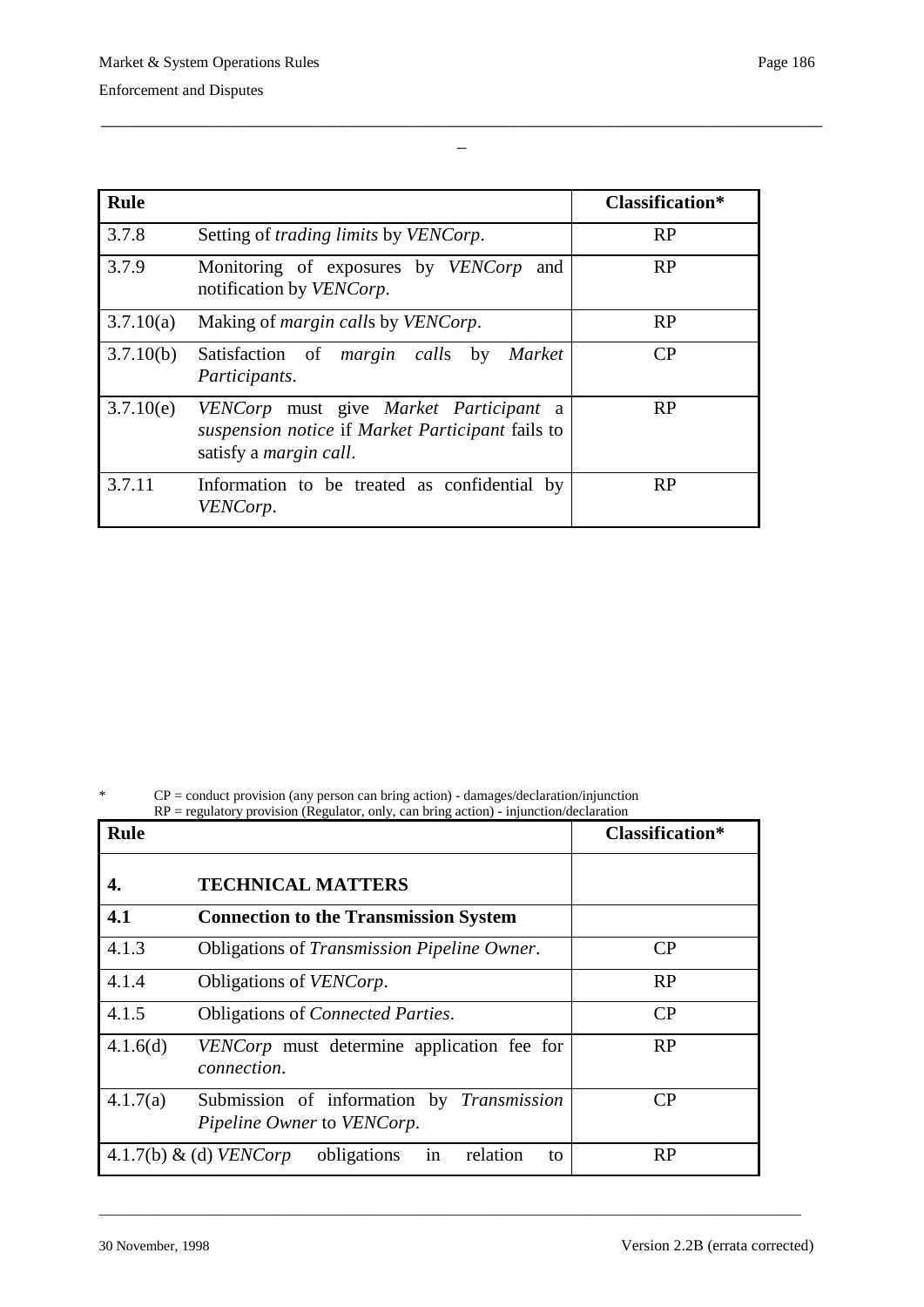| <b>Rule</b> |                                                                                                                                        | <b>Classification*</b> |
|-------------|----------------------------------------------------------------------------------------------------------------------------------------|------------------------|
|             | approval/rejection of connection.                                                                                                      |                        |
| 4.1.7(e)    | Provision of information by Transmission<br>Pipeline Owner and Connection Applicant.                                                   | CP                     |
| 4.1.7(f)    | VENCorp must determine connection principles<br>and procedures and incorporate into these Rules.                                       | RP                     |
| 4.1.8(a)    | Transmission Pipeline Owner must prepare and<br>make offer to <i>connect</i> .                                                         | CP                     |
| 4.1.8(b)    | The offer to <i>connect</i> must contain the proposed<br>terms and conditions for <i>connection</i> to the<br>transmission system.     | CP                     |
| 4.1.8(c)    | Offer to <i>connect</i> must satisfy certain conditions.                                                                               | CP                     |
| 4.1.8(d)    | Transmission Pipeline<br>Owner<br>must<br>use<br>reasonable endeavours to provide an offer in<br>accordance with certain requirements. | CP                     |
| 4.1.8(e)    | Conduct of negotiations between Transmission<br>Pipeline Owner and Connection Applicant must<br>be in good faith.                      | CP                     |
| 4.1.8(f)    | Offer to <i>connect</i> must define the basis for<br>determining charges.                                                              | CP                     |
| 4.1.9(a)    | if<br><b>Obligations</b><br>of<br>Connection<br>Applicant<br>Connection Applicant accepts offer.                                       | CP                     |
| 4.1.9(c)    | Connection agreement must be based on the<br>offer to connect.                                                                         | CP                     |

\* CP = conduct provision (any person can bring action) - damages/declaration/injunction RP = regulatory provision (Regulator, only, can bring action) - injunction/declaration

| <b>Rule</b> |                                                                                              | <b>Classification*</b> |
|-------------|----------------------------------------------------------------------------------------------|------------------------|
| 4.1.10(a)   | Connection agreement must not be entered<br>unless approved by <i>VENCorp</i> .              | CР                     |
| 4.1.10(b)   | Submission of <i>connection agreement</i><br>by<br>Transmission Pipeline Owner to VENCorp.   | $\mathsf{CP}$          |
| 4.1.10(c)   | Provision of information by Transmission<br>Pipeline Owner to VENCorp.                       | $\overline{CP}$        |
| 4.1.10(d)   | Approval or rejection of <i>connection</i> agreement<br>by VENCorp within ten business days. | <b>RP</b>              |
| 4.1.10(f)   | Provision of information by Transmission                                                     | CР                     |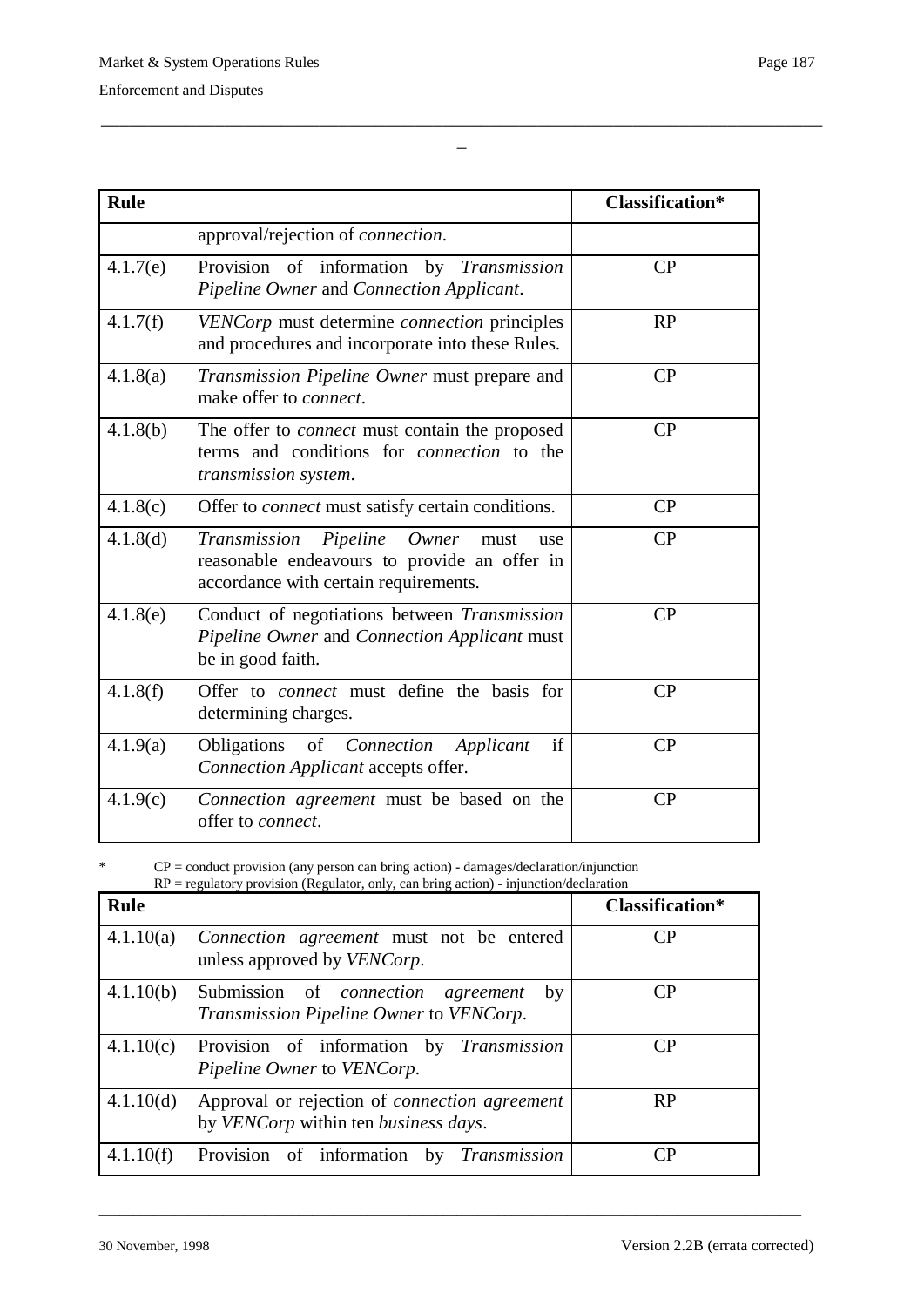| <b>Rule</b> |                                                                                                                     | <b>Classification*</b> |
|-------------|---------------------------------------------------------------------------------------------------------------------|------------------------|
|             | Pipeline Owner and Connection Applicant.                                                                            |                        |
| 4.1.11      | Transmission Pipeline Owner must consult with<br>VENCorp in relation to proposed connection.                        | CP                     |
| 4.1.12(a)   |                                                                                                                     |                        |
|             | Information must be prepared, given and used in<br>good faith.                                                      | CP                     |
| ٠           | Information must be treated as confidential and<br>protected from disclosure.                                       |                        |
| 4.1.12(b)   | Notification of change to information<br>by<br>Pipeline<br>Transmission<br>Owner/Connection<br>Applicant.           | CP                     |
| 4.1.13      | Interconnecting Pipeline Owner must enter into<br>connection agreement.                                             | CP                     |
| 4.2         | <b>LNG Storage</b>                                                                                                  |                        |
| 4.2.2(a)    | VENCorp is responsible for scheduling of LNG<br>injection offers and managing LNG reserve.                          | RP                     |
| 4.2.2(b)    | VENCorp must establish committee to review<br>VENCorp's entitlement to LNG reserve.                                 | RP                     |
| 4.2.3       | Obligations of the LNG Storage Provider.                                                                            | CP                     |
|             | 4.2.4(a), (b)Provision of information by <i>LNG</i> Storage<br>Provider to VENCorp in relation to BOC<br>Agreement. | CP                     |
| 4.2.4(d)    | LNG Storage Provider must not terminate/vary<br>BOC Agreement without consent of VENCorp.                           | CP                     |

\* CP = conduct provision (any person can bring action) - damages/declaration/injunction RP = regulatory provision (Regulator, only, can bring action) - injunction/declaration

| <b>Rule</b> |                                                                     | <b>Classification*</b> |
|-------------|---------------------------------------------------------------------|------------------------|
| 4.2.5(a)    | VENCorp must not adversely affect BOC's LNG<br>storage entitlement. | <b>RP</b>              |
| 4.2.5(b)    | Provision of LNG storage capacity by LNG<br>Storage Provider.       | CР                     |
| 4.2.5(c)    | LNG storage capacity must be made available to<br>VENCorp.          | CР                     |
| 4.2.5(d)    | Market Participant must hold LNG storage                            | CΡ                     |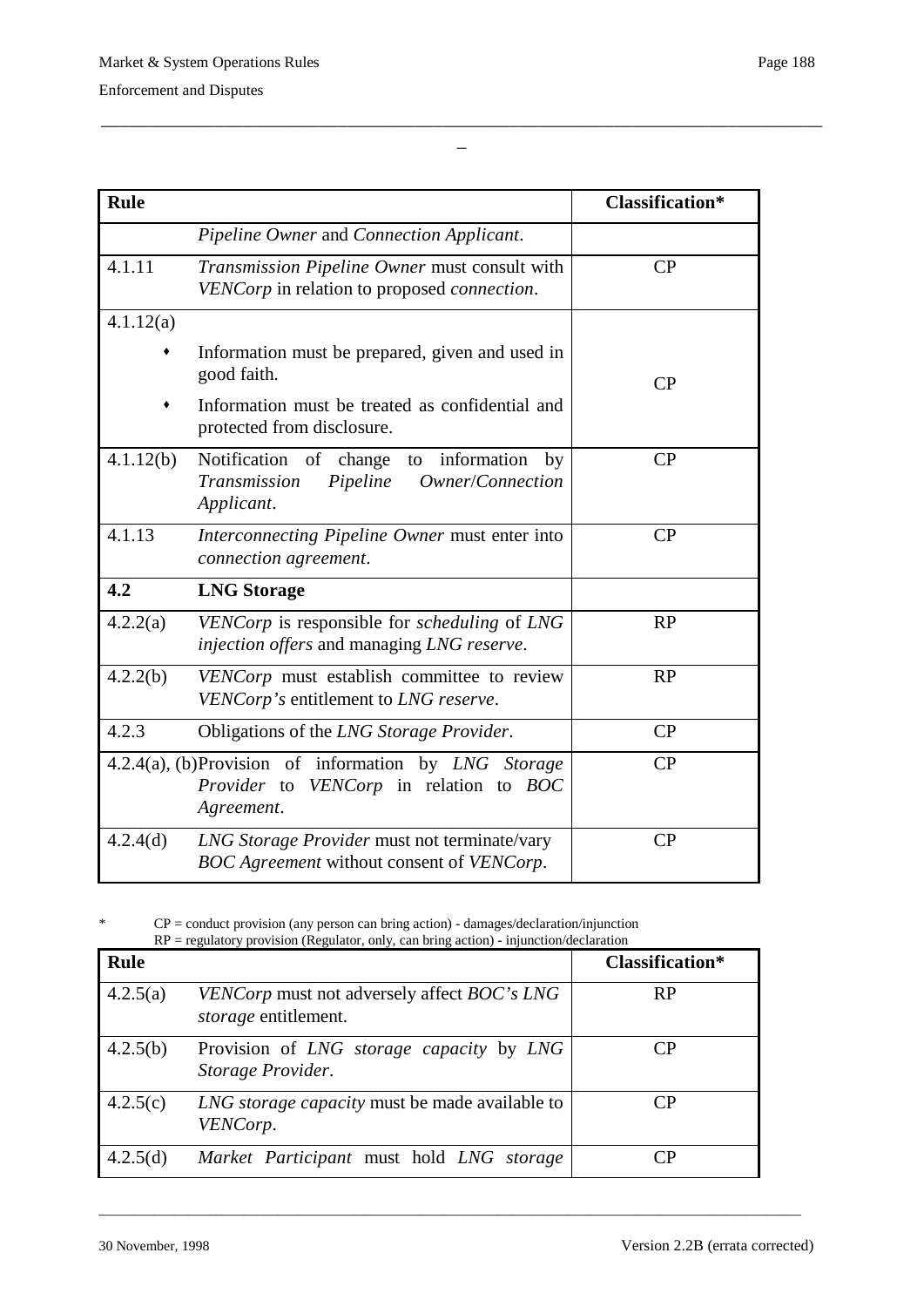| Rule     |                                                                                                                             | <b>Classification*</b> |
|----------|-----------------------------------------------------------------------------------------------------------------------------|------------------------|
|          | <i>capacity</i> in order to use <i>LNG storage facility</i> .                                                               |                        |
| 4.2.5(e) | LNG Storage Provider must maintain register.                                                                                | CP                     |
| 4.2.6(b) | Market Participant may not transfer LNG<br>storage/stock under certain conditions.                                          | CP                     |
| 4.2.6(d) | LNG Storage Provider must not reject transfer<br>which satisfies requirements.                                              | CP                     |
|          | 4.2.6(e), (f) Notification of proposed LNG storage transfer<br>by transferor and transferee.                                | CP                     |
| 4.2.6(g) | Registration of LNG storage transfer by LNG<br>Storage Provider and notification to VENCorp.                                | CP                     |
| 4.2.6(j) | Registration by LNG Storage Provider of<br>cessation of entitlement to LNG<br>storage<br>capacity.                          | CP                     |
| 4.2.7(a) | LNG Storage Provider must order maximum<br>quantity of gas.                                                                 | CP                     |
| 4.2.7(c) | Determination of quantity of gas by LNG<br>Storage Provider and notification to VENCorp.                                    | CP                     |
| 4.2.8(a) | Market Participants must submit LNG injection<br>offers.                                                                    | CP                     |
|          | 4.2.8(b)-(d) VENCorp's obligations in relation<br>the<br>to<br>acceptance and <i>scheduling</i> of LNG injection<br>offers. | <b>RP</b>              |
| 4.2.9(a) | utilise<br>LNG<br>Reserve<br><b>VENCorp</b><br>may<br>in<br>accordance with this clause.                                    | <b>RP</b>              |
| 4.2.9(b) | Compliance by LNG Storage Provider with<br>VENCorp directions.                                                              | CP                     |
| 4.2.9(c) | Review of LNG Reserve by VENCorp.                                                                                           | RP                     |

 $CP =$  conduct provision (any person can bring action) - damages/declaration/injunction RP = regulatory provision (Regulator, only, can bring action) - injunction/declaration

| Rule     |                                                                                                                                        | <b>Classification*</b> |
|----------|----------------------------------------------------------------------------------------------------------------------------------------|------------------------|
| 4.2.9(d) | Consultation by VENCorp with Market<br>Participants and LNG Storage Provider for the<br>purpose of carrying out review of LNG reserve. | RP                     |
| 4.2.9(e) | Action which must be taken by LNG Storage                                                                                              |                        |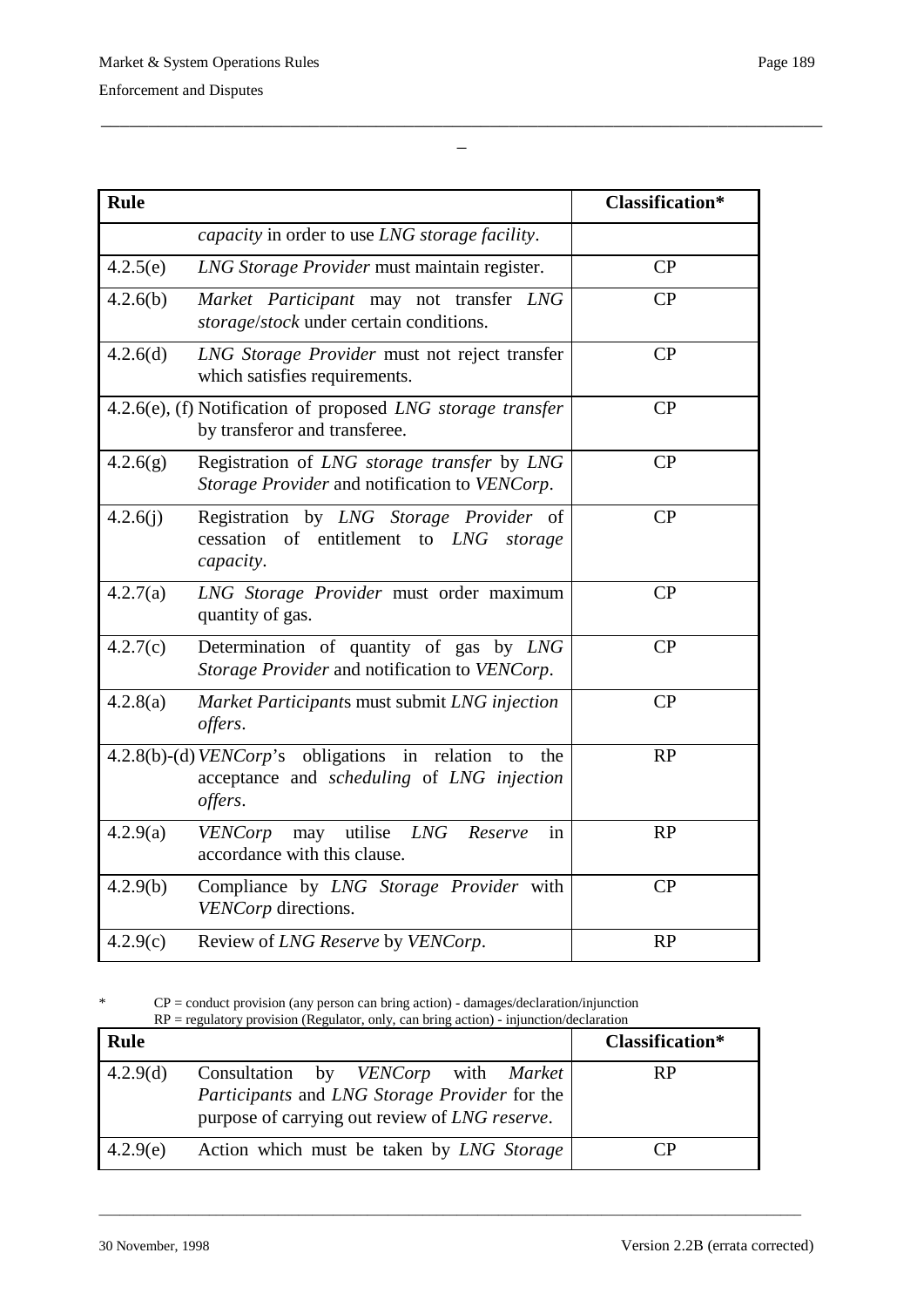Enforcement and Disputes

| Rule        |                                                                                                                                                                                                                                                                 | <b>Classification*</b> |
|-------------|-----------------------------------------------------------------------------------------------------------------------------------------------------------------------------------------------------------------------------------------------------------------|------------------------|
|             | Provider and Market Participants.                                                                                                                                                                                                                               |                        |
| 4.2.10(a)   | Establishment and operation of information<br>exchange system by LNG Storage Provider and<br>VENCorp.                                                                                                                                                           | <b>RP</b>              |
| 4.2.10(d)   | Provision of information referred to in clause<br>4.2.7(d) by VENCorp on request.                                                                                                                                                                               | RP                     |
| 4.3         | <b>Gas Quality</b>                                                                                                                                                                                                                                              |                        |
| 4.3.1(b)    | VENCorp is responsible for ensuring<br>gas<br>complies with prescribed specifications.                                                                                                                                                                          | <b>RP</b>              |
| 4.3.1(d)    | Participants must comply with gas quality<br>specifications.                                                                                                                                                                                                    | CP                     |
| 4.3.1(e)    | Requirement of gas quality monitoring at all<br>system injection points.                                                                                                                                                                                        | CP                     |
|             | $4.3.2(b)(1)$ If VENCorp considers contract not being<br>complied with or that conditions can no longer<br>be satisfied, VENCorp must notify Market<br>Participants that gas quality standards no longer<br>approved (and VENCorp may refuse to accept<br>gas). | <b>RP</b>              |
|             | 4.3.2(b)(2) Market Participant must not inject any further<br>gas.                                                                                                                                                                                              | CP                     |
| 4.3.3(a)    | Provision of <i>gas quality monitoring system</i> by<br>Transmission Pipeline Owner.                                                                                                                                                                            | CP                     |
| 4.3.3(b)    | Gas quality monitoring system must be<br>approved by VENCorp.                                                                                                                                                                                                   | CP                     |
| 4.3.3(c)    | Gas quality monitoring system must perform<br>certain functions.                                                                                                                                                                                                | CP                     |
| 4.3.3(d)    | Gas quality monitoring system must include<br>certain equipment.                                                                                                                                                                                                | CP                     |
| 4.3.3(e)    | Provider of gas quality monitoring system must<br>ensure data transmitted in form and manner<br>compatible with database.                                                                                                                                       | CP                     |
| $\ast$      | $CP =$ conduct provision (any person can bring action) - damages/declaration/injunction<br>$RP =$ regulatory provision (Regulator, only, can bring action) - injunction/declaration                                                                             |                        |
| <b>Rule</b> |                                                                                                                                                                                                                                                                 | Classification*        |

\_\_\_\_\_\_\_\_\_\_\_\_\_\_\_\_\_\_\_\_\_\_\_\_\_\_\_\_\_\_\_\_\_\_\_\_\_\_\_\_\_\_\_\_\_\_\_\_\_\_\_\_\_\_\_\_\_\_\_\_\_\_\_\_\_\_\_\_\_\_\_\_\_\_\_\_  $\overline{\phantom{0}}$ 

| Rule     |                                                     | <b>Classification*</b> |
|----------|-----------------------------------------------------|------------------------|
| 4.3.3(f) | Submission of plan to <i>VENCorp</i> by provider of |                        |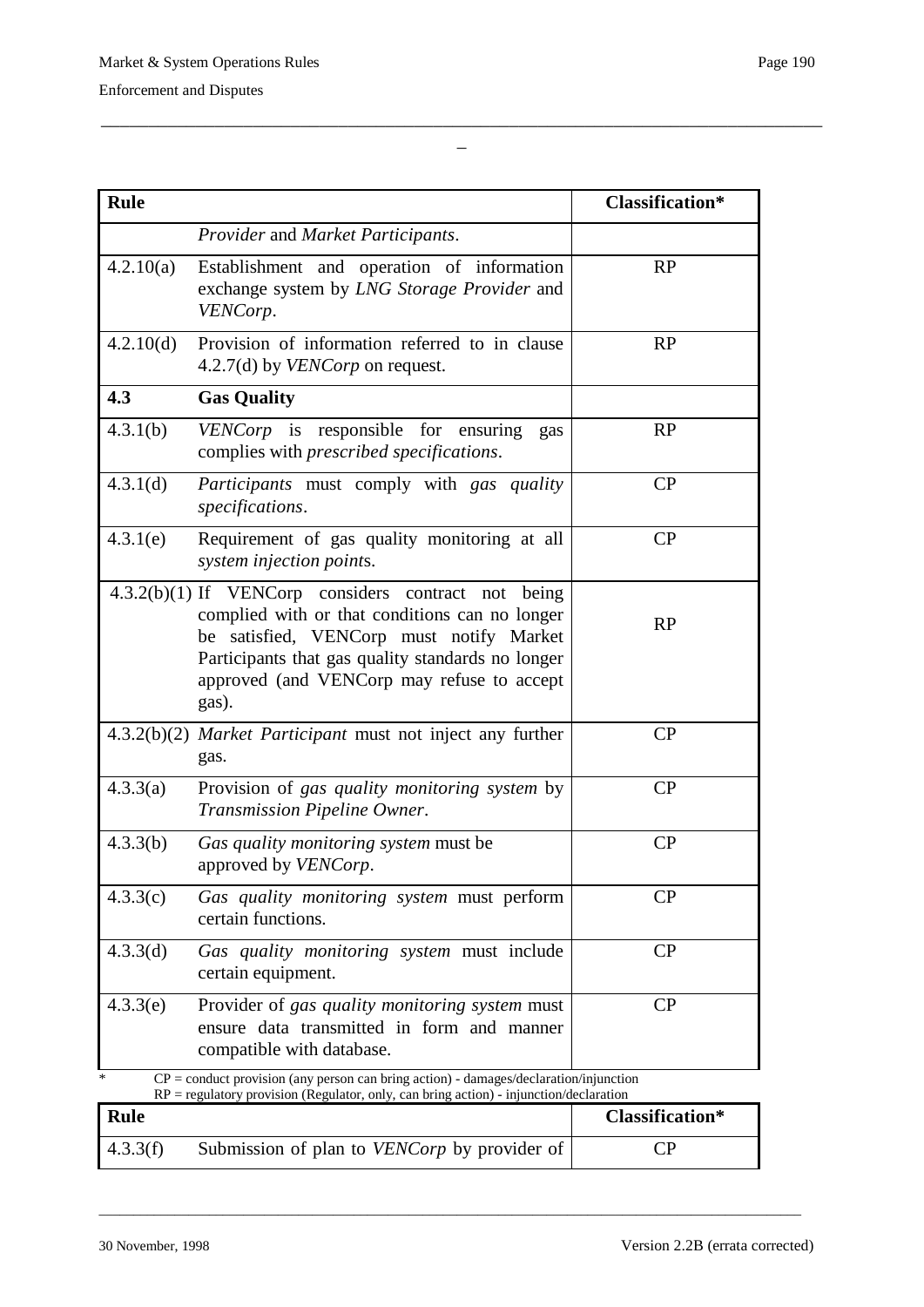| <b>Rule</b>         |                                                                                                                                                                                              | <b>Classification*</b> |
|---------------------|----------------------------------------------------------------------------------------------------------------------------------------------------------------------------------------------|------------------------|
|                     | gas quality monitoring system.                                                                                                                                                               |                        |
| 4.3.3(g)            | Provision of information by provider of the gas<br>quality monitoring system and payment of costs<br>by party requesting information.                                                        | CP                     |
| 4.3.4(a)            | <i>Participant</i> must use reasonable endeavours to<br>ensure that any gas complies with the <i>gas quality</i><br>specifications.                                                          | CP                     |
| 4.3.4(c)            | VENCorp must not refuse to accept gas which<br>complies with gas quality specifications.                                                                                                     | RP                     |
| 4.3.4(d)            | Notification by <i>Participants</i> if aware gas does<br>not comply with <i>gas quality specifications</i> .                                                                                 | CP                     |
| 4.3.4(f)            | Notification by <i>VENCorp</i> if it intends to accept<br>off-specification gas.                                                                                                             | RP                     |
| 4.4                 | <b>Metering</b>                                                                                                                                                                              |                        |
| $4.4.1(e)(3)$ Costs | installations,<br>οf<br>metering<br>new<br>modifications to existing <i>metering installations</i><br>and decommissioning to be borne by <i>affected</i><br>Participant.                     | CP                     |
| 4.4.3(c)            | Agreement by <i>Participants</i> under this clause<br>must not be unreasonably withheld.                                                                                                     | CP                     |
| 4.4.3(d)            | A person who is not a <i>Participant</i> may only be a<br>responsible person if it agrees with VENCorp to<br>be bound by this clause and other conditions<br>VENCorp may reasonably require. | CP                     |
| 4.4.3(e)            | Notification by person who would otherwise be.<br>the responsible person.                                                                                                                    | CP                     |
| 4.4.4               | Obligations of responsible person.                                                                                                                                                           | CP                     |
| 4.4.5               | Affected Participant may provide additional<br>equipment provided such equipment complies<br>with certain requirements.                                                                      | CP                     |
| 4.4.6               | Metering installation must comply with certain<br>requirements.                                                                                                                              | CP                     |

\* CP = conduct provision (any person can bring action) - damages/declaration/injunction RP = regulatory provision (Regulator, only, can bring action) - injunction/declaration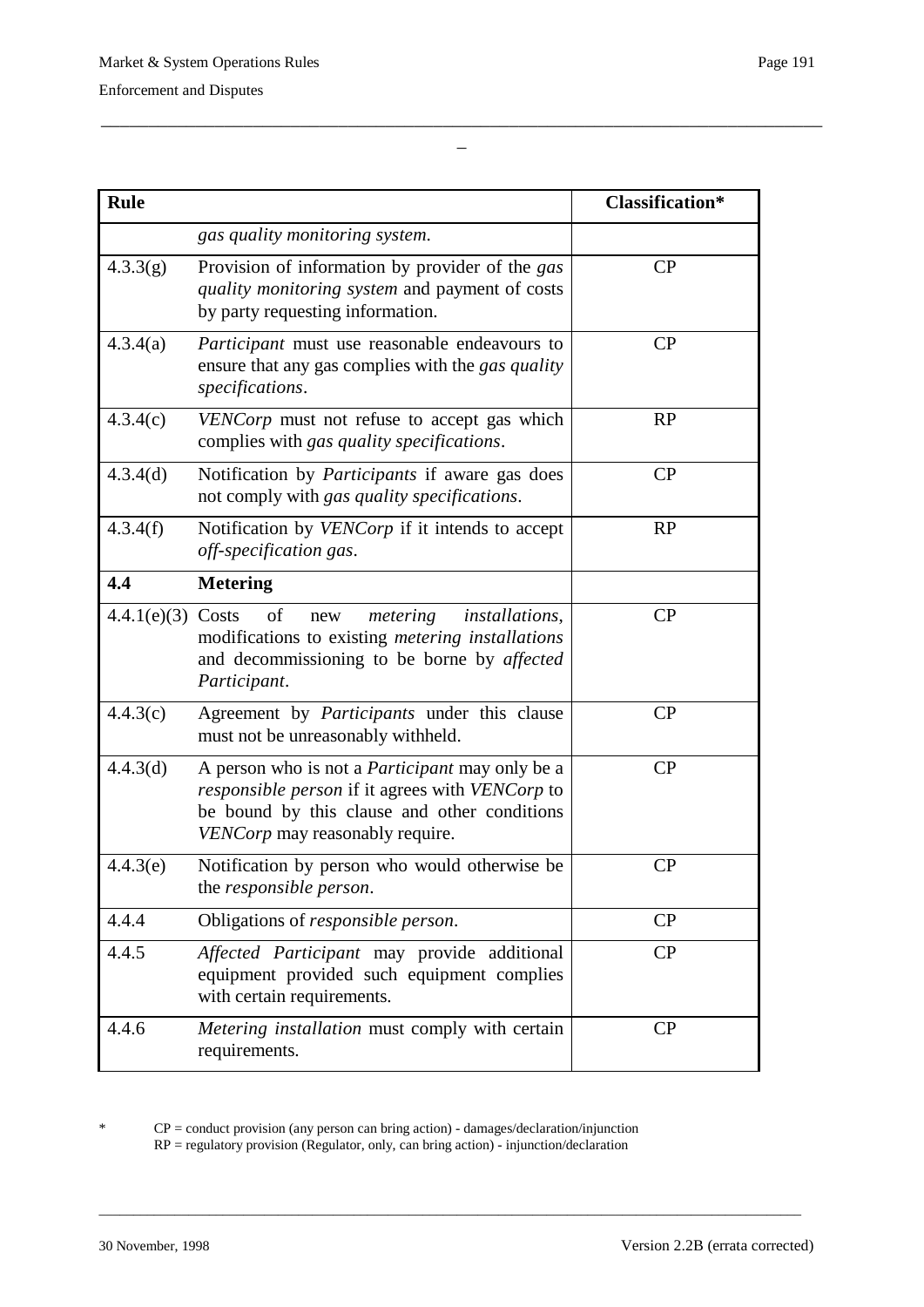| <b>Rule</b> |                                                                                                                                                                         | <b>Classification*</b> |
|-------------|-------------------------------------------------------------------------------------------------------------------------------------------------------------------------|------------------------|
| 4.4.7       | Responsible person must ensure metering<br><i>installation</i> is located as close as practicable to<br>relevant point.                                                 | CP                     |
| 4.4.8       | Accuracy requirements for <i>metering</i><br><i>installation.</i>                                                                                                       | CP                     |
| 4.4.9(b)    | Responsible person must ensure metering<br>installation is calibrated in accordance with<br>schedule.                                                                   | CP                     |
| 4.4.9(c)    | VENCorp must review calibration requirements<br>and <i>publish</i> changes.                                                                                             | RP                     |
| 4.4.9(d)    | Establishment of calibration procedures<br>by<br>responsible person.                                                                                                    | CP                     |
| 4.4.9(f)    | Making of results of tests available<br>by<br>responsible person.                                                                                                       | CP                     |
| 4.4.9(h)    | Responsible person must permit representatives<br>to be present at calibration.                                                                                         | CP                     |
| 4.4.9(i)    | Responsible<br>notice<br>of<br>person<br>must give<br>calibration.                                                                                                      | CP                     |
| 4.4.9(j)    | Notification by <i>affected Participants</i> who wish<br>to have representative present. Parties must use<br>reasonable endeavours to agree time and date.              | CP                     |
| 4.4.9(m)    | Cost of calibration must be borne by person<br>requiring calibration or <i>responsible person</i> .                                                                     | CP                     |
| 4.4.9(n)    | Monitoring of<br><i>metering installations</i><br>by<br><i>responsible person</i> on regular basis.                                                                     | CP                     |
| 4.4.9(0)    | Obligations of responsible person if it becomes<br>accuracy of<br>that<br>the<br>aware<br>$\mathbf{a}$<br>metering<br>installation does not comply with clause 4.4.     | CP                     |
| 4.4.9(p)    | Obligation of responsible person to provide<br>report and estimate quantity of gas transferred<br>after it becomes aware of any matter described in<br>clause 4.4.9(o). | CP                     |
| 4.4.9(q)    | Notification<br>responsible<br>of<br>by<br>person<br>modification,<br>adjustment, etc,<br>of<br>metering<br>installations.                                              | CP                     |
| 4.4.10(a)   | Protection<br>installation<br>of<br>metering<br>by<br>responsible person.                                                                                               | CP                     |

 $\_$  ,  $\_$  ,  $\_$  ,  $\_$  ,  $\_$  ,  $\_$  ,  $\_$  ,  $\_$  ,  $\_$  ,  $\_$  ,  $\_$  ,  $\_$  ,  $\_$  ,  $\_$  ,  $\_$  ,  $\_$  ,  $\_$  ,  $\_$  ,  $\_$  ,  $\_$  ,  $\_$  ,  $\_$  ,  $\_$  ,  $\_$  ,  $\_$  ,  $\_$  ,  $\_$  ,  $\_$  ,  $\_$  ,  $\_$  ,  $\_$  ,  $\_$  ,  $\_$  ,  $\_$  ,  $\_$  ,  $\_$  ,  $\_$  ,

\_\_\_\_\_\_\_\_\_\_\_\_\_\_\_\_\_\_\_\_\_\_\_\_\_\_\_\_\_\_\_\_\_\_\_\_\_\_\_\_\_\_\_\_\_\_\_\_\_\_\_\_\_\_\_\_\_\_\_\_\_\_\_\_\_\_\_\_\_\_\_\_\_\_\_\_  $\overline{\phantom{0}}$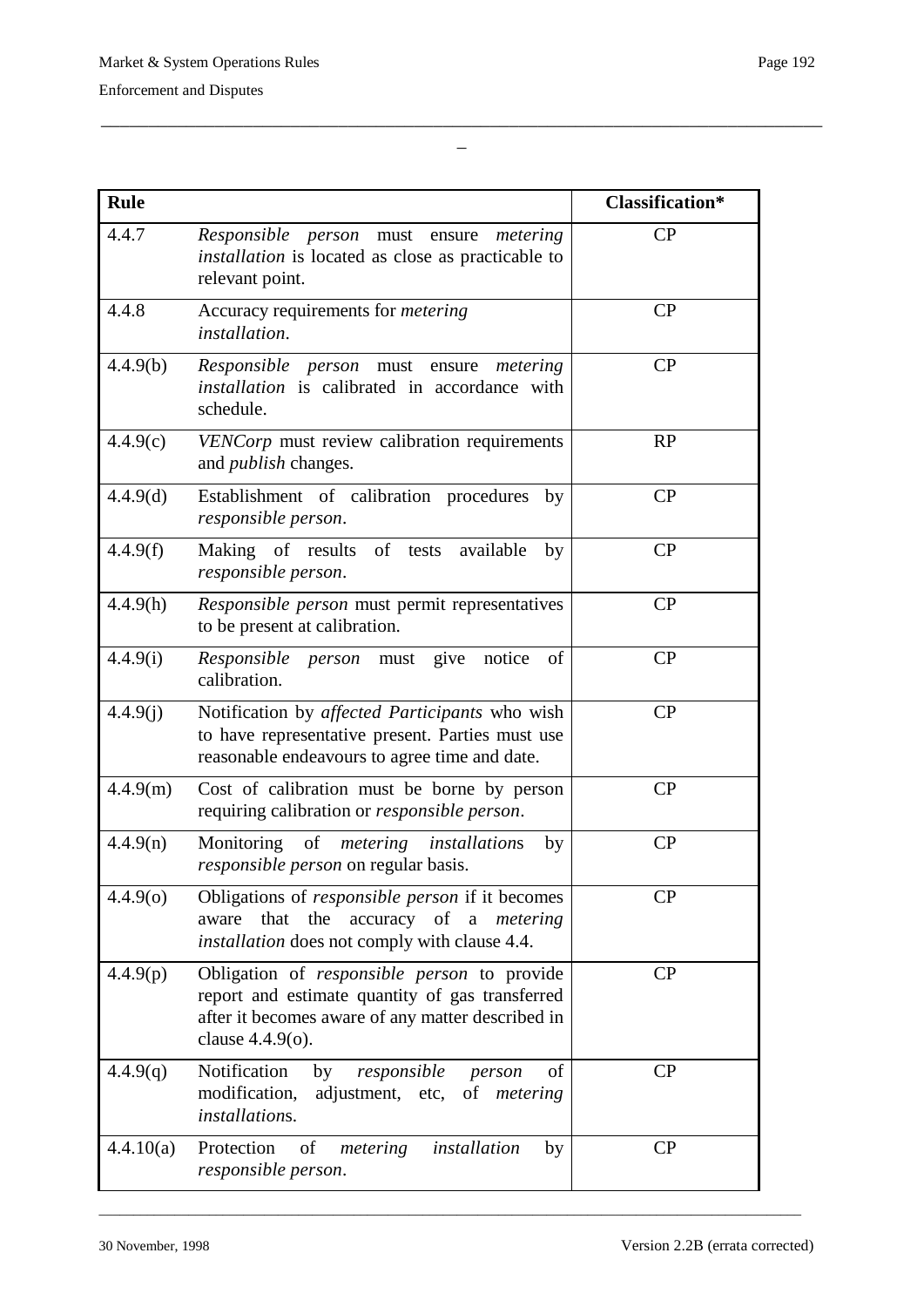\* CP = conduct provision (any person can bring action) - damages/declaration/injunction RP = regulatory provision (Regulator, only, can bring action) - injunction/declaration

\_\_\_\_\_\_\_\_\_\_\_\_\_\_\_\_\_\_\_\_\_\_\_\_\_\_\_\_\_\_\_\_\_\_\_\_\_\_\_\_\_\_\_\_\_\_\_\_\_\_\_\_\_\_\_\_\_\_\_\_\_\_\_\_\_\_\_\_\_\_\_\_\_\_\_\_  $\overline{a}$ 

| <b>Rule</b>          |                                                                                                                                            | <b>Classification*</b> |
|----------------------|--------------------------------------------------------------------------------------------------------------------------------------------|------------------------|
| 4.4.10(b)            | Notification by <i>Participant</i> if evidence<br>of<br>tampering found.                                                                   | CP                     |
| 4.4.10(c)            | Testing by responsible person if evidence that<br>accuracy might have been affected by tampering.                                          | CP                     |
| 4.4.10(d)            | Payment of costs by a <i>Participant</i> who interferes<br>with a <i>metering installation</i> without approval.                           | CP                     |
| 4.4.11               | Protection of metering data by responsible<br>person.                                                                                      | CP                     |
| $4.4.12(a)$ , (b)    |                                                                                                                                            | CP                     |
|                      | Notification and confirmation to VENCorp by a<br>responsible person of changes to parameters or<br>settings.                               |                        |
| 4.4.12(c)            | Recording of changes to parameters or settings<br>by VENCorp in metering register.                                                         | RP                     |
| 4.4.13(a)            | Responsible person must ensure that<br>the<br><i>metering installation</i> complies with this clause<br>4.4.13.                            | CP                     |
| 4.4.13(b), (c) & (e) |                                                                                                                                            | CP                     |
|                      | Metering installations must be capable of<br>determining the energy content.                                                               |                        |
| 4.4.13(g)            | Determination by VENCorp of the source of data<br>used for determining the energy content of gas.                                          | RP                     |
| 4.4.13(h)            | obligations<br>VENCorp's<br>associated<br>with<br>determining appropriate source of data.                                                  | RP                     |
| 4.4.13(i)            | VENCorp to ensure heating values are to be<br>applied.                                                                                     | <b>RP</b>              |
| 4.4.13(j)            | averaged<br>be<br>and<br>applied<br>Data<br>must<br>by<br><i>responsible person</i> for the purpose of measuring<br>energy content of gas. | CP                     |
| 4.4.13(k)            | Metering installation must be capable<br>of<br>recording <i>metering data</i> transmitted to <i>metering</i><br>database.                  | CP                     |
| 4.4.14(a)            | Responsible person must procure that metering<br>data is transmitted to metering database.                                                 | CP                     |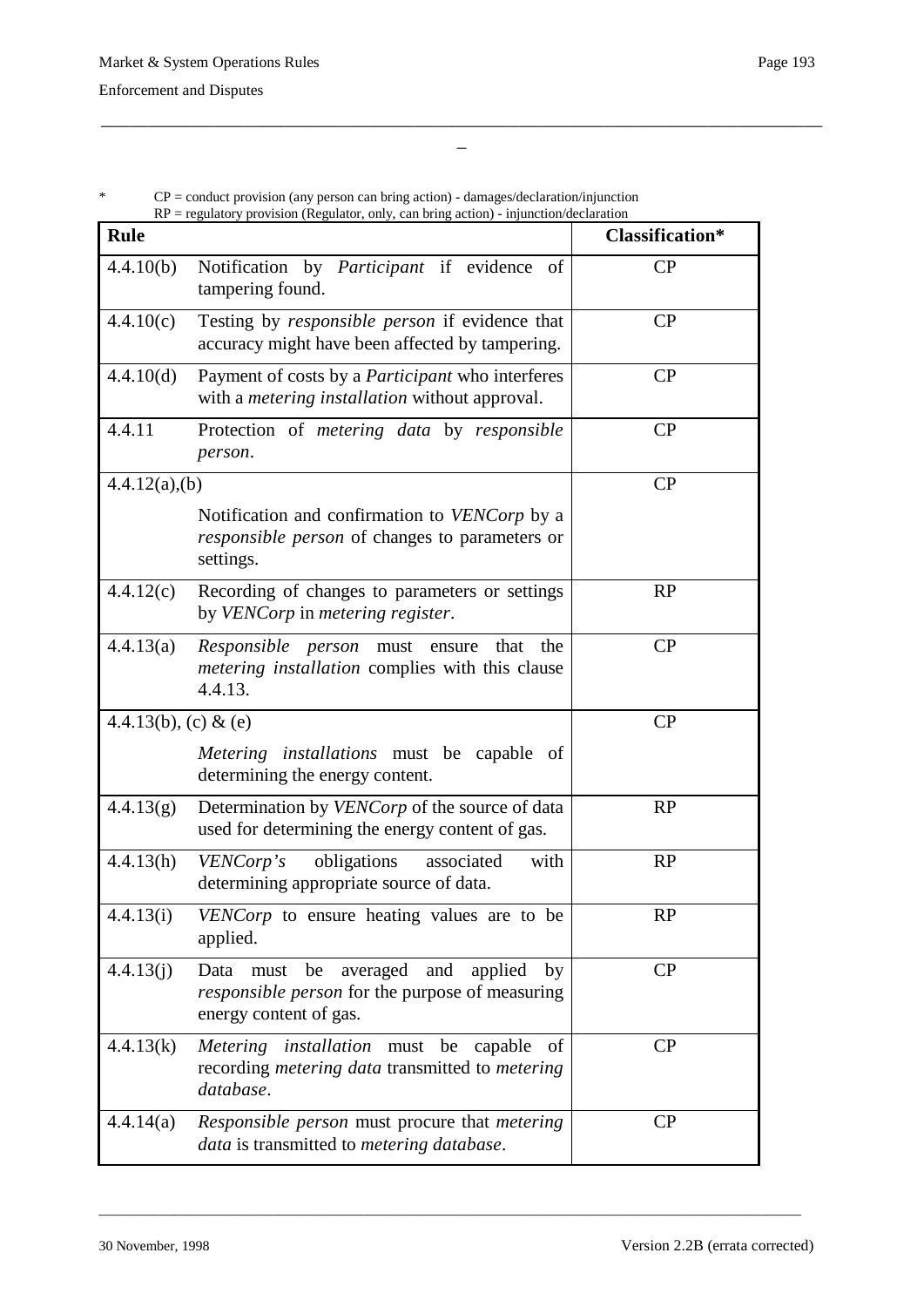\* CP = conduct provision (any person can bring action) - damages/declaration/injunction RP = regulatory provision (Regulator, only, can bring action) - injunction/declaration

\_\_\_\_\_\_\_\_\_\_\_\_\_\_\_\_\_\_\_\_\_\_\_\_\_\_\_\_\_\_\_\_\_\_\_\_\_\_\_\_\_\_\_\_\_\_\_\_\_\_\_\_\_\_\_\_\_\_\_\_\_\_\_\_\_\_\_\_\_\_\_\_\_\_\_\_  $\overline{a}$ 

| <b>Rule</b>       |                                                                                                                                             | <b>Classification*</b> |
|-------------------|---------------------------------------------------------------------------------------------------------------------------------------------|------------------------|
| 4.4.14(b)         | <i>Responsible person</i> to procure repairs are made<br>to metering installations.                                                         | CP                     |
| 4.4.14(c)         | Advice by Participant to VENCorp of metering<br>installation malfunction or defect.                                                         | CP                     |
| 4.4.15(a)         | Meter clocks must be referenced to Australian<br>Eastern Standard Time.                                                                     | CP                     |
| 4.4.15(b)         | Metering data must be set within specified<br>accuracy limits.                                                                              | CP                     |
| 4.4.16(a)         | Provision of pulse outputs by responsible<br>person.                                                                                        | CP                     |
| 4.4.16(b)         | Payment of costs by person requesting the pulse<br>output.                                                                                  | CP                     |
| 4.4.17            | Protection of data in <i>metering installation</i> by<br>responsible person.                                                                | CP                     |
| 4.4.18(a)         | VENCorp must collect metering data so as to<br>determine certain matters.                                                                   | RP                     |
| 4.4.18(b)         | Participants to use reasonable endeavours to<br>provide <i>metering data</i> .                                                              | CP                     |
| $4.4.18(c)$ , (d) |                                                                                                                                             | CP                     |
|                   | Obligation of <i>responsible person</i> to ensure data<br>capable of transmission/accessible by VENCorp.                                    |                        |
| 4.4.19            | Creation of <i>installation database</i> by <i>responsible</i><br>person and ensuring VENCorp and affected<br>Participants have access.     | CP                     |
| 4.4.20            | Creation and maintenance of metering database<br>and granting of access to <i>metering database</i> by<br>VENCorp.                          | RP                     |
| 4.4.21(a),(b)     |                                                                                                                                             | RP                     |
|                   | Maintenance of <i>metering register</i> by <i>VENCorp</i> .                                                                                 |                        |
| 4.4.21(c)(1)      |                                                                                                                                             |                        |
|                   | Advice by VENCorp if information in <i>metering</i><br>register indicates that a metering installation<br>does not comply with this clause. | <b>RP</b>              |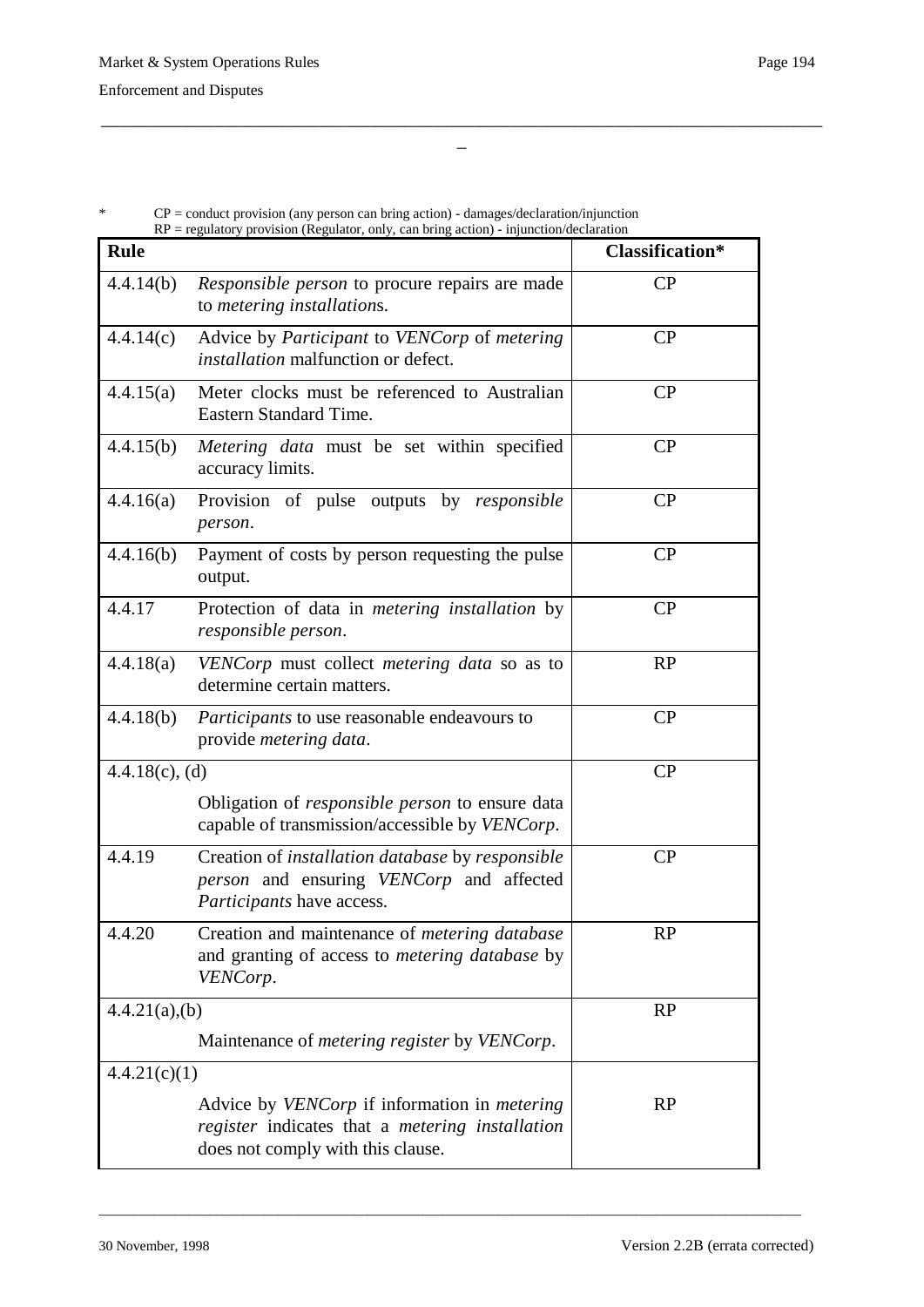| $RP =$ regulatory provision (Regulator, only, can bring action) - injunction/declaration |                                                                                                                                                               |                        |
|------------------------------------------------------------------------------------------|---------------------------------------------------------------------------------------------------------------------------------------------------------------|------------------------|
| <b>Rule</b>                                                                              |                                                                                                                                                               | <b>Classification*</b> |
| 4.4.21(c)(2)                                                                             |                                                                                                                                                               |                        |
|                                                                                          | Obligation of <i>responsible person</i> to procure that<br>the <i>metering installation</i> does comply.                                                      | CP                     |
| 4.4.21(d)                                                                                | VENCorp must establish transfer procedures to<br>deal with registration procedures of Non-<br>transferring<br>Franchise<br>Customers<br>between<br>Retailers. | RP                     |
| 4.4.22(e)                                                                                | Responsible person to ensure congestion does<br>not occur.                                                                                                    | CP                     |
| 4.4.22(f)                                                                                | Responsibility of <i>responsible person</i> to ensure<br>that persons have access.                                                                            | CP                     |
| 4.4.22(g)                                                                                | Obligation of <i>responsible person</i> to provide<br>local reading.                                                                                          | CP                     |
| 4.4.23                                                                                   | Payment for access to metering data<br>by<br>Participant to whom access provided.                                                                             | CP                     |
| $4.4.24(a)-(f)$ , (h)                                                                    |                                                                                                                                                               | RP                     |
|                                                                                          | Validation and substitution of <i>metering data</i> by<br>VENCorp.                                                                                            |                        |
| 4.4.24(g)                                                                                | Obligations of affected Participant<br>and<br>VENCorp if an affected Participant disputes a<br>substitution made by VENCorp.                                  | RP                     |
| 4.4.25                                                                                   | Obligation of <i>Participants</i> to ensure passwords<br>and metering data are treated as confidential<br>information.                                        | CP                     |
| 4.4.26(a)                                                                                | Metering data must be used by VENCorp as the<br>primary source of data for settlements.                                                                       | RP                     |

 $\_$  ,  $\_$  ,  $\_$  ,  $\_$  ,  $\_$  ,  $\_$  ,  $\_$  ,  $\_$  ,  $\_$  ,  $\_$  ,  $\_$  ,  $\_$  ,  $\_$  ,  $\_$  ,  $\_$  ,  $\_$  ,  $\_$  ,  $\_$  ,  $\_$  ,  $\_$  ,  $\_$  ,  $\_$  ,  $\_$  ,  $\_$  ,  $\_$  ,  $\_$  ,  $\_$  ,  $\_$  ,  $\_$  ,  $\_$  ,  $\_$  ,  $\_$  ,  $\_$  ,  $\_$  ,  $\_$  ,  $\_$  ,  $\_$  ,

\_\_\_\_\_\_\_\_\_\_\_\_\_\_\_\_\_\_\_\_\_\_\_\_\_\_\_\_\_\_\_\_\_\_\_\_\_\_\_\_\_\_\_\_\_\_\_\_\_\_\_\_\_\_\_\_\_\_\_\_\_\_\_\_\_\_\_\_\_\_\_\_\_\_\_\_  $\overline{a}$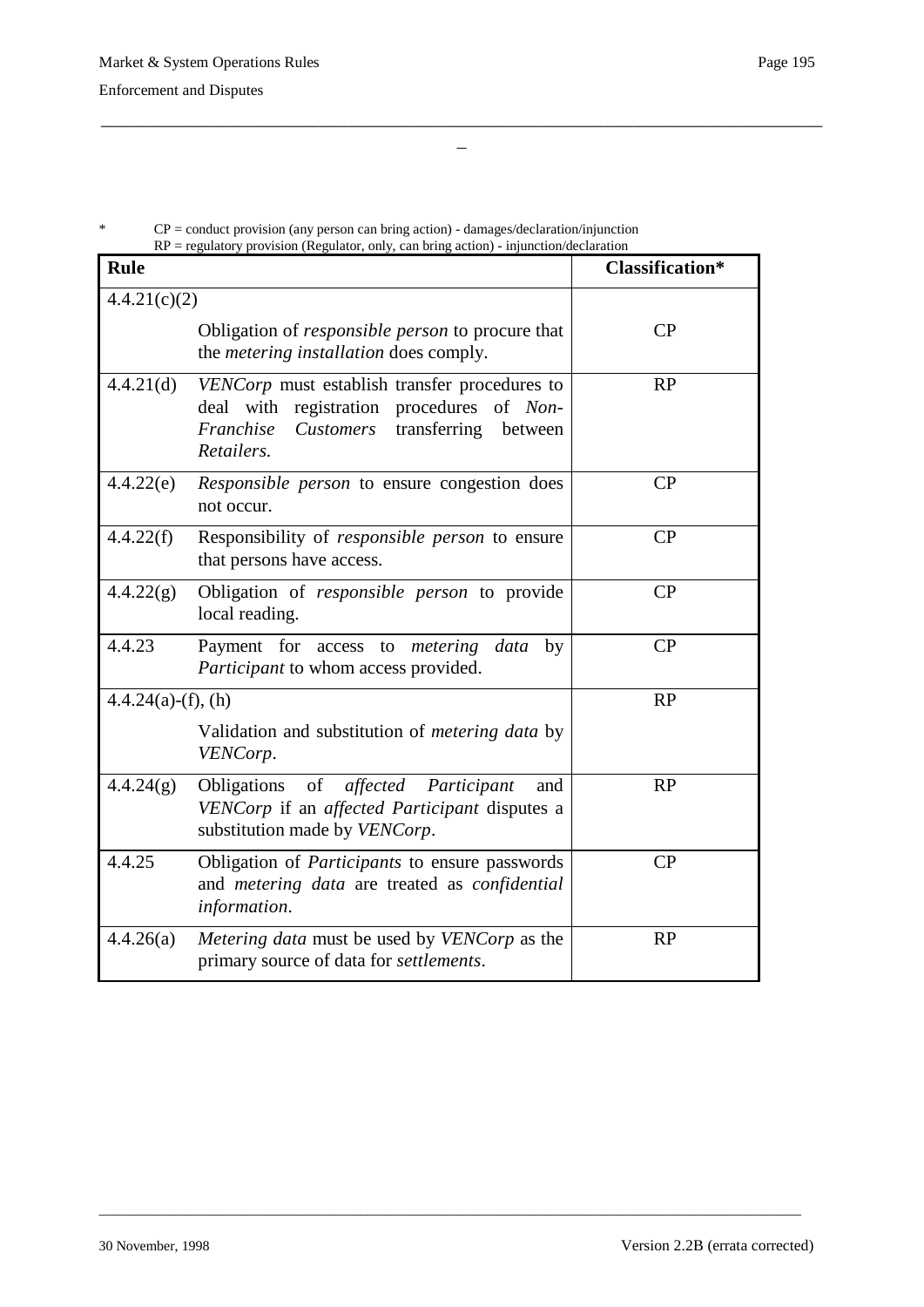| <b>Rule</b> |                                                                                                                        | Classification* |
|-------------|------------------------------------------------------------------------------------------------------------------------|-----------------|
| 4.4.26(c)   |                                                                                                                        |                 |
| $\bullet$   | Where <i>metering installation</i> used for additional<br>purpose, must not be inconsistent with, or cause             | $\overline{CP}$ |
|             | <i>Participant</i> to breach Rules or laws;                                                                            | $\overline{CP}$ |
| $\bullet$   | <i>Responsible person</i> must co-ordinate with<br>persons who use <i>metering installation</i> for other<br>purposes. |                 |
| 4.4.28      | must undertake review<br><b>VENCorp</b><br>of<br>the<br>metering provisions.                                           | <b>RP</b>       |

<sup>\*</sup> CP = conduct provision (any person can bring action) - damages/declaration/injunction RP = regulatory provision (Regulator, only, can bring action) - injunction/declaration

| <b>Rule</b> |                                                                                                                           | <b>Classification*</b> |
|-------------|---------------------------------------------------------------------------------------------------------------------------|------------------------|
| 5.          | <b>MARKET INFORMATION AND SYSTEM</b><br><b>PLANNING</b>                                                                   |                        |
| 5.1         | <b>Market Information</b>                                                                                                 |                        |
| 5.1.1(b)    | Information concerning the operation of the<br>market must be made available by VENCorp.<br>VENCorp may charge a fee.     | RP                     |
| 5.1.1(c)    | Information in relation to the <i>market price</i> must<br>be made available by VENCorp.                                  | RP                     |
| 5.1.2(a)    | All information by Participants to VENCorp<br>must be provided by means of the <i>electronic</i><br>communication system. | CP                     |
| 5.1.2(b)    | Information must be provided using templates.                                                                             | CP                     |
| 5.1.2(c)    | Information must be <i>time stamped</i> by <i>VENCorp</i> .                                                               | RP                     |
| 5.1.2(e)    | Development of <i>electronic</i><br>communication<br>procedures by VENCorp.                                               | RP                     |
| 5.1.3       | Establishment, maintenance and publication of<br>Participant data by VENCorp.                                             | RP                     |
| 5.1.4       | Publication of schedules by VENCorp.                                                                                      | RP                     |
| 5.1.5       | Market information must be made available by<br>VENCorp.                                                                  | RP                     |
| 5.1.6       | VENCorp must retain records for seven years.                                                                              | RP                     |
| 5.1.7       | VENCorp must arrange <i>market</i> audit.                                                                                 | RP                     |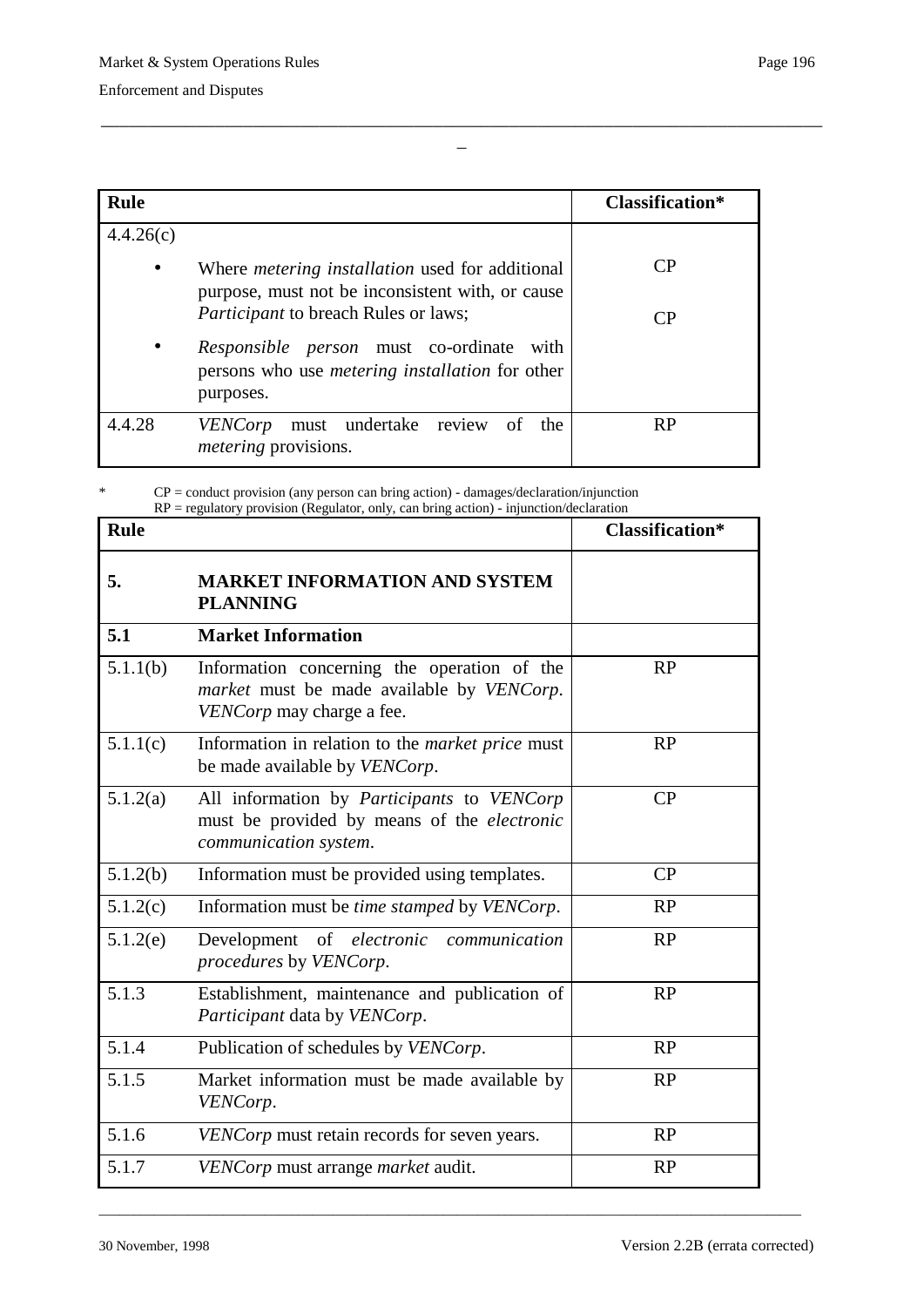| <b>Rule</b>                                                                                                                                                                             | <b>Classification*</b> |
|-----------------------------------------------------------------------------------------------------------------------------------------------------------------------------------------|------------------------|
| $5.2.1(b)$ , (c), (d)                                                                                                                                                                   | <b>RP</b>              |
| VENCorp must provide planning reviews and<br>use reasonable endeavours to ensure<br>that.<br><i>planning reviews</i> accurately reflect the<br>information provided to <i>VENCorp</i> . |                        |
| Preparation and provision of <i>annual planning</i><br>5.2.2<br><i>reviews</i> by <i>VENCorp</i> .                                                                                      | RP                     |
| Preparation and provision of <i>quarterly planning</i><br>5.2.3(a)<br>reviews by VENCorp.                                                                                               | <b>RP</b>              |

 $CP =$  conduct provision (any person can bring action) - damages/declaration/injunction RP = regulatory provision (Regulator, only, can bring action) - injunction/declaration

| <b>Rule</b>      |                                                                                                                          | <b>Classification*</b> |
|------------------|--------------------------------------------------------------------------------------------------------------------------|------------------------|
| 5.2.3(b),(c),(d) |                                                                                                                          | RP                     |
|                  | Information which must be included<br>by<br>VENCorp in the quarterly planning reviews.                                   |                        |
| 5.2.3(e)         | VENCorp must update quarterly planning<br><i>review</i> if previous review becomes materially<br>inaccurate.             | RP                     |
|                  | 5.2.4(a)-(e) Provision of forecasts by <i>Participants</i> .                                                             | CP                     |
| 5.2.4(f)         | Confidentiality obligations of <i>VENCorp</i> .                                                                          | RP                     |
| 5.2.4(h)         | Obligations of <i>Participants</i> to provide<br>information in good faith and to ensure the<br>information is accurate. | CP                     |
| 5.2.6(a)         | Co-ordination of maintenance by VENCorp to<br>ensure <i>system security</i> .                                            | RP                     |
| 5.2.6(b)         | Development of operating procedures<br>by<br>VENCorp.                                                                    | RP                     |
| 5.2.6(c)         | Obligation of Transmission Pipeline Owner to<br>act in accordance with forecasts.                                        | CP                     |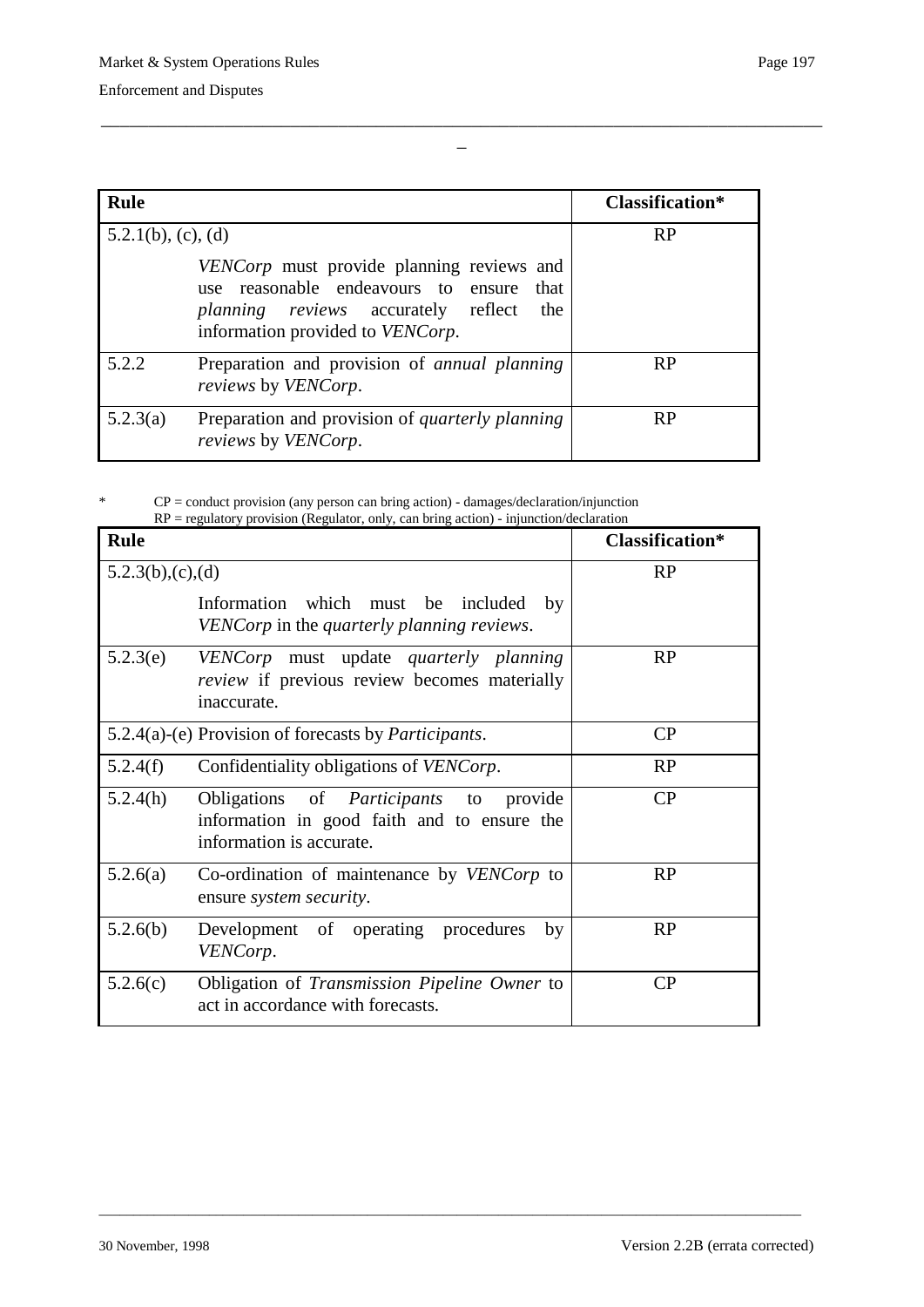| <b>Rule</b> |                                                                                                                             | <b>Classification*</b> |
|-------------|-----------------------------------------------------------------------------------------------------------------------------|------------------------|
| 5.2.6(d)    |                                                                                                                             |                        |
|             | Obligation of Pipeline Owner/Storage                                                                                        | CP                     |
|             | <i>Providers</i> to act in accordance with forecasts.                                                                       | CP                     |
|             | Co-operation by <i>Pipeline Owners/Storage</i><br>Providers.                                                                |                        |
| 5.2.6(f)    | Provision<br>of information by<br>Pipeline<br>Owners/Storage Providers if breakdown or<br>potential breakdown of equipment. | CP                     |
| 5.2.6(g)    | Provision of details of defect in equipment by<br>VENCorp.                                                                  | RP                     |
| 5.3         | <i>MDQ</i> authorisation                                                                                                    |                        |
|             | 5.3.1(a), (b) VENCorp and a Transmission Pipeline Owner                                                                     | $\rm CP$               |
|             | must enter into a <i>service envelope</i> agreement.                                                                        |                        |
| 5.3.1(d)    | VENCorp and Transmission Pipeline Owner                                                                                     | RP                     |

 $CP =$  conduct provision (any person can bring action) - damages/declaration/injunction RP = regulatory provision (Regulator, only, can bring action) - injunction/declaration

must supply information requested by

independent person.

| <b>Rule</b> |                                                                                                                                            | <b>Classification*</b> |
|-------------|--------------------------------------------------------------------------------------------------------------------------------------------|------------------------|
| 5.3.1(f)    | VENCorp and Transmission Pipeline Owner<br>must ensure resolution of disagreement reflected<br>in service envelope agreement.              | <b>CP</b>              |
| 5.3.2(a)    | VENCorp must allocate <i>authorised MDQ</i> .                                                                                              | RP                     |
| 5.3.2(b)    | <i>VENCorp</i> must prepare and make available to<br>Market Participants a report on methodology<br>for allocating <i>authorised MDQ</i> . | R <sub>P</sub>         |
| 5.3.2(c)    | VENCorp must notify Market Participants to<br>whom <i>authorised MDQ</i> is allocated.                                                     | RP                     |
| 5.3.2(d)    | A Retailer must notify its Customers of the<br>Customer's authorised MDQ.                                                                  | <b>CP</b>              |
| 5.3.2(e)    | VENCorp must advise a Customer of the<br>Customer's authorised MDQ.                                                                        | RP                     |
| 5.3.2(h)    | VENCorp must review authorised<br><i>MDO</i><br>allocated under clause $5.3.2(a)(1)$ .                                                     | RP                     |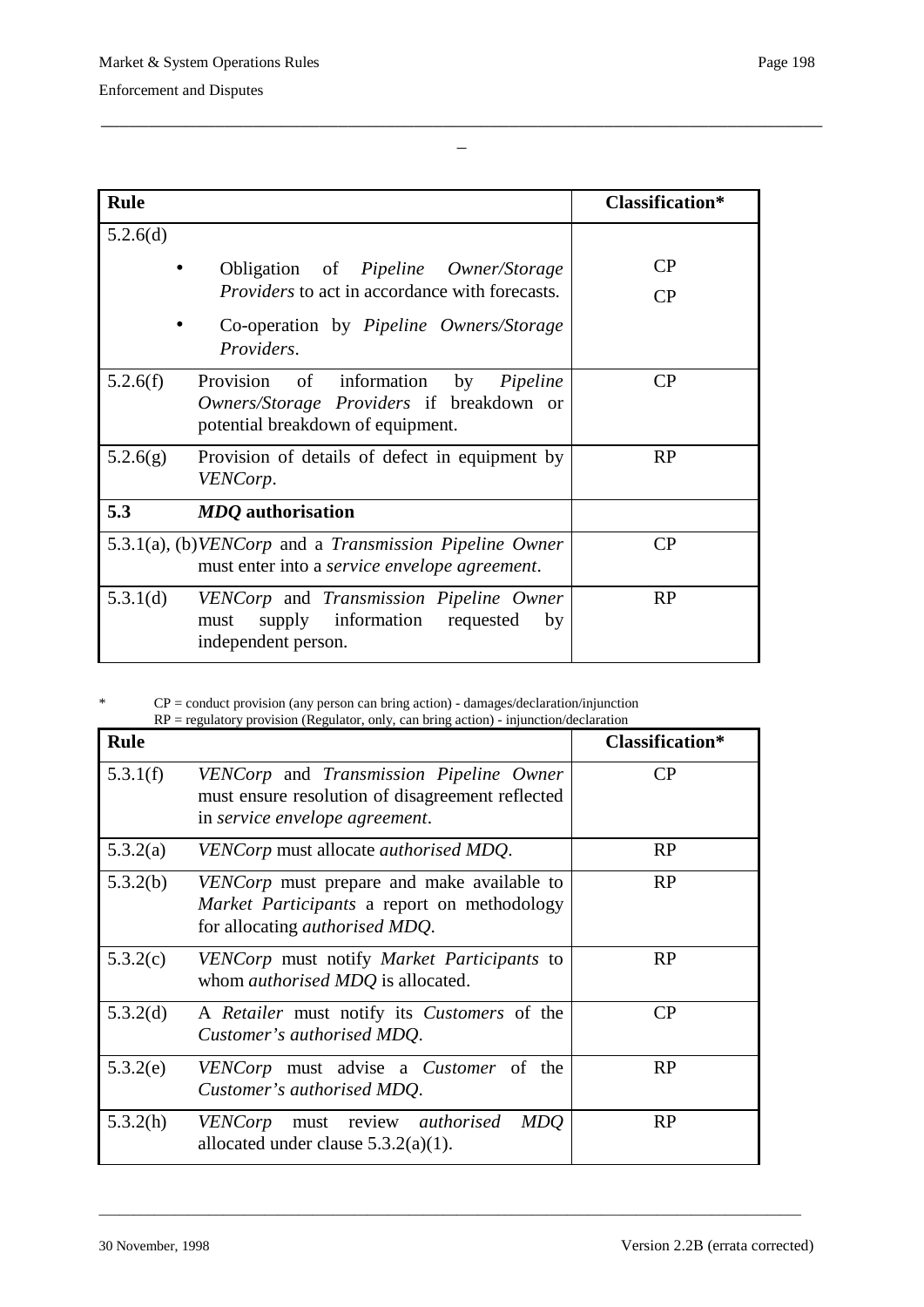| <b>Rule</b> |                                                                                                                                        | <b>Classification*</b> |
|-------------|----------------------------------------------------------------------------------------------------------------------------------------|------------------------|
| 5.3.3(a)    | A Transmission Pipeline Owner who extends or<br>expands its pipeline must consult<br>with<br>VENCorp.                                  | CP                     |
| 5.3.3(b)    | VENCorp must allocate additional authorised<br>MDQ according to the direction of Transmission<br>Pipeline Owner.                       | RP                     |
| 5.3.3(c)    | VENCorp must not allocate <i>authorised MDQ</i><br>except in accordance with the direction of<br>relevant Transmission Pipeline Owner. | RP                     |
| 5.3.3(d)    | VENCorp and Transmission Pipeline Owner<br>modify existing <i>service</i><br>must<br>envelope<br>agreement.                            | CP                     |
| 5.3.3(e)    | Retailer must give prior notice to VENCorp of<br>Customers to whom additional <i>authorised MDQ</i><br>is to be attributed.            | CP                     |
| 5.3.3(f)    | Retailer's liability for payment of uplift<br>payments if withdrawals by Customers exceed<br>authorised MDQ.                           | CP                     |
| 5.3.4(b)    | VENCorp to set authorised MDQ of Customers<br>who transfer from tariff D to tariff V in a fair and<br>equitable manner.                | <b>RP</b>              |

\* CP = conduct provision (any person can bring action) - damages/declaration/injunction  $RP =$  regulatory provision (Regulator, only, can bring action) - injunction/declaration

| <b>Rule</b> |                                                                                                                                                                     | <b>Classification*</b> |
|-------------|---------------------------------------------------------------------------------------------------------------------------------------------------------------------|------------------------|
| 5.3.4(c)    | VENCorp must allocate <i>authorised MDQ</i> to<br>Customers who inject gas at injection points<br>other than Longford if there is sufficient capacity<br>available. | RP                     |
| 5.3.4(d)    | VENCorp must allocate spare <i>authorised MDQ</i> .                                                                                                                 | <b>RP</b>              |
| 5.3.4(e)    | Requirements to be observed by VENCorp in<br>allocating spare <i>authorised MDQ</i> .                                                                               | RP                     |
| 5.3.4(g)    | VENCorp must use monies received from<br>auctioning <i>authorised MDQ</i> to offset its costs.                                                                      | RP                     |
| 5.3.5(a)    | <i>Authorised MDQ</i> is valid only for withdrawals<br>of gas at <i>delivery points</i> in respect of which it<br>was first allocated.                              | $\rm CP$               |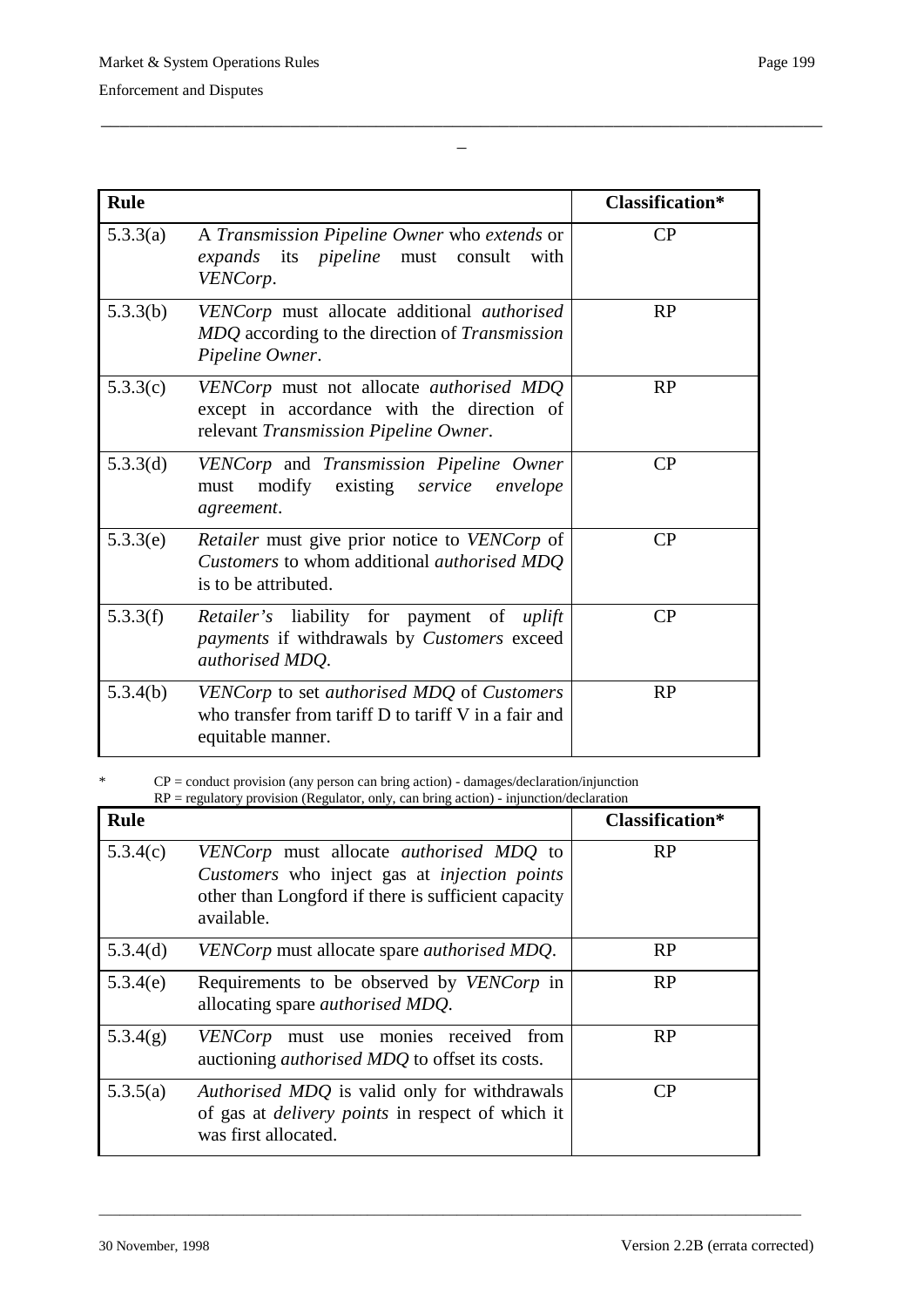| <b>Rule</b> |                                                                                                                                              | Classification* |
|-------------|----------------------------------------------------------------------------------------------------------------------------------------------|-----------------|
| 5.3.5(b)    | VENCorp must advise transferees of <i>authorised</i><br>MDQ of amount attributable to that <i>authorised</i><br><i>MDQ</i> (as transferred). | RP              |
| 5.3.6       | <i>Authorised MDQ</i> of a person disconnected from<br>the transmission system reverts to VENCorp.                                           | $\rm CP$        |
| 5.4         | Confidentiality                                                                                                                              |                 |
| 5.4.1       | Obligation of VENCorp/Participants to keep<br>information confidential.                                                                      | RP              |
| 5.4.3       | Precautions by <i>VENCorp</i> / <i>Participants</i> to ensure<br>recipients keep information confidential if<br>information disclosed.       | RP              |
| 5.4.4       | Indemnification of <i>VENCorp</i> by <i>Participants</i> .                                                                                   | CP              |
| 5.4.5       | Obligation of <i>Participants</i> to comply for three<br>years after ceasing to be a <i>Participant</i> .                                    | CP              |
| 5.4.6       | οf<br>implementation<br>Development<br>and<br>confidentiality policy by <i>VENCorp</i> .                                                     | RP              |

 $CP =$  conduct provision (any person can bring action) - damages/declaration/injunction RP = regulatory provision (Regulator, only, can bring action) - injunction/declaration Ţ

| 6.       | <b>INTERVENTION AND MARKET</b><br><b>SUSPENSION</b>                                                              |           |
|----------|------------------------------------------------------------------------------------------------------------------|-----------|
| 6.1      | <b>Overview</b>                                                                                                  |           |
| 6.1.2    | Responsibility<br><b>VENCorp</b><br>(and<br>of<br>acknowledgments by <i>Participants</i> ).                      | <b>RP</b> |
| 6.2      | <b>Emergencies</b>                                                                                               |           |
| 6.2.1(c) | <b>VENCorp</b><br>οf<br>notify<br>Participant<br>must<br>emergencies/action taken.                               | CP        |
| 6.2.1(g) | <i>Participants</i> must ensure its <i>safety plan</i> permits<br>it to comply with <i>emergency</i> directions. | CP        |
| 6.2.1(i) | Notification by VENCorp of end of emergency.                                                                     | <b>RP</b> |

⊤

 $\_$  ,  $\_$  ,  $\_$  ,  $\_$  ,  $\_$  ,  $\_$  ,  $\_$  ,  $\_$  ,  $\_$  ,  $\_$  ,  $\_$  ,  $\_$  ,  $\_$  ,  $\_$  ,  $\_$  ,  $\_$  ,  $\_$  ,  $\_$  ,  $\_$  ,  $\_$  ,  $\_$  ,  $\_$  ,  $\_$  ,  $\_$  ,  $\_$  ,  $\_$  ,  $\_$  ,  $\_$  ,  $\_$  ,  $\_$  ,  $\_$  ,  $\_$  ,  $\_$  ,  $\_$  ,  $\_$  ,  $\_$  ,  $\_$  ,

٦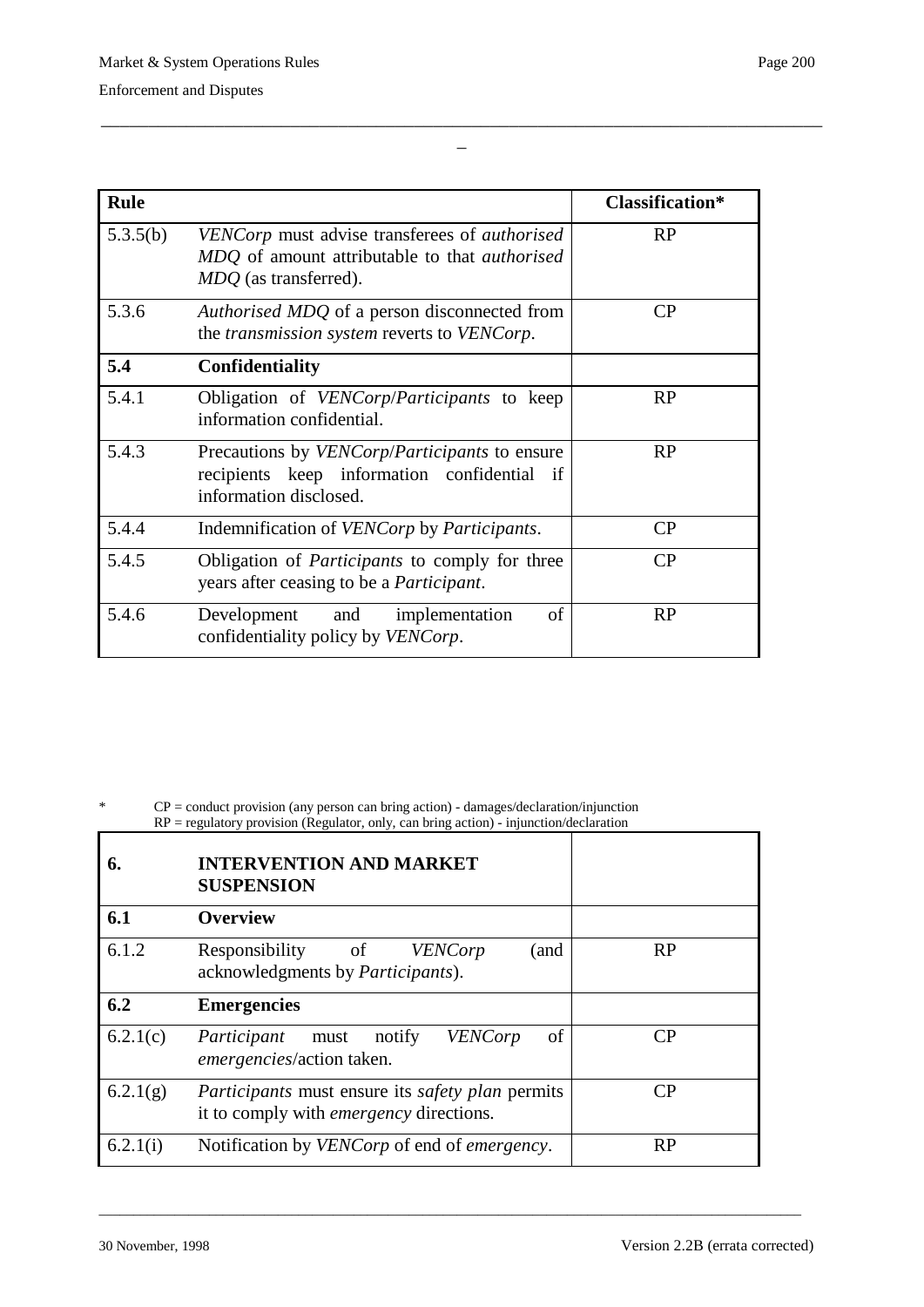|       | $6.2.2(c)-(e)$<br><b>RP</b>                                                                                                            |           |  |
|-------|----------------------------------------------------------------------------------------------------------------------------------------|-----------|--|
|       | Obligation of <i>VENCorp</i> to prepare <i>emergency</i><br>procedures and make available emergency<br>procedures to each Participant. |           |  |
| 6.3   | <b>Emergency Planning by Participants</b>                                                                                              |           |  |
| 6.3.1 | Provision of <i>emergency</i> contact information by<br>Participants.                                                                  | CР        |  |
| 6.3.2 | Establishment and maintenance of internal <i>safety</i><br>procedures by Participants.                                                 | CP        |  |
| 6.3.3 | Obligation of <i>Participants</i><br>to<br>ensure<br>officers/staff/customers<br>familiar<br>with<br>procedures.                       | CP        |  |
| 6.4   | <b>Emergency Curtailment of Customers</b>                                                                                              |           |  |
| 6.4.1 | Provision of <i>curtailment</i> information<br>by<br>Distributors.                                                                     | CР        |  |
| 6.4.2 | Provision of <i>curtailment</i><br>information<br>by<br><i>Transmission Customers.</i>                                                 | CР        |  |
| 6.4.3 | Preparation of <i>emergency curtailment</i> list and<br>notification by <i>VENCorp</i> .                                               | <b>RP</b> |  |

\* CP = conduct provision (any person can bring action) - damages/declaration/injunction  $RP =$  regulatory provision (Regulator, only, can bring action) - injunction/declaration

| <b>Rule</b> |                                                                                                                                                                      | <b>Classification*</b> |
|-------------|----------------------------------------------------------------------------------------------------------------------------------------------------------------------|------------------------|
| 6.5         | <b>Response to Emergency</b>                                                                                                                                         |                        |
| 6.5.1(a)    | Obligation of VENCorp to provide information<br>when an <i>emergency</i> arises.                                                                                     | <b>RP</b>              |
| 6.5.1(b)    | Obligation of each <i>Participant</i> to advise<br>officers/staff of the nature and existence of an<br><i>emergency.</i>                                             | <b>RP</b>              |
|             | $6.5.1(c)(1)$ VENCorp may issue such <i>emergency directions</i><br>as it reasonably considers necessary.                                                            | <b>RP</b>              |
|             | $6.5.1(c)(2)$ Obligations of each <i>Participant</i> during<br>an<br>emergency.                                                                                      | $\overline{CP}$        |
| 6.5.1(d)    | <i>Participants</i> must use reasonable endeavours to<br>ensure that its <i>Customers</i> act in a manner which<br>enables the <i>Participant</i> to comply with its | <b>RP</b>              |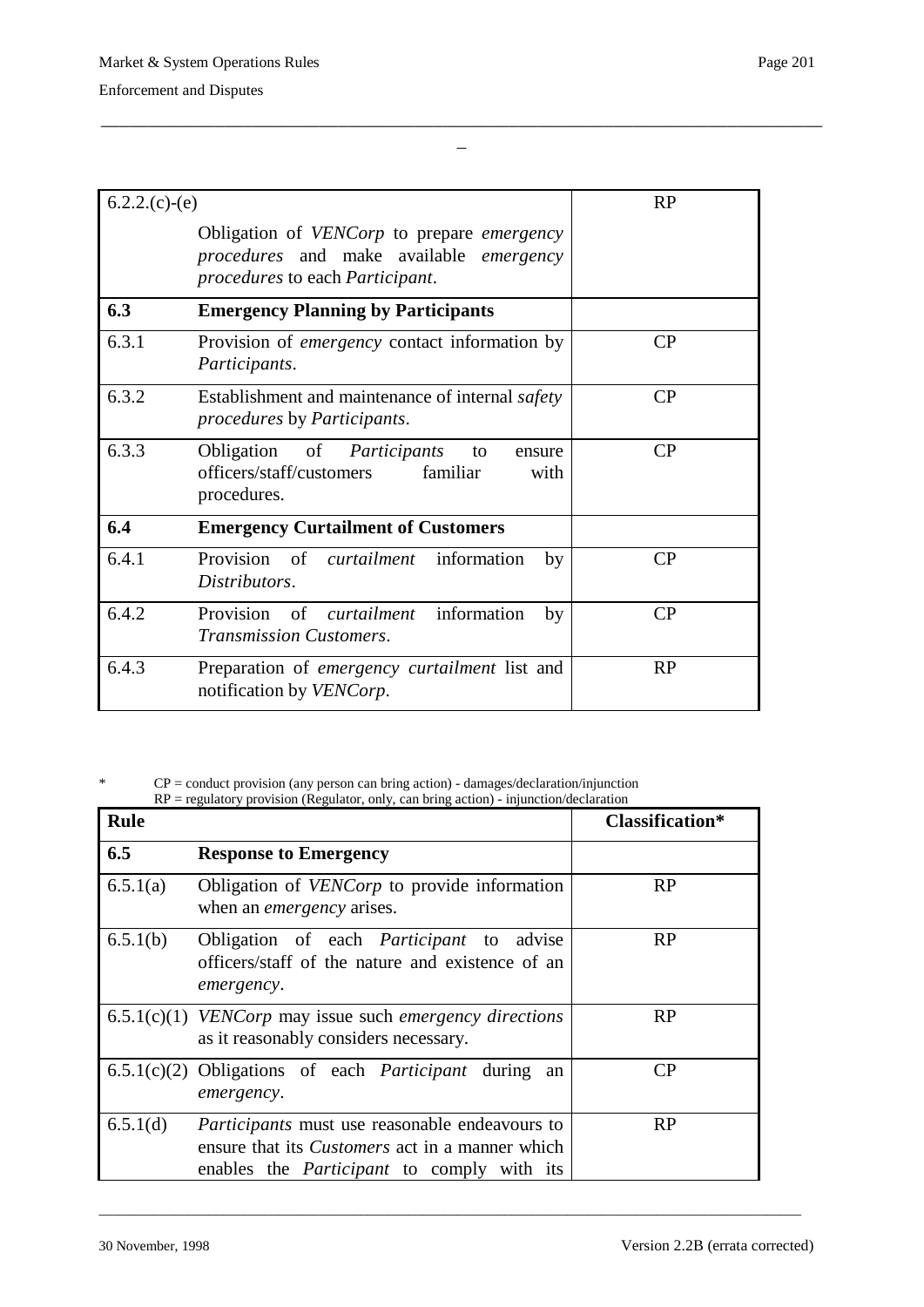**Rule Classification\*** obligations. 6.5.1(e) *VENCorp* must decide which requirements are to prevail in the event of conflict between procedures, chapter 6 and an *emergency direction*. RP 6.5.2(b) Obligation of each *Participant* to comply with all such *emergency directions*. CP 6.5.2(e) Shortfall to be paid to *VENCorp* by *Market Participants*. CP 6.5.3(b) Obligation of *Participants* to comply with such *emergency directions*. CP 6.5.3(e) Shortfall to be paid to *VENCorp* by *Market Participants*. CP **6.6 System Security Threat** 6.6.1(a) Provision of details of threat to *system security* to *Participants* by *VENCorp*. RP 6.6.1(c) Obligation of *Participants* to provide information to *VENCorp*. CP 6.6.1.(d) *VENCorp* must treat information as *confidential* and only use it for certain purposes. RP

\_\_\_\_\_\_\_\_\_\_\_\_\_\_\_\_\_\_\_\_\_\_\_\_\_\_\_\_\_\_\_\_\_\_\_\_\_\_\_\_\_\_\_\_\_\_\_\_\_\_\_\_\_\_\_\_\_\_\_\_\_\_\_\_\_\_\_\_\_\_\_\_\_\_\_\_ \_

 $CP =$  conduct provision (any person can bring action) - damages/declaration/injunction RP = regulatory provision (Regulator, only, can bring action) - injunction/declaration

| Rule     |                                                                                                                                   | <b>Classification*</b> |
|----------|-----------------------------------------------------------------------------------------------------------------------------------|------------------------|
| 6.6.1(e) | Obligation of <i>VENCorp</i> to inform<br>to<br>Participants when threat to system security at an<br>end.                         | <b>RP</b>              |
| 6.6.2(a) | Facilitation of response to <i>system security</i> threat<br>by VENCorp.                                                          | <b>RP</b>              |
| 6.6.2(b) | Obligations on <i>VENCorp</i> to take certain action if<br>insufficient time fora threat to <i>system security</i> to<br>subside. | <b>RP</b>              |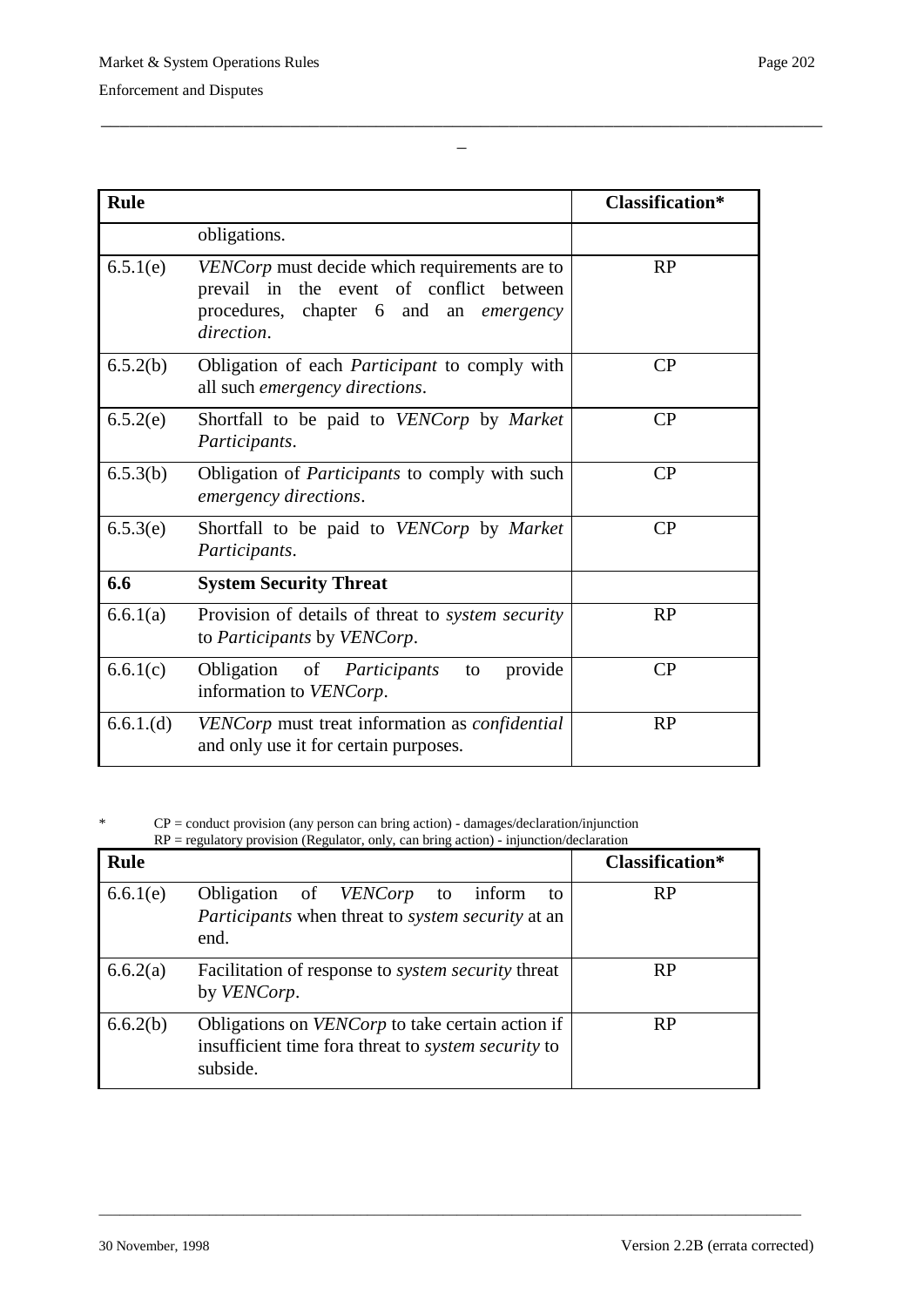| Rule     |                                                                                                                                                          | <b>Classification*</b> |
|----------|----------------------------------------------------------------------------------------------------------------------------------------------------------|------------------------|
| 6.6.3(a) | If VENCorp believes that sufficient time exists<br>for a threat to system security to subside without<br>intervention, VENCorp must take certain action. | RP                     |
| 6.6.3(b) | Obligation of <i>Participants</i> to comply with all<br>requests and directions issued by VENCorp.                                                       | CP                     |
| 6.6.4    | If VENCorp believes insufficient time exists for<br>threat to system security to subside without<br>intervention, VENCorp must intervene.                | RP                     |
| 6.6.5(c) | Obligation of <i>VENCorp</i> to request the <i>Adviser</i> to<br>establish a <i>compensation panel</i> and to refer the<br>claim to the <i>Adviser</i> . | RP                     |
| 6.6.5(d) | Obligation of Adviser to establish compensation<br>panel.                                                                                                | <b>RP</b>              |
| 6.6.5(e) | Determination of issues by <i>compensation panel</i> .                                                                                                   | RP                     |
| 6.6.5(f) | Conduct<br>bases<br>of<br>determination<br>and<br>by<br>compensation panel.                                                                              | CP                     |
| 6.6.5(g) | of<br><b>Market</b><br>Participant<br>Compensation<br>by<br>VENCorp.                                                                                     | CP                     |
| 6.7      | <b>Force Majeure and Market Suspension</b>                                                                                                               |                        |
| 6.7.1    | Development and publication by VENCorp of<br>administered price cap.                                                                                     | RP                     |
| 6.7.2(c) | Notification by VENCorp of force majeure<br>event.                                                                                                       | RP                     |
| 6.7.2(d) | Participants must use reasonable endeavours not<br>to exacerbate and must mitigate effects of <i>force</i><br>majeure event.                             | CP                     |

| $\ast$<br>$CP =$ conduct provision (any person can bring action) - damages/declaration/injunction<br>$RP$ = regulatory provision (Regulator, only, can bring action) - injunction/declaration |                                                                                                  |                        |
|-----------------------------------------------------------------------------------------------------------------------------------------------------------------------------------------------|--------------------------------------------------------------------------------------------------|------------------------|
| Rule                                                                                                                                                                                          |                                                                                                  | <b>Classification*</b> |
| 6.7.2(e)                                                                                                                                                                                      | If any force majeure event occurs VENCorp<br>must declare <i>administered price period</i> .     | <b>RP</b>              |
| 6.7.3(b)                                                                                                                                                                                      | VENCorp must not declare the <i>market</i> to be<br>suspended solely because of certain factors. | <b>RP</b>              |
| 6.7.4                                                                                                                                                                                         | Declaration and notification of<br>market<br>suspension by <i>VENCorp</i> .                      | <b>RP</b>              |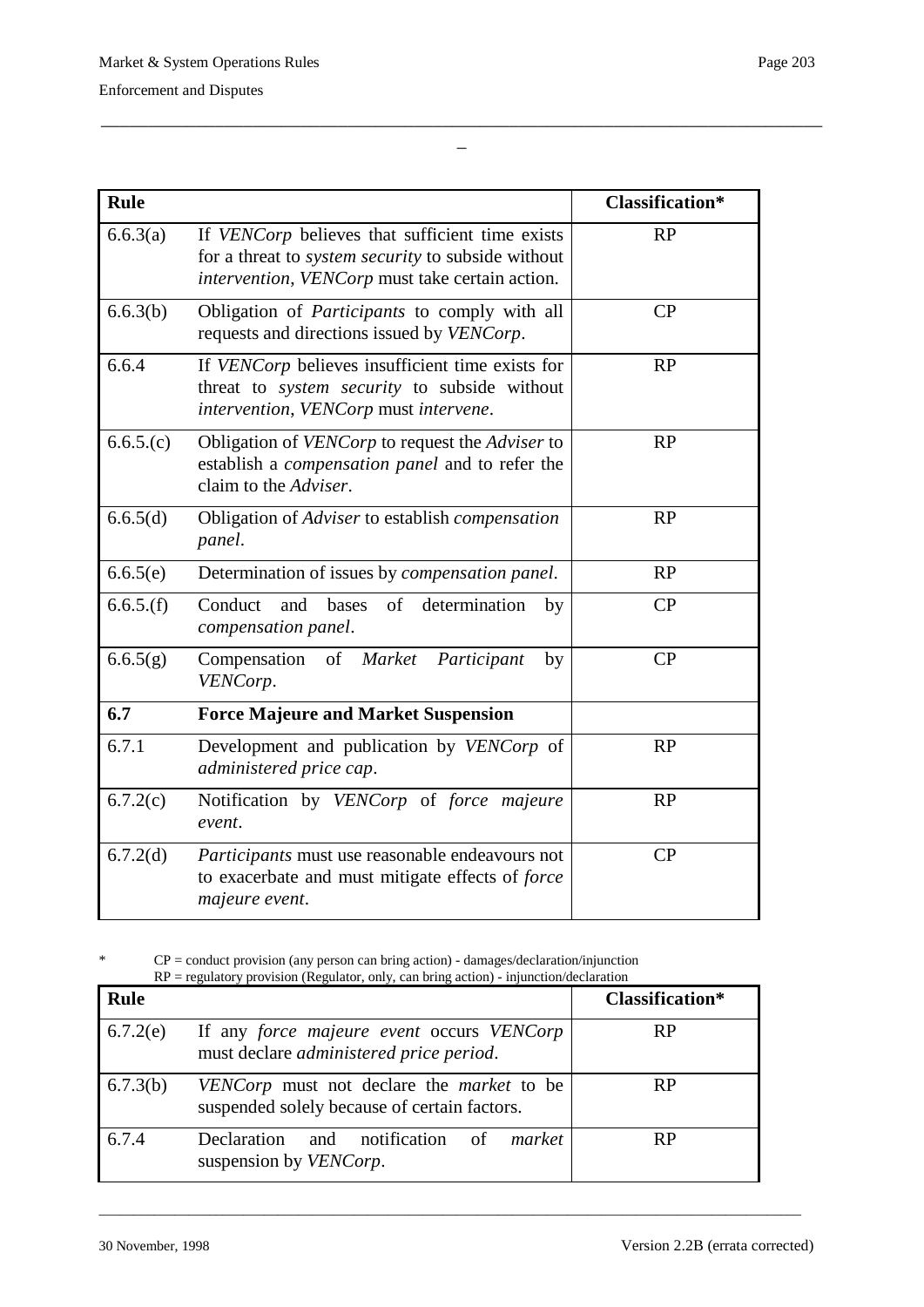| <b>Rule</b> |                                                                                                                                          | <b>Classification*</b> |
|-------------|------------------------------------------------------------------------------------------------------------------------------------------|------------------------|
| 6.7.5(a)    | Market price during market suspension must be<br>determined by VENCorp in accordance with<br>clause 3.2.2.                               | RP                     |
| 6.7.6(c)    | VENCorp must request the <i>Adviser</i> to establish a<br>compensation panel and to refer the claim to the<br>Adviser for determination. | RP                     |
| 6.7.6(d)    | Adviser must establish compensation panel.                                                                                               | RP                     |
| 6.7.6(e)    | Compensation panel must make determination<br>and notify VENCorp.                                                                        | RP                     |
| 6.7.6(f)    | of determination<br>Conduct<br>bases<br>and<br>οf<br>compensation panel.                                                                 | RP                     |
| 6.7.6(g)    | VENCorp must<br><i>Market</i><br>the<br>compensate<br>Participant in accordance with determination.                                      | CP                     |
| 6.7.7       | VENCorp must publish intervention report.                                                                                                | RP                     |
| 6.8         | <b>Review of Chapter 6</b>                                                                                                               |                        |
| 6.8.1       | Timing of review.                                                                                                                        | RP                     |
| 6.8.2       | Terms of reference.                                                                                                                      | RP                     |
| 6.8.3       | Process of review.                                                                                                                       | RP                     |

\* CP = conduct provision (any person can bring action) - damages/declaration/injunction RP = regulatory provision (Regulator, only, can bring action) - injunction/declaration

| Rule     |                                                                                            | <b>Classification*</b> |
|----------|--------------------------------------------------------------------------------------------|------------------------|
|          | <b>ENFORCEMENT AND DISPUTES</b>                                                            |                        |
| 7.1      | <b>Enforcement</b>                                                                         |                        |
| 7.1.1(b) | If <i>VENCorp</i> requests information from<br>Participants, VENCorp must provide reasons. | <b>RP</b>              |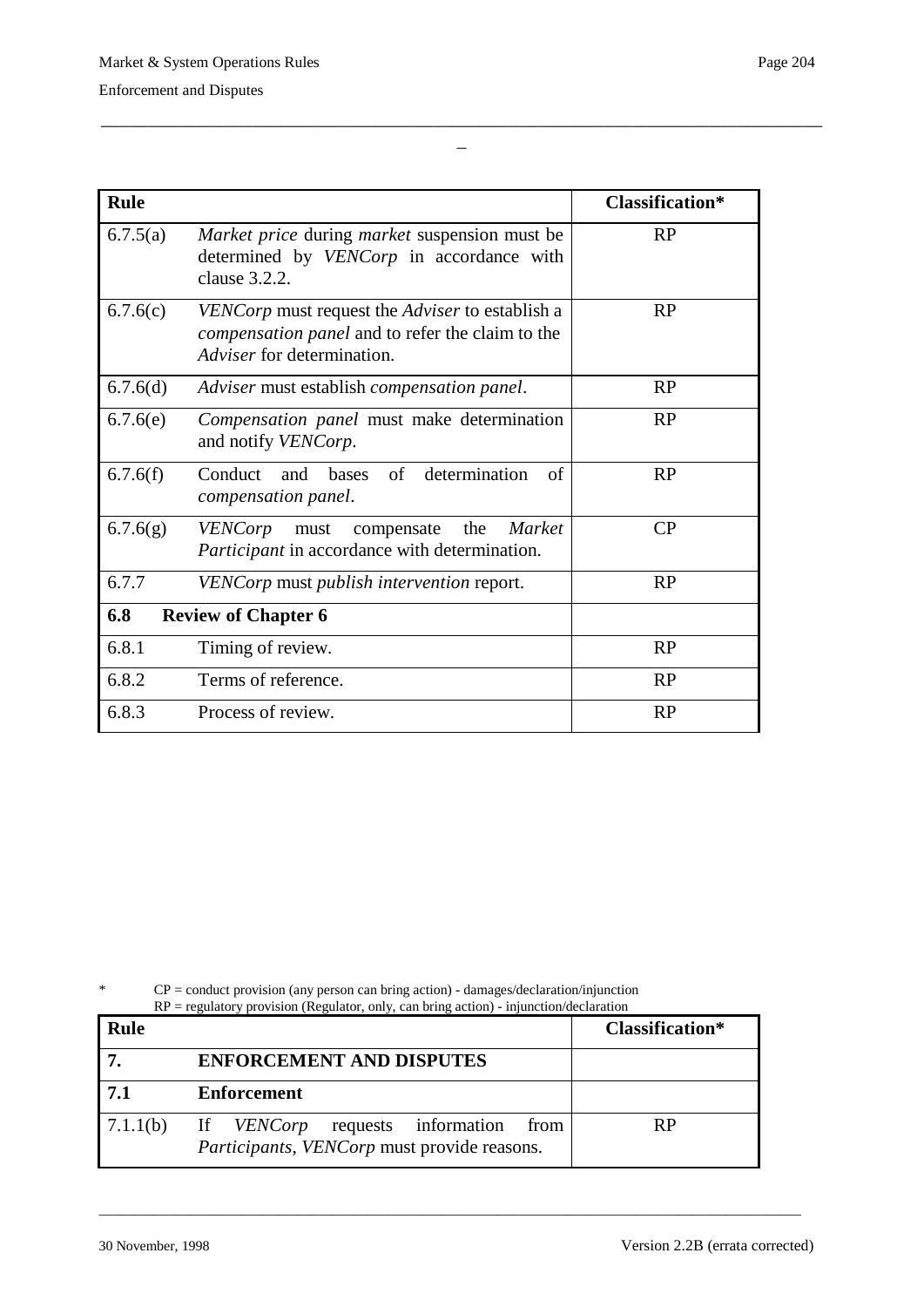by *VENCorp*.

*Participants*.

enforcement.

**7.2 Dispute Resolution**

breaches of Rules.

CP

CP

RP

RP

| 7.2.1(b) | Obligation of parties to comply with the<br>procedures.                                                                   | RP  |
|----------|---------------------------------------------------------------------------------------------------------------------------|-----|
| 7.2.1(c) | Party must apply to the <i>Regulator</i> if parties<br>cannot agree on procedures.                                        | RP  |
| 7.2.1(d) | <i>Regulator</i> must decide and direct the parties.                                                                      | RP. |
| 7.2.1(g) | Parties must comply with the decision of the<br>Regulator.                                                                | RP  |
|          | 7.2.2(a)-(c) VENCorp must appoint Adviser, having regard<br>to certain matters.                                           | RP  |
| 7.2.2(d) | VENCorp may terminate appointment if, in its<br>reasonable opinion, the <i>Adviser</i> does not meet<br>the requirements. | RP  |
|          | 7.2.2(e)-(h) <i>VENCorp</i> , in consultation with the <i>Adviser</i> , must                                              | RP  |

\_\_\_\_\_\_\_\_\_\_\_\_\_\_\_\_\_\_\_\_\_\_\_\_\_\_\_\_\_\_\_\_\_\_\_\_\_\_\_\_\_\_\_\_\_\_\_\_\_\_\_\_\_\_\_\_\_\_\_\_\_\_\_\_\_\_\_\_\_\_\_\_\_\_\_\_ \_

**Rule Classification\***

7.1.1(f) Cost of investigation to be met by *Participants*. CP

decisions of *VENCorp* in relation to

7.1.1(c) *Participants* must comply with a request made

7.1.1(e) Provision of assistance to investigator by

7.1.2 *VENCorp* obligations concerning alleged

7.1.5 Publication by *VENCorp* of report summarising

 $CP =$  conduct provision (any person can bring action) - damages/declaration/injunction  $RP =$  regulatory provision (Regulator, only, can bring action) - injunction/declaration

select group to constitute *dispute resolution* 

*panel*, having regard to certain matters.

| Rule | Lassification* |
|------|----------------|
|------|----------------|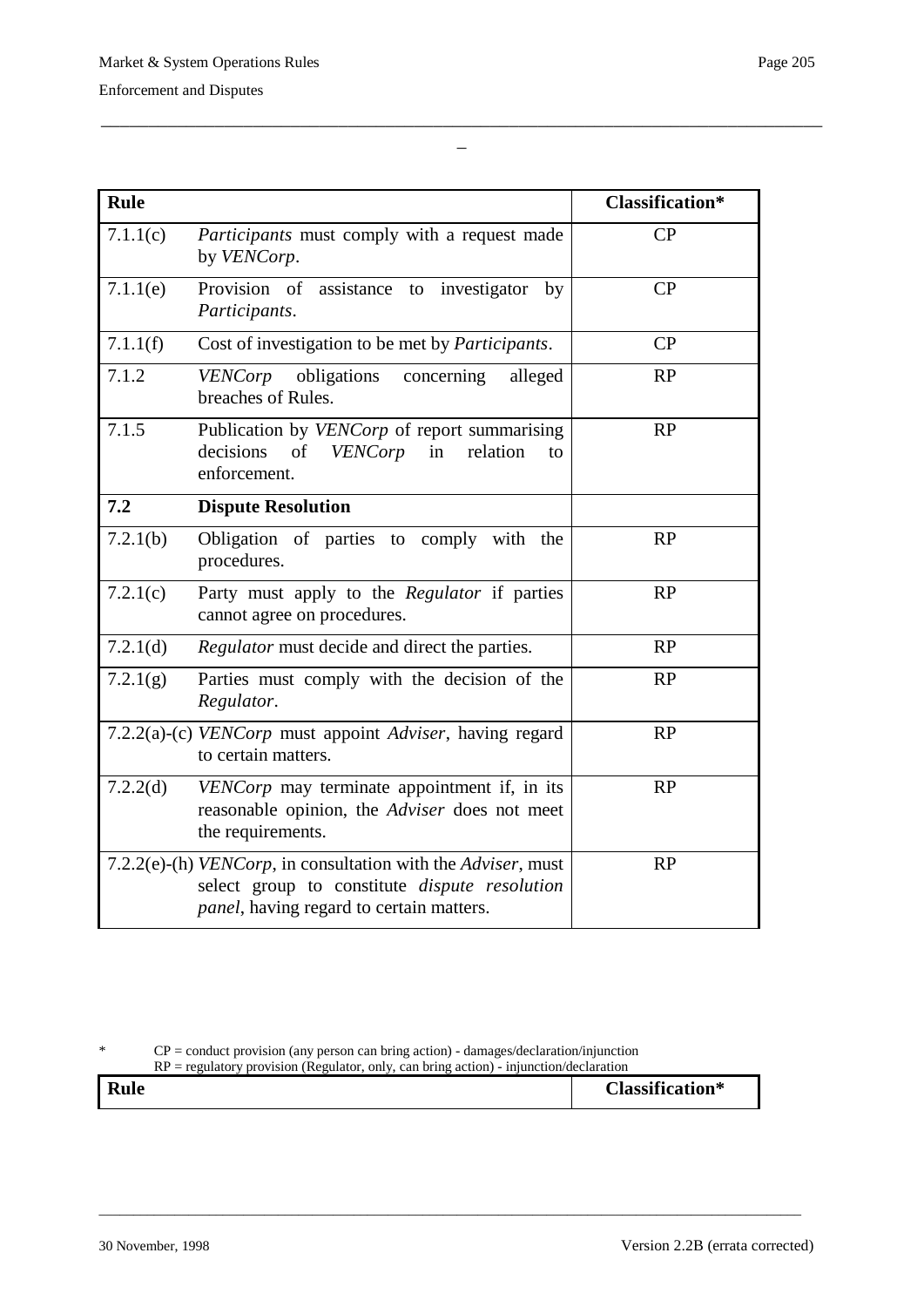| <b>Rule</b> |                                                                                                                                                                                           | <b>Classification*</b> |
|-------------|-------------------------------------------------------------------------------------------------------------------------------------------------------------------------------------------|------------------------|
| 7.2.3(c)    |                                                                                                                                                                                           | RP                     |
|             | <i>Adviser</i> must notify all other parties of the<br>dispute;                                                                                                                           |                        |
|             | Provision of information by parties<br>if<br>requested by Adviser.                                                                                                                        |                        |
| 7.2.3(f)    | Appointment of <i>dispute resolution panel</i> and<br>reference of dispute to <i>dispute resolution panel</i><br>by the Adviser.                                                          | RP                     |
| 7.2.4(a)    | Adviser must establish dispute resolution panel.                                                                                                                                          | RP                     |
| 7.2.4(c)    | Dispute resolution panel must select procedures<br>to apply to the dispute resolution process.                                                                                            | RP                     |
| 7.2.4(d)    | determined by the <i>dispute</i><br>Venue<br>be<br>to<br>resolution panel.                                                                                                                | RP                     |
| 7.2.4(e)    | Compliance by parties with any procedural<br>requirements imposed by the <i>dispute resolution</i><br>panel.                                                                              | CP                     |
| 7.2.4(f)    | Period within which the dispute resolution<br><i>panel</i> must give notice of its determination.                                                                                         | RP                     |
| 7.2.4(g)    | Provision of written notice to <i>dispute resolution</i><br><i>panel</i> by the parties describing action taken<br>following<br>resolution<br>dispute<br><i>panel's</i><br>determination. | RP                     |
| 7.2.5(d)    | Adviser must notify all <i>Participants</i> who may be<br>affected.                                                                                                                       | RP                     |
| 7.2.5(e)    | Monies must be paid on the date specified for<br>payment in the <i>settlement</i> statement.                                                                                              | $\rm CP$               |
| 7.2.6(a)    | Issue of revised <i>settlement statement</i><br>by<br>VENCorp.                                                                                                                            | RP                     |
| 7.2.6(b)    | Payment by relevant <i>Participant</i> of the amount<br>specified.                                                                                                                        | CP                     |
| 7.2.9       | Determination is binding on the parties and the<br>obliged to comply<br>parties<br>are<br>with<br>a<br>determination.                                                                     | CP                     |

\* CP = conduct provision (any person can bring action) - damages/declaration/injunction RP = regulatory provision (Regulator, only, can bring action) - injunction/declaration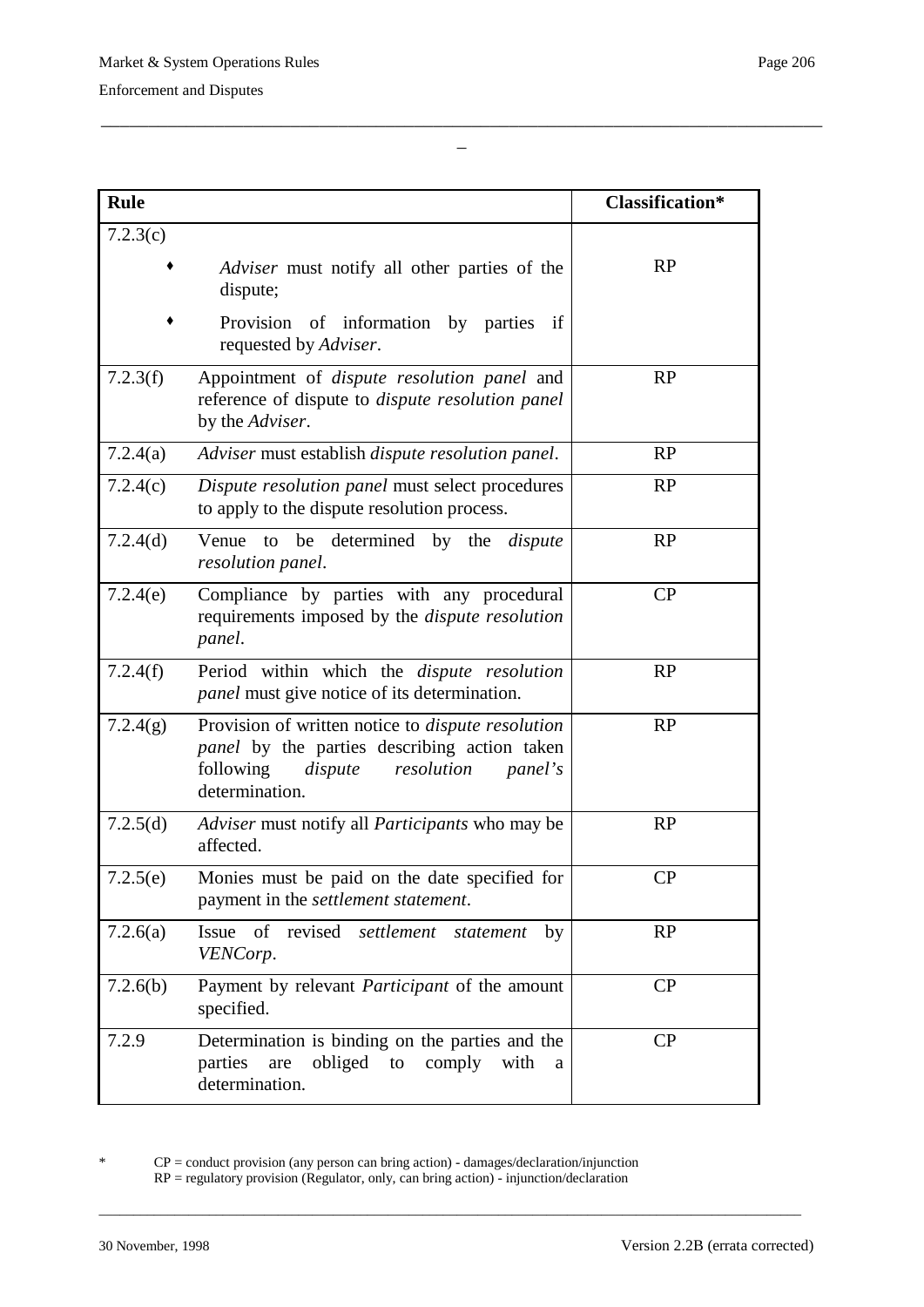| <b>Rule</b> |                                                                                                                                    | <b>Classification*</b> |
|-------------|------------------------------------------------------------------------------------------------------------------------------------|------------------------|
| 7.2.10(a)   | Written details of the resolution must be sent to<br>the <i>Adviser</i> by the chairman of the <i>dispute</i><br>resolution panel. | RP                     |
| 7.2.10(b)   | Summary of resolution to be sent by <i>Adviser</i> to<br><i>VENCorp</i> and the parties.                                           | <b>RP</b>              |
| 7.2.10(d)   | Results of dispute resolutions must be made<br>available by VENCorp to certain persons.                                            | <b>RP</b>              |
| 7.2.13      | Indemnification by <i>VENCorp</i> of <i>Adviser</i> and<br>members of <i>dispute resolution panel</i> .                            | $\overline{CP}$        |

 $CP =$  conduct provision (any person can bring action) - damages/declaration/injunction RP = regulatory provision (Regulator, only, can bring action) - injunction/declaration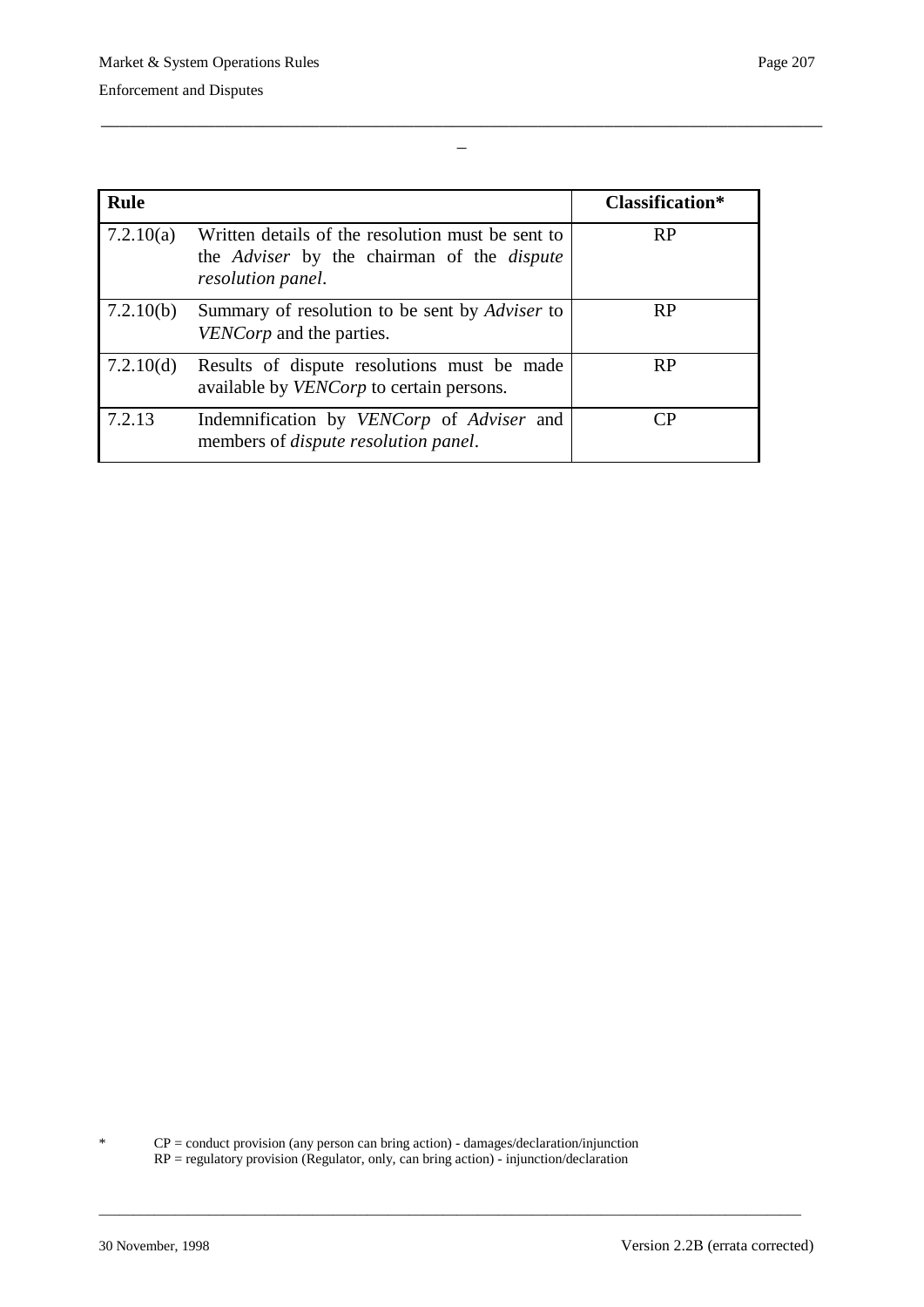| <b>Rule</b> |                                                                                                                                                                                                           | <b>Classification*</b> |
|-------------|-----------------------------------------------------------------------------------------------------------------------------------------------------------------------------------------------------------|------------------------|
| 8.          | <b>RULES CHANGES</b>                                                                                                                                                                                      |                        |
| 8.1(a)      | Rules may only be changed by the board of<br>directors of VENCorp if certain matters are<br>satisfied.                                                                                                    | <b>RP</b>              |
| 8.1(b)      | Implementation of rule change by VENCorp on<br>effective date.                                                                                                                                            | RP                     |
| 8.1(c)      | Rule change report must be developed and made<br>available by VENCorp to Participants.                                                                                                                    | RP                     |
| 8.3         | VENCorp must consider certain matters in<br>assessing a proposed Rule change.                                                                                                                             | RP                     |
| 8.4(a)      | Decision by VENCorp on Rule change proposed<br>by other person as soon as possible unless<br>reasonably<br>considers<br><b>VENCorp</b><br>it<br>has<br>insufficient information or it is not practicable. | RP                     |
| 8.4(b)      | VENCorp Board must not approve Rule change<br>unless satisfied of certain matters.                                                                                                                        | RP                     |
| 8.4(c)      | If VENCorp Board rejects proposed Rule<br>change, VENCorp must give notice.                                                                                                                               | RP                     |
| 8.5         | Submission of proposed change by VENCorp to<br>Regulator.                                                                                                                                                 | RP                     |
| 8.6         | Assessment and notification by Regulator of<br>proposed Rule change.                                                                                                                                      | RP                     |
| 8.7         | VENCorp must take certain action following<br>Regulator's decision.                                                                                                                                       | RP                     |
| 8.8(a)      | Notification by Regulator of approval of Rule<br>change to VENCorp.                                                                                                                                       | <b>RP</b>              |
| 8.8(b)      | Written notice of rule change by VENCorp to all<br>Participants.                                                                                                                                          | <b>RP</b>              |
| 8.8(c)      | Notification to <i>Participants</i> by <i>VENCorp</i> of the<br>date on which the rule change is to take effect.                                                                                          | RP                     |

\* CP = conduct provision (any person can bring action) - damages/declaration/injunction RP = regulatory provision (Regulator, only, can bring action) - injunction/declaration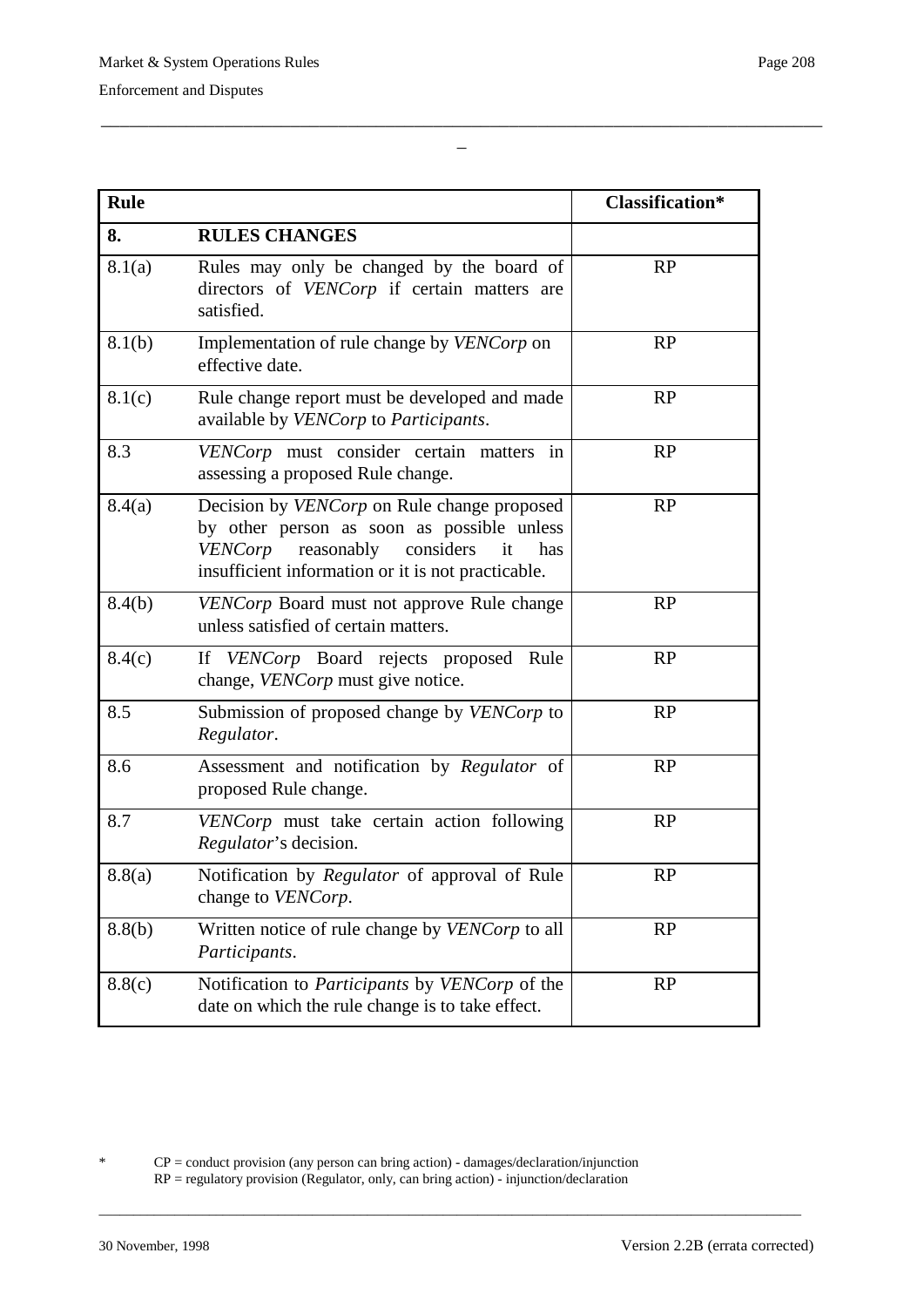| <b>Rule</b> |                                                                                                                                                                                                                          | <b>Classification*</b> |
|-------------|--------------------------------------------------------------------------------------------------------------------------------------------------------------------------------------------------------------------------|------------------------|
| 9.          | <b>TRANSITIONAL ARRANGEMENTS</b>                                                                                                                                                                                         |                        |
| 9.1.1(a)    | VENCorp must establish a gas market review<br>committee by 1 September 1999.                                                                                                                                             | RP                     |
| 9.1.1(b)    | Gas market review committee to consist of<br>certain members.                                                                                                                                                            | RP                     |
| 9.1.1(c)    | VENCorp must appoint one member of the gas<br><i>market review committee to act as Chairman.</i>                                                                                                                         | RP                     |
| 9.1.1(d)    | VENCorp must provide administrative support.                                                                                                                                                                             | RP                     |
| 9.1.1(e)    | The gas market review committee must prepare<br>procedures for governing its operation and<br>review the need for a change to locational and<br>hourly pricing.                                                          | RP                     |
| 9.1.1(f)    | market review committee<br>The gas<br>must<br>undertake a review in accordance with <i>public</i><br><i>consultation procedures</i><br>and may<br>engage<br>suitably qualified external consultants.                     | RP                     |
| 9.1.1(g)    | VENCorp is to fund the costs of engaging<br>consultants from market fees.                                                                                                                                                | RP                     |
| 9.1.1(h)    | The gas market review committee must take into<br>account certain factors.                                                                                                                                               | RP                     |
| 9.1.1(i)    | The gas market review committee must prepare<br>and submit a report by 1 December 1999.                                                                                                                                  | RP                     |
| 9.1.1(j)    | The report submitted by the gas <i>market review</i><br>committee must include certain information (if<br>the committee endorses the change to hourly and<br>locational pricing).                                        | RP                     |
| 9.1.1(k)    | If the gas <i>market review committee</i> concludes<br>that hourly, locational pricing should not be<br>introduced, the report (submitted under clause<br>$9.1.1(i)$ must contain a recommendation for<br>Rules changes. | RP                     |

\* CP = conduct provision (any person can bring action) - damages/declaration/injunction RP = regulatory provision (Regulator, only, can bring action) - injunction/declaration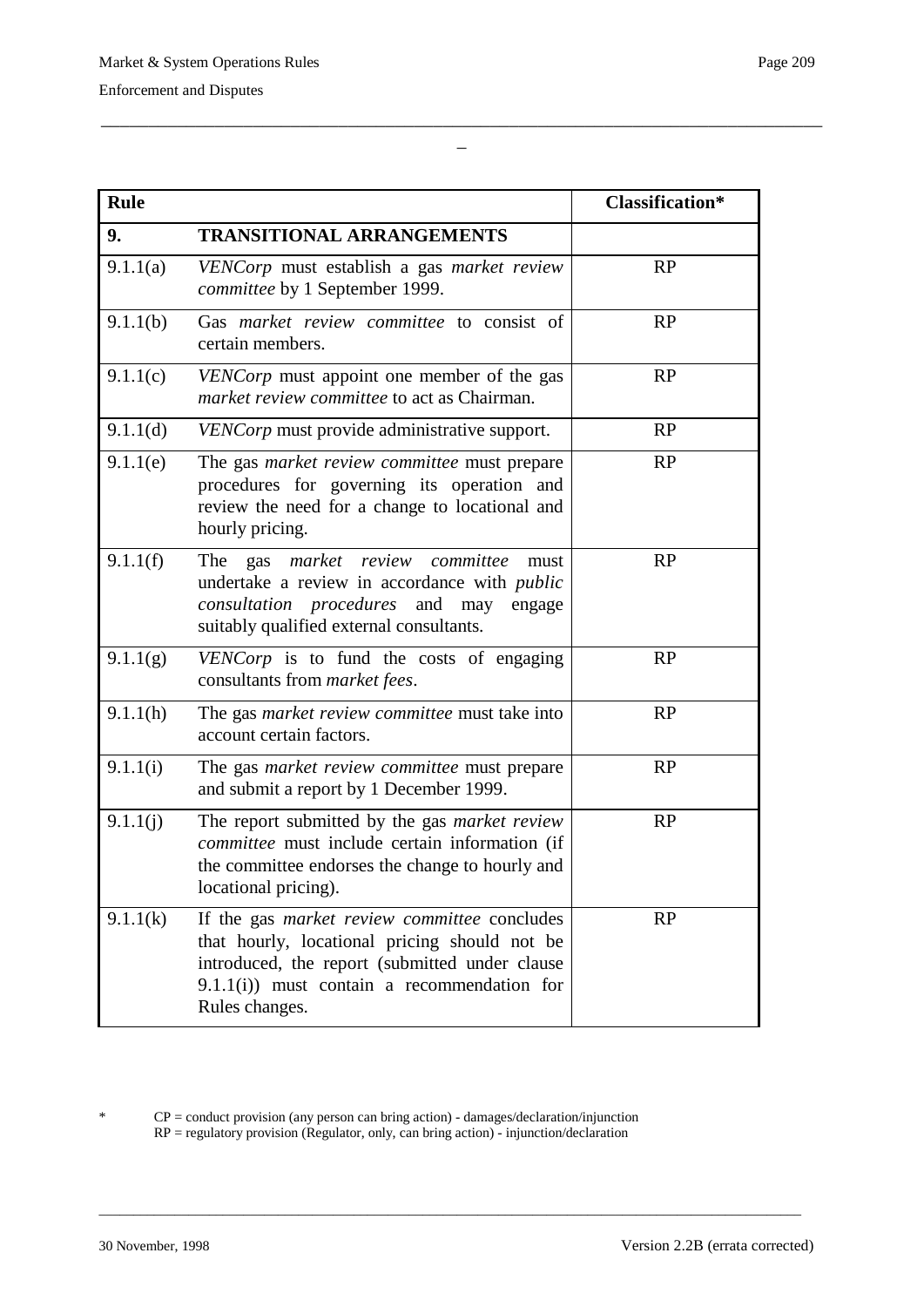| <b>Rule</b> |                                                                                                                                                 | <b>Classification*</b> |
|-------------|-------------------------------------------------------------------------------------------------------------------------------------------------|------------------------|
| 9.1.1(l)    | VENCorp must establish procedures for<br>transition to locational and hourly pricing if<br>recommended by gas market review committee.          | <b>RP</b>              |
| 9.1.1(m)    | If gas <i>market review committee</i> does not reach a<br>conclusion, VENCorp must proceed with<br>transition to hourly and locational pricing. | <b>RP</b>              |
| 9.1.2       | VENCorp must give effect to contract for<br>Interconnect between Victoria and New South<br>Wales and amend these Rules.                         | <b>RP</b>              |

\* CP = conduct provision (any person can bring action) - damages/declaration/injunction RP = regulatory provision (Regulator, only, can bring action) - injunction/declaration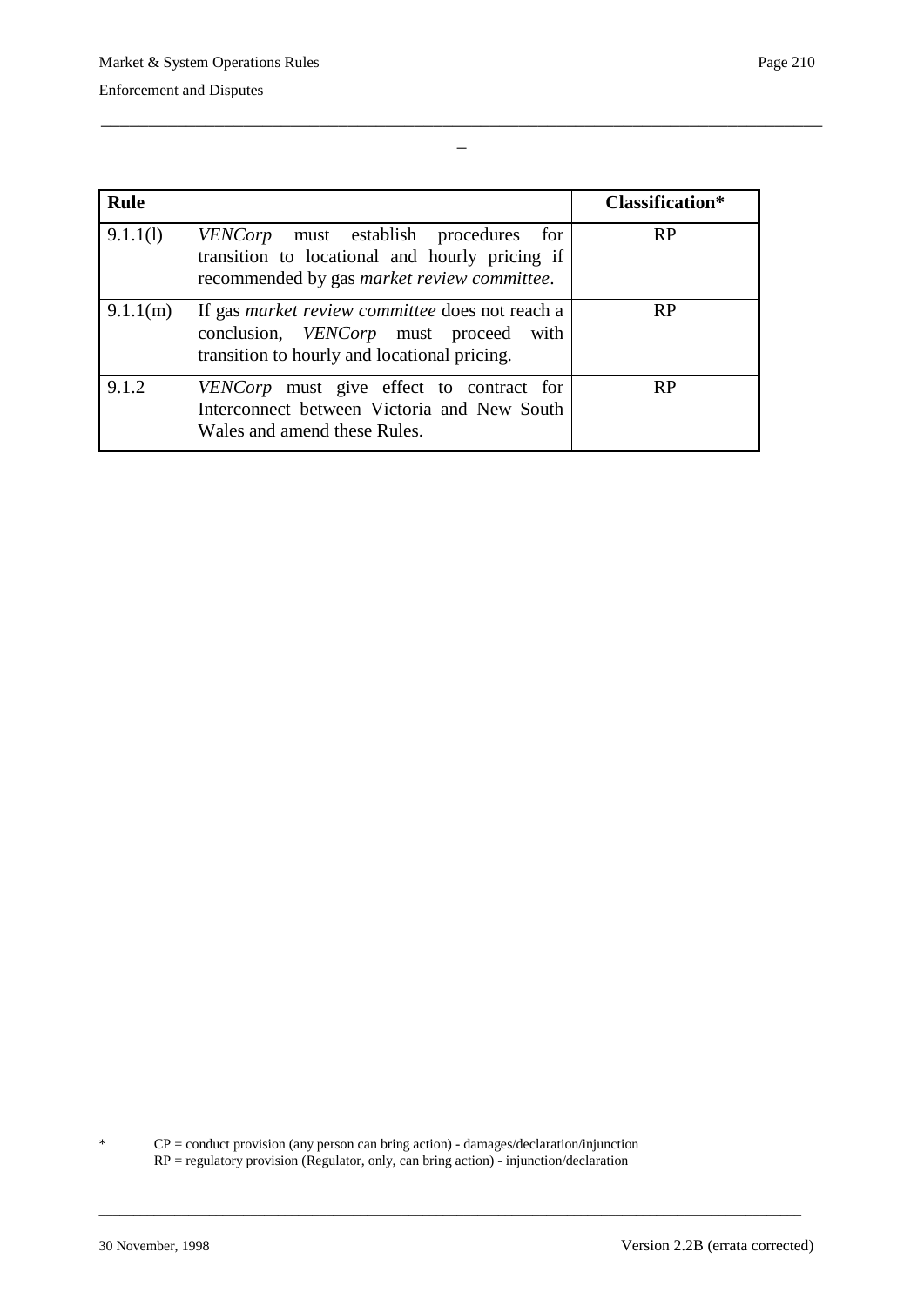| <b>Rule</b> |                                                                                       | <b>Classification*</b> |
|-------------|---------------------------------------------------------------------------------------|------------------------|
| 10.         | <b>INTERPRETATION</b>                                                                 |                        |
| 10.5        | rights<br><i>Participants</i> must not assign<br>or<br>obligations under these Rules. | CР                     |
| 10.7        | Method of payment under Rules.                                                        | CP                     |
| 10.9        | Records and documents must be retained for<br>seven years.                            | <b>RP</b>              |

\* CP = conduct provision (any person can bring action) - damages/declaration/injunction RP = regulatory provision (Regulator, only, can bring action) - injunction/declaration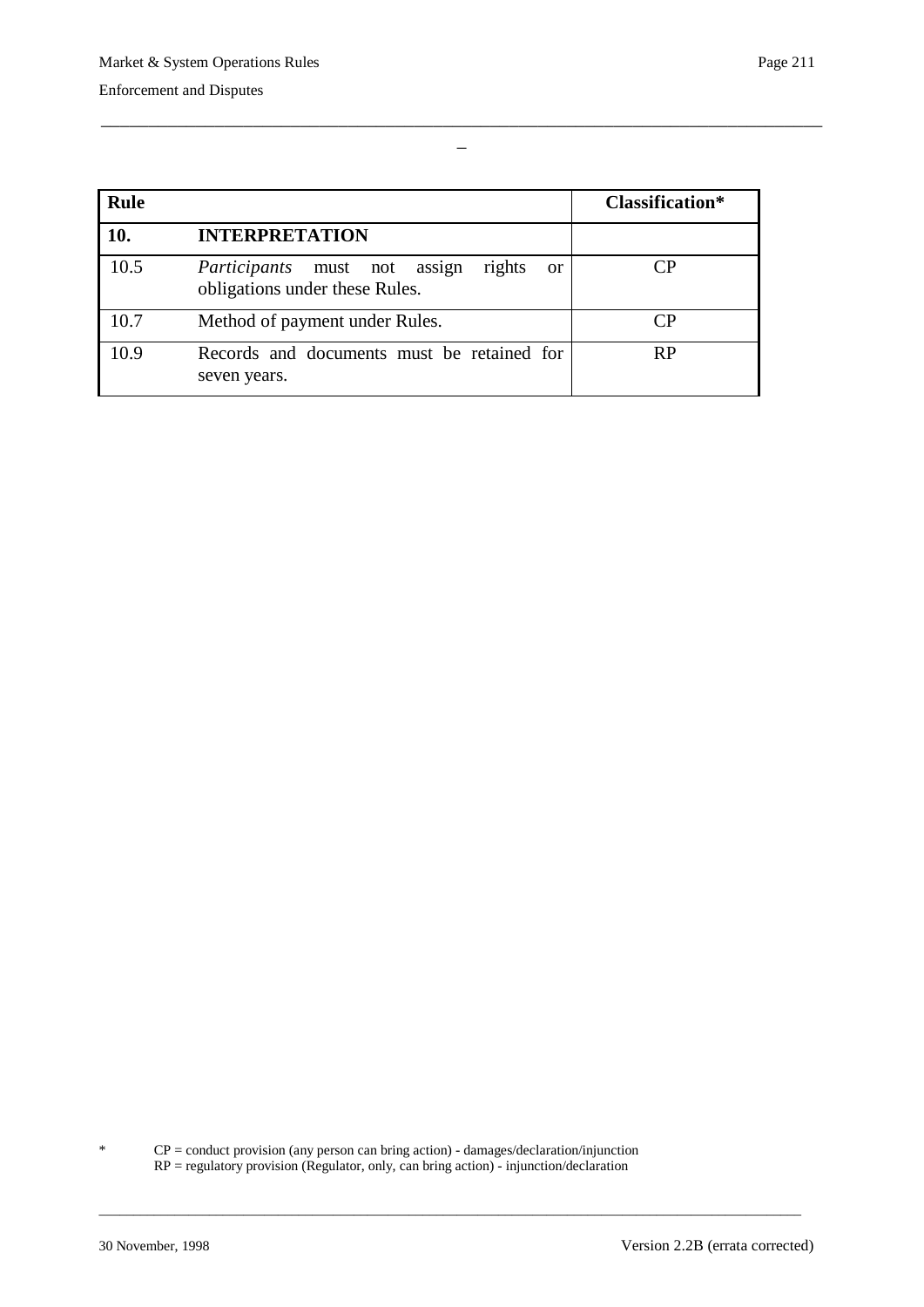Rules Changes

 $\overline{a}$ 

# **CHAPTER 8. RULES CHANGES**

 $\_$  ,  $\_$  ,  $\_$  ,  $\_$  ,  $\_$  ,  $\_$  ,  $\_$  ,  $\_$  ,  $\_$  ,  $\_$  ,  $\_$  ,  $\_$  ,  $\_$  ,  $\_$  ,  $\_$  ,  $\_$  ,  $\_$  ,  $\_$  ,  $\_$  ,  $\_$  ,  $\_$  ,  $\_$  ,  $\_$  ,  $\_$  ,  $\_$  ,  $\_$  ,  $\_$  ,  $\_$  ,  $\_$  ,  $\_$  ,  $\_$  ,  $\_$  ,  $\_$  ,  $\_$  ,  $\_$  ,  $\_$  ,  $\_$  ,

\_\_\_\_\_\_\_\_\_\_\_\_\_\_\_\_\_\_\_\_\_\_\_\_\_\_\_\_\_\_\_\_\_\_\_\_\_\_\_\_\_\_\_\_\_\_\_\_\_\_\_\_\_\_\_\_\_\_\_\_\_\_\_\_\_\_\_\_\_\_\_\_\_\_\_\_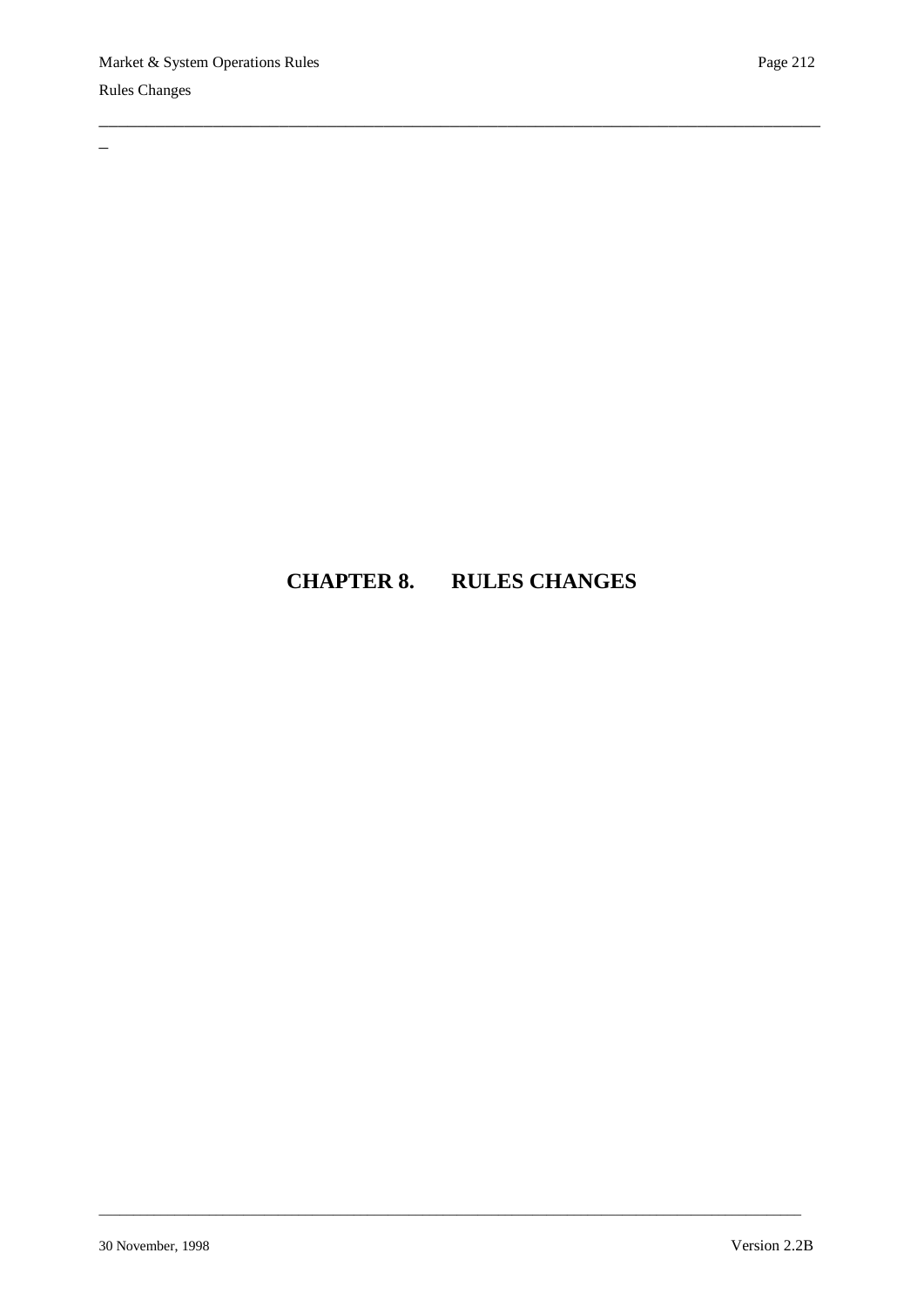# **8. RULES CHANGES**

\_\_\_\_\_\_\_\_\_\_\_\_\_\_\_\_\_\_\_\_\_\_\_\_\_\_\_\_\_\_\_\_\_\_\_\_\_\_\_\_\_\_\_\_\_\_\_\_\_\_\_\_\_\_\_\_\_\_\_\_\_\_\_\_\_\_\_\_\_\_\_\_\_\_\_\_ \_

# **8.1 Changing these Rules**

- (a) These Rules may only be changed by the Board of Directors of *VENCorp* in accordance with clause 8.1(b) if:
	- (1) any person including *VENCorp* proposes a Rule change; and
	- (2) where the Rule change is proposed:
		- (A) by a person other than *VENCorp*, the Board of Directors of *VENCorp* approves the proposed Rule change under clauses 8.3 and 8.4; or
		- (B) by *VENCorp*, *VENCorp* has complied with clause 8.3 and the Board of Directors of *VENCorp* is satisfied that the Rule change satisfies the provisions of clause  $8.2(b)(3)$  and is consistent with the performance by *VENCorp* of the *VENCorp functions*; and
	- (3) when clause 8.1(a)(2) is satisfied, the *Regulator* then approves the proposed Rule change and if necessary, grants an authorisation in respect of these Rules as amended by the proposed Rule change in accordance with clauses 8.6, 8.7 and 8.8.
- (b) A Rule change will become effective on the date specified in a notice sent to *Participants* by *VENCorp* in accordance with clause 8.8 and *VENCorp* must do all things necessary to implement the Rule change on that date.
- (c) *VENCorp* must develop and, during March and September each year, make available to *Participants* a report which sets out:
	- (1) all Rule change proposals which have been made in the previous six month period and any decisions (but not the reasons for those decisions) and any requests for further information made by *VENCorp* under clause 8.4 in relation to those Rule change proposals;
	- (2) the progress of those Rule change proposals in accordance with the procedures prescribed in this chapter 8;
	- (3) the reason for any delays in relation to the progress of those Rule change proposals and any action *VENCorp* has taken to overcome those delays; and
	- (4) any other matter which *VENCorp* reasonably considers to be relevant to the progress of Rule change proposals, including but not limited to any policies developed by *VENCorp* in relation to:

 $\_$  ,  $\_$  ,  $\_$  ,  $\_$  ,  $\_$  ,  $\_$  ,  $\_$  ,  $\_$  ,  $\_$  ,  $\_$  ,  $\_$  ,  $\_$  ,  $\_$  ,  $\_$  ,  $\_$  ,  $\_$  ,  $\_$  ,  $\_$  ,  $\_$  ,  $\_$  ,  $\_$  ,  $\_$  ,  $\_$  ,  $\_$  ,  $\_$  ,  $\_$  ,  $\_$  ,  $\_$  ,  $\_$  ,  $\_$  ,  $\_$  ,  $\_$  ,  $\_$  ,  $\_$  ,  $\_$  ,  $\_$  ,  $\_$  ,

(A) the way in which it intends to deal with any procedure specified in this chapter 8; and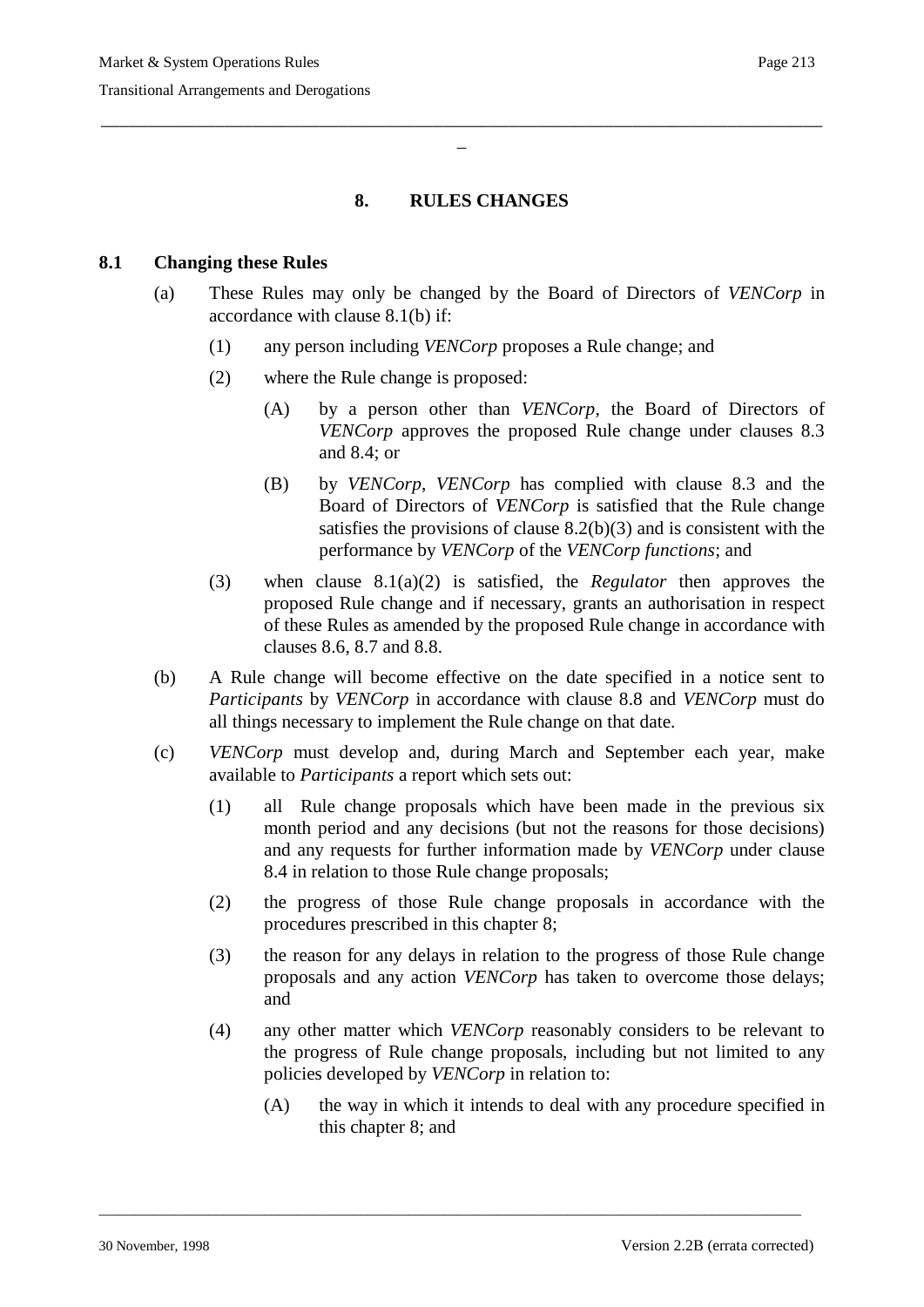(B) the facts, matters or circumstances which *VENCorp* may take into account in making a decision and otherwise discharging its functions and obligations under this chapter 8,

providing that nothing in this clause  $8.1(c)(4)$  is to be taken to limit the exercise by *VENCorp* of its discretion under this chapter 8.

## **8.2 Proposals by persons other than VENCorp**

(a) If a person other than *VENCorp* proposes a Rule change, that person must submit the proposed Rule change to *VENCorp*.

\_\_\_\_\_\_\_\_\_\_\_\_\_\_\_\_\_\_\_\_\_\_\_\_\_\_\_\_\_\_\_\_\_\_\_\_\_\_\_\_\_\_\_\_\_\_\_\_\_\_\_\_\_\_\_\_\_\_\_\_\_\_\_\_\_\_\_\_\_\_\_\_\_\_\_\_ \_

- (b) A submission made under clause 8.2(a) must:
	- (1) be in writing;
	- (2) include the name and address of the applicant;
	- (3) demonstrate that the Rule change is:
		- (A) consistent with the *market objectives*;
		- (B) feasible;
		- (C) not unreasonably costly to implement; and
		- (D) a more appropriate or better means of achieving the criteria set out in clauses  $8.2(b)(3)(A)$  to (C), where the effect of the Rule change will be to replace an existing Rule;
	- (4) include a brief statement of the reasons why a Rule change is necessary or desirable; and
	- (5) contain sufficient information to permit a proper consideration by *VENCorp* of those reasons, including the public benefit (if any) of making the Rule change.
- (c) A submission made under clause 8.2(a) may include a draft of the relevant Rule change.

## **8.3 VENCorp's consideration of proposed Rule change**

In considering a Rule change proposed by a person other than *VENCorp*, or before itself proposing a Rule change, *VENCorp*:

- (a) must take into account any information and documents which *VENCorp*  reasonably considers to be relevant to its consideration of the proposed Rule change;
- (b) must consult with persons who *VENCorp* reasonably considers will be likely to be affected by the proposed Rule change; and
- (c) may seek such information and views from any person in relation to the submission as may be practicable in the circumstances, having regard to the nature of the proposed Rule change.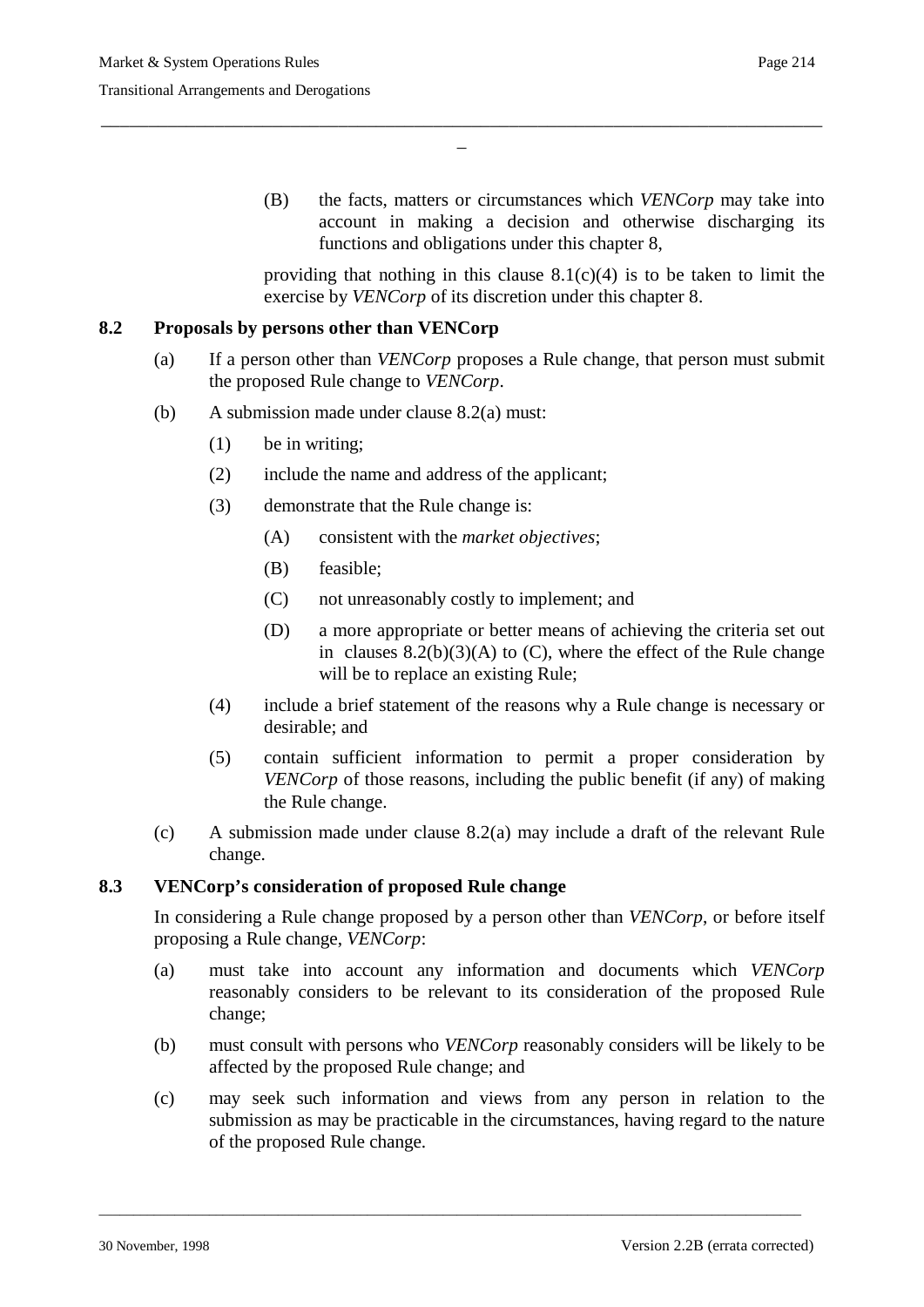# **8.4 VENCorp decision on Rule change proposed by other person**

(a) Subject to clauses 8.4(b) and (c), the Board of Directors of *VENCorp* must make a decision to approve or reject a Rule change proposed in accordance with clause 8.2 as soon as practicable but in any event within sixty days of making or receiving a proposal for a Rule change unless:

\_\_\_\_\_\_\_\_\_\_\_\_\_\_\_\_\_\_\_\_\_\_\_\_\_\_\_\_\_\_\_\_\_\_\_\_\_\_\_\_\_\_\_\_\_\_\_\_\_\_\_\_\_\_\_\_\_\_\_\_\_\_\_\_\_\_\_\_\_\_\_\_\_\_\_\_ \_

- (1) *VENCorp* reasonably considers that it has insufficient information to enable it to make a decision under this clause 8.4 in which case *VENCorp*  may request the person who made the submission under clause 8.2(a) to provide to *VENCorp* that further information and the sixty day period within which *VENCorp* is otherwise required to make a decision under this clause 8.4 is then to be extended by the number of days in the period commencing on the day of *VENCorp's* request for further information to and including the day on which *VENCorp* received that information; or
- (2) *VENCorp* reasonably considers that due to the nature of the proposed Rule change and the supporting information to be assessed by the Board of Directors of *VENCorp* in making its decision under this clause 8.4, it is not practicable for *VENCorp* to make a decision within sixty days in which case *VENCorp* may extend the period within which it must make a decision under this clause 8.4 by a maximum further period of thirty days, resulting in a total maximum period of ninety days.
- (b) The Board of Directors of *VENCorp* must not decide to approve a Rule change proposed in accordance with clause 8.2 unless satisfied that the Rule change is consistent with the performance by *VENCorp* of the *VENCorp functions*.
- (c) If the Board of Directors of *VENCorp* decides to reject a Rule change proposed in accordance with clause 8.2:
	- (1) *VENCorp* must give notice of its decision to the person or persons who made the submission; and
	- (2) that decision is final.

## **8.5 Application to the Regulator for approval**

- (a) If a Rule change is:
	- (1) proposed by *VENCorp*; or
	- (2) proposed by a person other than *VENCorp* and approved by the Board of Directors of *VENCorp* in accordance with clauses 8.3 and 8.4,

that proposed Rule change must then be submitted to the *Regulator* by *VENCorp*  as soon as practicable for consideration.

- (b) A proposed Rule change which is submitted to the *Regulator* under clause 8.5(a) must be accompanied by:
	- (1) any supporting information that *VENCorp*:
		- (A) considers relevant and appropriate; and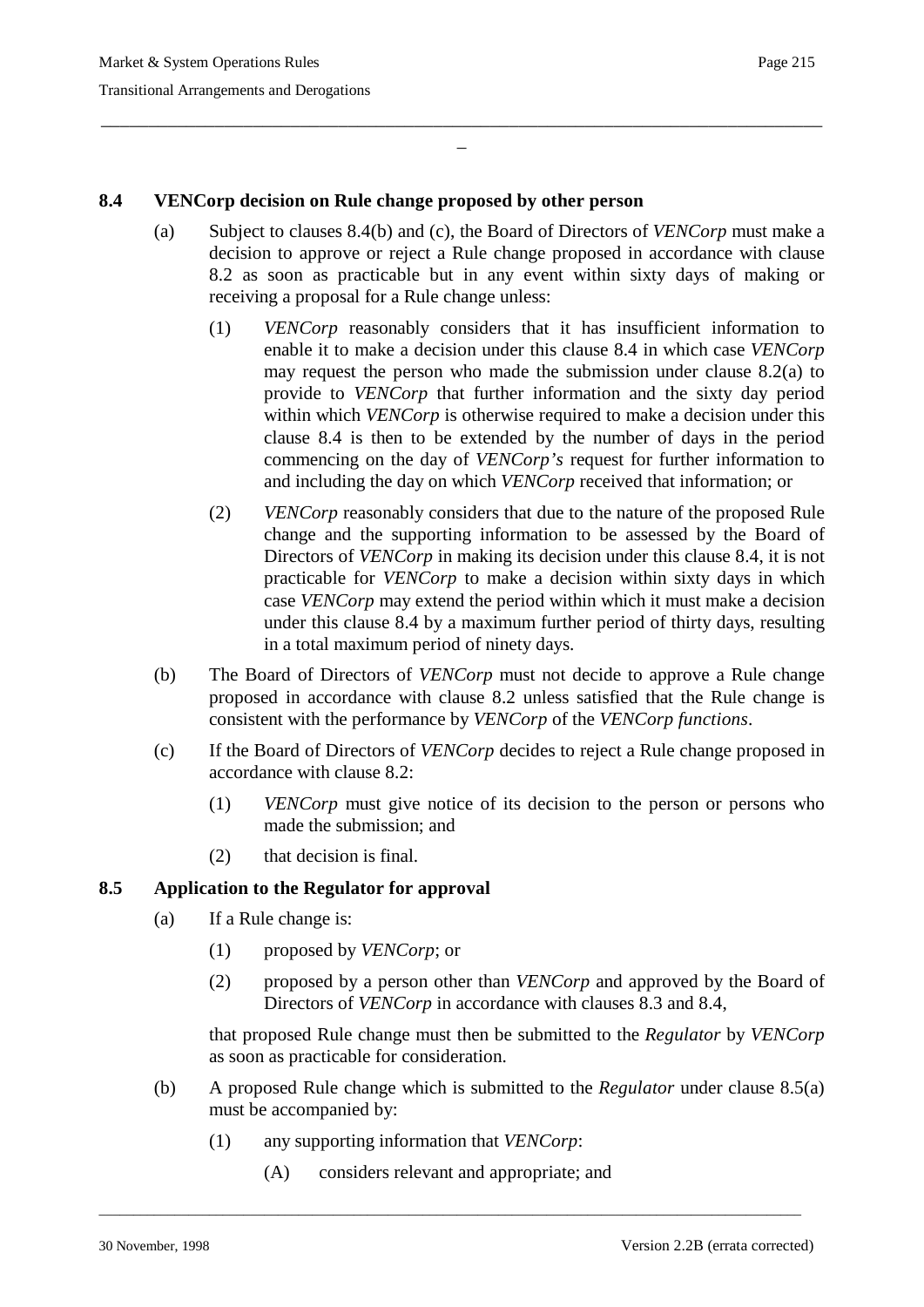(B) is able to provide to the *Regulator*,

\_\_\_\_\_\_\_\_\_\_\_\_\_\_\_\_\_\_\_\_\_\_\_\_\_\_\_\_\_\_\_\_\_\_\_\_\_\_\_\_\_\_\_\_\_\_\_\_\_\_\_\_\_\_\_\_\_\_\_\_\_\_\_\_\_\_\_\_\_\_\_\_\_\_\_\_ \_

to enable the *Regulator* properly to assess the merits of the Rule change;

- (2) a description of the possible effect (if any) of the Rule change on *access arrangements* given under the *Access Code*;
- (3) a description of the possible effect (if any) of the Rule change on any authorisations granted by the *Regulator* in respect of these Rules or whether the Rule change otherwise requires authorisation by the *Regulator*;
- (4) a statement from *VENCorp* confirming that the procedures set out in this chapter 8 have been followed in relation to the proposed Rule change;
- (5) the date on which the proposed Rule change is to take effect; and
- (6) if the proposed Rule change is to be made with retrospective effect, the reasons for applying the Rule change retrospectively.

#### **8.6 The Regulator's assessment of Rule change**

- (a) When a proposed Rule change is submitted to the *Regulator* under clause 8.5, the *Regulator* must assess the proposed Rule change and provide an indicative opinion to *VENCorp* as to whether:
	- (1) the proposed Rule change would or would be likely to:
		- (A) materially change the circumstances or conditions of any authorisation granted by the *Regulator* in respect of these Rules; or
		- (B) materially change the circumstances of any *access arrangement* given to the *Regulator* under the *Access Code*; or
		- (C) result in a contravention of a provision of the Trade Practices Act 1974 (Comm) for which no authorisation granted by the *Regulator* exists; or
	- (2) the procedures in this chapter 8 were not substantially followed in relation to the proposed Rule change; or
	- (3) any combination of these matters applies.
- (b) The *Regulator* may, before providing its indicative opinion under clause 8.6(a), require *VENCorp* to provide more information in relation to the proposed Rule change.
- (c) For the avoidance of doubt:
	- (1) the functions and powers conferred on the *Regulator* under this clause 8.6 are conferred pursuant to section 48M(3) of the *Gas Industry Act* and not pursuant to any other Act or law; and
	- (2) the indicative opinion given by the *Regulator* under clause 8.6(a) will in no way bind the *Regulator* nor constrain or fetter the *Regulator's* functions,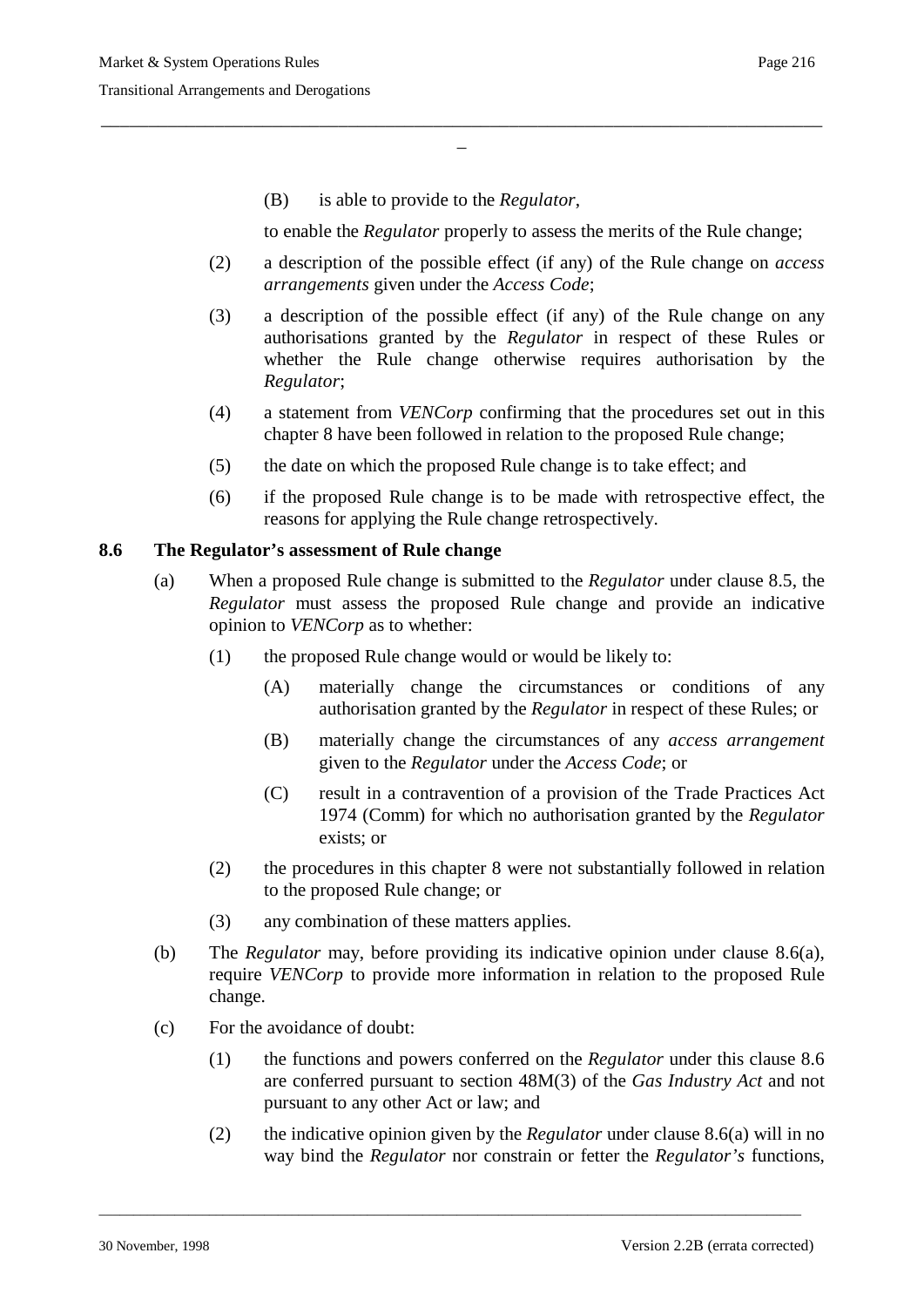powers or discretions under the Trade Practices Act, the *Access Code*, the *Gas Industry Act* or any other applicable Act or law.

## **8.7 VENCorp response to the Regulator's decision**

(a) If the *Regulator* gives an indicative opinion that any of the matters set out in clause 8.6(a)(1) apply, *VENCorp* must submit an application to the *Regulator* for the purpose of:

\_\_\_\_\_\_\_\_\_\_\_\_\_\_\_\_\_\_\_\_\_\_\_\_\_\_\_\_\_\_\_\_\_\_\_\_\_\_\_\_\_\_\_\_\_\_\_\_\_\_\_\_\_\_\_\_\_\_\_\_\_\_\_\_\_\_\_\_\_\_\_\_\_\_\_\_ \_

- (1) obtaining an authorisation (or varying an existing authorisation) in respect of the proposed Rule change; and/or
- (2) amending an existing approval (or seeking approval) of an *access arrangement* given under the *Access Code* as amended by the proposed Rule change.
- (b) If the *Regulator* gives an indicative opinion that the procedures in this chapter 8 were not substantially followed, *VENCorp* must take such action as may be necessary to satisfy the *Regulator* that those procedures have substantially been followed.
- (c) If the *Regulator* requires further information to enable the *Regulator* to give an indicative opinion under clause 8.6(a), then subject to clause 5.4, *VENCorp* must use reasonable endeavours to obtain and provide to the *Regulator* that further information.
- (d) Nothing in this clause 8.7 prevents *VENCorp* making an application to the *Regulator* for a variation to an existing authorisation or for a new authorisation or for an amendment to an approved *access arrangement* or for approval of a new *access arrangement* at any time and notwithstanding any indicative opinion given under clause 8.6(a) indicating that such an application is not required.
- (e) If the *Regulator* declines jurisdiction to grant an authorisation in response to an application made to the *Regulator* for an authorisation (including a variation of an existing authorisation) then *VENCorp* may implement the Rule change in accordance with clause 8.8(a) as if the *Regulator* had granted the authorisation (or the variation).

## **8.8 Implementation of Rule change**

- (a) If the *Regulator* has granted an authorisation (including a variation of an existing authorisation) or approved an *access arrangement* (including amendment of an existing *access arrangement*) as contemplated by clause 8.7, *VENCorp* must provide written notice of the Rule change to all *Participants* as soon as practicable and in any event within ten *business days* of receiving notification of the *Regulator's* approval.
- (b) A notice to *Participants* provided by *VENCorp* under clause 8.8(a) must specify the date on which the Rule change is to take effect which, subject to clause 8.8(d), must be a date no more than seven days after that notice is sent to *Participants* by *VENCorp*, unless: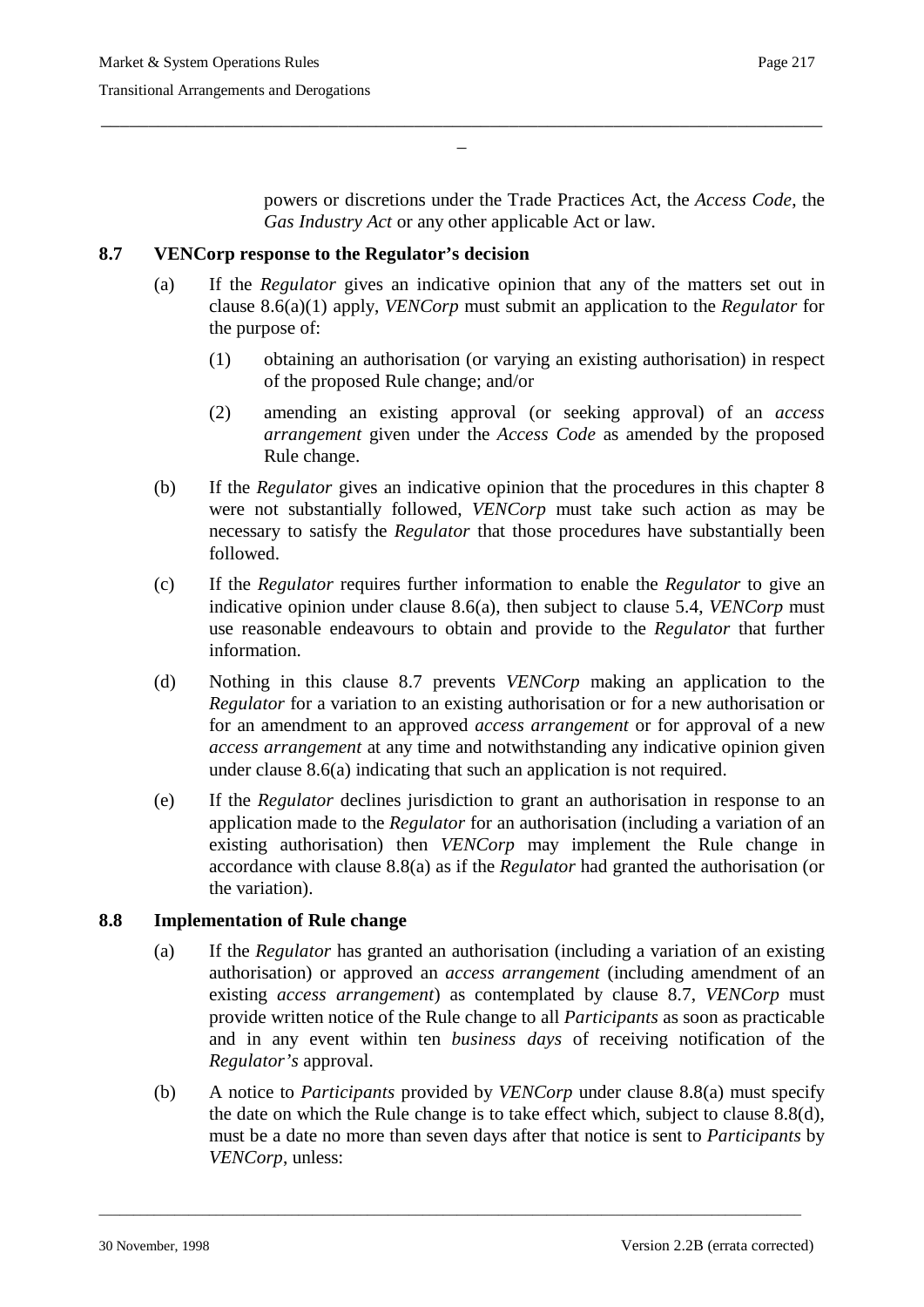(1) *VENCorp* in its absolute discretion considers there to be justification for implementing the Rule change with effect from a date more than seven days after that notice is sent to *Participants*; or

\_\_\_\_\_\_\_\_\_\_\_\_\_\_\_\_\_\_\_\_\_\_\_\_\_\_\_\_\_\_\_\_\_\_\_\_\_\_\_\_\_\_\_\_\_\_\_\_\_\_\_\_\_\_\_\_\_\_\_\_\_\_\_\_\_\_\_\_\_\_\_\_\_\_\_\_ \_

> (2) these Rules require the Rule change to take effect after or within a particular period which is more than seven days after that notice is sent to *Participants*,

in which case the Rule change will take effect on the date specified in that notice.

- (c) A Rule change may be made with retrospective effect, if the Board of Directors of *VENCorp* considers that it is necessary to do so in the circumstances, including but not limited to where these Rules contain a manifest error or where procedural requirements in these Rules produce unintended consequences.
- (d) Nothing in this clause 8.8 prevents *VENCorp* from implementing a Rule change in circumstances where the *Regulator* has given an indicative opinion under clause 8.6(a) indicating that:
	- (1) no application for authorisation (including a variation of an existing authorisation) is required; and/or
	- (2) no application for approval of an *access arrangement* (including an amendment to an existing *access arrangement*) is required.
- (e) If a Rule change is made under clause 8.8(d), then that Rule change will be implemented:
	- (1) by *VENCorp* providing written notice of the Rule change to *Participants*  in accordance with clauses 8.8(a) and (b); and
	- (2) with retrospective effect if clause 8.8(c) applies.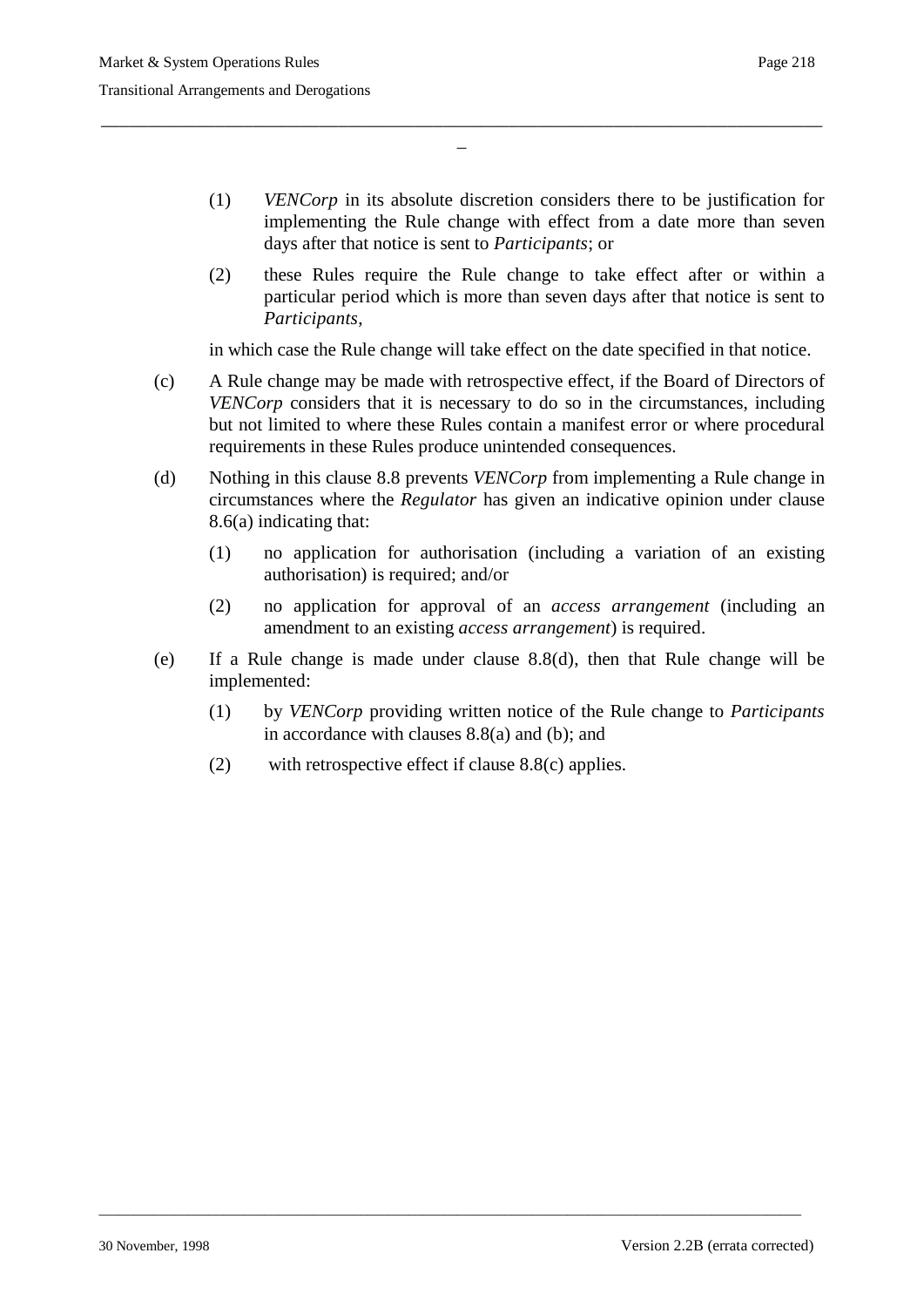\_

#### Transitional Arrangements and Derogations

# **CHAPTER 9. TRANSITIONAL ARRANGEMENTS AND DEROGATIONS**

 $\_$  ,  $\_$  ,  $\_$  ,  $\_$  ,  $\_$  ,  $\_$  ,  $\_$  ,  $\_$  ,  $\_$  ,  $\_$  ,  $\_$  ,  $\_$  ,  $\_$  ,  $\_$  ,  $\_$  ,  $\_$  ,  $\_$  ,  $\_$  ,  $\_$  ,  $\_$  ,  $\_$  ,  $\_$  ,  $\_$  ,  $\_$  ,  $\_$  ,  $\_$  ,  $\_$  ,  $\_$  ,  $\_$  ,  $\_$  ,  $\_$  ,  $\_$  ,  $\_$  ,  $\_$  ,  $\_$  ,  $\_$  ,  $\_$  ,

\_\_\_\_\_\_\_\_\_\_\_\_\_\_\_\_\_\_\_\_\_\_\_\_\_\_\_\_\_\_\_\_\_\_\_\_\_\_\_\_\_\_\_\_\_\_\_\_\_\_\_\_\_\_\_\_\_\_\_\_\_\_\_\_\_\_\_\_\_\_\_\_\_\_\_\_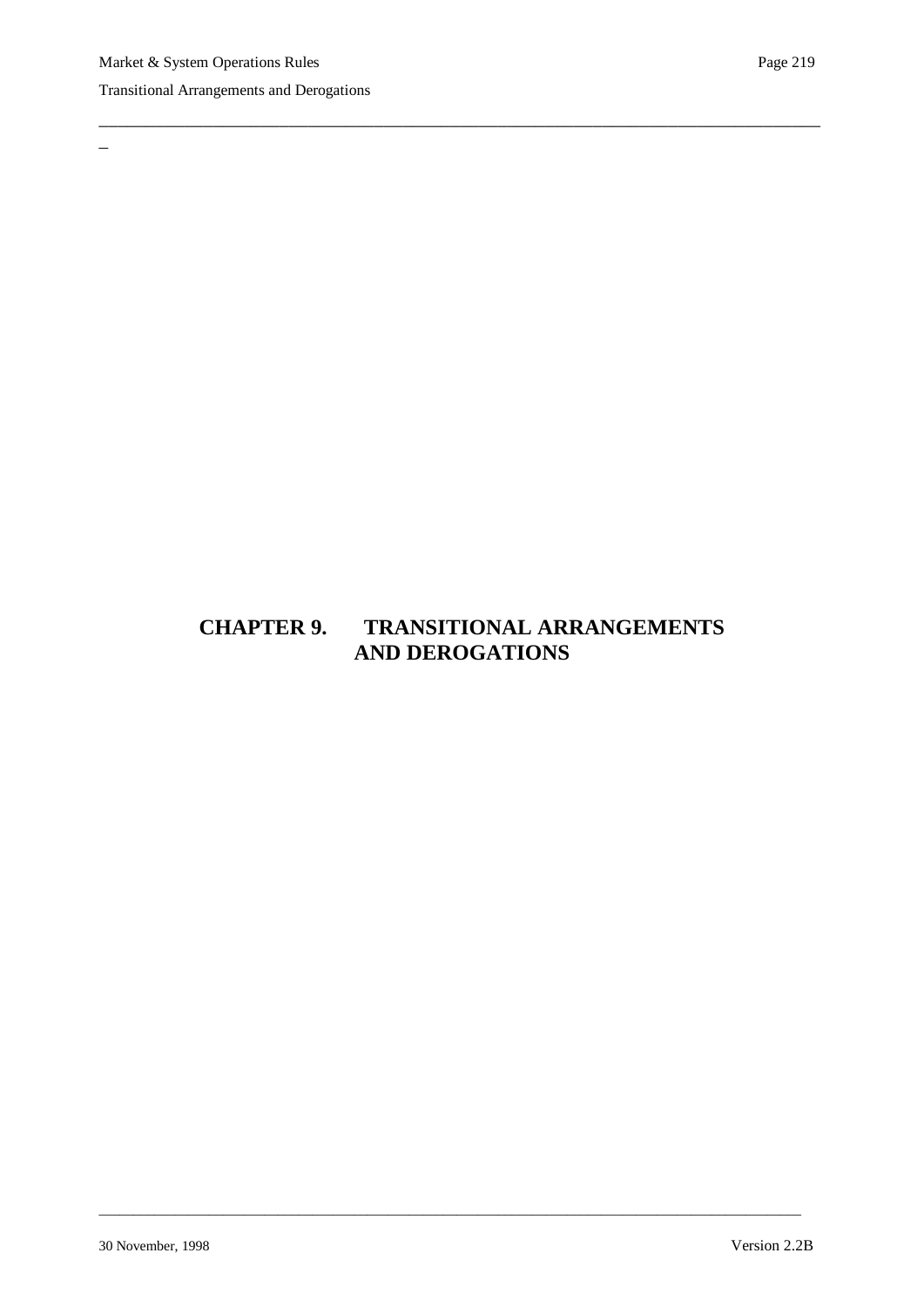Transitional Arrangements and Derogations

# **9.1 TRANSITIONAL ARRANGEMENTS**

\_\_\_\_\_\_\_\_\_\_\_\_\_\_\_\_\_\_\_\_\_\_\_\_\_\_\_\_\_\_\_\_\_\_\_\_\_\_\_\_\_\_\_\_\_\_\_\_\_\_\_\_\_\_\_\_\_\_\_\_\_\_\_\_\_\_\_\_\_\_\_\_\_\_\_\_ \_

## **9.1.1 Change to locational hourly pricing**

- (a) *VENCorp* must, by 1 September 1999, establish a *gas market review committee* in accordance with clause 9.1.1(b) to determine the need for and detailed requirements for implementing a change to the mechanism by which the *market price* is set under clause 3.2, to a pricing mechanism which comprises *trading intervals* of one hour duration and more than one pricing *zone*.
- (b) The *gas market review committee* established by *VENCorp* under clause 9.1.1(a), is to be comprised of at least the following members:
	- (1) two persons nominated by the *VENCorp* Board;
	- (2) three persons nominated by *Retailers*;
	- (3) one person nominated by a *Transmission Pipeline Owner*;
	- (4) one person nominated by *Market Customers*; and
	- (5) at least one person nominated by *Producers* and *Storage Providers*.
- (c) *VENCorp* must appoint one of the members of the *gas market review committee*  to act as chairman of the *gas market review committee*.
- (d) *VENCorp* must provide administrative support to enable the *gas market review committee* to fulfil its obligations under this clause 9.1.1.
- (e) The *gas market review committee* must:
	- (1) by 8 September 1999, prepare, and submit for approval by the Board of *VENCorp*, procedures for governing its operation; and
	- (2) as soon as practicable after its establishment under clause  $9.1.1(a)$ , undertake a review, in accordance with clauses 9.1.1(f) and 9.1.1(h), of past and projected future operation of the *market* to determine the need for the introduction of locational and hourly pricing by 1 December 2000 in accordance with clause 3.2.5.
- (f) When conducting its review under clause 9.1.1(e)(2), the *gas market review committee*:
	- (1) must, by 1 December 1999, undertake a review regarding a change to locational and hourly pricing, in accordance with the *public consultation procedures*; and
	- (2) may, subject to the approval of cost by the Board of *VENCorp*, engage suitably qualified external consultants to assist with the review or to participate in the committee.
- (g) The costs of engaging external consultants in accordance with clause  $9.1.1(f)(2)$ must be funded by *VENCorp* from *market fees* raised under clause 2.6.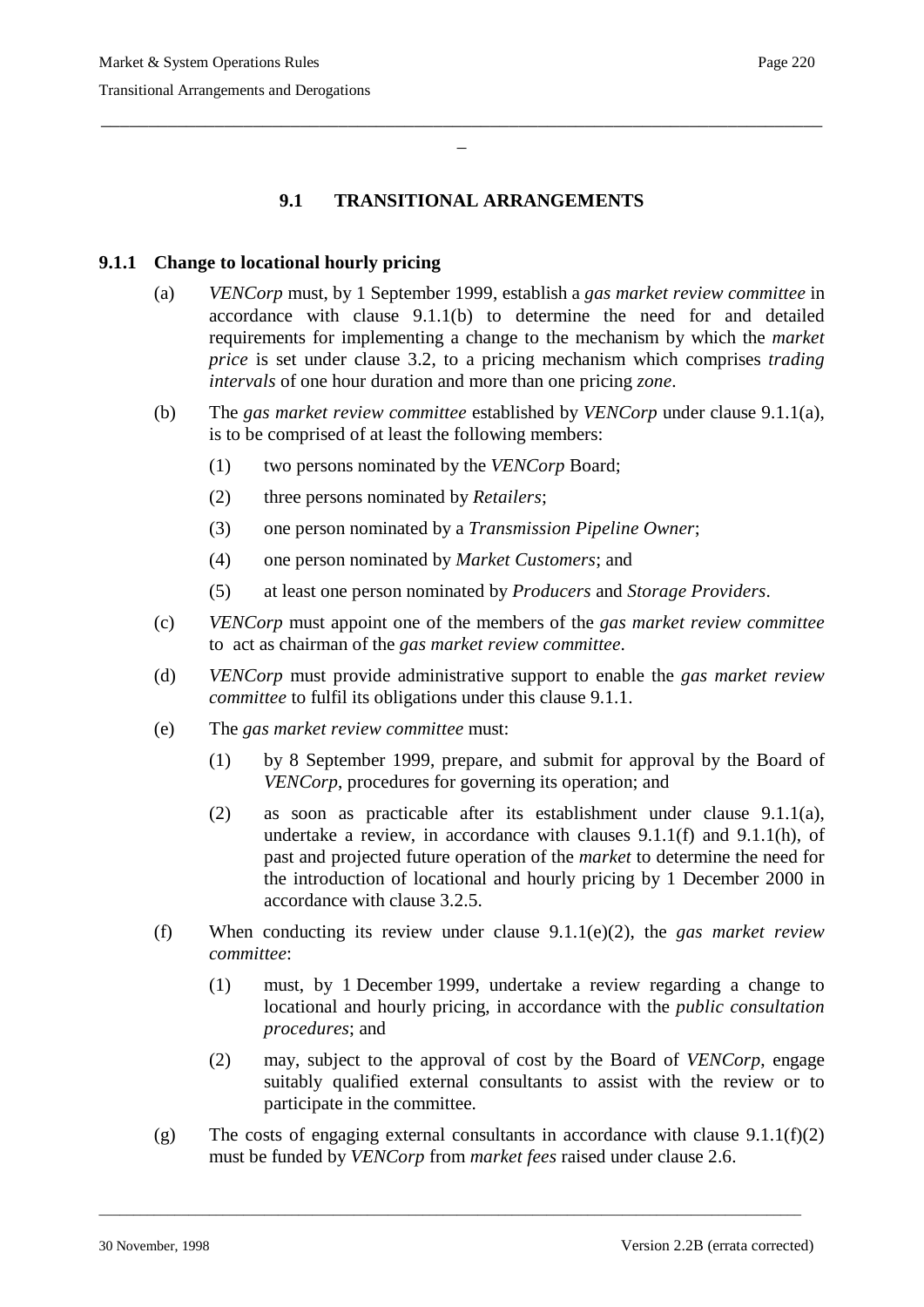(h) When conducting its review under clause 9.1.1(e)(2), the *gas market review committee* must take into account all factors it considers relevant including but not limited to:

\_\_\_\_\_\_\_\_\_\_\_\_\_\_\_\_\_\_\_\_\_\_\_\_\_\_\_\_\_\_\_\_\_\_\_\_\_\_\_\_\_\_\_\_\_\_\_\_\_\_\_\_\_\_\_\_\_\_\_\_\_\_\_\_\_\_\_\_\_\_\_\_\_\_\_\_

- (1) the extent of historical and projected future *ancillary payments* in relation to gross *market* turnovers;
- (2) the effectiveness of these Rules in dealing with transportation capacity, access, and facilitation of investment;
- (3) likely future *market* or *transmission system* developments, such as increased diversity in the sources of gas supply;
- (4) the equitable preservation (as far as practicable) of *Participants' market* rights and risk positions;
- (5) the interests of *Customers*;
- (6) the *market objectives*; and
- (7) overall *market* efficiency and competitiveness.
- (i) The *gas market review committee* must, by 1 December 1999, prepare, and submit to the Board of *VENCorp*, a report which sets out:
	- (1) its conclusion as to whether the change to locational and hourly pricing by 1 December 2000 in accordance with clause 3.2.5, should, or should not, be made; and
	- (2) a reasonably detailed justification for its conclusion.
- (j) If the *gas market review committee* endorses the change to hourly and locational pricing, the report which it provides to *VENCorp* under clause 9.1.1(i) must also include:
	- (1) a reasonably detailed functional description of the proposed new *market* arrangements, including mechanisms and procedures (if any) for *Participants* to manage the risks associated with the change to hourly and locational pricing; and
	- (2) details of any pre-conditions which must be met prior to implementation of the change including:
		- (A) satisfactory implementation of appropriate risk management mechanisms; and
		- (B) satisfactory implementation of necessary infrastructure, *scheduling* software and systems to reliably and effectively support locational and hourly pricing.
- (k) If the *gas market review committee* concludes locational and hourly pricing should not be introduced in accordance with these Rules, the report which it provides to *VENCorp* under clause 9.1.1(i) must contain a recommendation for appropriate Rules changes to be made in accordance with chapter 8.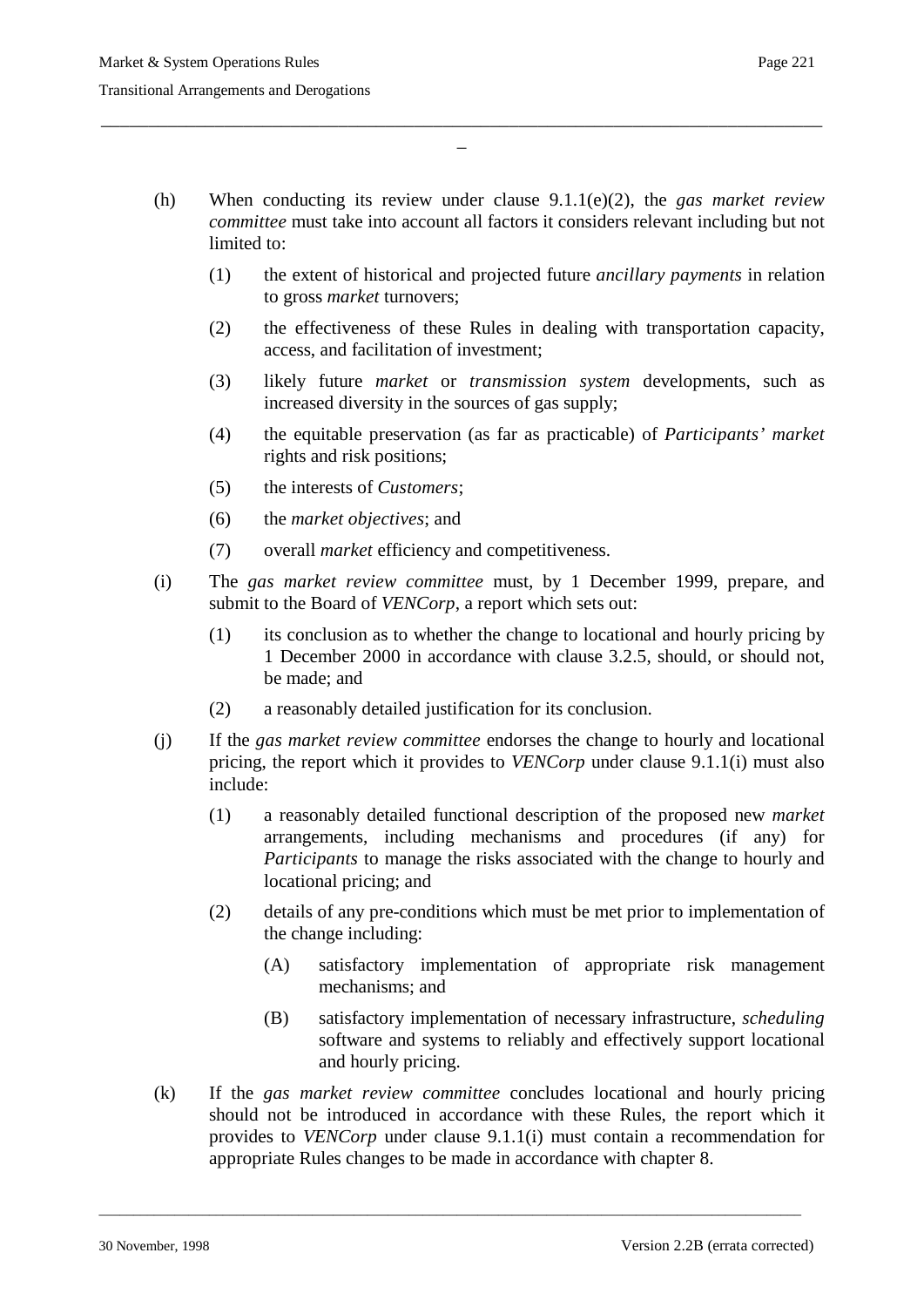(l) If the *gas market review committee* report to the *VENCorp* Board under clause 9.1.1(i) endorses the change to locational and hourly pricing in accordance with clause 3.2.5, *VENCorp* must establish, and co-ordinate appropriate procedures to ensure the smooth and timely transition to locational and hourly pricing including:

\_\_\_\_\_\_\_\_\_\_\_\_\_\_\_\_\_\_\_\_\_\_\_\_\_\_\_\_\_\_\_\_\_\_\_\_\_\_\_\_\_\_\_\_\_\_\_\_\_\_\_\_\_\_\_\_\_\_\_\_\_\_\_\_\_\_\_\_\_\_\_\_\_\_\_\_ \_

- (1) the drafting of necessary changes to these Rules in accordance with chapter 8 to make provision for the functional arrangements determined by the *gas market review committee* under clause 9.1.1(j)(1);
- (2) the determination of how any surpluses and/or deficits which may accrue in the *VENCorp settlements* function as a consequence of the existence of locational and hourly pricing will be applied; and
- (3) if appropriate, the establishment of mechanisms by which *Participants* can manage their risks and exposures associated with locational and hourly price differences;
- (4) subject to clause  $9.1.1(1)(5)$ , make an allocation of rights to enable the management of risks and exposures associated with locational and hourly price differences;
- (5) prior to making an allocation of rights under clause  $9.1.1(1)(4)$ , appoint a suitably qualified independent person who must, in accordance with terms of reference to be prepared by *VENCorp* in accordance with clause 9.1.1(l)(6), provide recommendations to *VENCorp* as to the most appropriate methodology to be adopted for the allocation of those rights;
- (6) a requirement that the independent person undertakes its analysis and make its recommendations under clause  $9.1.1(1)(5)$ , taking into consideration each of the following:
	- (A) to the extent practicable, there should be equitable preservation of *Participants' market* rights and risk positions; and
	- (B) to the extent practicable, persons who have received an allocation of *authorised MDQ* under clause 5.3.3 should receive an allocation of rights that leaves that person in a position that is no less favourable to them in respect of that allocation; and
- (7) arrange for the implementation, testing and operational acceptance of systems and procedures of *VENCorp* and *Participants*, as required, to effect the gas market review committee's recommendations.
- (m) If the *gas market review committee* is unable to reach a conclusion under clause 9.1.1(i) by 1 December 1999, the Board of *VENCorp* is to proceed in accordance with clause 9.1.1(l) as if the *gas market review committee* had concluded that the change to hourly and locational pricing should proceed.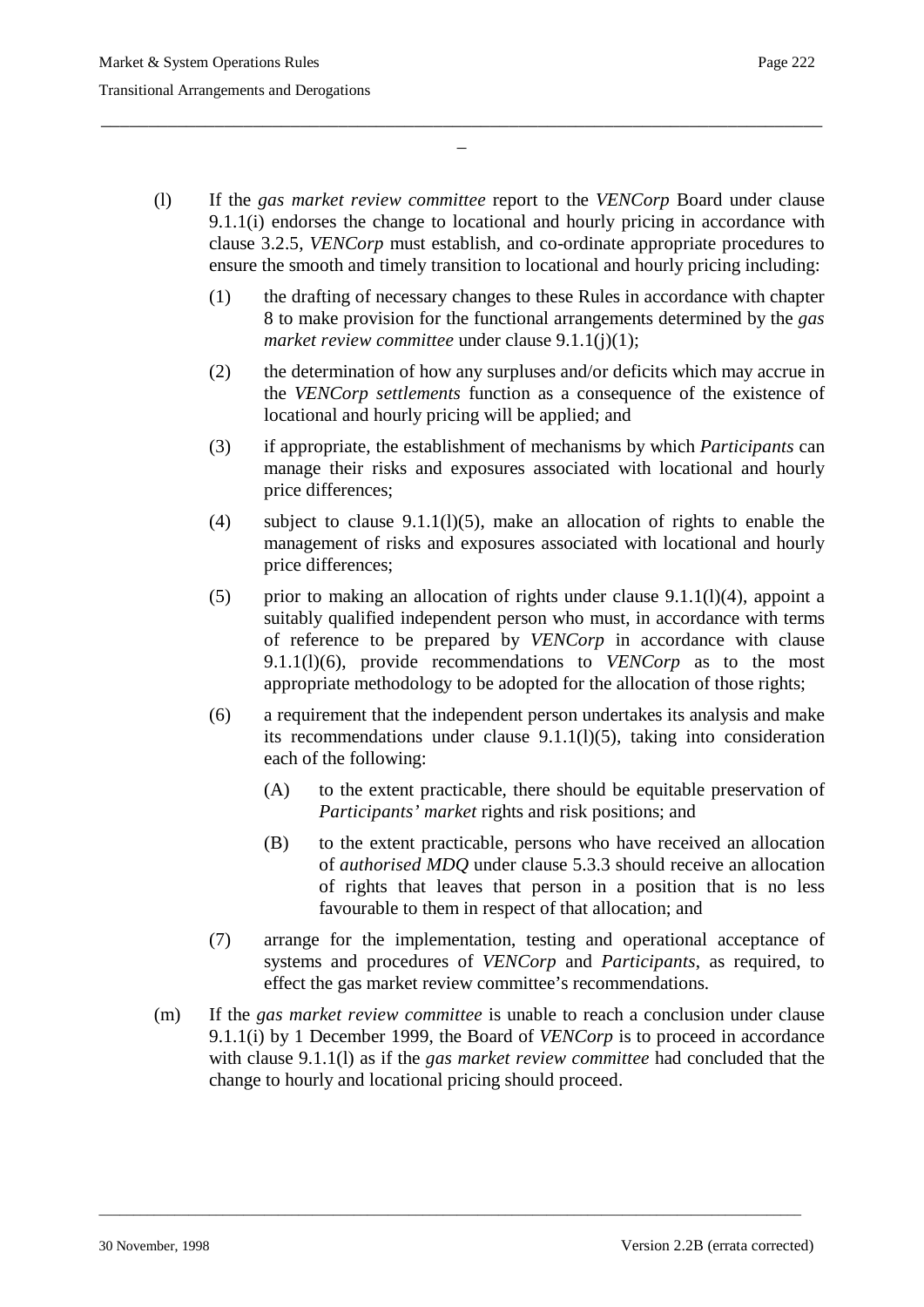### **9.1.2 Interconnect between Victoria/New South Wales**

- (a) *VENCorp* must:
	- (1) give effect to any agreement reached by *VENCorp* or any other person with East Australian Pipelines Limited (A.C.N. 064 629 009) for the purpose of providing for the carriage of gas through the interconnected transmission pipeline between Barnawartha in the State of Victoria and Culcairn in the State of New South Wales (commissioned on or about 12 August 1998); and

\_\_\_\_\_\_\_\_\_\_\_\_\_\_\_\_\_\_\_\_\_\_\_\_\_\_\_\_\_\_\_\_\_\_\_\_\_\_\_\_\_\_\_\_\_\_\_\_\_\_\_\_\_\_\_\_\_\_\_\_\_\_\_\_\_\_\_\_\_\_\_\_\_\_\_\_ \_

- (2) in consultation with any consultative committee established by *VENCorp* and on which there are representatives of *Market Participants*, develop rules to be incorporated into these Rules to give effect to the terms of an agreement referred to in clause 9.1.2(1) and any ancillary and consequential matters.
- (b) For the avoidance of doubt, all rules developed under clause 9.1.2(a) must be proposed in accordance with the rule change procedures in chapter 8.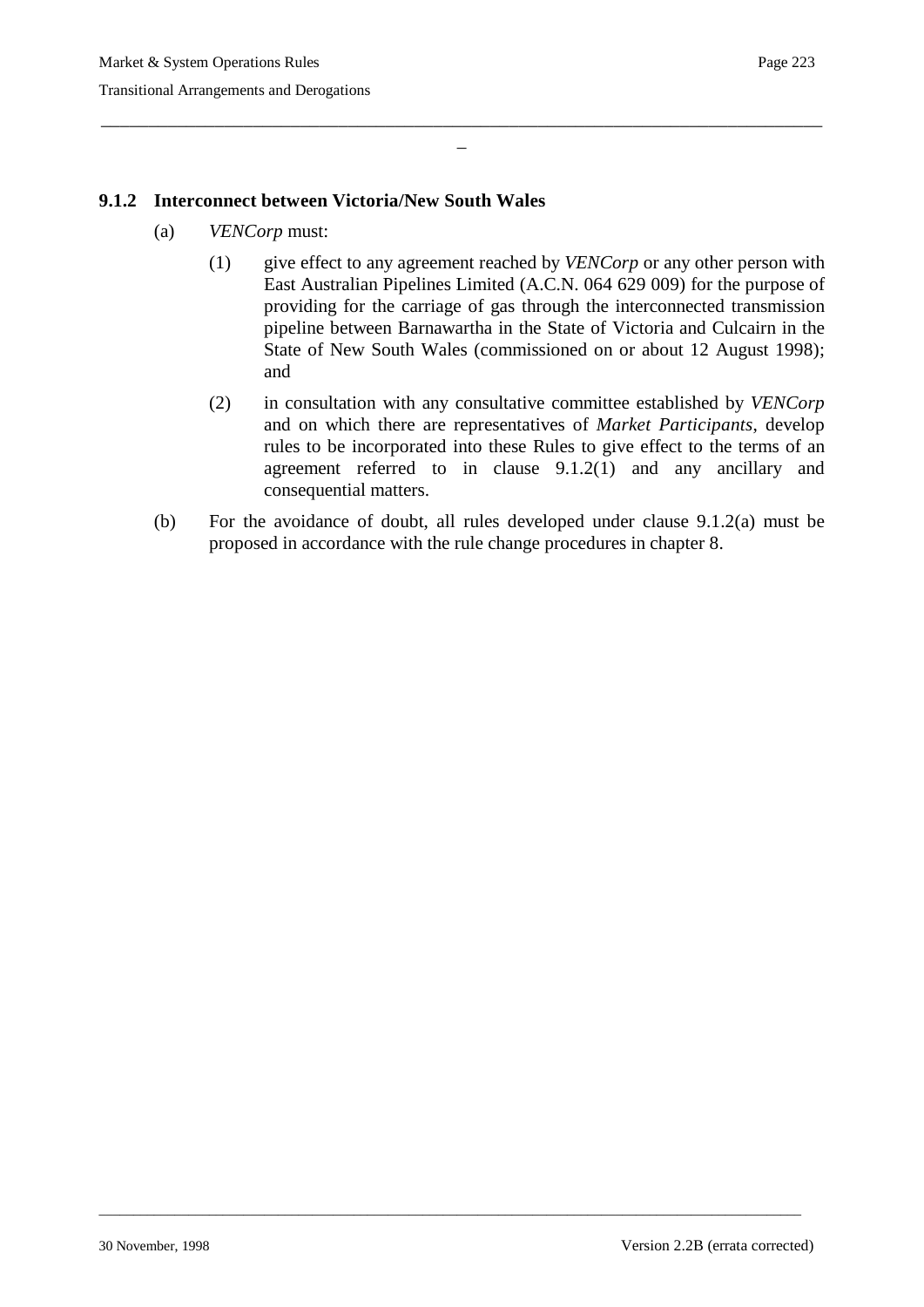## **9.2 DEROGATIONS**

\_\_\_\_\_\_\_\_\_\_\_\_\_\_\_\_\_\_\_\_\_\_\_\_\_\_\_\_\_\_\_\_\_\_\_\_\_\_\_\_\_\_\_\_\_\_\_\_\_\_\_\_\_\_\_\_\_\_\_\_\_\_\_\_\_\_\_\_\_\_\_\_\_\_\_\_ \_

### **9.2.1 Longford measuring station**

- (a) The provisions of clause 4.4 (other than the provisions of clauses 4.4.2(a)(1) and (3), 4.4.3, 4.4.5, 4.4.6(b) and (e), 4.4.12, 4.4.14 (a)(2) and (3), (b) and (c), 4.4.15(a), 4.4.17, 4.4.18, 4.4.19, 4.4.20, 4.4.21(a), (b), (d) and (e), 4.4.22, 4.4.23, 4.4.24, 4.4.25, 4.4.26 and 4.4.27) do not apply to the *metering installation* which is adjacent to the *system injection point* at Longford and which is the subject of the gas sales agreement dated 20 November 1996 between Esso Australia Resources Ltd, BHP Petroleum (Bass Strait) Pty Ltd and Gascor.
- (b) The derogation contained in clause 9.2.1(a) ceases when the *metering installation* referred to in that clause is replaced, upgraded or materially modified.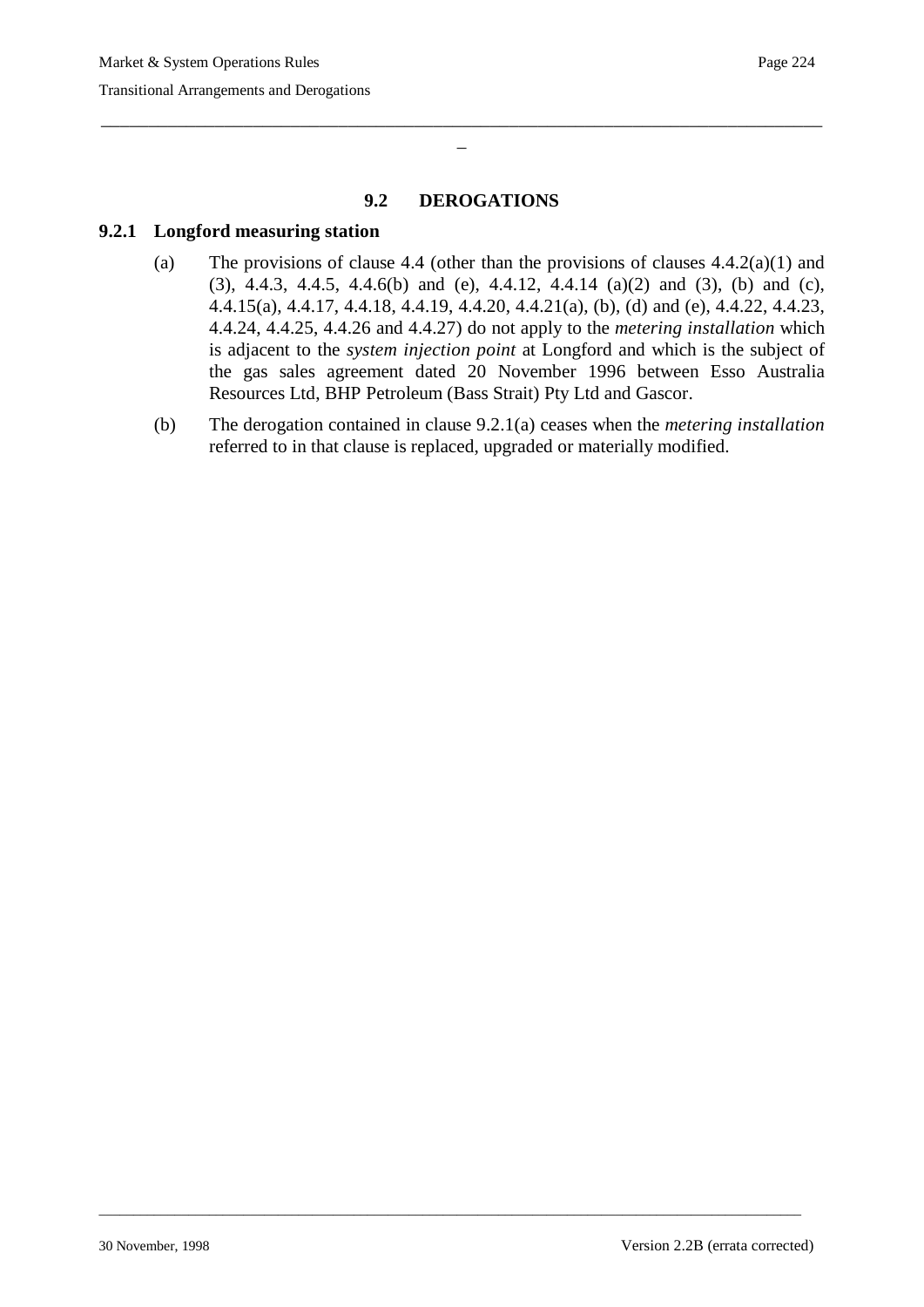$\overline{a}$ 

# **CHAPTER 10 INTERPRETATION**

 $\_$  ,  $\_$  ,  $\_$  ,  $\_$  ,  $\_$  ,  $\_$  ,  $\_$  ,  $\_$  ,  $\_$  ,  $\_$  ,  $\_$  ,  $\_$  ,  $\_$  ,  $\_$  ,  $\_$  ,  $\_$  ,  $\_$  ,  $\_$  ,  $\_$  ,  $\_$  ,  $\_$  ,  $\_$  ,  $\_$  ,  $\_$  ,  $\_$  ,  $\_$  ,  $\_$  ,  $\_$  ,  $\_$  ,  $\_$  ,  $\_$  ,  $\_$  ,  $\_$  ,  $\_$  ,  $\_$  ,  $\_$  ,  $\_$  ,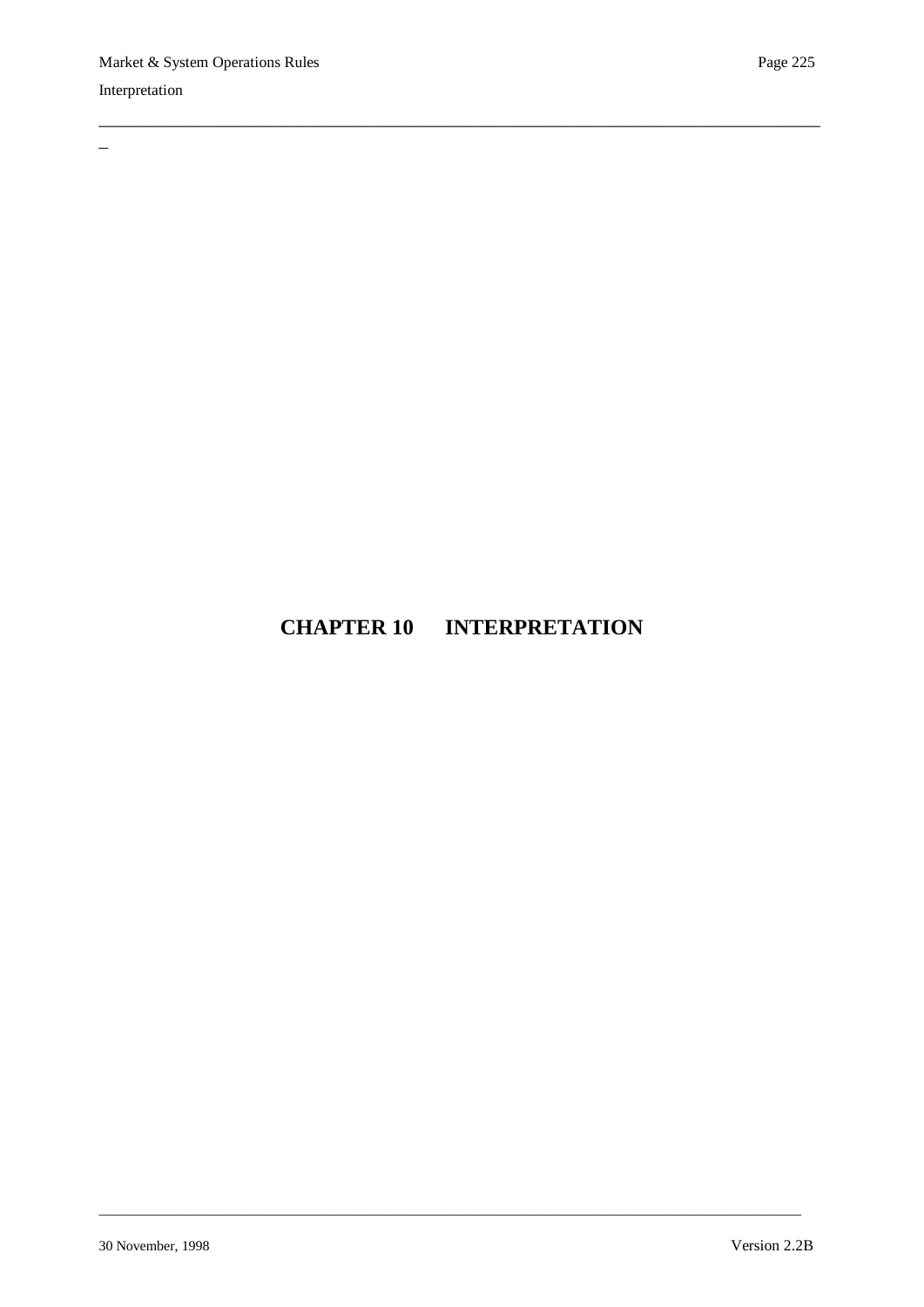## **10 INTERPRETATION**

\_\_\_\_\_\_\_\_\_\_\_\_\_\_\_\_\_\_\_\_\_\_\_\_\_\_\_\_\_\_\_\_\_\_\_\_\_\_\_\_\_\_\_\_\_\_\_\_\_\_\_\_\_\_\_\_\_\_\_\_\_\_\_\_\_\_\_\_\_\_\_\_\_\_\_\_ \_

#### **10.1 Interpretation**

In interpreting or applying any provision of these Rules, such fair large and liberal interpretation shall be given as will best achieve the intent and object of these Rules both generally and in any specific case.

#### **10.2 General**

In these Rules, unless the context otherwise requires:

- (a) headings are for convenience only and do not affect the interpretation of these Rules;
- (b) words importing the singular include the plural and vice versa;
- (c) words importing a gender include any gender;
- (d) where italicised, a word or phrase has the definition given to that word or phrase in chapter 11;
- (e) other parts of speech and grammatical forms of a word or phrase defined in these Rules have a corresponding meaning;
- (f) an expression importing a natural person includes any company, partnership, joint venture, association, corporation or other body corporate and any government agency;
- (g) a reference to any thing (including, but not limited to, any right) includes a part of that thing;
- (h) a reference to a clause, paragraph, part, annexure, exhibit or schedule is a reference to a clause and paragraph and part of, and an annexure, exhibit and schedule to these Rules and a reference to these Rules includes any annexure, exhibit and schedule;
- (i) a reference to a statute, regulation, proclamation, order in council, ordinance or by-law includes all statutes, regulations, proclamations, orders in council, ordinances or by-laws amending, consolidating or replacing it, and a reference to a statute includes all regulations, proclamations, orders in council, ordinances, and by-laws issued under that statute;
- (j) a reference to these Rules or to a document or a provision of a document includes an amendment or supplement to, or replacement or novation of, these Rules or that document or that provision of that document;
- (k) a reference to a person includes that person's executors, administrators, successors, substitutes (including, without limitation, persons taking by novation) and permitted assignees;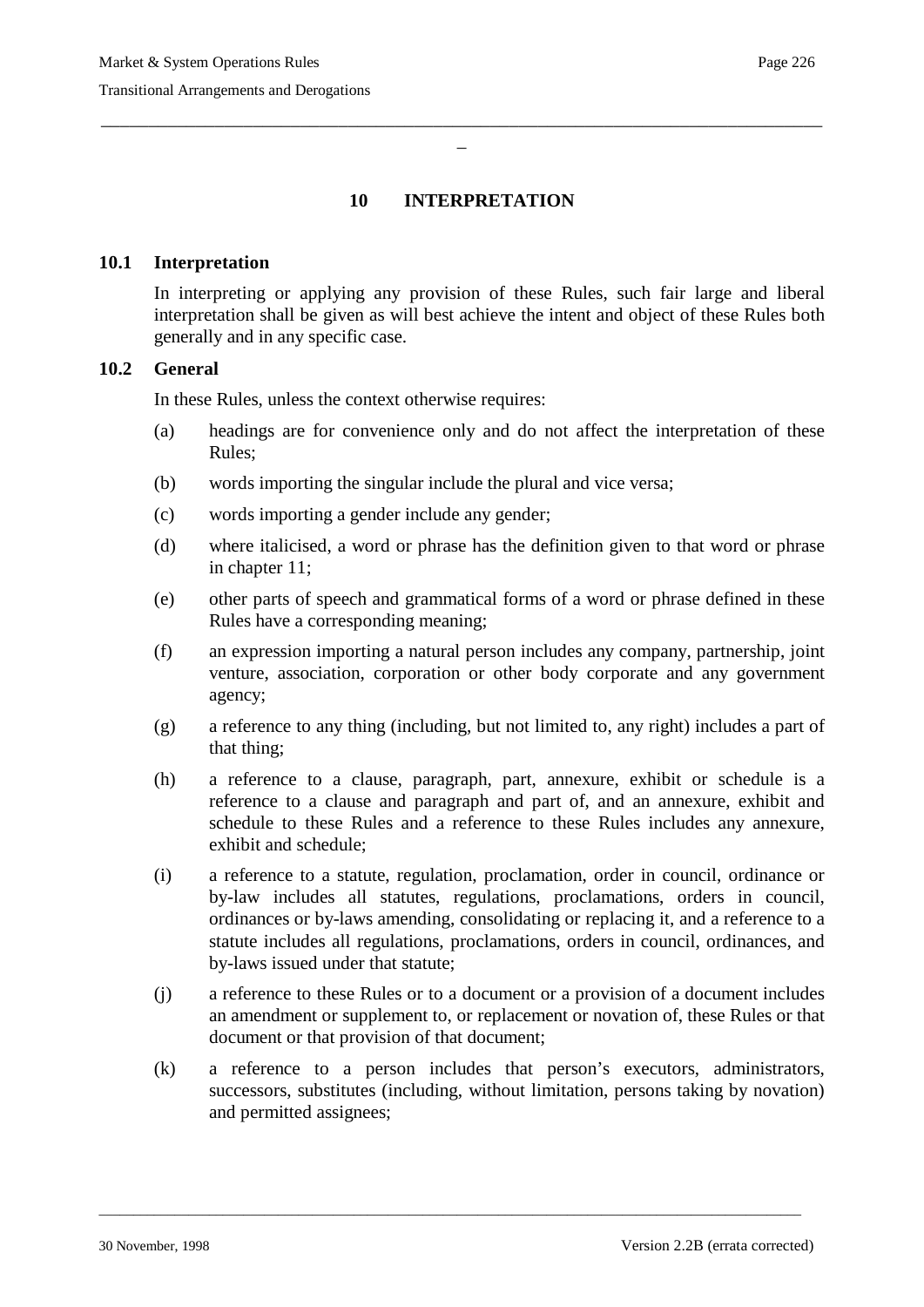- (l) a reference to a body other than a *Participant* or *VENCorp* (including, without limitation, an institute, association or authority), whether statutory or not:
	- (1) which ceases to exist; or
	- (2) whose powers or functions are transferred to another body,

\_\_\_\_\_\_\_\_\_\_\_\_\_\_\_\_\_\_\_\_\_\_\_\_\_\_\_\_\_\_\_\_\_\_\_\_\_\_\_\_\_\_\_\_\_\_\_\_\_\_\_\_\_\_\_\_\_\_\_\_\_\_\_\_\_\_\_\_\_\_\_\_\_\_\_\_ \_

> is a reference to the body which replaces it or which substantially succeeds to its powers or functions;

- (m) a reference in the context of any provision of these Rules to a "representative" of any person is a reference to any director, officer or employee of that person or any agent, consultant or contractor appointed or engaged by that person for purposes connected with the subject matter of the relevant provision of these Rules;
- (n) nothing contained in a document referred to in these Rules, beyond what is expressly contemplated by these Rules as being contained in such document or is necessary for the purposes of giving effect to a provision of these Rules, shall modify or have any effect for the purposes of these Rules or be construed as relevant to the interpretation of these Rules; and
- (o) a reference to any act, matter or thing to be done is a reference to an act, matter or thing to be done in Victoria.

#### **10.3 Times and dates**

- (a) Unless the context otherwise requires, a reference in these Rules:
	- (1) to a calendar day (such as 1 January) or a day of the week (such as Sunday) is to the day which begins at 00:00 hours on that day;
	- (2) to a week is to the period from 00:00 hours on a day until 00:00 hours on the seventh day following;
	- (3) to a month (or a number of months) or a calendar month is to the period from 00:00 hours on a day in one month until 00:00 hours on the same day of the month which follows (or follows by the relevant number of months), or if there is no such day in that month, 00:00 hours on the first day of the next following month;
	- (4) to a year is to the period from 00:00 hours on a day in one year until 00:00 hours on the same day (or where the day in the first year was 29 February, on 1 March) in the following year, and a reference to a calendar year (such as 1997) is to be construed accordingly; and
	- (5) to times of the day are to Eastern Standard Time.

- (b) Unless the context otherwise requires, a period of time:
	- (1) which dates from a given day or the day of an act or event is to be calculated exclusive of that day; or
	- (2) which commences on a given day or the day of an act or event is to be calculated inclusive of that day.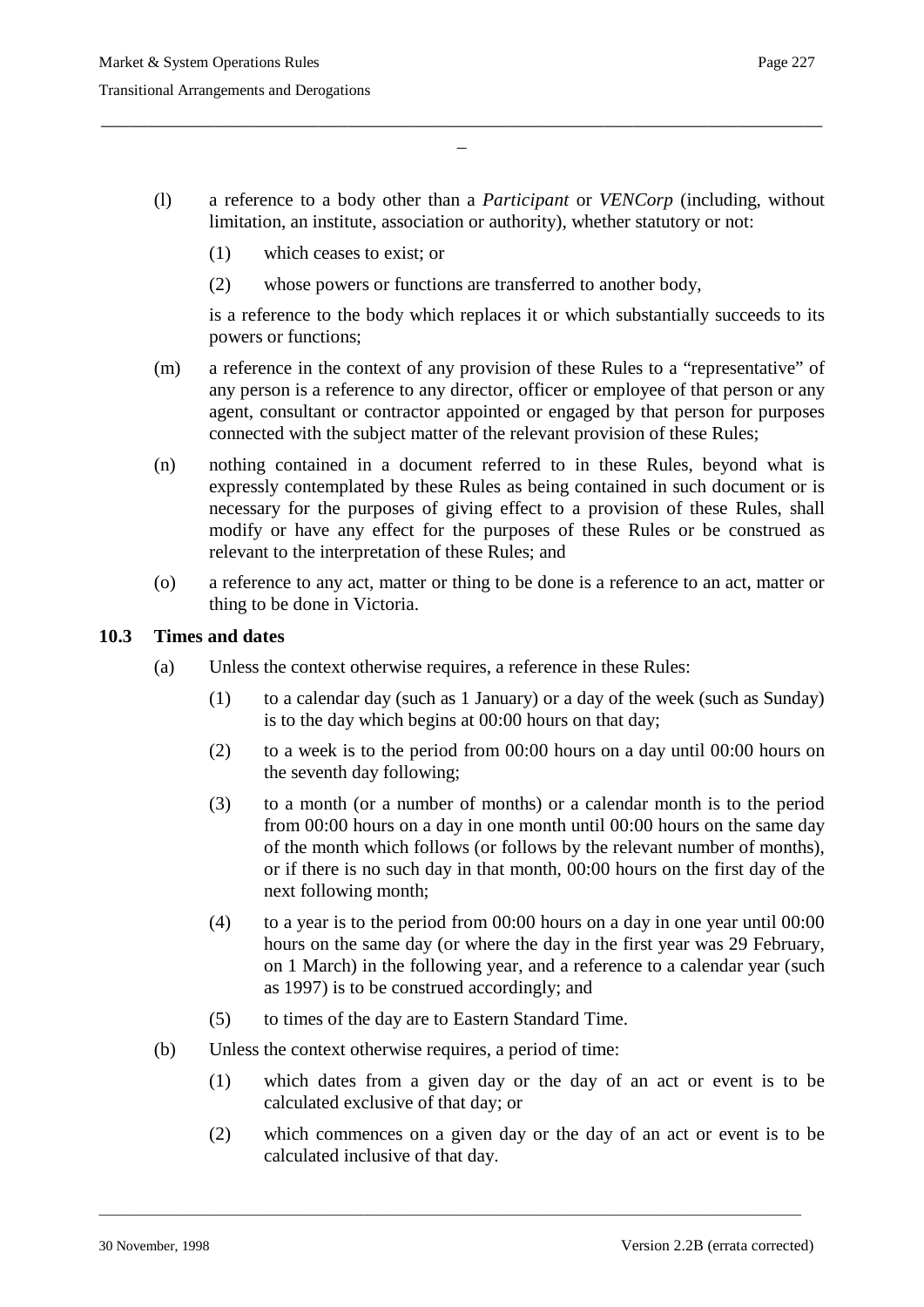(c) Where under any provision of these Rules a person is required to provide any information by a certain date or time, the relevant provision is to be taken to include a requirement that that information must be provided not earlier than is reasonable before that date or time.

\_\_\_\_\_\_\_\_\_\_\_\_\_\_\_\_\_\_\_\_\_\_\_\_\_\_\_\_\_\_\_\_\_\_\_\_\_\_\_\_\_\_\_\_\_\_\_\_\_\_\_\_\_\_\_\_\_\_\_\_\_\_\_\_\_\_\_\_\_\_\_\_\_\_\_\_ \_

(d) Notwithstanding any other provision of these Rules, *VENCorp* may with the prior agreement of all *affected Participants* amend any amount, date, time or period of time specified in these Rules in any particular case or generally, whether before or after the expiry of that date, time or period of time as the case may be, provided that if such agreement is not obtained, *VENCorp* may, on notice given to all *affected Participants* and with the approval of the *Regulator*, amend any such amount, date, time or period of time in any particular case or generally, whether before or after the expiry of that date, time or period of time, as the case may be.

#### **10.4 Technical interpretation**

- (a) Unless the context otherwise requires, for the purposes of these Rules:
	- (1) a "quantity" of gas is a quantity in joules; and
	- (2) a "volume" of gas is a volume in standard cubic metres.
- (b) The following terms have the following meanings in these Rules:
	- (1) "gas" means any naturally occurring:
		- (A) hydrocarbon in a gaseous state consisting principally of methane; or
		- (B) mixture of hydrocarbons in a gaseous state consisting principally of methane which may contain other gases (including the residue resulting from the treatment of processing of natural gas),

and includes gas that has been injected into and stored in a *storage facility;*

- (2) "gigajoule" or "GJ" means 1,000 megajoules;
- (3) "joule" means the joule as defined in AS1000-1979 "The International Systems of Units (SI) and its Application";
- (4) "kPa" or "kilopascal" means 1,000 pascals as defined in AS1000-1979 "The International System of Units (SI) and its Application";
- (5) "megajoule" or "MJ" means 1,000,000 joules;
- $(6)$  "standard cubic metre" or "m<sup>3"</sup> means the quantity of dry gas at a temperature of 15 degrees celsius and an absolute pressure of 101.325 kPa enclosed in a volume of one cubic metre; and
- (7) "terajoule" or "TJ" means 1,000 gigajoules.
- (c) Unless otherwise expressly defined, all reference to units of measurements in these Rules are references to the units of measurement defined in or for the purposes of the National Measurement Act 1960 (Commonwealth).
- (d) Gas measured and stated for the purposes of these Rules is to be measured and stated by reference to its energy content.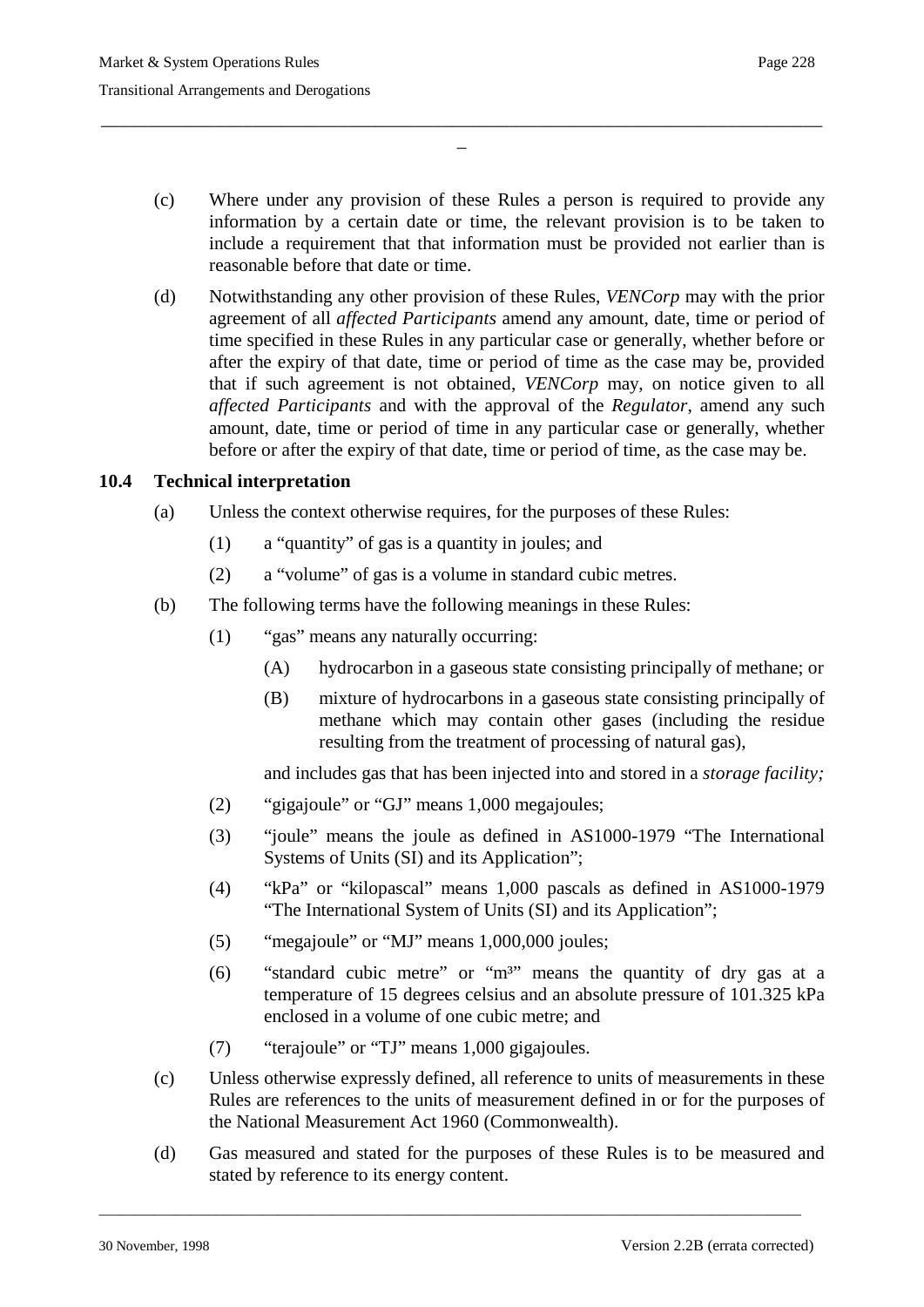(e) Where to give effect to any provision of these Rules it is necessary to do so, a rate of injection or withdrawal of gas, or any amount of capacity or storage capacity, expressed in quantity or volume units per day, or per hour, must be treated as expressed in any other such units on the basis of the appropriate conversion.

\_\_\_\_\_\_\_\_\_\_\_\_\_\_\_\_\_\_\_\_\_\_\_\_\_\_\_\_\_\_\_\_\_\_\_\_\_\_\_\_\_\_\_\_\_\_\_\_\_\_\_\_\_\_\_\_\_\_\_\_\_\_\_\_\_\_\_\_\_\_\_\_\_\_\_\_ \_

(f) Unless the context otherwise requires, a reference to an injection of gas into, or a withdrawal of gas from, the *transmission system* by a person (or any obligation, right, intention or undertaking by or of a person in respect of such an injection or withdrawal) includes an injection or withdrawal of gas by another person on behalf of that person and a person is to be taken as having injected or withdrawn gas if it arranges for another person to inject or withdraw gas on its behalf.

#### **10.5 Assignment**

Unless otherwise expressly permitted by these Rules, a *Participant* must not assign or transfer and must not purport to assign or transfer any of its rights or obligations under these Rules.

#### **10.6 Waiver**

A person does not waive its rights, powers and discretions under these Rules by:

- (a) failing to exercise its rights;
- (b) only exercising part of its rights; or
- (c) delaying the exercise of its rights.

#### **10.7 Payment**

- (a) Unless otherwise provided in these Rules, any payment to be made under these Rules must be made either by the *EFT facility* or in cash or by a draft or cheque drawn by a bank as defined in the Banking Act 1959 (Comm).
- (b) Unless the context otherwise requires, a reference in these Rules to an *interest rate*  published in respect of a specified day must, if that *interest rate* is not published, authorised or otherwise available in respect of that day, be taken to be the relevant *interest rate* published immediately prior to that day; and if that *interest rate* is suspended, modified, discontinued, or its method of calculation substantially alters or if the relevant publication ceases to publish that *interest rate* for more than seven consecutive days, *VENCorp* must provide a substitute rate of interest that in *VENCorp's* reasonable opinion is the nearest equivalent to the *interest rate* and that substitute rate of interest must be taken to be the applicable *interest rate*.

#### **10.8 Notices**

(a) A notice is properly given under these Rules to a person if:

- (1) it is personally served;
- (2) a letter containing the notice is prepaid and posted to the person at an address (if any) supplied by the person to the sender for service of notices or, where the person is a *Participant*, an address shown for that person in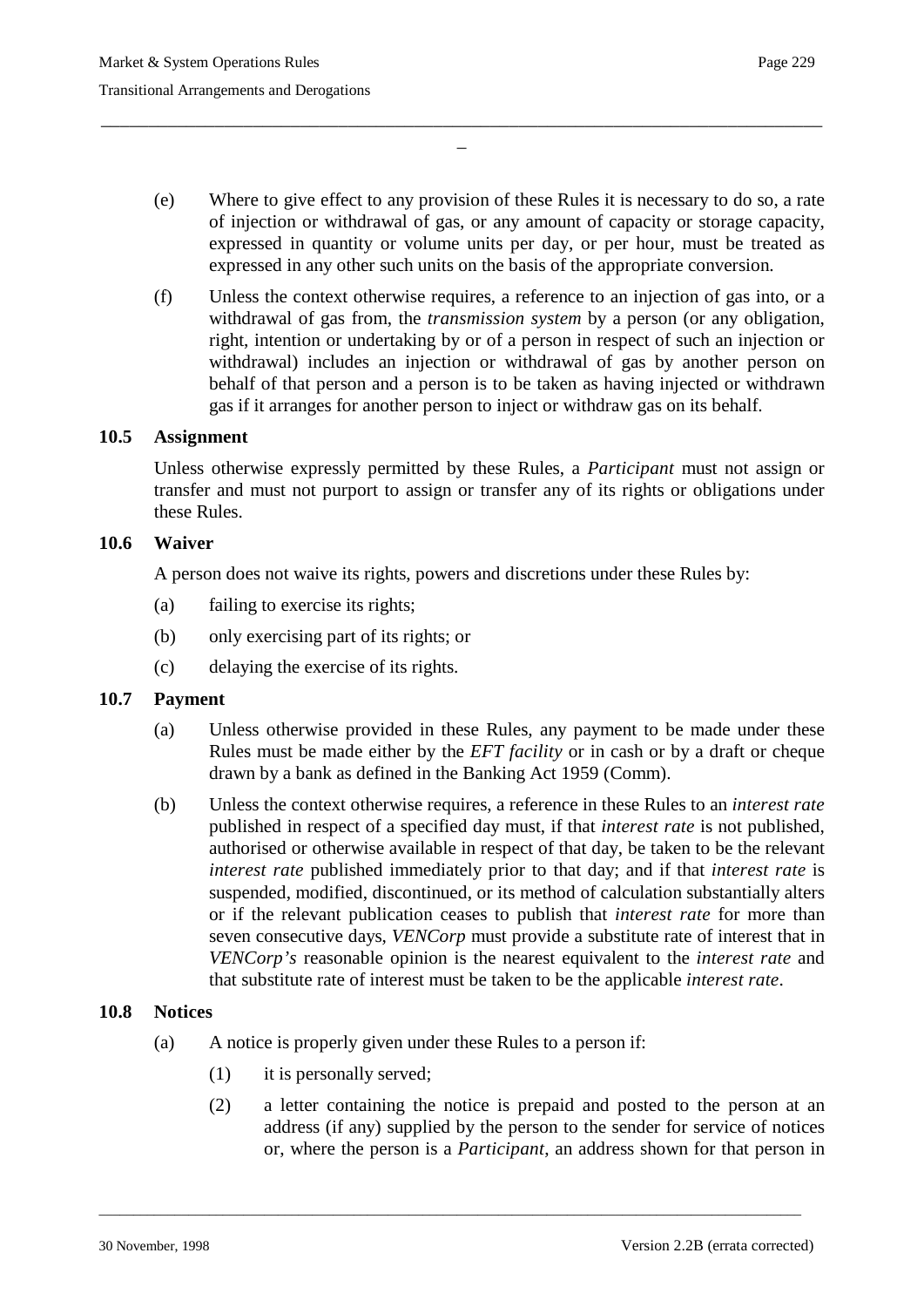the register of *Participants* maintained by *VENCorp*, or, where the addressee is *VENCorp*, the registered office of *VENCorp*;

(3) it is sent to the person by facsimile or electronic mail to a number or reference which corresponds with the address referred to in clause 10.8(a)(2) or which is supplied by the person to *VENCorp* for service of notices and, if sent by electronic mail, the person sending the notice also sends a copy of the notice by letter or facsimile to the person on the same day; or

\_\_\_\_\_\_\_\_\_\_\_\_\_\_\_\_\_\_\_\_\_\_\_\_\_\_\_\_\_\_\_\_\_\_\_\_\_\_\_\_\_\_\_\_\_\_\_\_\_\_\_\_\_\_\_\_\_\_\_\_\_\_\_\_\_\_\_\_\_\_\_\_\_\_\_\_ \_

- (4) the person receives the notice.
- (b) A notice is treated as being given to a person by the sender:
	- (1) where sent by post in accordance with clause  $10.8(a)(2)$  to an address in the central business district of a capital city of Australia, on the second *business day* after the day on which it is posted; and
	- (2) where sent by post in accordance with clause  $10.8(a)(2)$  to any other address, on the third *business day* after the day on which it is posted;
	- (3) where sent by facsimile in accordance with clause  $10.8(a)(3)$  and a complete and correct transmission report is received:
		- (A) where the notice is of the type in relation to which the addressee is obliged under these Rules to monitor the receipt by facsimile outside of, as well as during, business hours, on the day of transmission; and
		- (B) in all other cases, on the day of transmission if a *business day* or, if the transmission is on a day which is not a *business day* or is after 4.00 pm (addressee's time), at 9.00 am on the following *business day*;
	- (4) where sent by electronic mail in accordance with clause  $10.8(a)(3)$ :
		- (A) where the notice is of a type in relation to which the addressee is obliged under these Rules to monitor receipt by electronic mail outside of, as well as during, business hours, on the day when the notice is recorded as having been first received at the electronic mail destination; and
		- (B) in all other cases, on the day when the notice is recorded as having been first received at the electronic mail destination, if a *business day* or if that time is after 4.00 pm (addressee's time), or the day is not a *business day*, at 9.00 am on the following *business day*; or
	- (5) in any other case, when the person actually receives the notice.

- (c) Any notice to or by a person under these Rules:
	- (1) must be in legible writing and in English; and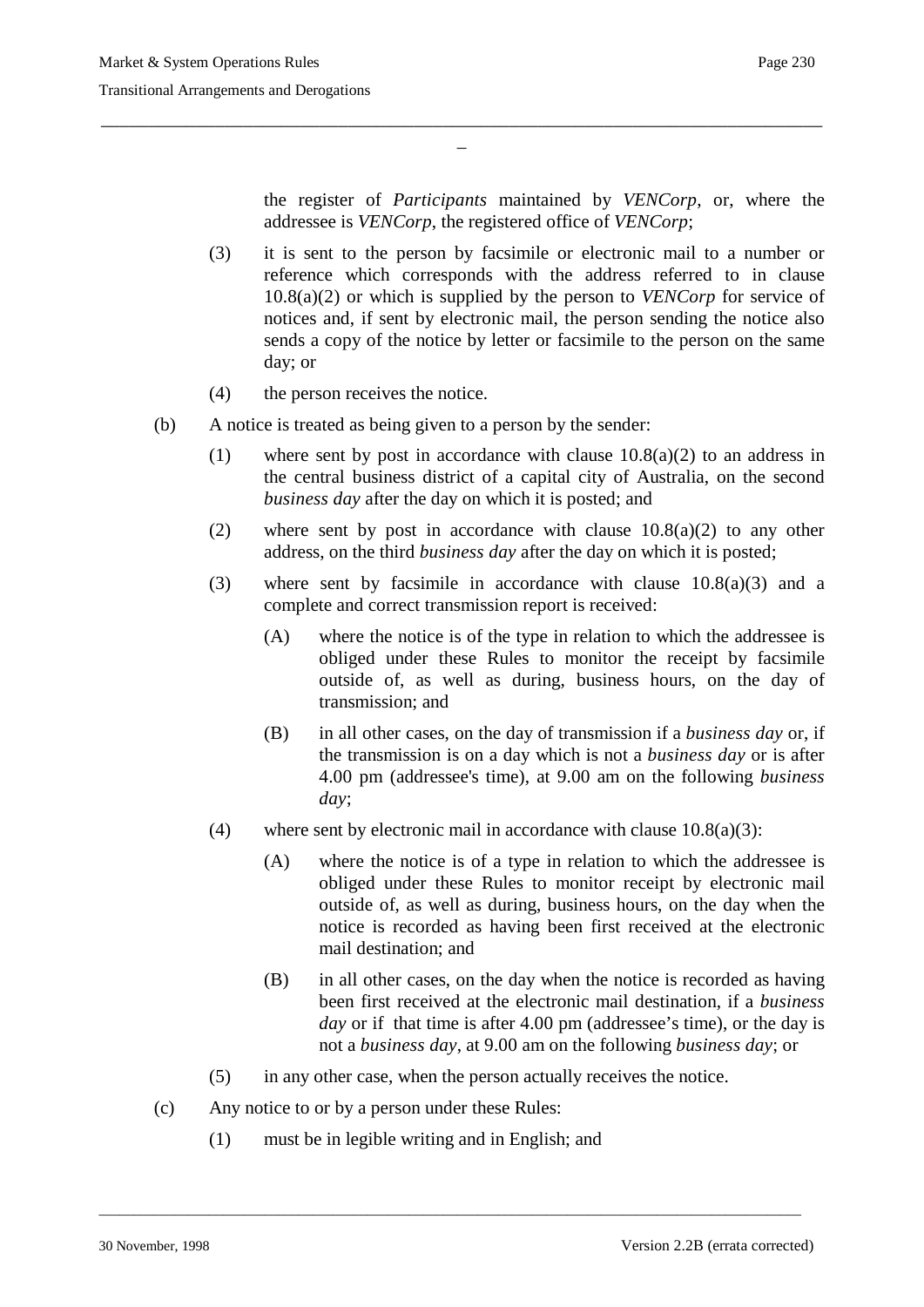- (2) where the sender is a company, must be signed by a director or secretary of that company or under the common seal of the sender (except where the notice is sent by electronic mail).
- (d) Where a specified period (including, without limitation, a particular number of days) must elapse or expire from or after the giving of a notice before an action may be taken neither the day on which the notice is given nor the day on which the action is to be taken may be counted in reckoning the period.

\_\_\_\_\_\_\_\_\_\_\_\_\_\_\_\_\_\_\_\_\_\_\_\_\_\_\_\_\_\_\_\_\_\_\_\_\_\_\_\_\_\_\_\_\_\_\_\_\_\_\_\_\_\_\_\_\_\_\_\_\_\_\_\_\_\_\_\_\_\_\_\_\_\_\_\_ \_

- (e) In this clause 10.8, a reference to:
	- (1) an addressee includes a reference to an addressee's officers, agents, or employees or any person reasonably believed by the sender to be an officer, agent or employee of the addressee; and
	- (2) a notice includes any request, demand, consent or approval or other communication to or by a person under these Rules*.*

#### **10.9 Retention of records and documents**

Unless otherwise specified in these Rules, all records and documents prepared for or in connection with these Rules must be retained for a period of at least seven years.

#### **10.10 Severability**

Each part or all of a provision of these Rules:

- (a) will be construed so as to be valid and enforceable to the greatest extent possible; and
- (b) may be so construed (or deleted if necessary) regardless of the effect which that may have on the provision in question or any other provision or these Rules as a whole.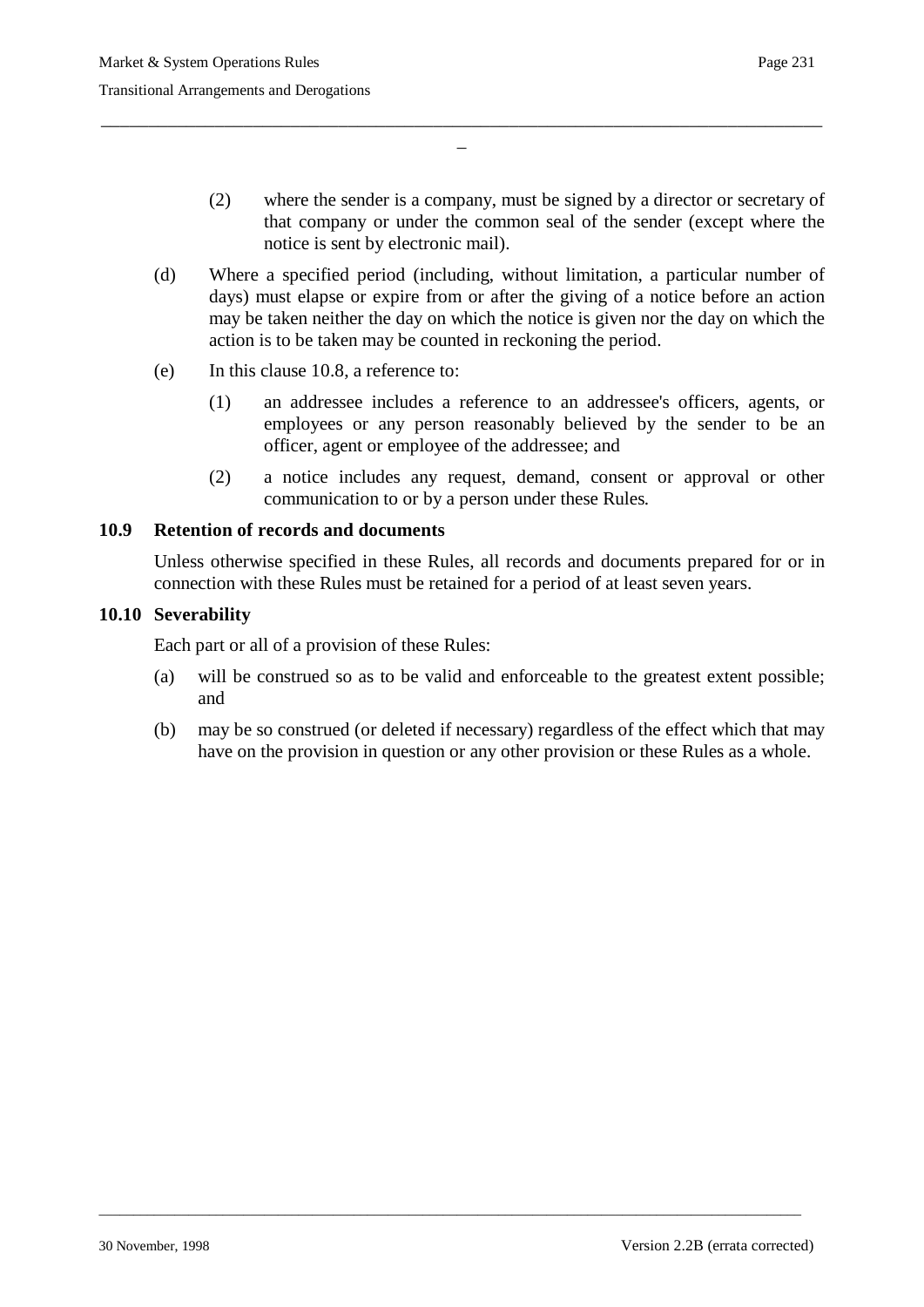$\overline{a}$ 

## **CHAPTER 11. GLOSSARY**

 $\_$  ,  $\_$  ,  $\_$  ,  $\_$  ,  $\_$  ,  $\_$  ,  $\_$  ,  $\_$  ,  $\_$  ,  $\_$  ,  $\_$  ,  $\_$  ,  $\_$  ,  $\_$  ,  $\_$  ,  $\_$  ,  $\_$  ,  $\_$  ,  $\_$  ,  $\_$  ,  $\_$  ,  $\_$  ,  $\_$  ,  $\_$  ,  $\_$  ,  $\_$  ,  $\_$  ,  $\_$  ,  $\_$  ,  $\_$  ,  $\_$  ,  $\_$  ,  $\_$  ,  $\_$  ,  $\_$  ,  $\_$  ,  $\_$  ,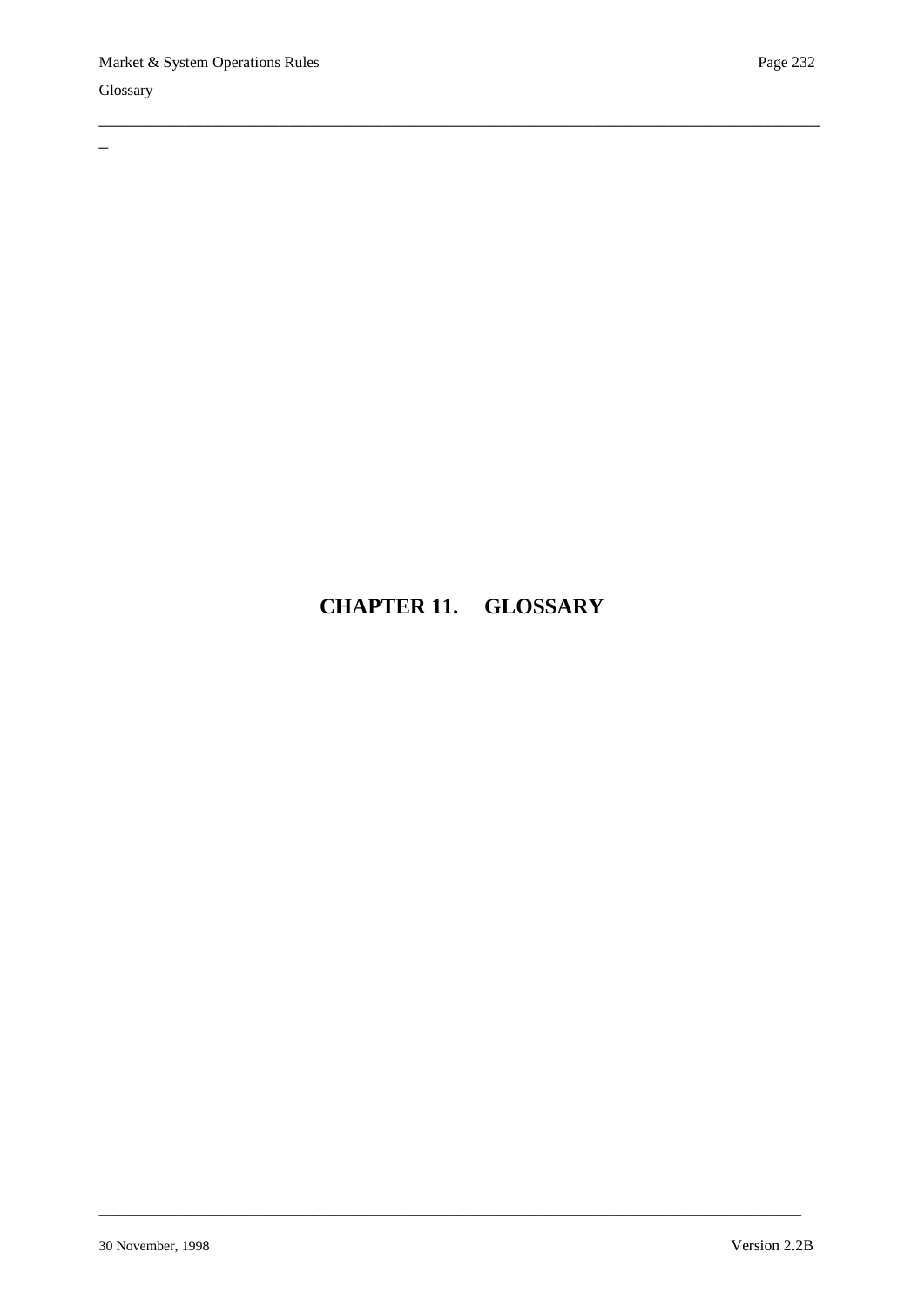## **11. GLOSSARY**

\_\_\_\_\_\_\_\_\_\_\_\_\_\_\_\_\_\_\_\_\_\_\_\_\_\_\_\_\_\_\_\_\_\_\_\_\_\_\_\_\_\_\_\_\_\_\_\_\_\_\_\_\_\_\_\_\_\_\_\_\_\_\_\_\_\_\_\_\_\_\_\_\_\_\_\_

| access arrangement           | An arrangement for access to a <i>pipeline</i> or part of a <i>pipeline</i> ,<br>including the associated access arrangement information, that has<br>been approved by the <i>Regulator</i> or the <i>ORG</i> pursuant to sections<br>2.11 or 2.23 of the Access Code.                                           |
|------------------------------|------------------------------------------------------------------------------------------------------------------------------------------------------------------------------------------------------------------------------------------------------------------------------------------------------------------|
| <b>Access Code</b>           | The Victorian Third Party Access Code for Natural Gas Pipeline<br>Systems established under the Gas Industry Act, and where<br>applicable, subject to sections 24A and 24B of the Gas Pipelines<br>Access (Victoria) Act 1998, the new Access Code as more<br>particularly described in section 24A of that Act. |
| actual deviation             | The positive or negative amount by which the actual injection or<br>withdrawal of gas (as the case may be) for the hour exceeds the<br>injection or withdrawal (as the case may be) specified in the<br>pricing schedule for that hour.                                                                          |
| adjusted withdrawals         | The adjusted quantities of gas withdrawn as determined in<br>accordance with clause 3.6.4(d).                                                                                                                                                                                                                    |
| administered price cap       | A price cap determined in accordance with clause 6.7.1 which will<br>apply during an <i>administered price period</i> .                                                                                                                                                                                          |
| administered price<br>period | A period declared by VENCorp in accordance with clause 6.7.2,<br>during which an <i>administered price cap</i> will apply.                                                                                                                                                                                       |
| <b>Adviser</b>               | A person appointed by <i>VENCorp</i> under clause 7.2.2(a).                                                                                                                                                                                                                                                      |
| affected Participant         | In relation to a <i>metering installation</i> , a <i>Participant</i> who is entitled<br>to access to metering data from that metering installation in<br>accordance with clause 4.4.22.                                                                                                                          |
| allocate                     | The process of determining an <i>allocation</i> .                                                                                                                                                                                                                                                                |
| allocation                   | The quantity of gas treated as having been injected or withdrawn<br>by a Market Participant at a system point in a trading interval as<br>determined in accordance with clause 3.5.                                                                                                                              |
| <b>Allocation Agent</b>      | A person who has been appointed by a Market Participant to<br>submit injection allocation statements or withdrawal allocation<br>statements under clauses 3.5.2 or 3.5.3.                                                                                                                                        |
| allocation algorithm         | The algorithm which <i>VENCorp</i> is required to establish under<br>clause $3.5.4(a)$ .                                                                                                                                                                                                                         |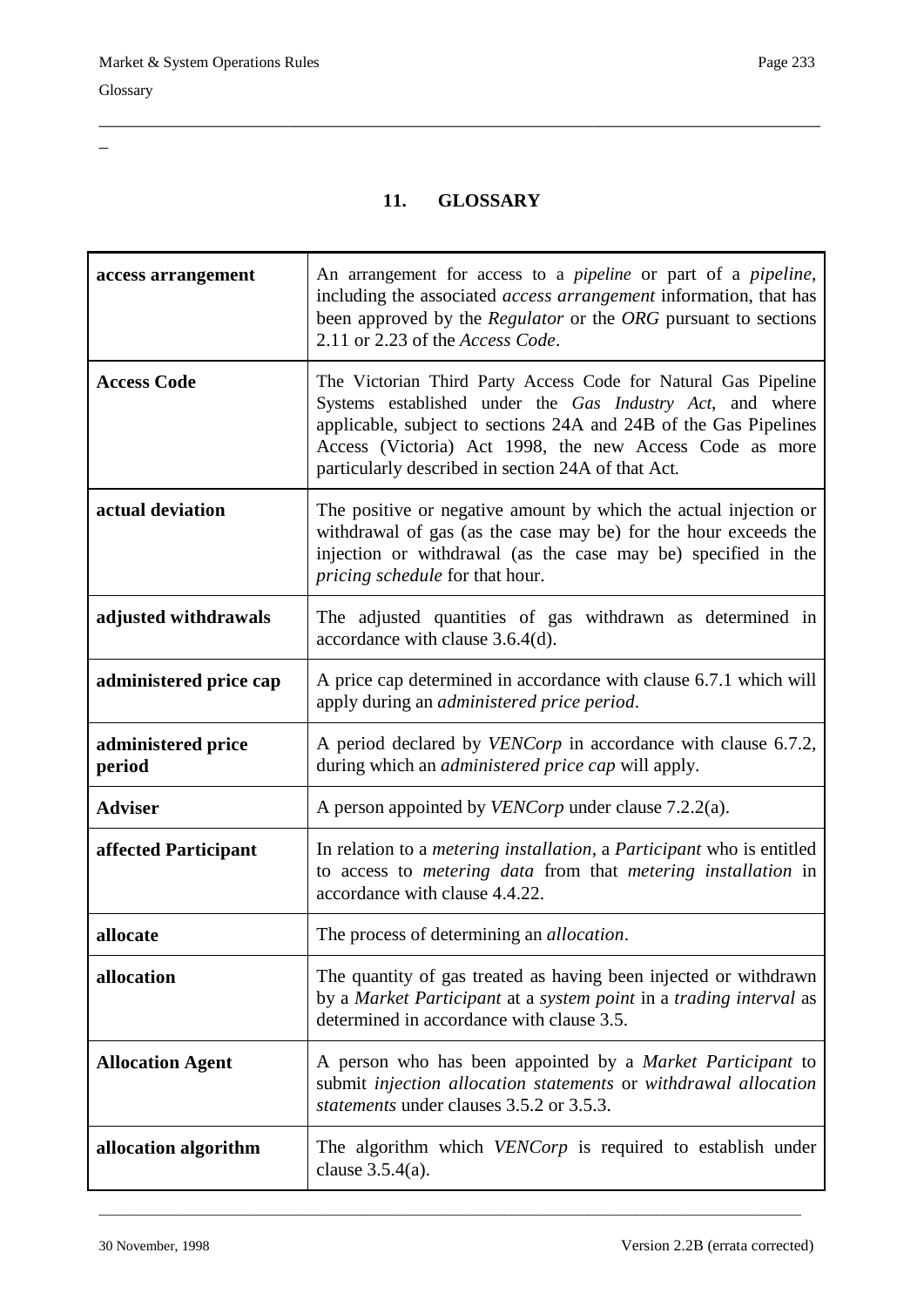| ancillary payment        | A payment made to a <i>Market Participant</i> under clause 3.6.7.                                                                                                                                                                                                                                                                                                                                    |
|--------------------------|------------------------------------------------------------------------------------------------------------------------------------------------------------------------------------------------------------------------------------------------------------------------------------------------------------------------------------------------------------------------------------------------------|
| annual planning review   | The forecasts to be provided by <i>VENCorp</i> under clause 5.2.2.                                                                                                                                                                                                                                                                                                                                   |
| authorised MDQ           | In respect of a <i>Customer</i> , the maximum daily quantity of gas,<br>expressed in GJ/day, which is authorised by VENCorp to be<br>withdrawn by or on behalf of that Customer, in accordance with<br>the allocation of MDQ under clauses 5.3.2, 5.3.3 and 5.3.4.                                                                                                                                   |
| available LNG capacity   | The amount of LNG storage capacity which a person holds at any<br>time on a gas day less the amount of that person's LNG stock at<br>that time.                                                                                                                                                                                                                                                      |
| billing period           | The period of one calendar month commencing on 9.00 am on the<br>first day of each calendar month.                                                                                                                                                                                                                                                                                                   |
| <b>BOC</b>               | <b>BOC</b> Gases Australia Limited.                                                                                                                                                                                                                                                                                                                                                                  |
| <b>BOC</b> Agreement     | The agreement dated 17 May 1995 between <i>BOC</i> and <i>TPA</i> relating<br>to the LNG storage facility and any amendments or variations to<br>that agreement.                                                                                                                                                                                                                                     |
| business day             | A day other than Saturday, Sunday or a day which has been<br>proclaimed to be a public holiday in Victoria.                                                                                                                                                                                                                                                                                          |
| commencement date        | The date on which these Rules first apply in accordance with<br>clause 1.1.4.                                                                                                                                                                                                                                                                                                                        |
| communication link       | All communication equipment and arrangements that lie between<br>the meter or data logger and the metering database.                                                                                                                                                                                                                                                                                 |
| compensation panel       | A panel selected by the <i>Adviser</i> under clauses 6.6.5 and 6.7.6 to<br>make determinations relating to compensation during <i>administered</i><br>price periods and periods of intervention and market suspension.                                                                                                                                                                               |
| confidential information | Information which is or has been provided to or by a <i>Participant</i><br>or VENCorp under or in connection with these Rules and is stated<br>under these Rules to be, or is classified by VENCorp as,<br>confidential<br>information or<br>otherwise<br>confidential<br>is<br><sub>or</sub><br>commercially sensitive information or is information which is<br>derived from any such information. |
| connect                  | To connect a <i>pipeline</i> or <i>pipeline equipment</i> to the <i>transmission</i><br>system or modify an existing <i>connection</i> .                                                                                                                                                                                                                                                             |

 $\_$  ,  $\_$  ,  $\_$  ,  $\_$  ,  $\_$  ,  $\_$  ,  $\_$  ,  $\_$  ,  $\_$  ,  $\_$  ,  $\_$  ,  $\_$  ,  $\_$  ,  $\_$  ,  $\_$  ,  $\_$  ,  $\_$  ,  $\_$  ,  $\_$  ,  $\_$  ,  $\_$  ,  $\_$  ,  $\_$  ,  $\_$  ,  $\_$  ,  $\_$  ,  $\_$  ,  $\_$  ,  $\_$  ,  $\_$  ,  $\_$  ,  $\_$  ,  $\_$  ,  $\_$  ,  $\_$  ,  $\_$  ,  $\_$  ,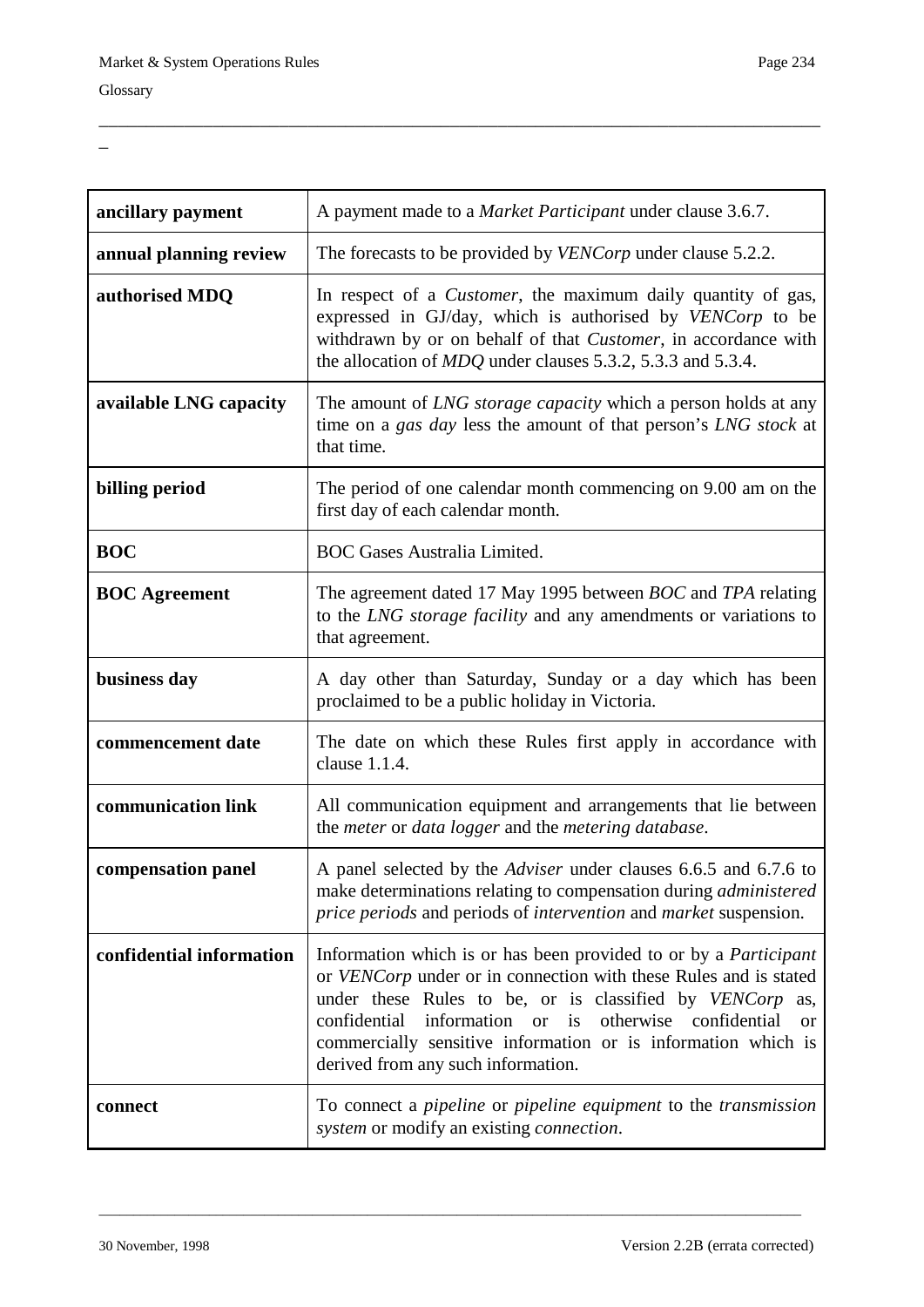$\overline{a}$ 

| <b>Connected Party</b>         | A person (other than a <i>Transmission Pipeline Owner</i> ) who is party<br>to a connection agreement or who owns, operates or controls a<br>pipeline or pipeline equipment which is connected to the<br>transmission system.                      |
|--------------------------------|----------------------------------------------------------------------------------------------------------------------------------------------------------------------------------------------------------------------------------------------------|
| connection                     | A physical connection between a <i>pipeline</i> or <i>pipeline</i> equipment<br>and the <i>transmission system</i> or a modification of such a<br>connection.                                                                                      |
| connection agreement           | An agreement between a Transmission Pipeline Owner and<br>another person pursuant to which a <i>pipeline</i> or <i>pipeline</i> equipment<br>owned, operated or controlled by that other person is <i>connected</i> to<br>the transmission system. |
| <b>Connection Applicant</b>    | A person who wants to establish a <i>connection</i> to the <i>transmission</i><br>system and who makes a <i>connection</i> application pursuant to clause<br>4.1.6.                                                                                |
| connection equipment           | Any pipeline equipment which, in the reasonable opinion of<br>VENCorp, is associated with a <i>connection point</i> , including valves,<br>pressure regulators and <i>metering</i> equipment.                                                      |
| connection point               | A delivery point, a transfer point or a receipt point.                                                                                                                                                                                             |
| consumer surplus               | In respect of a Market Participant who withdraws gas, the deemed<br>value of the Market Participant's withdrawals as implied by its<br>inc/dec offers, less the product of the market price multiplied by<br>the quantity of those withdrawals.    |
| controllable quantity          | A quantity of gas which may be withdrawn at a <i>delivery point</i> and<br>modified on a gas day in accordance with a withdrawal inc/dec<br>offer which has been accredited by VENCorp.                                                            |
| credit support                 | An obligation owed to VENCorp by a third party supporting the<br>obligations of a <i>Market Participant</i> under clause 3.7.2.                                                                                                                    |
| <b>Credit Support Provider</b> | The party which assumes <i>credit support</i> obligations to <i>VENCorp</i><br>under clause 3.7.2.                                                                                                                                                 |
| curtailment                    | The curtailment or interruption of a <i>Customer's</i> supply of gas at its<br>delivery point which occurs when VENCorp intervenes or issues<br>an emergency direction.                                                                            |
| <b>Customer</b>                | A person who purchases gas and consumes that gas at particular<br>premises.                                                                                                                                                                        |

 $\_$  ,  $\_$  ,  $\_$  ,  $\_$  ,  $\_$  ,  $\_$  ,  $\_$  ,  $\_$  ,  $\_$  ,  $\_$  ,  $\_$  ,  $\_$  ,  $\_$  ,  $\_$  ,  $\_$  ,  $\_$  ,  $\_$  ,  $\_$  ,  $\_$  ,  $\_$  ,  $\_$  ,  $\_$  ,  $\_$  ,  $\_$  ,  $\_$  ,  $\_$  ,  $\_$  ,  $\_$  ,  $\_$  ,  $\_$  ,  $\_$  ,  $\_$  ,  $\_$  ,  $\_$  ,  $\_$  ,  $\_$  ,  $\_$  ,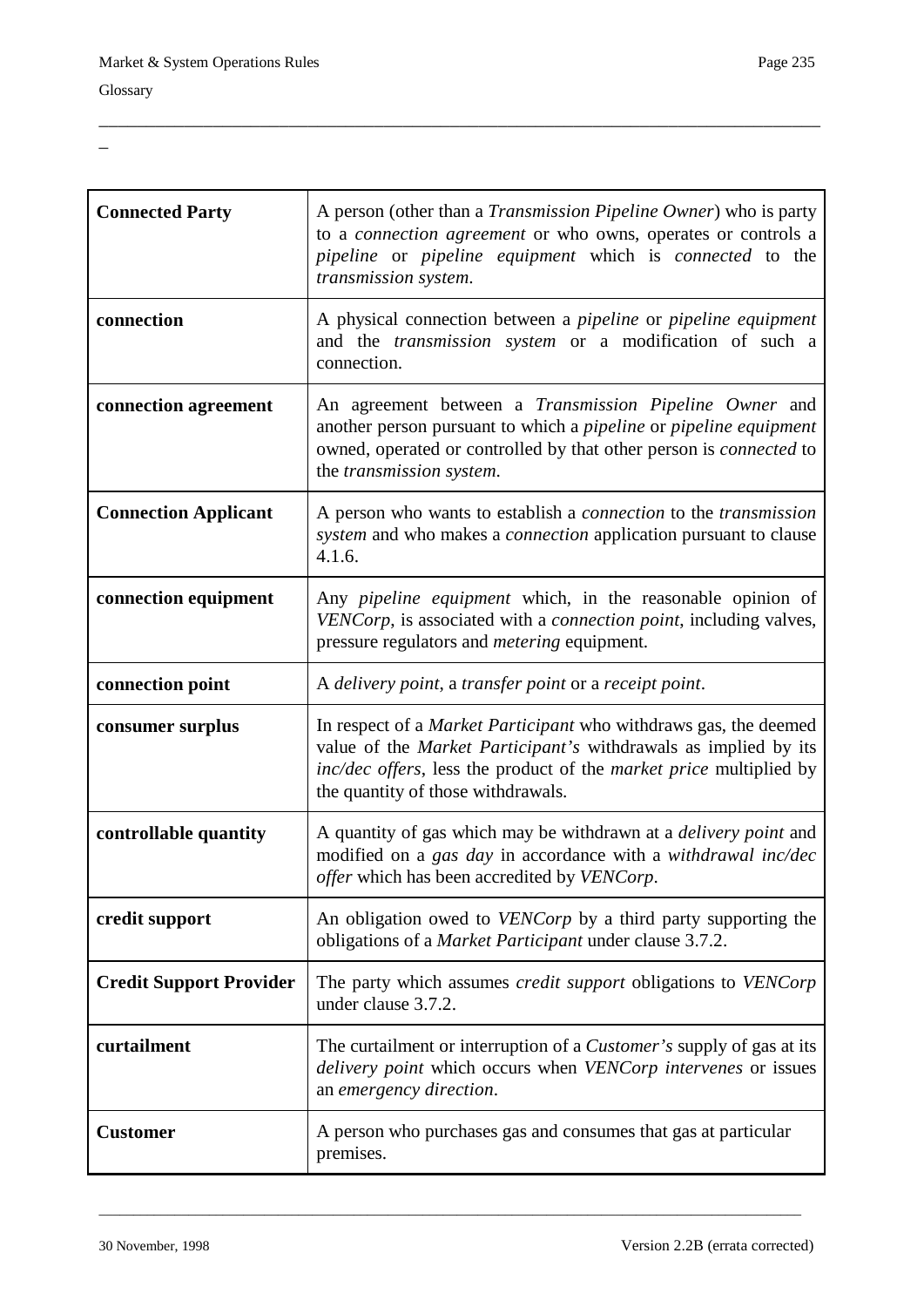| daily<br>EoD<br>linepack<br>credit | An amount determined in respect of each gas day for each Market<br><i>Participant</i> in accordance with clause 3.6.9(a).                                              |
|------------------------------------|------------------------------------------------------------------------------------------------------------------------------------------------------------------------|
| daily EoD linepack debit           | An amount determined in respect of each gas day for each Market<br><i>Participant</i> in accordance with clause 3.6.9(a).                                              |
| data collection system             | All equipment and arrangements that lie between the <i>metering</i><br>database and the point where the metering data enters the public<br>telecommunications network. |
| data logger                        | A device that collects <i>energy data</i> and is capable of being accessed<br>electronically by VENCorp via the data collection system.                                |
| default event                      | Any one or more of the events listed in clause 3.6.21.                                                                                                                 |
| default interest rate              | An interest rate of 2% above the <i>interest rate</i> .                                                                                                                |
| default notice                     | A notice issued by <i>VENCorp</i> under clause 3.6.21(b).                                                                                                              |
| delivery point                     | A point on a <i>pipeline</i> at which gas is withdrawn from the <i>pipeline</i><br>and delivered to a <i>Customer</i> or injected into a <i>storage facility</i> .     |
| dispute resolution panel           | A panel of persons or person appointed by the Adviser under<br>clause $7.2.4(a)$ to resolve a dispute or disputes under or in<br>connection with these Rules.          |
| <b>Distribution Customer</b>       | A Customer who withdraws gas at a <i>distribution delivery point</i> .                                                                                                 |

into a *storage facility*.

A point on a *distribution pipeline* at which gas is withdrawn from that *distribution pipeline* and delivered to a *Customer* or injected

 $\_$  ,  $\_$  ,  $\_$  ,  $\_$  ,  $\_$  ,  $\_$  ,  $\_$  ,  $\_$  ,  $\_$  ,  $\_$  ,  $\_$  ,  $\_$  ,  $\_$  ,  $\_$  ,  $\_$  ,  $\_$  ,  $\_$  ,  $\_$  ,  $\_$  ,  $\_$  ,  $\_$  ,  $\_$  ,  $\_$  ,  $\_$  ,  $\_$  ,  $\_$  ,  $\_$  ,  $\_$  ,  $\_$  ,  $\_$  ,  $\_$  ,  $\_$  ,  $\_$  ,  $\_$  ,  $\_$  ,  $\_$  ,  $\_$  ,

\_\_\_\_\_\_\_\_\_\_\_\_\_\_\_\_\_\_\_\_\_\_\_\_\_\_\_\_\_\_\_\_\_\_\_\_\_\_\_\_\_\_\_\_\_\_\_\_\_\_\_\_\_\_\_\_\_\_\_\_\_\_\_\_\_\_\_\_\_\_\_\_\_\_\_\_

**distribution delivery** 

**point**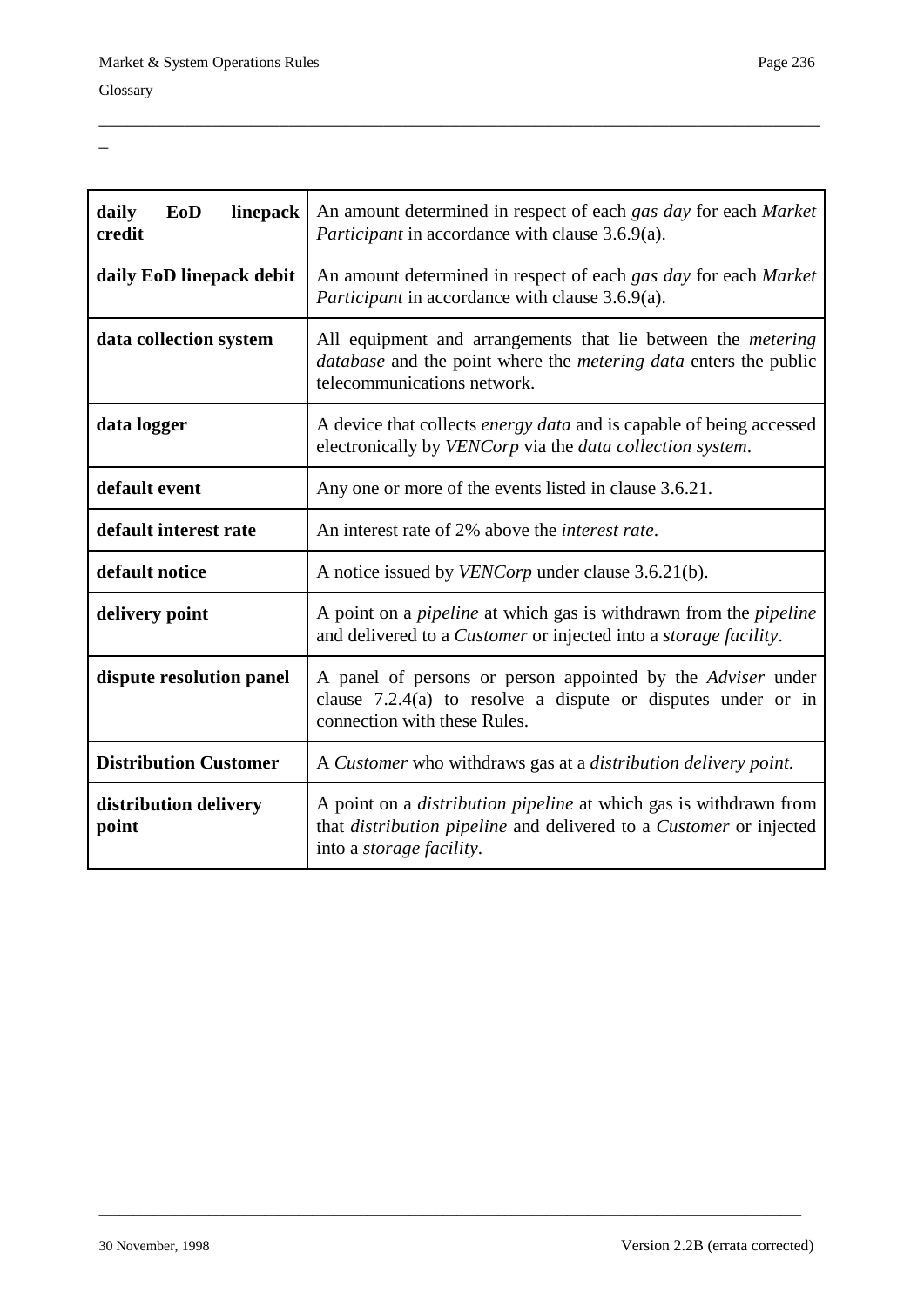| distribution pipeline                     | A <i>pipeline</i> for the conveyance of gas:                                                                                                                                                                                                                                                                                                                                         |
|-------------------------------------------|--------------------------------------------------------------------------------------------------------------------------------------------------------------------------------------------------------------------------------------------------------------------------------------------------------------------------------------------------------------------------------------|
|                                           | which has a maximum allowable operating pressure of up<br>(a)<br>to $1050$ kPa; or                                                                                                                                                                                                                                                                                                   |
|                                           | which:<br>(b)                                                                                                                                                                                                                                                                                                                                                                        |
|                                           | (1)<br>has a maximum allowable operating pressure<br>greater than 1050 kPa;                                                                                                                                                                                                                                                                                                          |
|                                           | is functionally distribution in nature (ie few inputs<br>(2)<br>and many outputs); and                                                                                                                                                                                                                                                                                               |
|                                           | (3)<br>is individually and uniquely identified by a pipeline<br>licence number in the Distributor's access<br>arrangement.                                                                                                                                                                                                                                                           |
| <b>Distribution System</b><br>Code        | The Distribution System Code which forms part of a Distributor's<br>access arrangement.                                                                                                                                                                                                                                                                                              |
| <b>Distributor</b>                        | A person who operates a <i>distribution pipeline</i> and who is required<br>to submit or has submitted an <i>access arrangement</i> .                                                                                                                                                                                                                                                |
| <b>EFT</b> facility                       | The Reserve Bank real time gross settlement facility which is made<br>available to all Market Participants in accordance with clause<br>3.6.2 or where a Reserve Bank real time gross settlement facility is<br>not available, an electronic funds transfer facility to be arranged by<br>VENCorp and made available for all Market Participants in<br>accordance with clause 3.6.2. |
| electronic<br>communication system        | A system used by <i>Participants</i> and <i>VENCorp</i> for exchange of<br>information in accordance with clause $5.1.2(a)$ .                                                                                                                                                                                                                                                        |
| electronic<br>communication<br>procedures | The procedures established by <i>VENCorp</i> and updated from time to<br>time in accordance with clause $5.1.2(e)$ .                                                                                                                                                                                                                                                                 |
| emergency                                 | An event or situation described in clause $6.2.1(a)$ .                                                                                                                                                                                                                                                                                                                               |
| emergency curtailment<br>list             | The list to be prepared by <i>VENCorp</i> under clause 6.4.3.                                                                                                                                                                                                                                                                                                                        |
| emergency directions                      | Directions issued by <i>VENCorp</i> in an <i>emergency</i> under clause 6.5.                                                                                                                                                                                                                                                                                                         |
| emergency procedures                      | The procedures described in clause $6.2.2(a)$ and set out in the<br>document described in clause $6.2.2(c)$ .                                                                                                                                                                                                                                                                        |

 $\_$  ,  $\_$  ,  $\_$  ,  $\_$  ,  $\_$  ,  $\_$  ,  $\_$  ,  $\_$  ,  $\_$  ,  $\_$  ,  $\_$  ,  $\_$  ,  $\_$  ,  $\_$  ,  $\_$  ,  $\_$  ,  $\_$  ,  $\_$  ,  $\_$  ,  $\_$  ,  $\_$  ,  $\_$  ,  $\_$  ,  $\_$  ,  $\_$  ,  $\_$  ,  $\_$  ,  $\_$  ,  $\_$  ,  $\_$  ,  $\_$  ,  $\_$  ,  $\_$  ,  $\_$  ,  $\_$  ,  $\_$  ,  $\_$  ,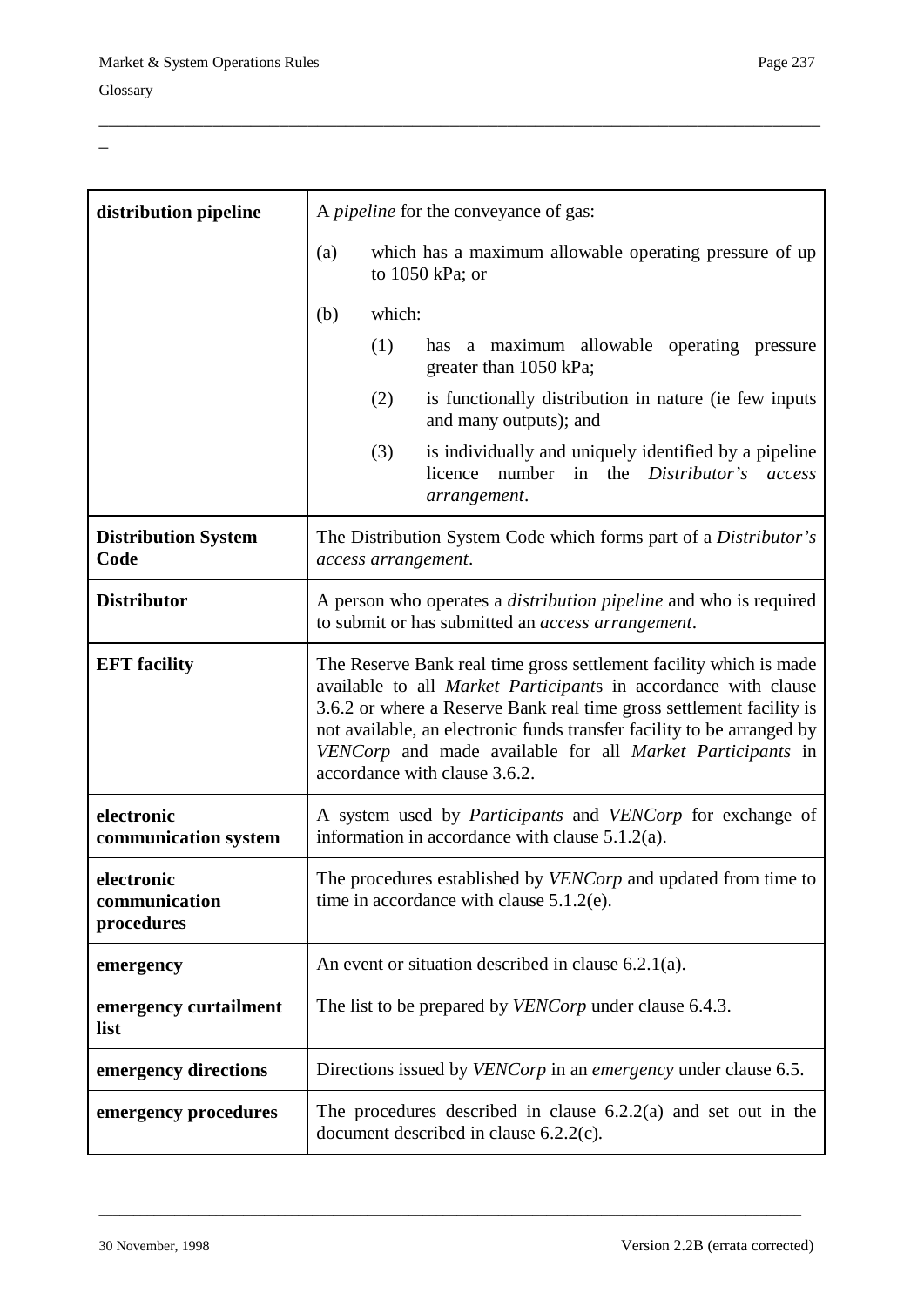| energy calculation             | The calculation of the energy content of a quantity of gas in<br>accordance with clause 4.4.13.                                                                                                                                                                    |
|--------------------------------|--------------------------------------------------------------------------------------------------------------------------------------------------------------------------------------------------------------------------------------------------------------------|
| energy data                    | Data relating to the volume, pressure and temperature of gas.                                                                                                                                                                                                      |
| <b>EoD</b> linepack            | A notional quantity of gas, expressed in GJ, which a Market<br>Participant may bid for in accordance with clause 3.4 and which,<br>if allocated to a Market Participant, confers on that Market<br>Participant the rights and obligations set out in clause 3.4.3. |
| <b>EoD</b> linepack bid        | A bid by a <i>Market Participant</i> to purchase <i>EoD</i> linepack made in<br>accordance with clause $3.4.2(a)$ .                                                                                                                                                |
| <b>EoD</b> linepack capacity   | A notional quantity of gas, expressed in GJ, which represents the<br>physical linepack capacity of the <i>transmission</i> system<br>as<br>determined by VENCorp in accordance with clause 3.4.                                                                    |
| <b>EoD</b> linepack price step | An offer by a <i>Market Participant</i> to purchase any quantity of <i>EoD</i><br>linepack up to a specified maximum quantity at a specified price.                                                                                                                |
| <b>Exempt Person</b>           | GASCOR, being the body established by Division 2 of Part 2 of<br>the Gas Industry Act, and any other person who VENCorp agrees<br>to be exempt.                                                                                                                    |
| expansion or extension         | An expansion or extension as defined in the Tariff Order.                                                                                                                                                                                                          |
| final nomination               | In respect of a gas day, the last nomination received by VENCorp<br>from a Market Participant in respect of an injection point or a<br>system withdrawal zone for that gas day prior to 8.00 am on the<br>day on which that gas day starts.                        |
| final operating schedule       | The schedule which <i>VENCorp</i> is required to <i>publish</i> pursuant to<br>clause $3.1.12(c)(3)$ in respect of each <i>trading interval</i> and each<br>injection point and system withdrawal zone.                                                            |
| final statement                | A statement issued by <i>VENCorp</i> under clause 3.6.15.                                                                                                                                                                                                          |
| financial year                 | A period commencing on 1 July in a calendar year and terminating<br>on 30 June in the following calendar year.                                                                                                                                                     |
| flow rate                      | The rate at which gas flows passes a point on the <i>transmission</i><br>system in an hour, expressed in GJ/hour.                                                                                                                                                  |
| force majeure event            | An event which satisfies the requirements of clause 6.7.2.                                                                                                                                                                                                         |

 $\_$  ,  $\_$  ,  $\_$  ,  $\_$  ,  $\_$  ,  $\_$  ,  $\_$  ,  $\_$  ,  $\_$  ,  $\_$  ,  $\_$  ,  $\_$  ,  $\_$  ,  $\_$  ,  $\_$  ,  $\_$  ,  $\_$  ,  $\_$  ,  $\_$  ,  $\_$  ,  $\_$  ,  $\_$  ,  $\_$  ,  $\_$  ,  $\_$  ,  $\_$  ,  $\_$  ,  $\_$  ,  $\_$  ,  $\_$  ,  $\_$  ,  $\_$  ,  $\_$  ,  $\_$  ,  $\_$  ,  $\_$  ,  $\_$  ,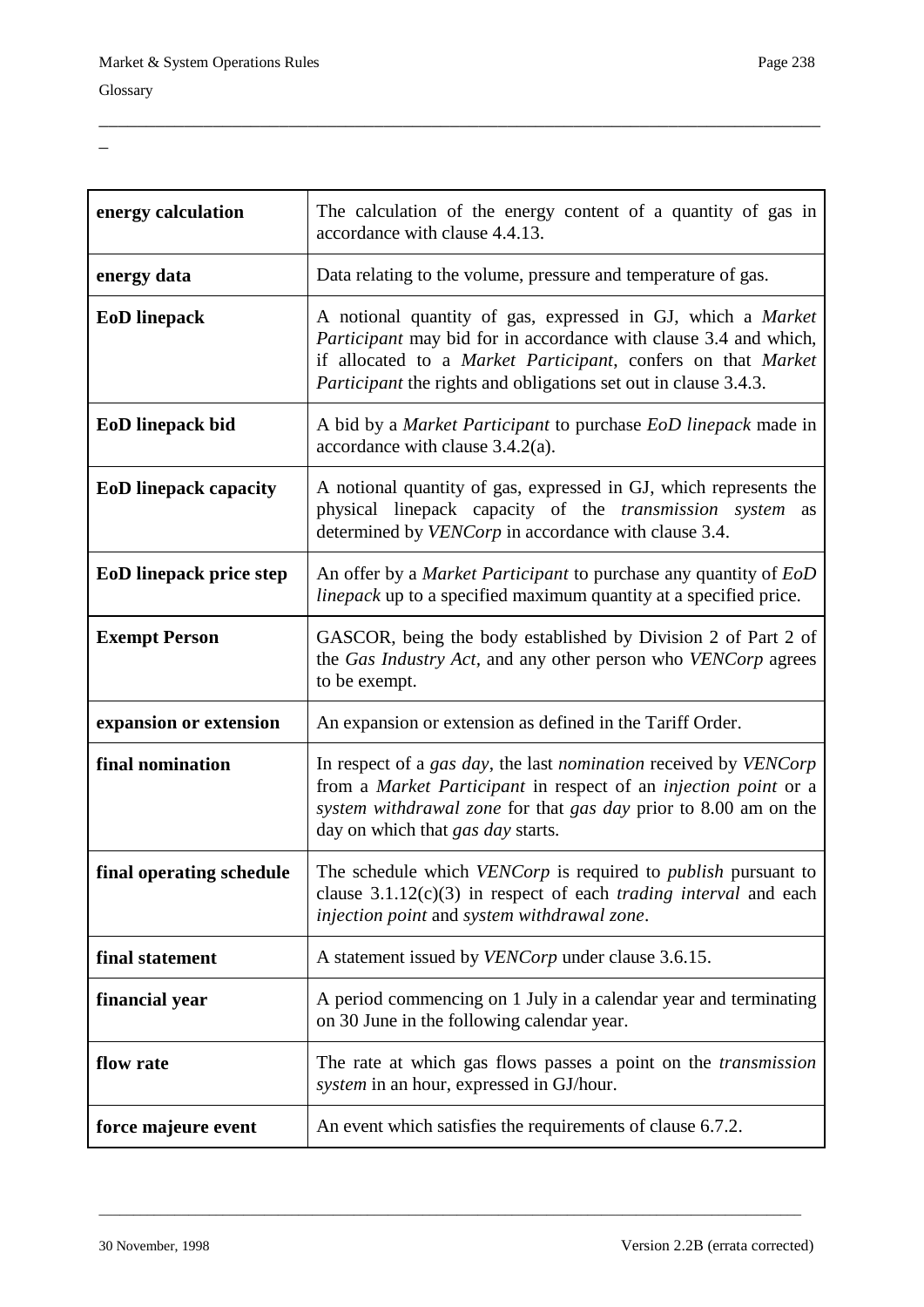| <b>Franchise Customer</b>         | A Customer who is not a "non-franchise customer" under the Gas<br>Industry Act.                                                                                                                                                                  |
|-----------------------------------|--------------------------------------------------------------------------------------------------------------------------------------------------------------------------------------------------------------------------------------------------|
| gas day                           | A period of 24 consecutive hours beginning at 9.00am.                                                                                                                                                                                            |
| <b>Gas Industry Act</b>           | The Gas Industry Act 1994 (Vic).                                                                                                                                                                                                                 |
| gas production facility           | Any gas processing plant and associated facilities, excluding any<br>LNG processing or <i>storage facility</i> .                                                                                                                                 |
| gas quality monitoring<br>system  | A system for monitoring gas quality which a <i>Participant</i> is<br>required to provide at a system injection point pursuant to clause<br>4.3.3.                                                                                                |
| <b>Gas Quality Regulations</b>    | Regulations made under sections 33 and 118 of the Gas Safety Act<br>1997 (Vic) relating to standards of quality of gas, or under sections<br>46 and 102 of the Gas Industry Act, relating to standards of quality<br>of gas, as the case may be. |
| gas quality specifications        | In respect of a system injection point:                                                                                                                                                                                                          |
|                                   | the <i>prescribed specifications</i> ; or<br>(a)                                                                                                                                                                                                 |
|                                   | such other gas quality standard as VENCorp may approve<br>(b)<br>in respect of that <i>system injection point</i> pursuant to clause<br>$4.3.2(a)$ .                                                                                             |
| gas scheduling<br>procedures      | The <i>scheduling</i> procedures which VENCorp is required to<br>develop, document and make available to Market Participants in<br>accordance with clause 3.1.1(d).                                                                              |
| government authority              | semi-governmental,<br>governmental,<br>government<br>Any<br><b>or</b><br>administrative or judicial body, department, commission,<br>authority, tribunal, agency or entity.                                                                      |
| inc/dec offer                     | An offer made by a <i>Market Participant</i> in accordance with clause<br>3.1.5 to modify the quantities of gas which it will inject into, or<br>withdraw from, the <i>transmission system</i> on a gas day.                                     |
| injection allocation<br>statement | A statement which an <i>Allocation Agent</i> is required to give<br>pursuant to clause $3.5.2(g)$ .                                                                                                                                              |
| injection inc/dec offer           | An inc/dec offer made in respect of a system injection point.                                                                                                                                                                                    |
| injection nomination              | A <i>nomination</i> in respect of a quantity of gas to be injected into the<br>transmission system.                                                                                                                                              |

 $\_$  ,  $\_$  ,  $\_$  ,  $\_$  ,  $\_$  ,  $\_$  ,  $\_$  ,  $\_$  ,  $\_$  ,  $\_$  ,  $\_$  ,  $\_$  ,  $\_$  ,  $\_$  ,  $\_$  ,  $\_$  ,  $\_$  ,  $\_$  ,  $\_$  ,  $\_$  ,  $\_$  ,  $\_$  ,  $\_$  ,  $\_$  ,  $\_$  ,  $\_$  ,  $\_$  ,  $\_$  ,  $\_$  ,  $\_$  ,  $\_$  ,  $\_$  ,  $\_$  ,  $\_$  ,  $\_$  ,  $\_$  ,  $\_$  ,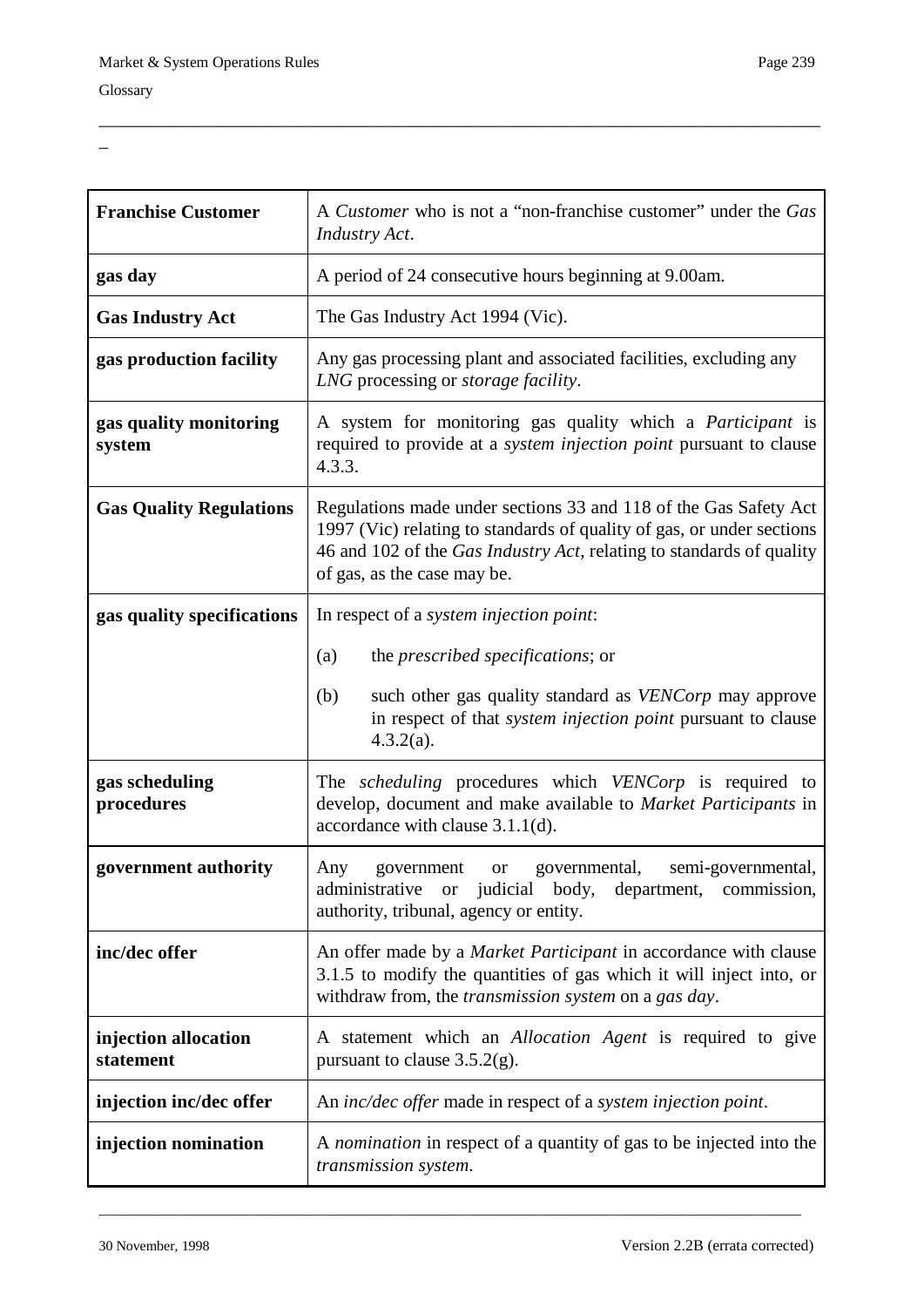| installation database                   | The database of calibration data which a <i>responsible person</i> is<br>required to keep in respect of its <i>metering installations</i> pursuant to<br>clause 4.4.19.                             |
|-----------------------------------------|-----------------------------------------------------------------------------------------------------------------------------------------------------------------------------------------------------|
| <b>Intending Participant</b>            | A person who registers with VENCorp as an Intending Participant<br>under clause 2.5 of these Rules.                                                                                                 |
| <b>Interconnected Pipeline</b><br>Owner | The owner or operator of a <i>transmission pipeline</i> that is <i>connected</i><br>to the <i>transmission</i> system.                                                                              |
| interest rate                           | The ninety day bank bill swap reference rate as published in the<br>Australian Financial Review from time to time.                                                                                  |
| intervene/intervention                  | Measures taken by <i>VENCorp</i> where there is a threat to <i>system</i><br>security under clause 6.6.4.                                                                                           |
| linepack account                        | The account recording linepack credits and linepack debits which<br>VENCorp must maintain in accordance with clause 3.6.10(a).                                                                      |
| linepack credit                         | A credit which VENCorp is required to record in the linepack<br><i>account</i> as determined in accordance with clause $3.6.10(c)$ .                                                                |
| linepack debit                          | A debit which VENCorp is required to record in the linepack<br><i>account</i> as determined in accordance with clause $3.6.10(c)$ .                                                                 |
| linepack transactions                   | Sales and disposals of linepack by VENCorp which are required to<br>be reflected by <i>linepack credits</i> and <i>linepack debits</i> in the <i>daily</i><br>linepack account.                     |
| LNG                                     | Liquefied natural gas.                                                                                                                                                                              |
| <b>LNG</b> connection point             | The point on the <i>transmission system</i> at which gas is permitted to<br>flow into or out of the LNG storage facility.                                                                           |
| LNG injection offer                     | An offer by a <i>Market Participant</i> to <i>VENCorp</i> to withdraw <i>LNG</i><br>stock from the LNG storage facility and inject gas into the<br>transmission system at the LNG connection point. |
| <b>LNG</b> reserve                      | The LNG storage capacity to which VENCorp is entitled under its<br>LNG storage agreement.                                                                                                           |
| <b>LNG</b> stock                        | The amount of LNG in the LNG storage facility held on behalf of<br>VENCorp, a Market Participant or any other person.                                                                               |

 $\_$  ,  $\_$  ,  $\_$  ,  $\_$  ,  $\_$  ,  $\_$  ,  $\_$  ,  $\_$  ,  $\_$  ,  $\_$  ,  $\_$  ,  $\_$  ,  $\_$  ,  $\_$  ,  $\_$  ,  $\_$  ,  $\_$  ,  $\_$  ,  $\_$  ,  $\_$  ,  $\_$  ,  $\_$  ,  $\_$  ,  $\_$  ,  $\_$  ,  $\_$  ,  $\_$  ,  $\_$  ,  $\_$  ,  $\_$  ,  $\_$  ,  $\_$  ,  $\_$  ,  $\_$  ,  $\_$  ,  $\_$  ,  $\_$  ,

**LNG storage agreement** An agreement between the *LNG Storage Provider* and *VENCorp*,

a *Market Participant* or any other person relating to the provision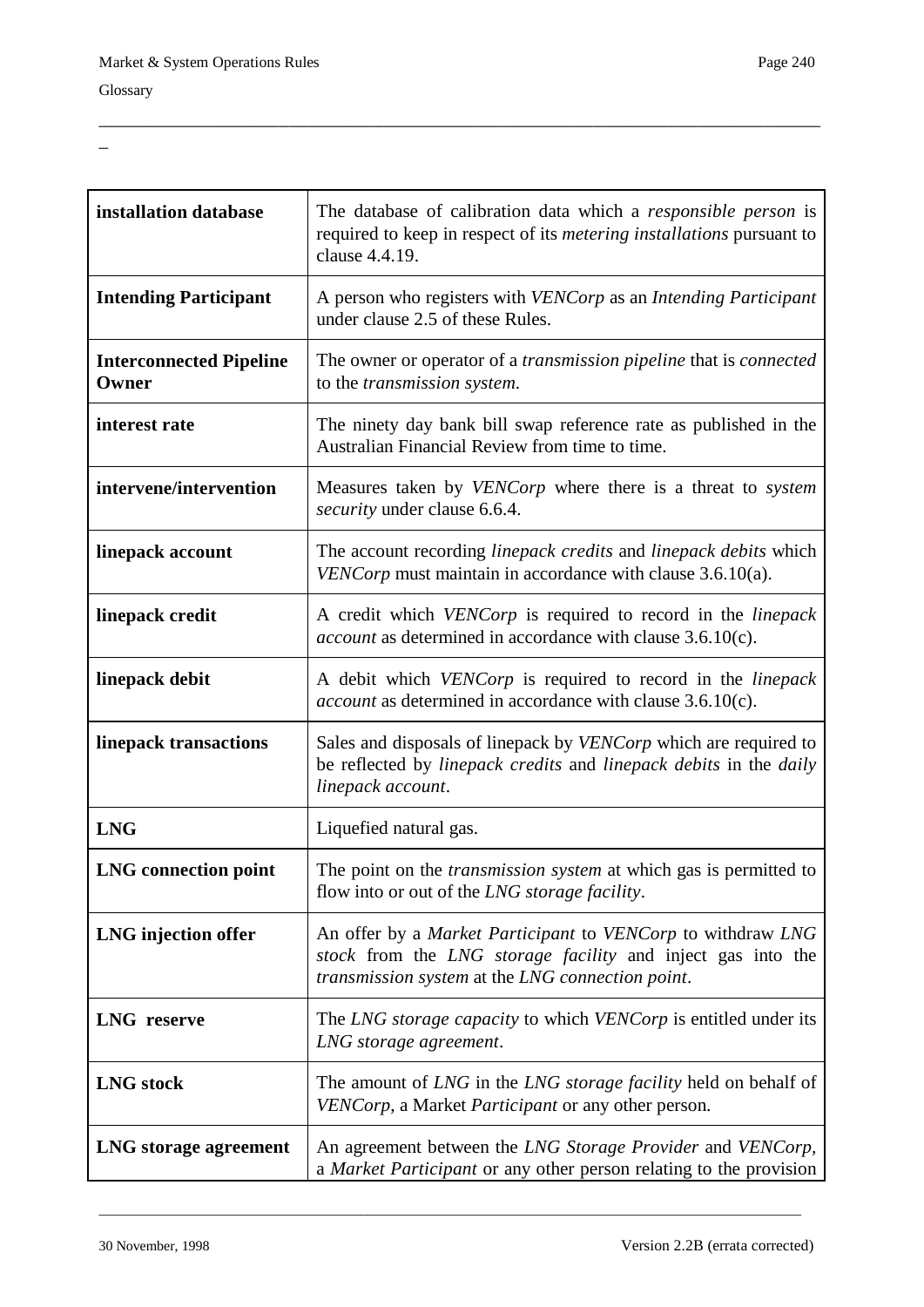|                             | of LNG storage capacity (including the BOC Agreement).                                                                                                                                                                                                                     |
|-----------------------------|----------------------------------------------------------------------------------------------------------------------------------------------------------------------------------------------------------------------------------------------------------------------------|
| <b>LNG</b> storage facility | The LNG storage facility owned by TPA located at Dandenong.                                                                                                                                                                                                                |
| LNG storage capacity        | Rights to hold capacity in the LNG storage facility granted by the<br>LNG Storage Provider to a Market Participant, VENCorp or any<br>other person pursuant to an LNG storage agreement.                                                                                   |
| <b>LNG Storage Provider</b> | TPA or any person who, as a successor of TPA, operates the LNG<br>storage facility.                                                                                                                                                                                        |
| <b>LNG</b> storage transfer | A transfer of LNG storage capacity or LNG stock in accordance<br>with clause 4.2.6.                                                                                                                                                                                        |
| maintenance                 | Works conducted by Pipeline Owners and Storage Providers<br>which, in <i>VENCorp's</i> opinion, may impact on:                                                                                                                                                             |
|                             | <i>VENCorp's</i> ability to supply gas through the <i>transmission</i><br>(a)<br>system;                                                                                                                                                                                   |
|                             | (b)<br>VENCorp's ability to operate the <i>transmission system</i> ;                                                                                                                                                                                                       |
|                             | <i>transmission system capacity;</i><br>(c)                                                                                                                                                                                                                                |
|                             | (d)<br>system security; or                                                                                                                                                                                                                                                 |
|                             | efficient operation of the <i>transmission</i><br>(e)<br>the<br>system<br>generally,                                                                                                                                                                                       |
|                             | and includes, but is not limited to, work conducted on <i>pipeline</i><br>equipment but does not include maintenance required to avert or<br>reduce the impact of an <i>emergency</i> .                                                                                    |
| margin call                 | An amount which VENCorp calls to be made by a Market<br><i>Participant</i> in accordance with clause 3.7.10(b) to make up any<br>anticipated shortfall between that Market Participant's trading<br>limit and VENCorp's exposure in respect of that Market<br>Participant. |
| market                      | A market administered by <i>VENCorp</i> for the injection of gas into,<br>and the withdrawal of gas from, the <i>transmission system</i> and the<br>balancing of gas flows in or through the transmission system.                                                          |
| <b>Market Customer</b>      | A Customer who is a Market Participant.                                                                                                                                                                                                                                    |

 $\_$  ,  $\_$  ,  $\_$  ,  $\_$  ,  $\_$  ,  $\_$  ,  $\_$  ,  $\_$  ,  $\_$  ,  $\_$  ,  $\_$  ,  $\_$  ,  $\_$  ,  $\_$  ,  $\_$  ,  $\_$  ,  $\_$  ,  $\_$  ,  $\_$  ,  $\_$  ,  $\_$  ,  $\_$  ,  $\_$  ,  $\_$  ,  $\_$  ,  $\_$  ,  $\_$  ,  $\_$  ,  $\_$  ,  $\_$  ,  $\_$  ,  $\_$  ,  $\_$  ,  $\_$  ,  $\_$  ,  $\_$  ,  $\_$  ,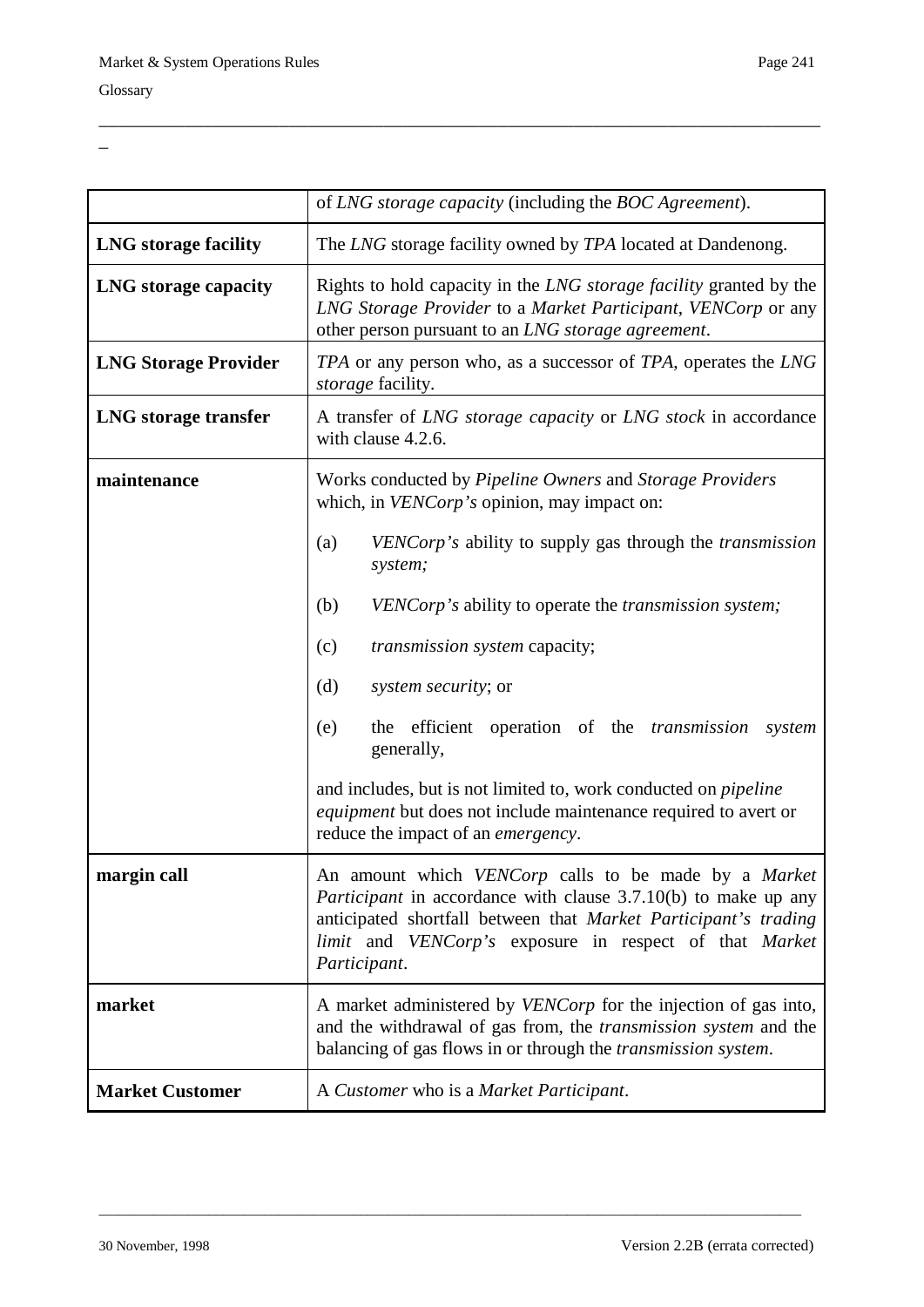| market fees                              | The fees payable by a <i>Market Participant</i> determined in<br>accordance with clause 2.6 in respect of participating in the<br>market.                                                       |
|------------------------------------------|-------------------------------------------------------------------------------------------------------------------------------------------------------------------------------------------------|
| market information<br>bulletin board     | A facility to be established by VENCorp on the electronic<br>communication system on which it may publish information which<br>is then available to and may be accessed by Market Participants. |
| market objectives                        | The market objectives specified in section $48N(2)$ of the Gas<br>Industry Act.                                                                                                                 |
| <b>Market Participant</b>                | A <i>Participant</i> who is entitled to participate in the <i>market</i> by<br>submitting <i>nominations</i> and <i>inc/dec offers</i> in accordance with<br>these Rules.                       |
| market price                             | The price for gas set by <i>VENCorp</i> for each <i>trading interval</i> as<br>determined in accordance with clause 3.2.                                                                        |
| market transaction                       | A sale or purchase of gas which occurs when a Market Participant<br>has a trading imbalance in a trading interval.                                                                              |
| maximum total payment                    | The maximum amount payable by <i>VENCorp</i> in respect of a <i>billing</i><br><i>period</i> as determined by clause 3.6.22.                                                                    |
| meter                                    | A device which measures and records volumes and/or quantities of<br>gas.                                                                                                                        |
| metering<br>communications<br>procedures | The procedures determined and <i>published</i> by <i>VENCorp</i> from time<br>to time relating to the transfer of energy data from metering<br>installations to the metering database.          |
| metering                                 | Recording the volume and quantity of gas.                                                                                                                                                       |
| metering data                            | The data obtained or derived from a <i>metering installation</i> ,<br>including energy data.                                                                                                    |
| metering database                        | The database kept by <i>VENCorp</i> pursuant to clause 4.4.20.                                                                                                                                  |
| metering installation                    | The <i>meter</i> and associated equipment and installations installed or<br>to be installed for the collection of <i>metering data</i> required for<br>settlement purposes.                     |
| metering point                           | The point of physical connection of a <i>meter</i> to a <i>pipeline</i> .                                                                                                                       |

 $\_$  ,  $\_$  ,  $\_$  ,  $\_$  ,  $\_$  ,  $\_$  ,  $\_$  ,  $\_$  ,  $\_$  ,  $\_$  ,  $\_$  ,  $\_$  ,  $\_$  ,  $\_$  ,  $\_$  ,  $\_$  ,  $\_$  ,  $\_$  ,  $\_$  ,  $\_$  ,  $\_$  ,  $\_$  ,  $\_$  ,  $\_$  ,  $\_$  ,  $\_$  ,  $\_$  ,  $\_$  ,  $\_$  ,  $\_$  ,  $\_$  ,  $\_$  ,  $\_$  ,  $\_$  ,  $\_$  ,  $\_$  ,  $\_$  ,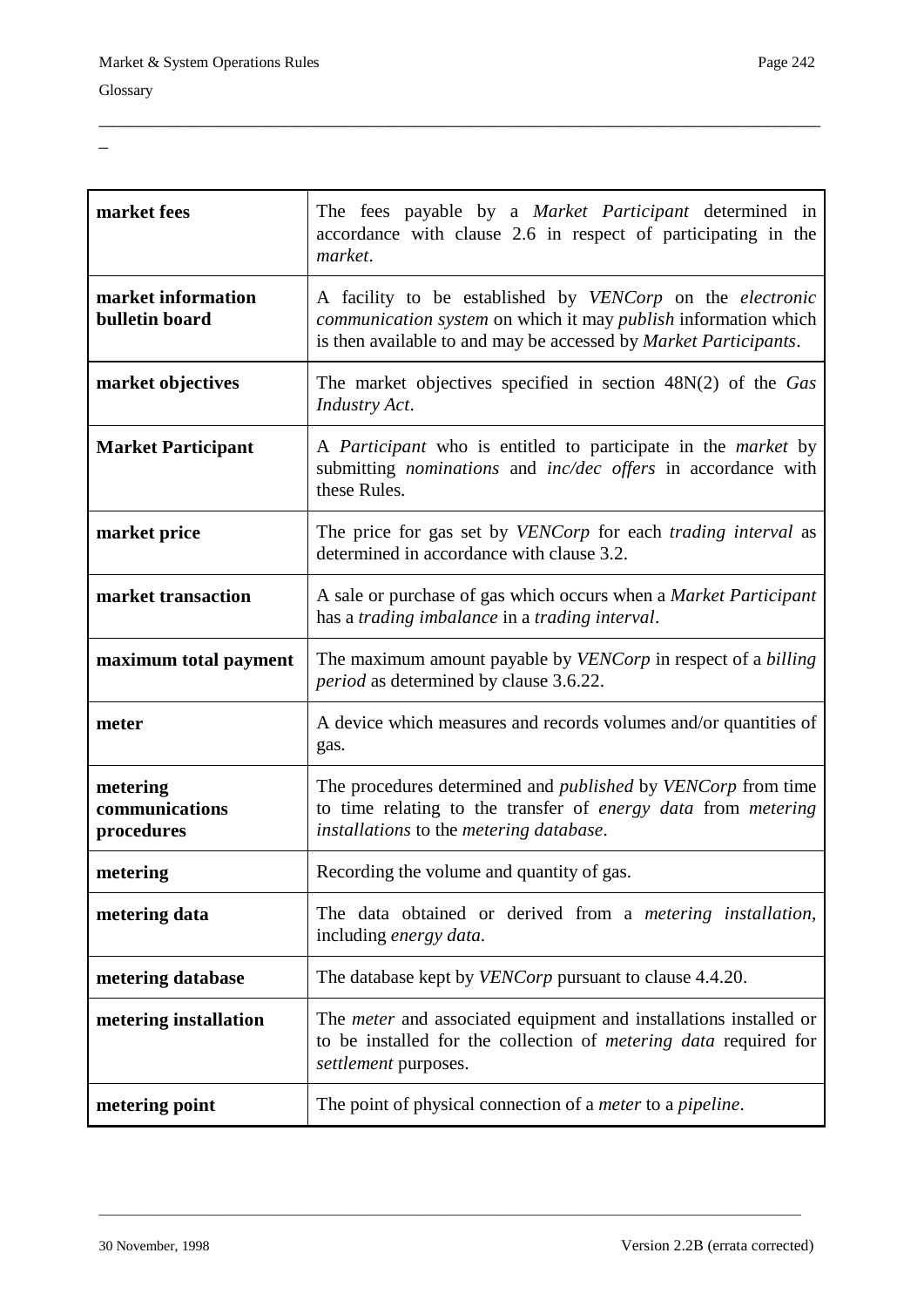| metering register                       | A register of information relating to <i>metering installations</i> kept by<br>VENCorp pursuant to clause 4.4.21 and forming part of the<br>metering database.                                                        |
|-----------------------------------------|-----------------------------------------------------------------------------------------------------------------------------------------------------------------------------------------------------------------------|
| metering substitution<br>threshold      | The threshold <i>metering</i> error equal to twice the uncertainty limit<br>(energy) set out in clause 3 of schedule 4.1 and which if exceeded<br>requires substitution of readings in accordance with clause 4.4.24. |
| minimum exposure                        | VENCorp's estimate of a Market Participant's market fees in<br>respect of which that Market Participant is required to provide a<br>bank guarantee under clause 3.7.4(a).                                             |
| <b>Minister</b>                         | The Minister referred to in Part 6A of the Gas Industry Act.                                                                                                                                                          |
| monitoring point                        | A system injection point or any other point on the transmission<br>system at which VENCorp requires a gas quality monitoring<br>system to be installed in accordance with clause 4.3.3.                               |
| <b>NDM</b> meter                        | A meter at a <i>distribution delivery point</i> which is not read daily.                                                                                                                                              |
| negative reconciliation<br>amount       | An amount which a <i>Market Participant</i> is required to pay to<br>VENCorp in respect of a billing period following reconciliation in<br>accordance with clause 3.5.5.                                              |
| nomination                              | A nomination by a <i>Market Participant</i> in respect of a quantity of<br>gas to be injected into or withdrawn from the transmission system<br>on a gas day.                                                         |
| <b>Non-Franchise</b><br><b>Customer</b> | A Customer who is a "non-franchise customer" under the Gas<br><b>Industry Act.</b>                                                                                                                                    |
| non-SAW point                           | A system withdrawal point other than a SAW point.                                                                                                                                                                     |
| off-specification gas                   | Gas which is injected into the <i>transmission system</i> at a <i>system</i><br>injection point which does not comply with the gas quality<br>specifications for that system injection point.                         |
| <b>Office of Gas Safety</b>             | The Office of Gas Safety established under Part 14 of the Gas<br><i>Industry Act</i> or Part 2 of the Gas Safety Act 1997, as the case may<br>be.                                                                     |
| <b>ORG</b>                              | The Office of the Regulator-General established under section 6 of<br>the Office of the Regulator-General Act 1994 (Vic).                                                                                             |
| Participant                             | A person who is registered with <i>VENCorp</i> in accordance with                                                                                                                                                     |

 $\_$  ,  $\_$  ,  $\_$  ,  $\_$  ,  $\_$  ,  $\_$  ,  $\_$  ,  $\_$  ,  $\_$  ,  $\_$  ,  $\_$  ,  $\_$  ,  $\_$  ,  $\_$  ,  $\_$  ,  $\_$  ,  $\_$  ,  $\_$  ,  $\_$  ,  $\_$  ,  $\_$  ,  $\_$  ,  $\_$  ,  $\_$  ,  $\_$  ,  $\_$  ,  $\_$  ,  $\_$  ,  $\_$  ,  $\_$  ,  $\_$  ,  $\_$  ,  $\_$  ,  $\_$  ,  $\_$  ,  $\_$  ,  $\_$  ,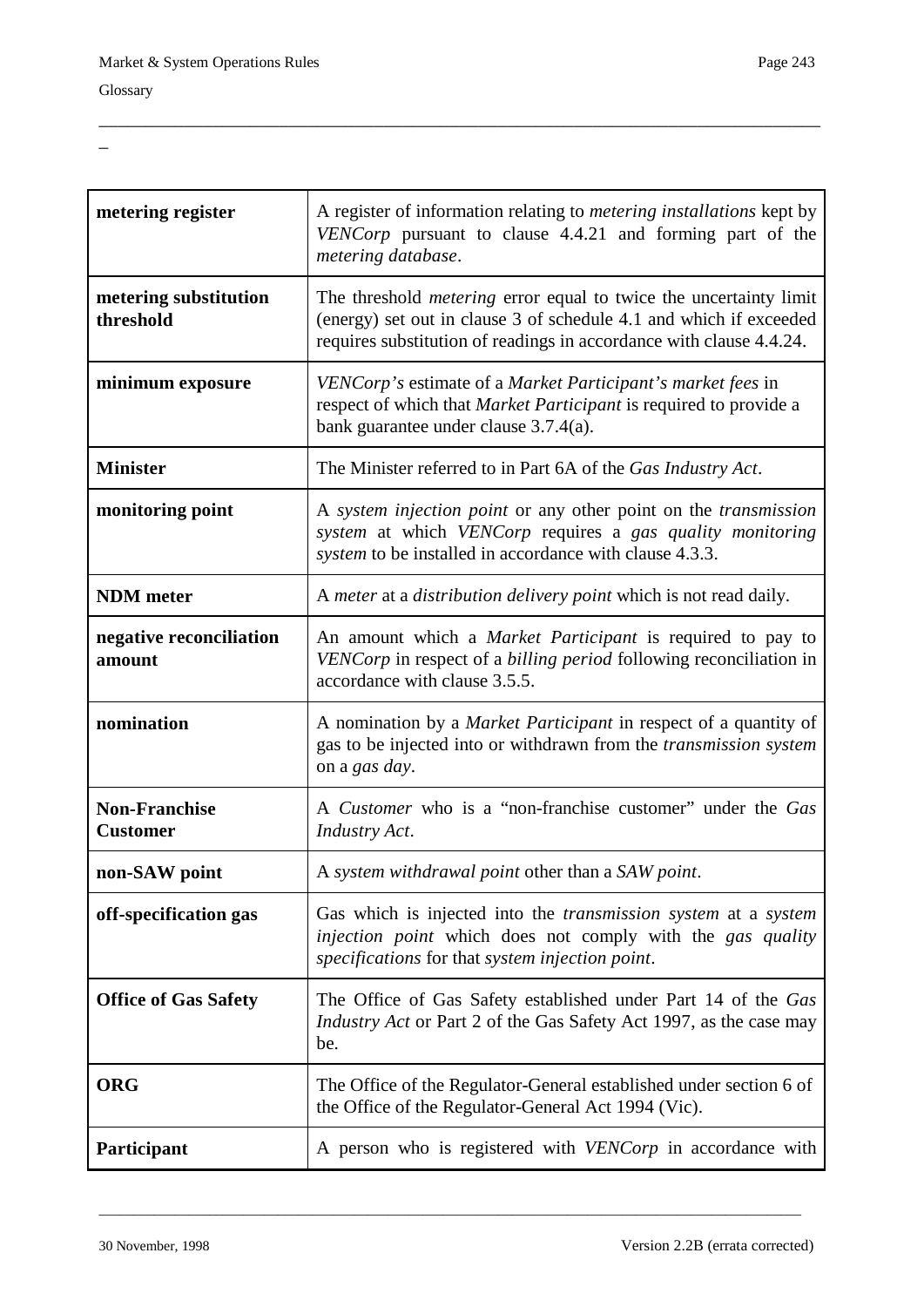$\overline{a}$ 

| participant<br>compensation fund  | The fund established under clause 3.3.1.                                                                                                                                                                                                                                                                                                                                                                                                                                                                                   |
|-----------------------------------|----------------------------------------------------------------------------------------------------------------------------------------------------------------------------------------------------------------------------------------------------------------------------------------------------------------------------------------------------------------------------------------------------------------------------------------------------------------------------------------------------------------------------|
| payment date                      | The date on which payment is due in respect of a <i>billing period</i> as<br>determined by clauses 3.6.12 and 3.6.13.                                                                                                                                                                                                                                                                                                                                                                                                      |
| peak flow rate                    | The highest hourly <i>flow rate</i> of gas passing a <i>system point</i> under<br>normal conditions (as determined by VENCorp) in the<br>immediately preceding twelve month period or, if gas has passed a<br>system point for a period of less than twelve months, the highest<br>hourly flow rate which in the reasonable opinion of VENCorp is<br>likely to occur in respect of that <i>system point</i> under normal<br>conditions for the following twelve month period.                                              |
| pipeline                          | A pipe or system of pipes for or incidental to the conveyance of<br>gas and includes a part of such a pipe or system.                                                                                                                                                                                                                                                                                                                                                                                                      |
| pipeline equipment                | In relation to a <i>pipeline</i> :<br>all structures for protecting or supporting the <i>pipeline</i> ;<br>(a)<br>facilities for the compression of <i>gas</i> , the maintenance of the<br>(b)<br><i>pipeline</i> or the injection or withdrawal of gas;<br>(c)<br>all fittings, appurtenances, compressor stations, odorisation<br>stations, valves,<br>telemetry<br>plants,<br>scraper<br>systems<br>(including communications towers)<br>and<br>works<br>and<br>buildings used in connection with the <i>pipeline</i> . |
| <b>Pipeline Owner</b>             | A person who owns (either legally or equitably) the whole or any<br>part of a <i>pipeline</i> .                                                                                                                                                                                                                                                                                                                                                                                                                            |
| planning review                   | An annual planning review or a quarterly planning review.                                                                                                                                                                                                                                                                                                                                                                                                                                                                  |
| positive reconciliation<br>amount | An amount which VENCorp is required to pay to a Market<br><i>Participant</i> in respect of a <i>billing period</i> following reconciliation<br>in accordance with clause 3.5.5.                                                                                                                                                                                                                                                                                                                                            |
| preliminary operating<br>schedule | A schedule which <i>VENCorp</i> is required to <i>publish</i> pursuant to<br>clauses $3.1.12(c)(1)$ or $(2)$ .                                                                                                                                                                                                                                                                                                                                                                                                             |
| prescribed specifications         | The uniform gas quality specifications prescribed by the Gas<br>Quality Regulations.                                                                                                                                                                                                                                                                                                                                                                                                                                       |

 $\_$  ,  $\_$  ,  $\_$  ,  $\_$  ,  $\_$  ,  $\_$  ,  $\_$  ,  $\_$  ,  $\_$  ,  $\_$  ,  $\_$  ,  $\_$  ,  $\_$  ,  $\_$  ,  $\_$  ,  $\_$  ,  $\_$  ,  $\_$  ,  $\_$  ,  $\_$  ,  $\_$  ,  $\_$  ,  $\_$  ,  $\_$  ,  $\_$  ,  $\_$  ,  $\_$  ,  $\_$  ,  $\_$  ,  $\_$  ,  $\_$  ,  $\_$  ,  $\_$  ,  $\_$  ,  $\_$  ,  $\_$  ,  $\_$  ,

\_\_\_\_\_\_\_\_\_\_\_\_\_\_\_\_\_\_\_\_\_\_\_\_\_\_\_\_\_\_\_\_\_\_\_\_\_\_\_\_\_\_\_\_\_\_\_\_\_\_\_\_\_\_\_\_\_\_\_\_\_\_\_\_\_\_\_\_\_\_\_\_\_\_\_\_

clause 2.1(a), (b) and/or (c) and clause 2.5.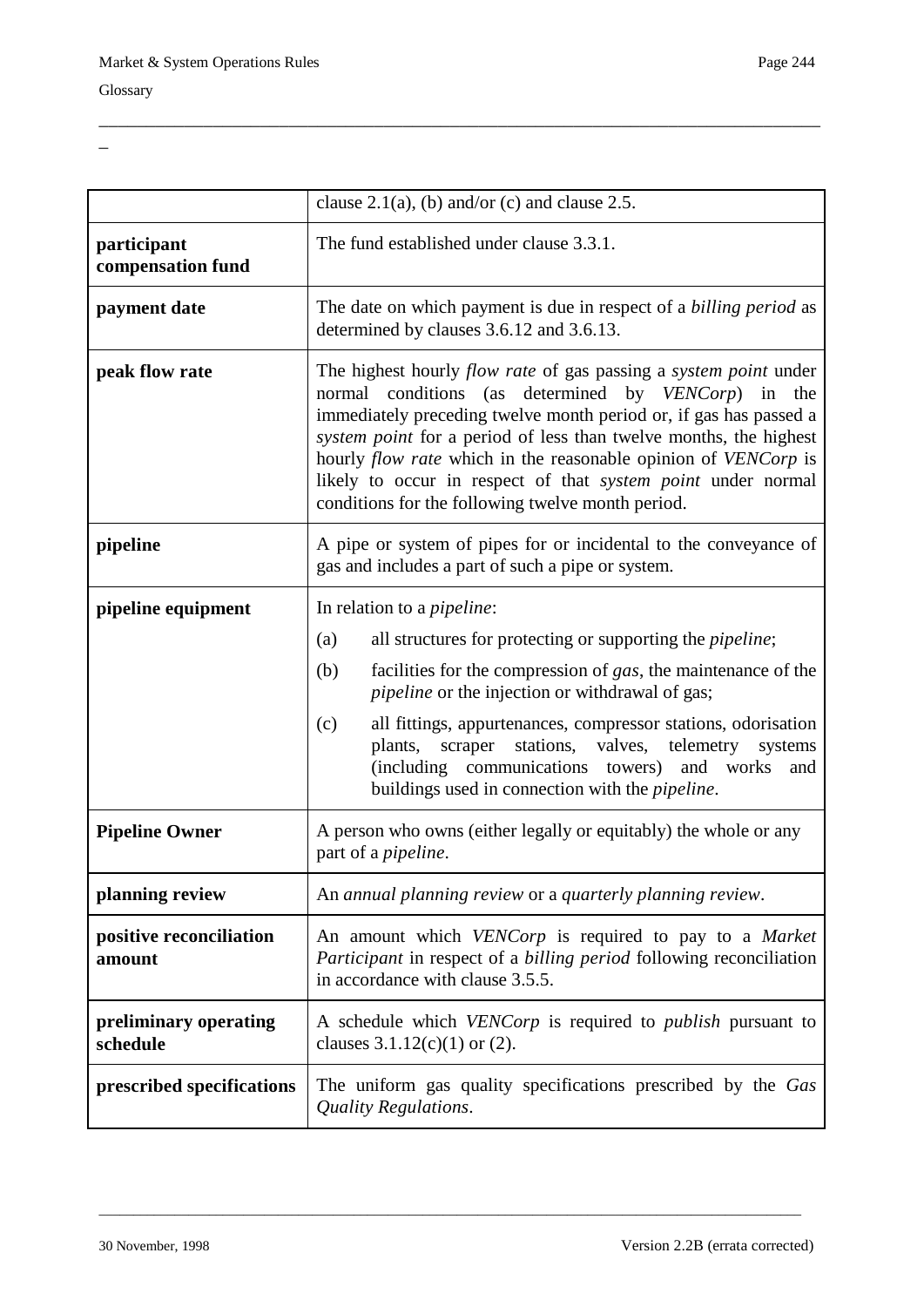| price step                        | An offer by a Market Participant to inject quantities of gas into, or<br>withdraw quantities of gas from, the <i>transmission system</i> on a gas<br>day at a specified price as specified in an inc/dec offer in<br>accordance with clause $3.1.5(b)(4)$ . |
|-----------------------------------|-------------------------------------------------------------------------------------------------------------------------------------------------------------------------------------------------------------------------------------------------------------|
| pricing schedule                  | A schedule which <i>VENCorp</i> is required to produce pursuant to<br>clause $3.2.1(b)$ .                                                                                                                                                                   |
| pricing zone                      | A geographical area within which the <i>market price</i> in any <i>trading</i><br><i>interval</i> is the same.                                                                                                                                              |
| Producer                          | A person who owns or operates a gas production facility or is<br>engaged in the production and processing of gas.                                                                                                                                           |
| prudential requirements           | The requirements imposed on a <i>Market Participant</i> to provide and<br>maintain a security in accordance with clause 3.7.                                                                                                                                |
| public consultation<br>procedures | The procedures set out in clause 1.4.                                                                                                                                                                                                                       |
| publish                           | The posting of information on the market information bulletin<br>board.                                                                                                                                                                                     |
| quarterly planning<br>reviews     | The forecasts to be provided by <i>VENCorp</i> under clause 5.2.3.                                                                                                                                                                                          |
| receipt point                     | A point at which gas is received into a <i>pipeline</i> , other than a<br>transfer point, including a point at which gas is received into the<br>pipeline from a storage facility or a gas production facility.                                             |
| reconciliation amount             | A positive reconciliation amount or a negative reconciliation<br>amount.                                                                                                                                                                                    |
| reconciliation<br>procedures      | The procedures for the purpose of carrying out reconciliation and<br>adjustment which VENCorp is required to establish under clause<br>$3.5.5(a)$ .                                                                                                         |
| <b>Regulator</b>                  | Australian<br>Competition<br>The<br>and<br>Consumer<br>Commission<br>established by section 6A of the Trade Practices Act 1974 (Cth).                                                                                                                       |

 $\_$  ,  $\_$  ,  $\_$  ,  $\_$  ,  $\_$  ,  $\_$  ,  $\_$  ,  $\_$  ,  $\_$  ,  $\_$  ,  $\_$  ,  $\_$  ,  $\_$  ,  $\_$  ,  $\_$  ,  $\_$  ,  $\_$  ,  $\_$  ,  $\_$  ,  $\_$  ,  $\_$  ,  $\_$  ,  $\_$  ,  $\_$  ,  $\_$  ,  $\_$  ,  $\_$  ,  $\_$  ,  $\_$  ,  $\_$  ,  $\_$  ,  $\_$  ,  $\_$  ,  $\_$  ,  $\_$  ,  $\_$  ,  $\_$  ,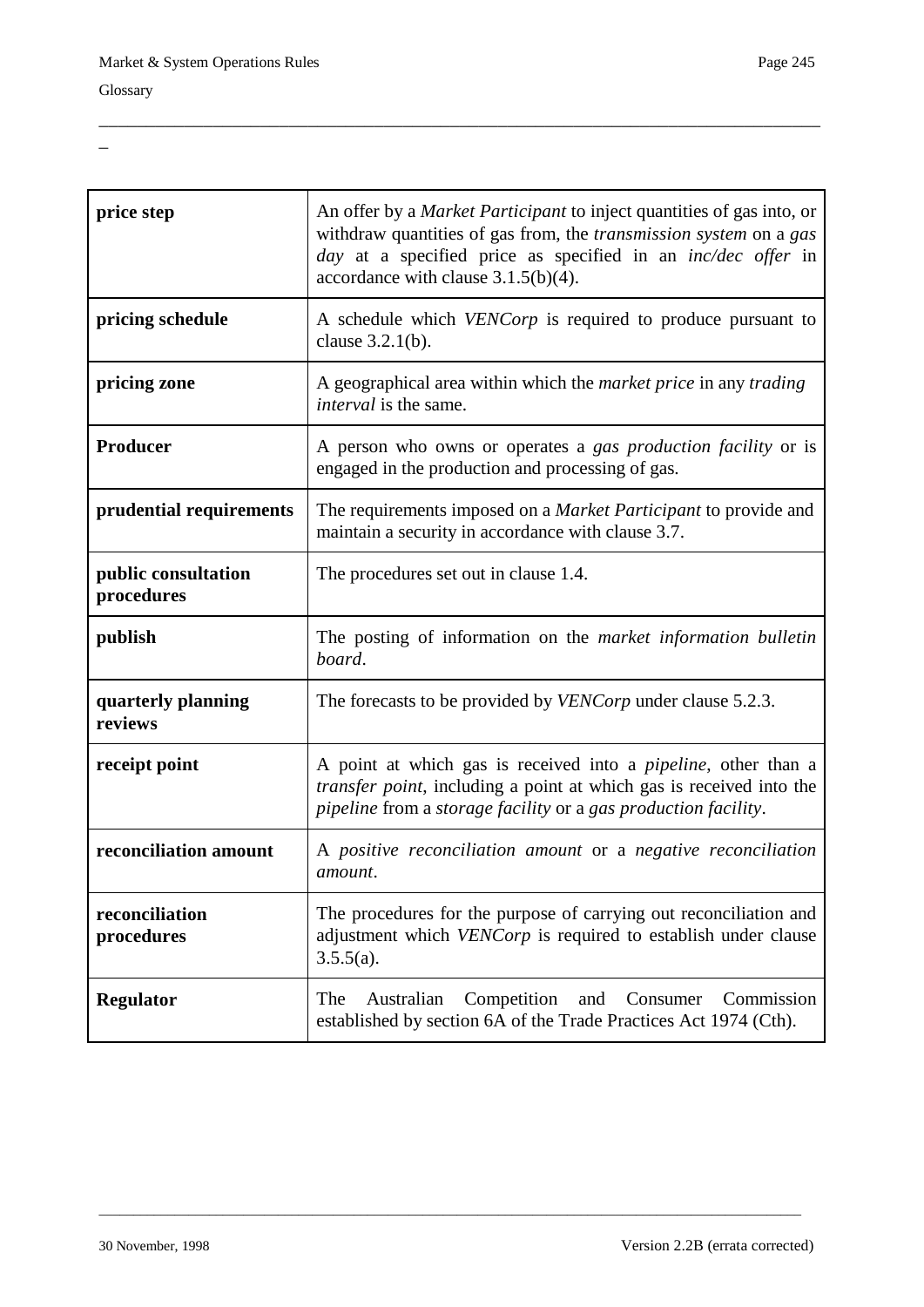| related body corporate | In relation to a body corporate, a body corporate that is related to<br>the first-mentioned body in accordance with the Corporations Law.                                                                                                                                                                                                                                                     |
|------------------------|-----------------------------------------------------------------------------------------------------------------------------------------------------------------------------------------------------------------------------------------------------------------------------------------------------------------------------------------------------------------------------------------------|
| responsible person     | The person who is responsible for providing a <i>metering</i><br>installation for a particular system point or a distribution delivery<br>point in accordance with clause 4.4.3.                                                                                                                                                                                                              |
| <b>Retailer</b>        | A person who holds a retail licence under the Gas Industry Act<br>and is registered under clause $2.1(b)$ .                                                                                                                                                                                                                                                                                   |
| revised statement      | A statement issued by <i>VENCorp</i> under clause 3.6.19 following the<br>resolution of a dispute or correction of an error relating to a final<br>statement.                                                                                                                                                                                                                                 |
| safety plan            | A plan which must be developed by certain Participants in<br>accordance with section 138 of the Gas Industry Act.                                                                                                                                                                                                                                                                             |
| safety procedures      | The procedures established and maintained by each <i>Participant</i> in<br>accordance with clause 6.3.2.                                                                                                                                                                                                                                                                                      |
| <b>SAW</b> point       | A system withdrawal point at which gas is withdrawn from the<br>transmission system and injected into a distribution pipeline and<br>which is designated by VENCorp as a system withdrawal point to<br>which the <i>allocation algorithm</i> applies.                                                                                                                                         |
| scheduled deviation    | The positive or negative amount by which the injection or<br>withdrawal of gas (as the case may be) for the hour specified in the<br>scheduling instruction exceeds the injection or withdrawal (as the<br>case may be) for the hour specified in the <i>pricing schedule</i> .                                                                                                               |
| scheduling             | The process of scheduling <i>nominations</i> and <i>inc/dec offers</i> which<br>VENCorp is required to carry out in accordance with these Rules<br>for the purpose of balancing gas flows in the <i>transmission system</i><br>and maintaining the security of the <i>transmission system</i> .                                                                                               |
| scheduling error       | An error made in <i>scheduling</i> , as determined in accordance with<br>clause 3.1.14, which results in a scheduling instruction that differs<br>from the scheduling instruction that would have been issued if<br>VENCorp had complied with the gas scheduling procedures,<br>which (for the avoidance of doubt) does not include an error made<br>in determining the <i>market price</i> . |
| scheduling instruction | An instruction given by VENCorp to a Market Participant or, in<br>the case of an LNG injection offer, to the LNG Storage Provider,<br>pursuant to clauses $3.1.12(h)$ and (i).                                                                                                                                                                                                                |

 $\_$  ,  $\_$  ,  $\_$  ,  $\_$  ,  $\_$  ,  $\_$  ,  $\_$  ,  $\_$  ,  $\_$  ,  $\_$  ,  $\_$  ,  $\_$  ,  $\_$  ,  $\_$  ,  $\_$  ,  $\_$  ,  $\_$  ,  $\_$  ,  $\_$  ,  $\_$  ,  $\_$  ,  $\_$  ,  $\_$  ,  $\_$  ,  $\_$  ,  $\_$  ,  $\_$  ,  $\_$  ,  $\_$  ,  $\_$  ,  $\_$  ,  $\_$  ,  $\_$  ,  $\_$  ,  $\_$  ,  $\_$  ,  $\_$  ,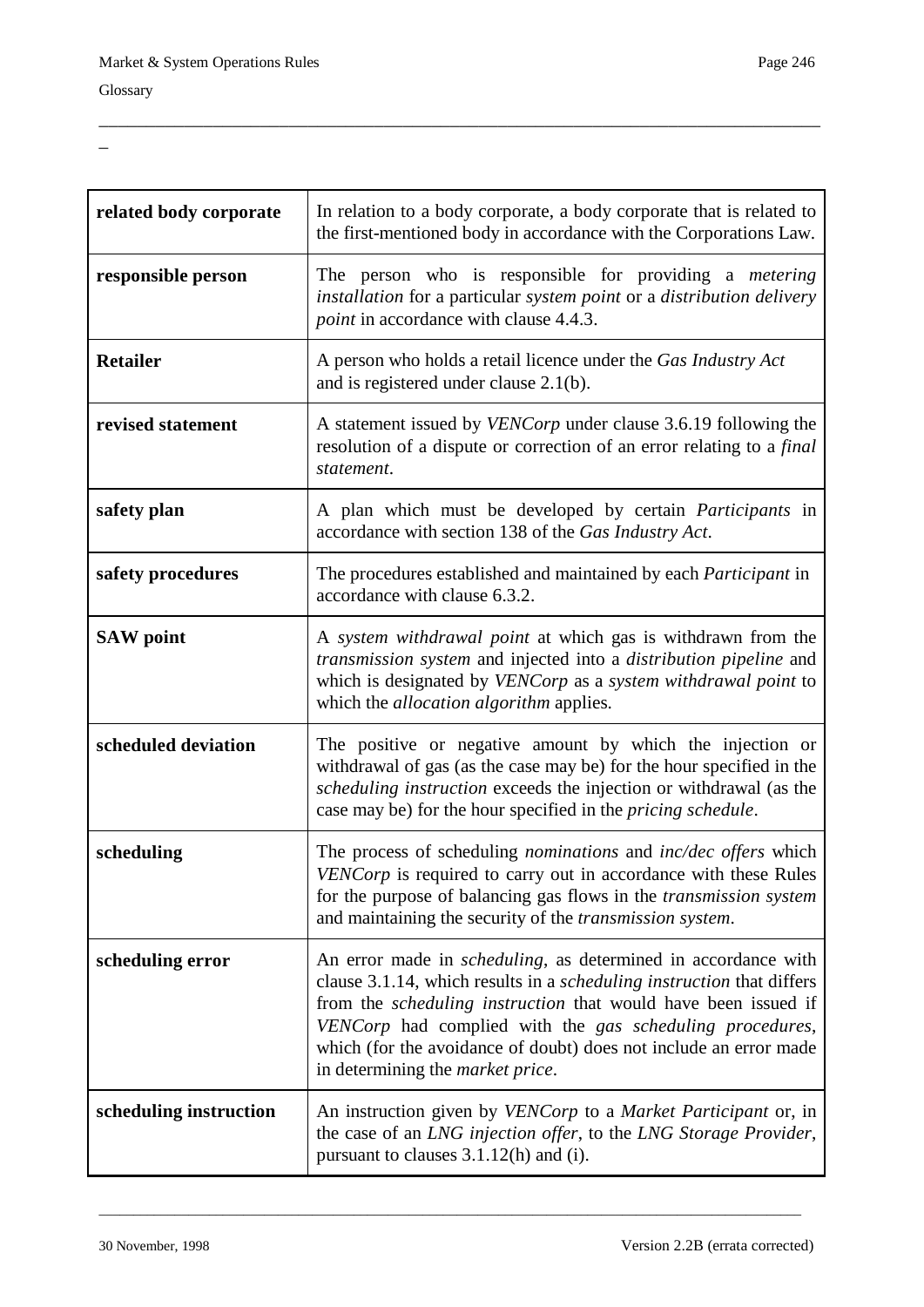| service envelope<br>agreement  | An agreement entered between VENCorp and a Transmission<br>Pipeline Owner, as required under clause 5.3.1, pursuant to which<br>the Transmission Pipeline Owner agrees to provide to VENCorp<br>gas transportation services and <i>pipeline</i> capacity in respect of that<br>Transmission Pipeline Owner's pipelines and, which, for the<br>avoidance of doubt, may be part of an agreement between<br>VENCorp and the Transmission Pipeline Owner which relates<br>also to other matters. |
|--------------------------------|----------------------------------------------------------------------------------------------------------------------------------------------------------------------------------------------------------------------------------------------------------------------------------------------------------------------------------------------------------------------------------------------------------------------------------------------------------------------------------------------|
| settlement                     | The determination of <i>trading imbalances</i> , <i>trading amounts</i> and<br>settlement amounts in respect of Market Participants who trade in<br>the <i>market</i> .                                                                                                                                                                                                                                                                                                                      |
| settlement amount              | The amount payable by or to a Market Participant in respect of a<br>billing period as determined by VENCorp under clause 3.6.5.                                                                                                                                                                                                                                                                                                                                                              |
| settlement statement           | A statement issued by <i>VENCorp</i> in the form of a <i>final statement</i><br>under clause 3.6.15.                                                                                                                                                                                                                                                                                                                                                                                         |
| significant price<br>variation | A significant variation in the <i>market price</i> as determined by<br>VENCorp in accordance with guidelines developed under clause<br>$1.2.1(h)$ .                                                                                                                                                                                                                                                                                                                                          |
| standing EoD linepack<br>bid   | An EoD linepack bid that is expressed to apply in respect of each<br>consecutive gas day until a future specified date or until revoked<br>or deemed to be revoked.                                                                                                                                                                                                                                                                                                                          |
| standing inc/dec offer         | An <i>inc/dec</i> offer that is expressed to apply in respect of each<br>consecutive gas day until a future specified date or until revoked<br>or deemed to be revoked.                                                                                                                                                                                                                                                                                                                      |
| standing nomination            | A nomination that is expressed to apply in respect of each<br>consecutive gas day until a future specified date or until revoked<br>or deemed to be revoked.                                                                                                                                                                                                                                                                                                                                 |
| storage facility               | A facility for the storage of gas, including the LNG storage facility<br>and underground storage.                                                                                                                                                                                                                                                                                                                                                                                            |
| <b>Storage Provider</b>        | A person who owns or operates a <i>storage facility</i> .                                                                                                                                                                                                                                                                                                                                                                                                                                    |

 $\_$  ,  $\_$  ,  $\_$  ,  $\_$  ,  $\_$  ,  $\_$  ,  $\_$  ,  $\_$  ,  $\_$  ,  $\_$  ,  $\_$  ,  $\_$  ,  $\_$  ,  $\_$  ,  $\_$  ,  $\_$  ,  $\_$  ,  $\_$  ,  $\_$  ,  $\_$  ,  $\_$  ,  $\_$  ,  $\_$  ,  $\_$  ,  $\_$  ,  $\_$  ,  $\_$  ,  $\_$  ,  $\_$  ,  $\_$  ,  $\_$  ,  $\_$  ,  $\_$  ,  $\_$  ,  $\_$  ,  $\_$  ,  $\_$  ,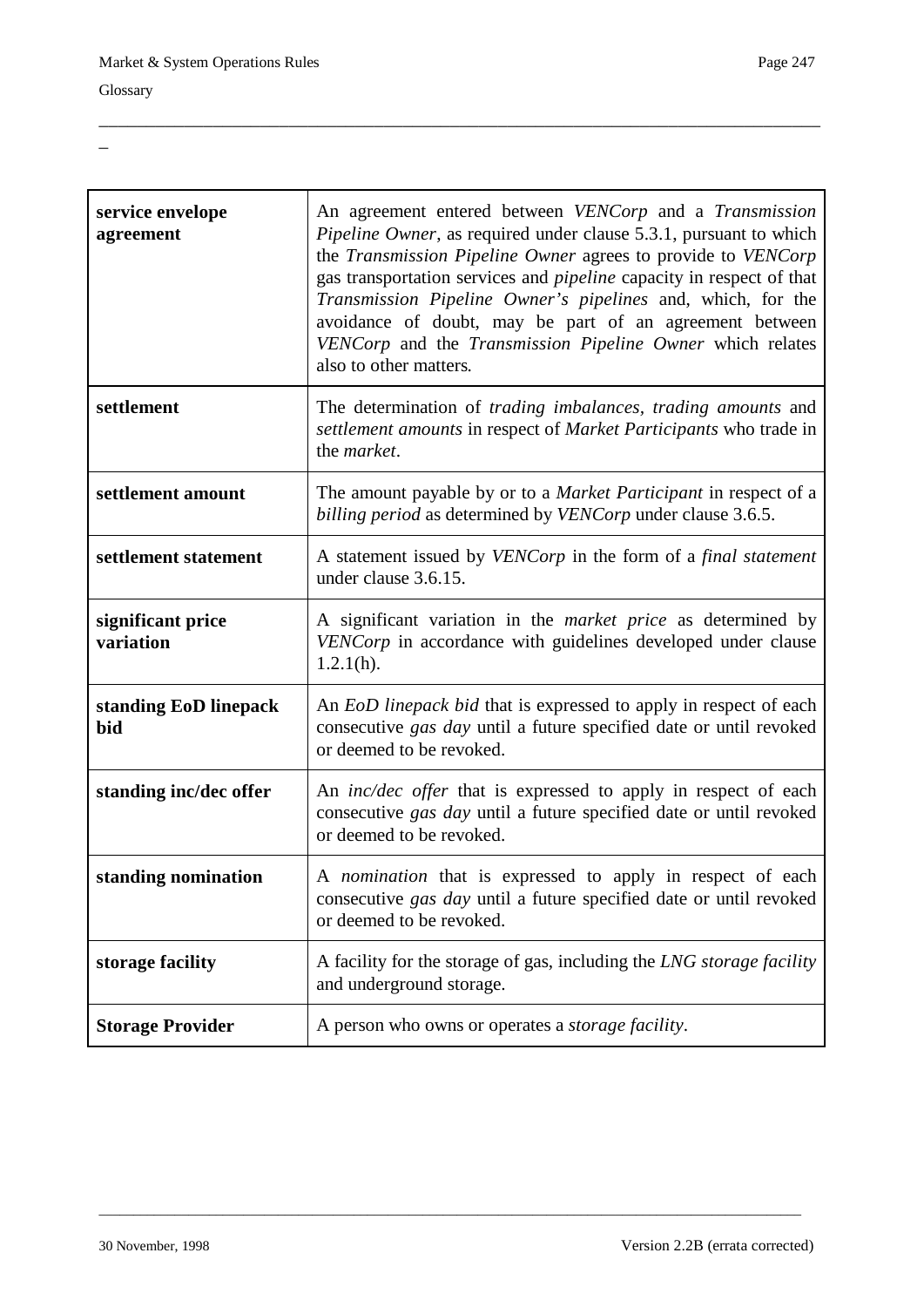| storage space                 | In relation to LNG storage capacity, the right of a Market<br>Participant, expressed in tonnes, to store gas in the LNG storage<br>facility in accordance with its LNG storage agreement and these<br>Rules.                                                |
|-------------------------------|-------------------------------------------------------------------------------------------------------------------------------------------------------------------------------------------------------------------------------------------------------------|
| <b>Sub-allocation Agent</b>   | A person who has been appointed by a Market Participant or<br>other person to submit <i>sub-allocation statements</i> under clauses<br>$3.5.2(i)$ or $3.5.3(i)$ .                                                                                           |
| sub-allocation statement      | A statement which a Sub-allocation Agent may submit under<br>clauses $3.5.2(i)$ or $3.5.3(i)$ .                                                                                                                                                             |
| supplier surplus              | In respect of a Market Participant who injects gas, the product of<br>the market price and the amount of that Market Participant's<br>actual injections, less the deemed cost of those injections as<br>implied by the Market Participant's inc/dec offers. |
| suspension notice             | A notice issued by <i>VENCorp</i> under clause 3.7.7.                                                                                                                                                                                                       |
| system injection point        | A connection point on the transmission system which is designed<br>to permit gas to flow through a single pipe into the <i>transmission</i><br>system, which may also be, in the case of a transfer point, a system<br>withdrawal point.                    |
| system point                  | A system injection point, a system withdrawal point or a system<br>withdrawal zone.                                                                                                                                                                         |
| system security               | The operation of the <i>transmission system</i> in a safe and reliable<br>manner and in accordance with the <i>system security guidelines</i> .                                                                                                             |
| system security<br>guidelines | The guidelines developed by <i>VENCorp</i> under clause 1.2.1(c).                                                                                                                                                                                           |
| system withdrawal point       | A connection point on the transmission system which is designed<br>to permit gas to flow through a single pipe out of the <i>transmission</i><br>system, which may also be, in the case of a transfer point, a system<br>injection point.                   |
| system withdrawal zone        | Part of the <i>transmission system</i> which contains one or more<br>system withdrawal points and in respect of which VENCorp has<br>determined that a single withdrawal nomination or a single<br>withdrawal inc/dec offer must be made.                   |
| tariff D withdrawal<br>point  | A system withdrawal point to which transmission delivery tariff D<br>is assigned or a <i>distribution delivery point</i> to which distribution<br>tariff D is assigned under the Tariff Order.                                                              |

 $\_$  ,  $\_$  ,  $\_$  ,  $\_$  ,  $\_$  ,  $\_$  ,  $\_$  ,  $\_$  ,  $\_$  ,  $\_$  ,  $\_$  ,  $\_$  ,  $\_$  ,  $\_$  ,  $\_$  ,  $\_$  ,  $\_$  ,  $\_$  ,  $\_$  ,  $\_$  ,  $\_$  ,  $\_$  ,  $\_$  ,  $\_$  ,  $\_$  ,  $\_$  ,  $\_$  ,  $\_$  ,  $\_$  ,  $\_$  ,  $\_$  ,  $\_$  ,  $\_$  ,  $\_$  ,  $\_$  ,  $\_$  ,  $\_$  ,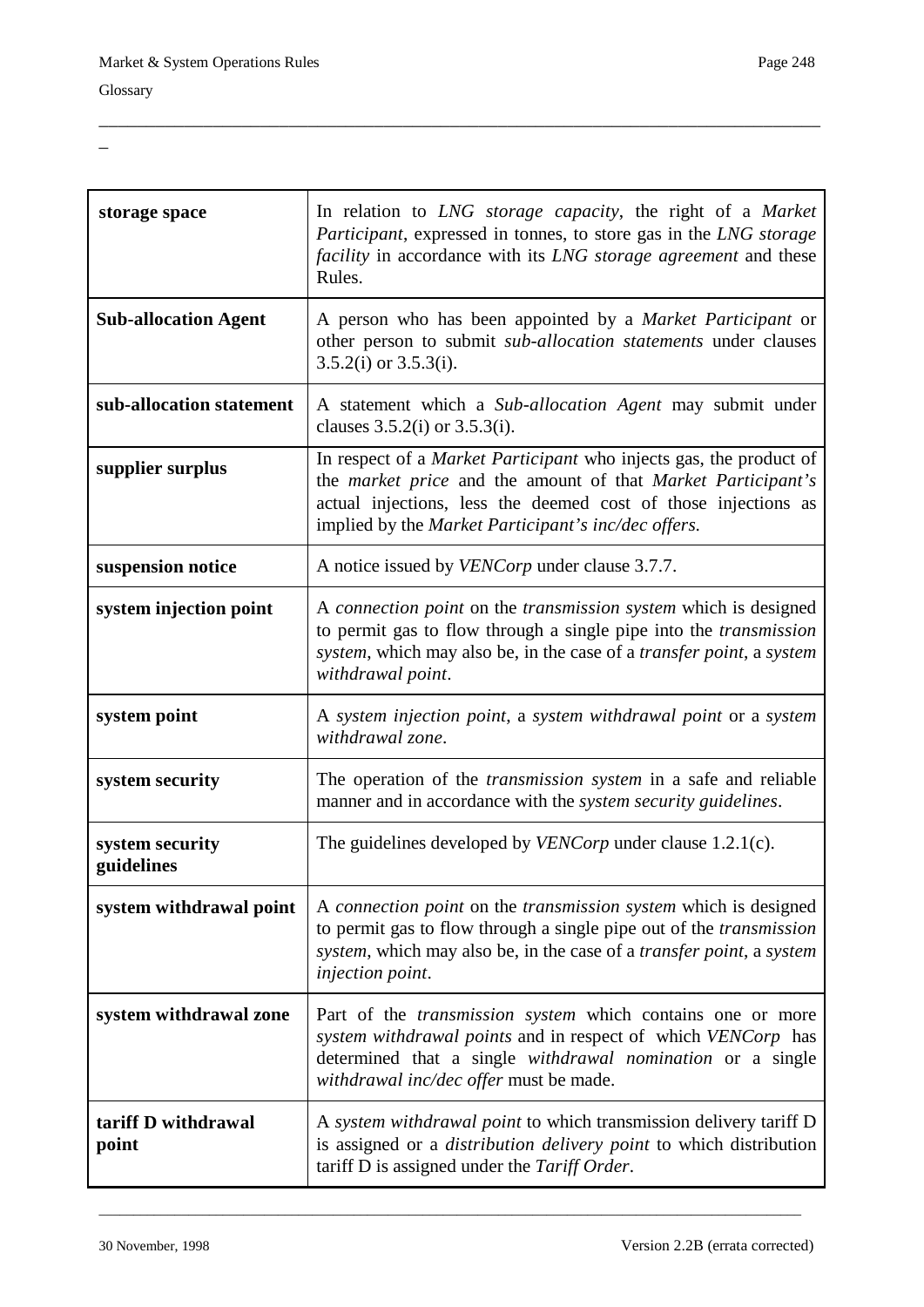| <b>Tariff Order</b>          | The Victorian Gas Industry Tariff Order 1998 (as amended from<br>time to time) made under section 48A of the Gas Industry Act and<br>any tariffs and charges which are approved under an <i>access</i><br>arrangement.                |
|------------------------------|---------------------------------------------------------------------------------------------------------------------------------------------------------------------------------------------------------------------------------------|
| tariff V withdrawal<br>point | A system withdrawal point to which transmission delivery tariff V<br>is assigned or a <i>distribution delivery point</i> to which distribution<br>tariff V is assigned under the Tariff Order.                                        |
| tariffed VENCorp<br>services | The services provided by <i>VENCorp</i> under these Rules as described<br>in clause 1.2.1.                                                                                                                                            |
| time stamp                   | The means of identifying the time and date at which data is<br>transmitted or received.                                                                                                                                               |
| <b>TPA</b>                   | Transmission Pipelines Australia Pty Ltd ACN 079 089 268                                                                                                                                                                              |
| <b>Trader</b>                | A person, other than a Retailer, Customer or Producer, who<br>injects gas, or tenders gas for injection, into the <i>transmission</i><br>system and/or withdraws gas, or tenders gas for withdrawal, from<br>the transmission system. |
| trading amount               | The sum calculated in accordance with clause 3.6.3(b).                                                                                                                                                                                |
| trading limit                | In respect of a <i>Market Participant</i> at any time means the last<br>trading limit set by VENCorp for the Market Participant under<br>clause $3.7.8(a)$ .                                                                          |
| trading imbalance            | The quantity of gas determined in respect of each Market<br>Participant for each trading interval in accordance with clause<br>3.6.4.                                                                                                 |
| trading interval             | A period of one gas day.                                                                                                                                                                                                              |
| transfer point               | A point at which gas is transferred from the <i>transmission system</i> to<br>a transmission pipeline; from a transmission pipeline to a<br>transmission pipeline; or from the transmission system to a<br>distribution pipeline.     |

 $\_$  ,  $\_$  ,  $\_$  ,  $\_$  ,  $\_$  ,  $\_$  ,  $\_$  ,  $\_$  ,  $\_$  ,  $\_$  ,  $\_$  ,  $\_$  ,  $\_$  ,  $\_$  ,  $\_$  ,  $\_$  ,  $\_$  ,  $\_$  ,  $\_$  ,  $\_$  ,  $\_$  ,  $\_$  ,  $\_$  ,  $\_$  ,  $\_$  ,  $\_$  ,  $\_$  ,  $\_$  ,  $\_$  ,  $\_$  ,  $\_$  ,  $\_$  ,  $\_$  ,  $\_$  ,  $\_$  ,  $\_$  ,  $\_$  ,